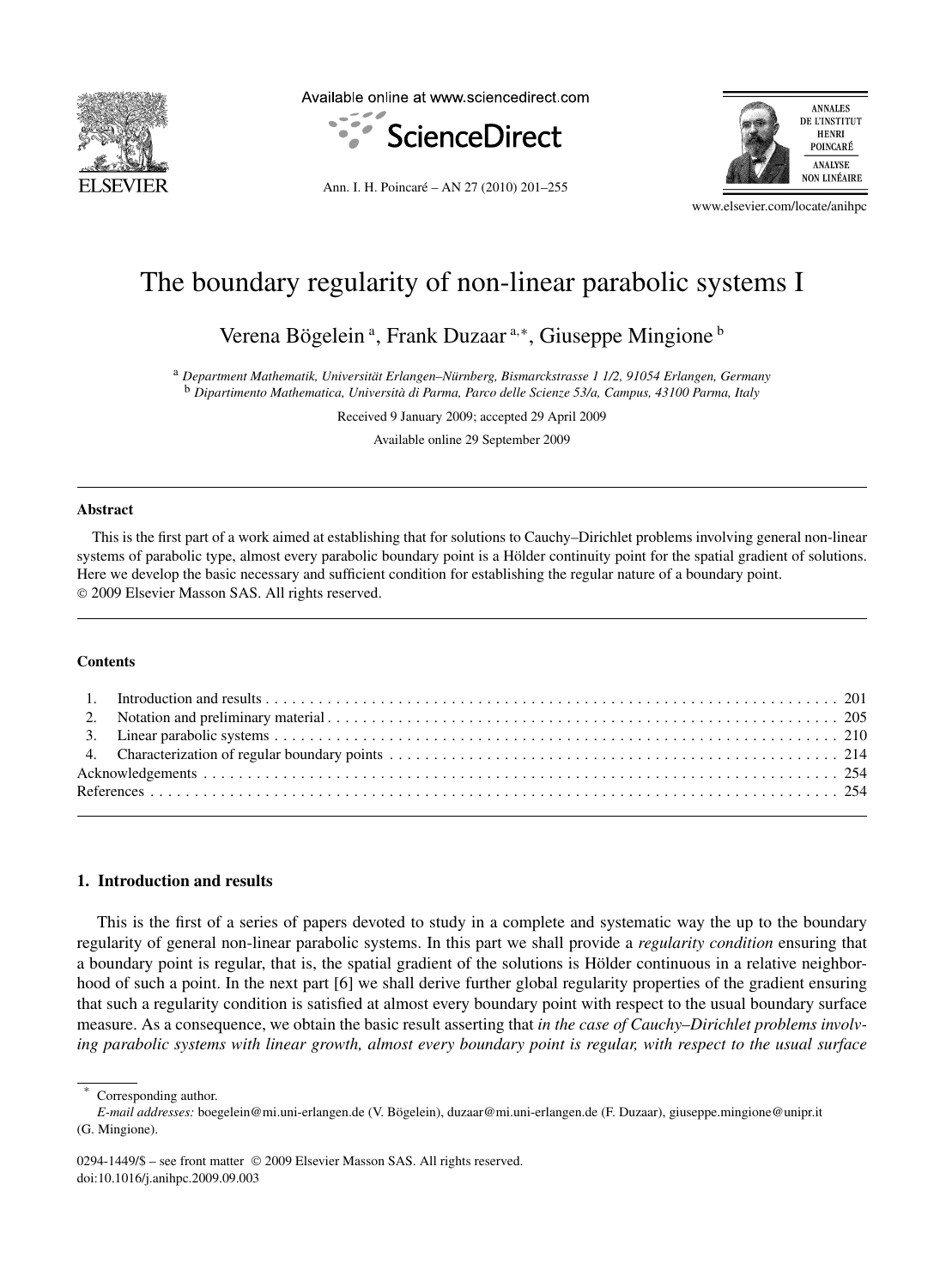*measure of the parabolic boundary*, that is, *the interior partial regularity extends up to the boundary*. To measure the progress yielded by this result we recall that while the existence of boundary irregular points is known already in the elliptic case [22], and assuming smooth boundary data, *the existence of even one regular boundary point was an open problem* when considering general non-linear parabolic systems. We recall that the corresponding interior partial regularity statement has been obtained in [20], while the *C*0*,α* full boundary regularity has been obtained for systems with special, almost diagonal structure, i.e. *p*-Laplacian type systems [11].

In this first paper we study the regularity properties at the parabolic boundary of weak solutions to a non-linear parabolic system with polynomial *p*-growth,  $p \ge 2$ ; the case of linear growth systems  $p = 2$  appears therefore as a particular case. To be more precise we are dealing with systems of the following type

$$
\begin{cases} u_t - \operatorname{div} a(z, u, Du) = 0 & \text{in } \Omega_T, \\ u = g & \text{on } \partial_{\mathcal{P}} \Omega_T, \end{cases}
$$
 (1.1)

under natural *p*-growth and ellipticity assumptions on the vector field  $a: \Omega_T \times \mathbb{R}^N \times \mathbb{R}^{N_n} \to \mathbb{R}^{N_n}$ . The parabolic system will be considered in a cylindrical domain

$$
\Omega_T = \Omega \times (0, T),
$$

where  $\Omega \subset \mathbb{R}^n$ ,  $n \geq 2$  is a bounded domain in  $\mathbb{R}^n$  and  $T > 0$  whose parabolic boundary consisting of the lateral and initial boundary and the edge-points will be denoted by

$$
\partial_{\mathcal{P}} \Omega_T = (\partial \Omega \times (0, T)) \cup (\Omega \times \{0\}) \cup (\partial \Omega \times \{0\}).
$$

In the sequel we will specify our assumptions imposed on the vector field *a*, the *continuous* boundary datum *g* and the boundary *∂Ω* of the domain *Ω* when presenting the various results. The notion of a weak solution of (1.1) is

**Definition 1.1.** A map  $u \in L^p(0, T; W^{1,p}(\Omega, \mathbb{R}^N))$  is called a (weak) solution to (1.1) if and only if

$$
\int_{\Omega_T} u \cdot \varphi_t - \langle a(z, u, Du), D\varphi \rangle dz = 0
$$

holds for every test-function  $\varphi \in C_0^{\infty}(\Omega_T, \mathbb{R}^N)$ , and the following boundary conditions holds:

$$
u(\cdot, t) - g(\cdot, t) \in W_0^{1, p}(\Omega; \mathbb{R}^N) \quad \text{for a.e. } t \in (0, T)
$$

and

$$
\lim_{h \downarrow 0} \frac{1}{h} \int_{0}^{h} \int_{\Omega} \left| u(x, t) - g(x, 0) \right|^{2} dx dt = 0.
$$
\n(1.2)

Here we assume that the vector field  $a: \Omega_T \times \mathbb{R}^N \times \mathbb{R}^{N_n} \to \mathbb{R}^{N_n}$  fulfills the standard *p*-growth and ellipticity conditions; i.e. we shall assume that  $(z, u, w) \mapsto a(z, u, w)$  and  $(z, u, w) \mapsto \partial_w a(z, u, w)$  are continuous in  $\Omega_T \times$  $\mathbb{R}^N \times \mathbb{R}^{Nn}$  and that

$$
|a(z, u, w)| \le L(1 + |w|^{p-1}),
$$
\n(1.3)

$$
\langle \partial_w a(z, u, w)\widetilde{w}, \widetilde{w} \rangle \geqslant \nu \left(1 + |w|^{p-2}\right) |\widetilde{w}|^2, \tag{1.4}
$$

for every choice of  $z = (x, t) \in \Omega_T$ ,  $u \in \mathbb{R}^N$  and  $w, \tilde{w} \in \mathbb{R}^{N_n}$ . The structure constants will satisfy (unless otherwise stated)

$$
p\geqslant 2,\quad 0
$$

Furthermore, we shall assume that *∂wa* is – not necessarily uniformly – bounded. More precisely, we assume that for given  $M > 0$  there exists  $\kappa_M$ , such that

$$
\left|\partial_w a(z, u, w)\right| \leqslant L\kappa_M,\tag{1.5}
$$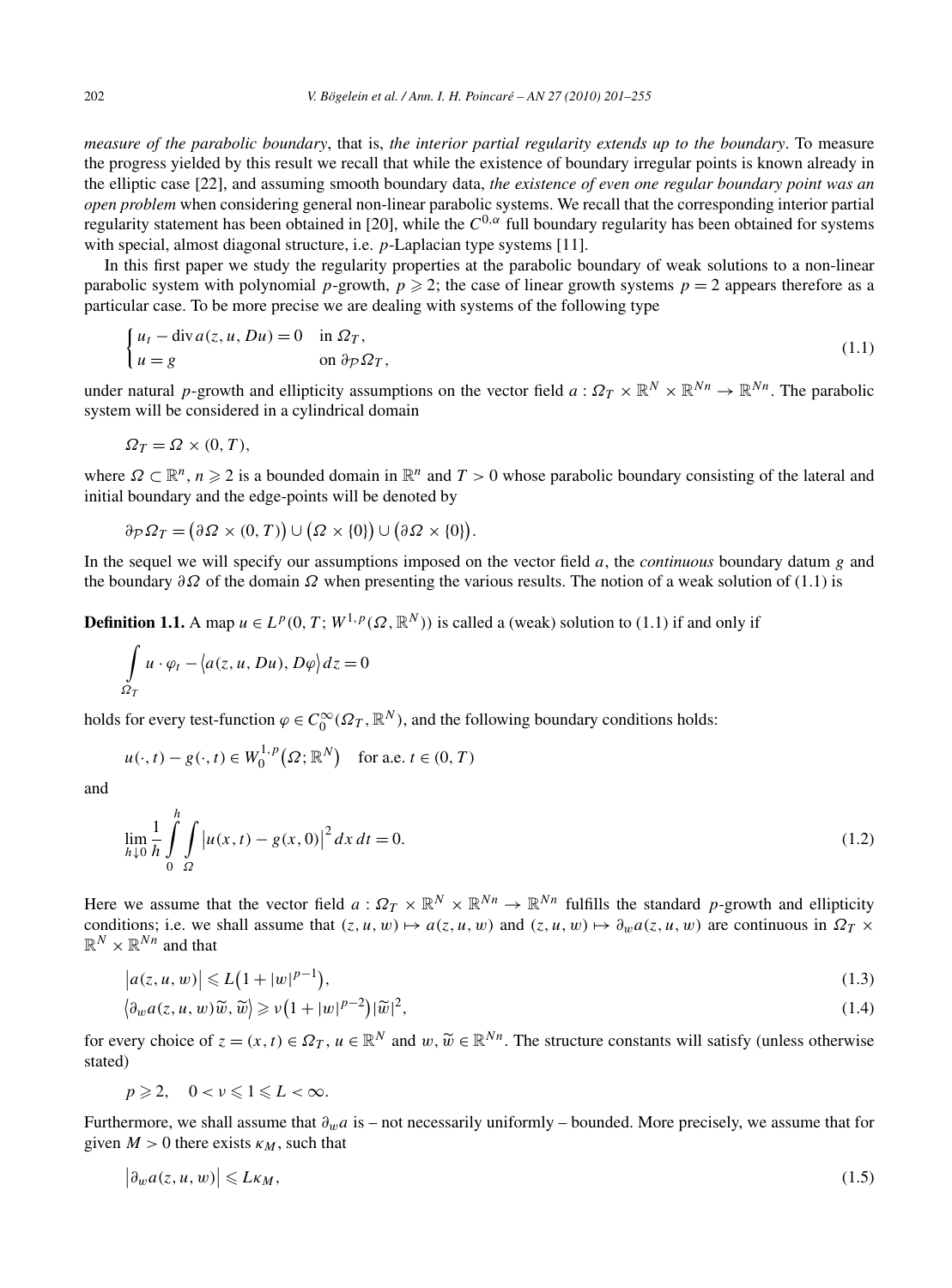$$
(x, u) \mapsto \frac{a(x, t, u, w)}{1 + |w|^{p-1}}
$$

is Hölder continuous with Hölder exponent  $\beta \in (0, 1)$ , that is we assume

$$
\left| a(x, t, u, w) - a(x_0, t, u_0, w) \right| \leqslant L\theta \left( |u| + |u_0|, |x - x_0| + |u - u_0| \right) \left( 1 + |w|^{p-1} \right),\tag{1.6}
$$

for every choice of *x*,  $x_0 \in \Omega$ ,  $t \in (0, T)$ ,  $u, u_0 \in \mathbb{R}^N$  and  $w \in \mathbb{R}^{N_n}$ , where

$$
\theta(y, s) = \min\{1, K(y)s^{\beta}\},
$$

and  $K : [0, \infty) \to [1, \infty)$  is a given non-decreasing function. Concerning the regularity of the lateral boundary and the Dirichlet boundary values, i.e. of  $\partial\Omega$  and *g*, we shall assume that  $g: \overline{\Omega_T} \to \mathbb{R}^N$  is a continuous function such that

$$
\partial \Omega \text{ is } C^{1,\beta}, \qquad Dg \in C^{\beta,0}(\overline{\Omega} \times [0,T); \mathbb{R}^{Nn}), \qquad \partial_t g \in L^{2,2-2\beta}(\Omega_T; \mathbb{R}^N). \tag{1.7}
$$

The definition of Morrey spaces of the type  $L^{2,2-2\beta}$  is given in Definition 2.1 below.

Concerning the interior situation there are very recent results providing a good understanding of the regularity properties of weak solutions to non-linear parabolic systems of the type considered in (1.1). Under the assumptions explained before it is known that the space derivative  $Du$  of a weak solution  $u$  is Hölder continuous with respect to the parabolic metric with Hölder exponent *β* in a set of full Lebesgue measure [2,5,8,18,20]. Moreover, the size of the so-called singular set, i.e. the set on which *Du* is not Hölder continuous, can be further estimated in terms of the parabolic Hausdorff dimension. On the other hand, several counter-examples [10,22,36] illustrate that singularities might occur and therefore everywhere regularity cannot be achieved for non-linear parabolic systems. For results of partial regularity in the elliptic case we refer to the classical book [23] and the more recent survey paper [33]; for singular sets estimates we refer also to [31,33] as far as systems are concerned, and to [27] for the variational case.

In spite of such a more or less complete picture in the interior, for general non-linear parabolic systems the regularity theory at the parabolic boundary is widely open. Only a few results for special types of parabolic systems are known. In [12] DiBenedetto proved for *p*-Laplacian type systems global Hölder continuity of *u*. Moreover, for homogeneous Dirichlet data, i.e.  $g = 0$ , the Hölder continuity of *Du* up to the boundary was shown. For general Dirichlet data partial Hölder continuity of *u* up to the boundary was established for quasilinear parabolic systems by Arkhipova, [3]. In contrary to the parabolic case, the boundary regularity for general elliptic systems was treated recently in [15,16,25,26,28,29].

The main result of this paper gives a precise extension of the interior regularity criterion for weak solutions of non-linear parabolic systems with *p*-growth proved in [20] to the boundary case. For the sake of simplicity we shall restrict our attention to the case of homogeneous systems of the type (1.1). The non-homogeneous case is treatable with a few extensions of the techniques hereby introduced. Our result provides a characterization of regular boundary points, i.e. the set of boundary points where *Du* is continuous. For its formulation it is convenient to introduce the *set of regular boundary points*

$$
\operatorname{Reg}_{\mathcal{P}} u \equiv \{ z_0 \in \partial_{\mathcal{P}} \Omega_T : Du \in C^0(\overline{U \cap \Omega_T}; \mathbb{R}^{Nn}) \text{ for some neighborhood } U \text{ of } z_0 \}.
$$

**Theorem 1.2.** *Let*  $u \in L^p(0,T;W^{1,p}(\Omega;\mathbb{R}^N))$  *be a weak solution of the non-linear parabolic system* (1.1) *in*  $\Omega_T$ *under the assumptions* (1.4)–(1.7)*. Then, there holds*

$$
\partial \mathcal{P} \Omega_T \setminus \operatorname{Reg}_{\mathcal{P}} u \subset \Sigma := \Sigma^1 \cup \Sigma^2
$$

*where*

$$
\Sigma^{1} = \left\{ z_{0} \in \partial_{\mathcal{P}} \Omega_{T}: \liminf_{\varrho \downarrow 0} \int_{\Omega_{T} \cap Q_{\varrho}(z_{0})} \left| D(u-g) - \left( D(u-g) \right)_{\Omega_{T} \cap Q_{\varrho}(z_{0})} \right|^{p} dz > 0 \right\}
$$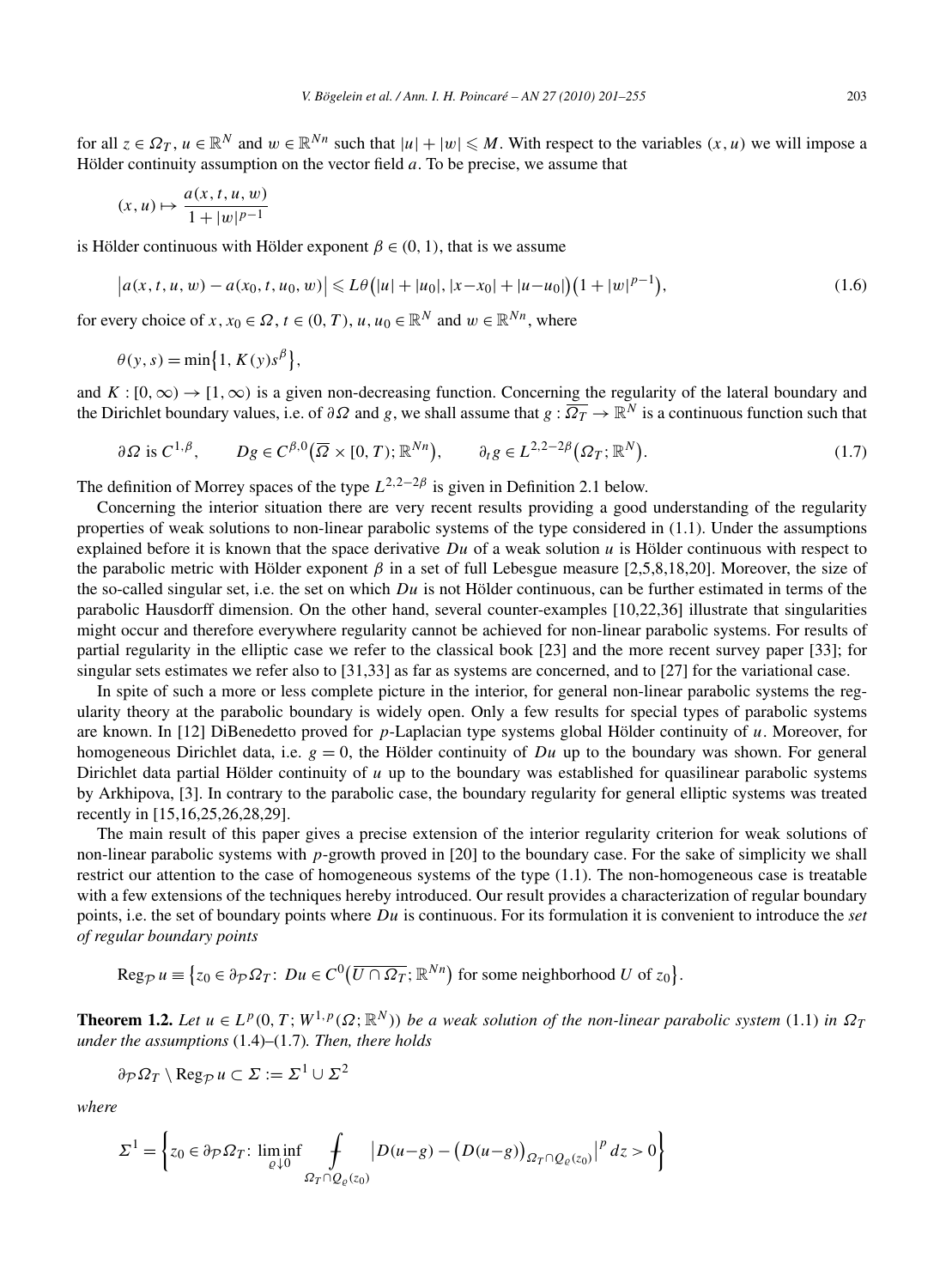*and*

$$
\Sigma^2 = \Big\{ z_0 \in \partial_{\mathcal{P}} \Omega_T : \limsup_{\varrho \downarrow 0} \Big| \big( D(u - g) \big)_{\Omega_T \cap Q_{\varrho}(z_0)} \Big| = \infty \Big\}.
$$

*Furthermore, if*  $z_0 \in \text{Reg}_{\mathcal{P}}$  *u then*  $Du \in C^{\beta, \frac{\beta}{2}}(\overline{U \cap \Omega_T}; \mathbb{R}^{Nn})$  for some neighborhood  $U$  of  $z_0$ .

Let us mention that near the initial boundary it would be enough to assume  $(1.7)_2$  rather than  $(1.7)_1$ – $(1.7)_3$ , as explained in Section 2.1. Moreover, taking into account the assumption  $(1.7)_2$  it is clear that we could also have omited the presence of *g* in the definition of the singular sets  $\Sigma^1$  and  $\Sigma^2$  without changing them.

The previous result means in particular that in a neighborhood of a point  $z_0 \in \text{Reg}_{\mathcal{D}} u$  the spatial derivative *Du* is Hölder continuous up to the parabolic boundary with respect to the standard parabolic metric given by

$$
d_{\mathcal{P}}(z, z_0) \equiv \max\{|x - x_0|, \sqrt{|t - t_0|}\} \approx \sqrt{|x - x_0|^2 + |t - t_0|},\tag{1.8}
$$

 $z = (x, t)$ ,  $z_0 = (x_0, t_0) \in \mathbb{R}^{n+1}$ . For the proof of Theorem 1.2 we will separately treat the lateral boundary  $\partial_{1} \Omega T =$  $\partial \Omega \times (0, T)$  (see Section 4.1), the initial boundary  $\Omega_0 = \Omega \times \{0\}$  (see Section 4.2) and the edge-points  $\partial \Omega \times \{0\}$  (see Section 4.3). Thereby we shall carry out much more detailed the proof for the lateral boundary situation since this is the most interesting and also most difficult one. Note that the set of edge-points already has the parabolic Hausdorff dimension *n* − 1 and therefore does not play any role in our dimension reduction results presented in [6], and in particular in the proof of the almost everywhere boundary regularity of solutions: the parabolic Hausdorff dimension of  $\partial \Omega \times \{0\}$  is already strictly smaller than the one of the parabolic boundary  $\partial \rho \Omega_T$ . Nevertheless, in order to give a complete characterization of regular boundary points, we included also the treatment of edge-points.

One of the ingredients of the proof of Theorem 1.2 is a suitable boundary version of the method of *A*-caloric approximation which was introduced in [18] to treat the interior regularity problem for non-linear parabolic systems with quadratic growth, i.e. the case  $p = 2$ , and later extended to the case of systems with polynomial growth  $p \ge 2$ [20,19,18,17]. Originally, this technique was used in the setting of geometric measure theory in order to prove regularity result for almost minimizing currents of elliptic integrands in the interior and at the boundary; see [21]. Later it was adapted to treat regularity issues for weak solutions of non-linear elliptic systems; first for the interior situation [13,14] and later on for the boundary situation [26,25,4]. For elliptic problems the technique goes back to the classical harmonic approximation lemma of De Giorgi (see [9,35]) and we refer to the recent survey paper [19] for a systematic presentation of such techniques. In the parabolic setting the method of *A*-caloric approximation allows us to approximate a weak solutions of the original problem with solutions of a linear parabolic system with constant coefficients, which are therefore used as comparison maps. This leads us to exploit good a priori estimates for solutions of linear systems, see Section 3. We just mention that such a method avoids the use of so-called higher integrability results [1,23].

As stated at the beginning Theorem 1.2 is the first step in the proof of the almost everywhere boundary regularity; it basically asserts that a boundary point  $z_0 \in \partial p \Omega T$  is regular if the boundary excess functional

$$
\int\limits_{\Omega_T\cap Q_\varrho(z_0)}\big|D(u-g)-\big(D(u-g)\big)_{\Omega_T\cap Q_\varrho(z_0)}\big|^p\,dz
$$

is small and  $|(D(u - g))_{\Omega_T \cap Q_\rho(\zeta_0)}|$  stays bounded as  $\rho \downarrow 0$ . In the interior situation by Lebesgue's theorem such a result already guarantees that the set of interior regular points has full  $\mathcal{L}^{n+1}$ -measure. However, in the boundary situation Theorem 1.2 does not guarantee the existence of even one regular boundary point. The principal difficulty concerning partial regularity at the boundary originates from the fact that  $\partial_p \Omega_T$  is a set of  $\mathcal{L}^{n+1}$ -measure zero – in fact it is of dimension *n* with respect to the Euclidean metric in  $\mathbb{R}^{n+1}$ , and therefore Lebesgue's theorem does not provide the existence of regular boundary points. Therefore, in order to ensure the existence of at least one regular boundary point we have to show that the regularity criterion form Theorem 1.2 is fulfilled on a larger set, or vice versa that the complement of the regular set – the so-called singular set – is small in a certain sense. This kind of problems – that is the singular set dimension reduction – will be treated in the subsequent paper [6], where we shall give conditions under which the main boundary criterium Theorem 1.2 will provide the almost everywhere regularity at the boundary. Results of this type have been obtained in the stationary case both for systems [16,31–33] and variational integrals [27–29] but are still missing in the parabolic case.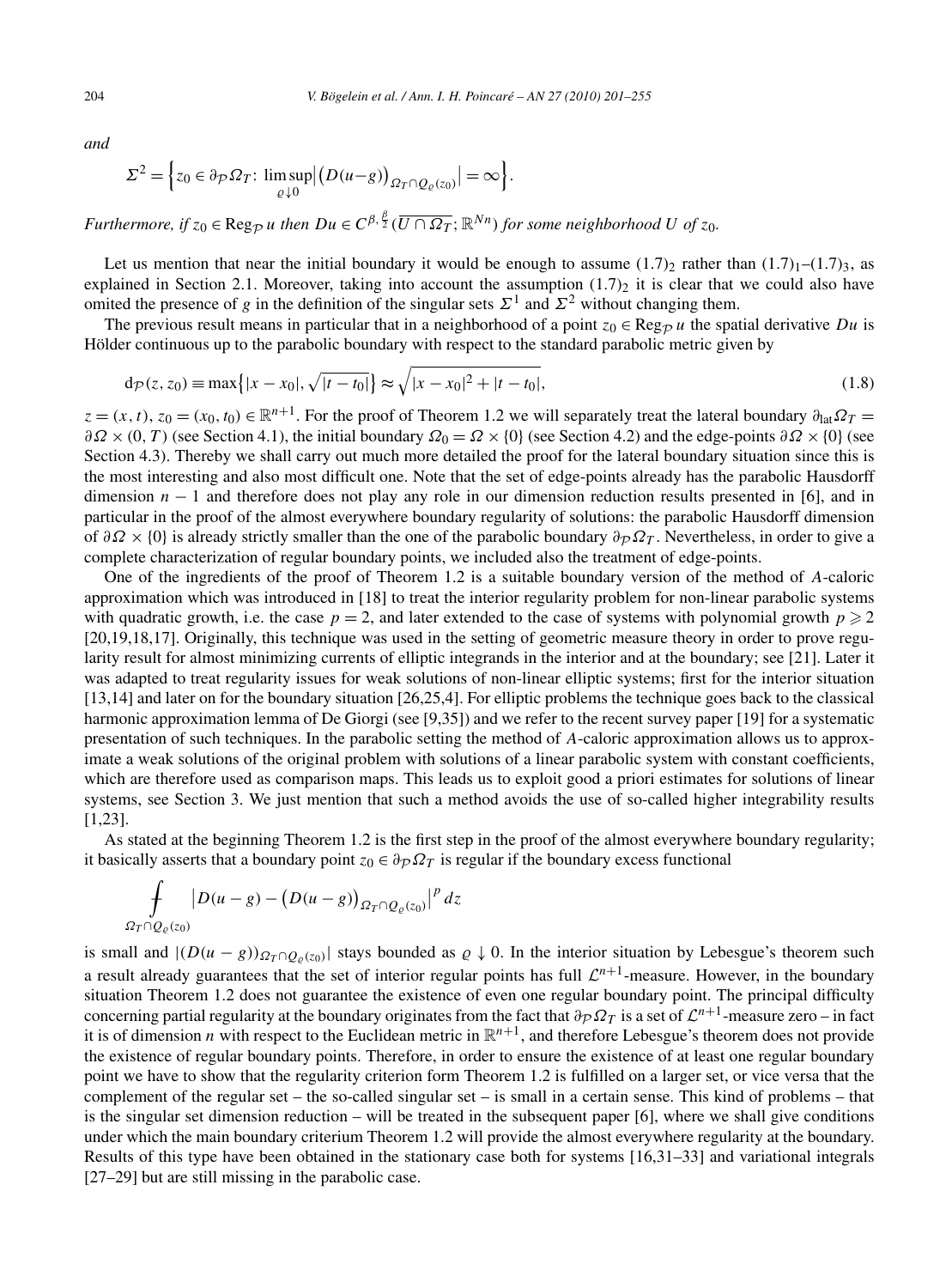#### **2. Notation and preliminary material**

In this paper we will generally write  $x = (x_1, \ldots, x_n)$  for a point in  $\mathbb{R}^n$  and  $z = (x, t) = (x_1, \ldots, x_n, t)$  for a point in  $\mathbb{R}^{n+1}$ . By  $B_{\varrho}(x_0) \equiv \{x \in \mathbb{R}^n : |x - x_0| < \varrho\}$ , respectively  $B_{\varrho}^+(x_0) \equiv B_{\varrho}(x_0) \cap \{x \in \mathbb{R}^n : x_n > 0\}$  we denote the open ball, respectively half-ball in  $\mathbb{R}^n$  with center  $x_0 \in \mathbb{R}^n$  and radius  $\rho > 0$ . When considering  $B^+_{\rho}(x_0)$ , unless otherwise *specified, we shall always have*  $x_0$  *with*  $(x_0)_n = 0$ *.* Moreover, we write

$$
\Lambda_{\varrho^2}(t_0) = \left(t_0 - \varrho^2, t_0 + \varrho^2\right)
$$

for the open interval around  $t_0 \in \mathbb{R}$  of length  $2\rho^2$  and

$$
\Lambda^0_{\varrho^2}(t_0) = \Lambda_{\varrho^2}(t_0) \cap \{t \in \mathbb{R} : t > 0\}.
$$

As before, we always have  $t_0 = 0$  when writing  $\Lambda^0_{\rho^2}(t_0)$ , unless otherwise stated. As basic sets for our estimates we usually take parabolic cylinders – these are essentially the balls with respect to the parabolic metric in (1.8), also called "heat balls" – respectively half-cylinders. These are denoted by  $Q_{\varrho}(z_0) \equiv B_{\varrho}(x_0) \times A_{\varrho^2}(t_0)$  and  $Q_{\varrho}^+(z_0) \equiv$  $B_{\varrho}^+(x_0) \times \Lambda_{\varrho^2}(t_0)$  and  $Q_{\varrho}^0(z_0) \equiv B_{\varrho}(x_0) \times \Lambda_{\varrho^2}^0(t_0)$  and  $Q_{\varrho}^*(z_0) \equiv Q_{\varrho}^0(z_0) \cap Q_{\varrho}^+(z_0)$ , where  $z_0 = (x_0, t_0) \in \mathbb{R}^{n+1}$ ,  $\rho > 0$ . Moreover, we write

$$
\Gamma_{\varrho}(z_0) \equiv \mathcal{Q}_{\varrho}(z_0) \cap \{(x_1, \ldots, x_n, t) \in \mathbb{R}^{n+1}: x_n = 0\}
$$

for the lateral part of the boundary of  $Q_{\varrho}^{+}(z_0)$  and

$$
\Gamma_{\varrho}^{0}(z_{0}) \equiv \mathcal{Q}_{\varrho}^{0}(z_{0}) \cap \{(x_{1},...,x_{n},t) \in \mathbb{R}^{n+1}: x_{n} = 0\}
$$

for the one of  $Q^*_{\rho}(z_0)$ . For the initial boundary of  $Q^0_{\rho}(z_0)$  we write

$$
D_{\varrho}(z_0) = Q_{\varrho}(z_0) \cap \{(x, t) \in \mathbb{R}^{n+1}: t = 0\}
$$

and

$$
D_{\varrho}^{+}(z_0) = Q_{\varrho}^{+}(z_0) \cap \{(x,t) \in \mathbb{R}^{n+1}: t = 0\}
$$

for the one of  $Q^*_{\varrho}(z_0)$ .

If  $z_0 = 0$ , a typical situation occurring when treating the regularity of lateral boundary points after "flattening the boundary", we abbreviate  $B_{\varrho} = B_{\varrho}(0)$ ,  $A_{\varrho^2} = A_{\varrho^2}(0)$ ,  $Q_{\varrho} = Q_{\varrho}(0)$   $\Gamma_{\varrho} = \Gamma_{\varrho}(0)$  and  $D_{\varrho} = D_{\varrho}(0)$ .

For an integrable map  $v : A \to \mathbb{R}^k$ ,  $k \in \mathbb{N}$ , we write

$$
(v)_A \equiv \int_A v \, dz = \frac{1}{|A|} \int_A v \, dz
$$

for its mean-value on *A*, provided  $|A| > 0$ . If  $A = Q_{\rho}(z_0)$  then we write  $(v)_{z_0, \rho}$  for the mean-value of *v* on the parabolic cylinder  $Q_{\varrho}(z_0)$  and  $(v)_{z_0,\varrho}^+$  for the mean-value on the parabolic half-cylinder  $Q_{\varrho}^+(z_0)$  and  $(v)_{z_0,\varrho}^0$  for the mean-value on  $Q^0_{\varrho}(z_0)$  and  $(v)_{z_0,\varrho}^*$  for the mean-value on  $Q^*_{\varrho}(z_0)$ . Finally, we write  $\partial_{\text{lat}}\Omega_T = \partial\Omega \times (0,T)$  for the lateral boundary of  $\Omega_T$  and  $\Omega_0 = \Omega \times \{0\}$  for its initial boundary.

**Definition 2.1.** With  $q \ge 1$ ,  $\theta \in [0, n + 2]$  and  $Q \subset \mathbb{R}^{n+1}$  being a cylinder, a measurable map  $v: Q \to \mathbb{R}^k$ ,  $k \ge 1$ belongs to the (parabolic) Morrey space  $L^{q,\theta}(Q;\mathbb{R}^k)$  if and only if

$$
||v||_{L^{q,\theta}(Q;\mathbb{R}^k)}^q := \sup_{z_0 \in \Omega_T, 0 < \varrho < \text{diam}(\Omega_T)} \varrho^{\theta - (n+2)} \int_{\Omega_T \cap Q_\varrho(z_0)} |v|^q \, dz < \infty.
$$

The local variant is defined by saying that  $v \in L^{q,\theta}_{loc}(Q;\mathbb{R}^k)$  if and only if  $v \in L^{q,\theta}(Q';\mathbb{R}^k)$  for every sub-cylinder  $Q' \in Q$ .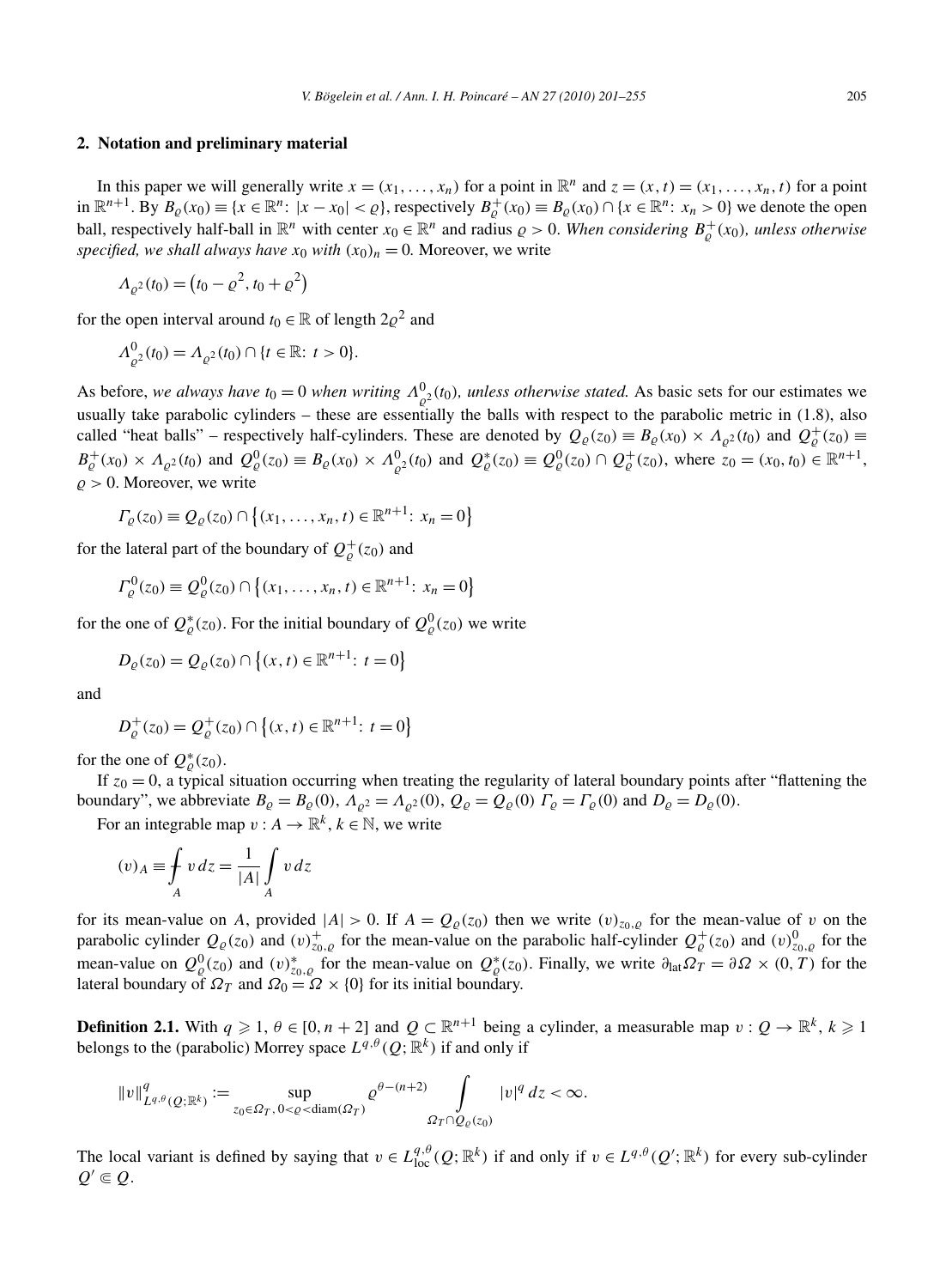We now summarize some easy consequences of our assumptions on the vector field *a* which will be used frequently in the sequel. From the ellipticity (1.4) of *∂wa* we infer that *a* is monotone with respect to its last variable *w*, i.e. for all  $z \in \Omega_T$ ,  $u \in \mathbb{R}^N$  and  $w, \widetilde{w} \in \mathbb{R}^{N_n}$  there holds

$$
\langle a(z, u, w) - a(z, u, \widetilde{w}), w - \widetilde{w} \rangle \geq \frac{\nu}{c(p)} \left( 1 + |w - \widetilde{w}|^{p-2} \right) |w - \widetilde{w}|^2. \tag{2.1}
$$

This can be seen as follows:

$$
\langle a(z, u, w) - a(z, u, \widetilde{w}), w - \widetilde{w} \rangle = \int_{0}^{1} \langle \partial_{w} a(z, u, \widetilde{w} + s(w - \widetilde{w})) (w - \widetilde{w}), (w - \widetilde{w}) \rangle ds
$$
  

$$
\geq v \int_{0}^{1} (1 + |\widetilde{w} + s(w - \widetilde{w})|^{p-2}) |w - \widetilde{w}|^{2} ds
$$
  

$$
\geq \frac{v}{c(p)} (1 + |w - \widetilde{w}|^{p-2}) |w - \widetilde{w}|^{2},
$$

where in the last line we have used

$$
\int_{0}^{1} |a+sb|^{p-2} ds \geqslant c(p)^{-1} (|a|^{p-2}+|b|^{p-2}).
$$

Moreover, we will use that  $\theta$  from (1.6) is a concave function with respect to *s* and

$$
\theta\big(|u|+|u_0|,|x-x_0|+|u-u_0|\big)\leqslant K\big(2|u_0|+1\big)\big(|x-x_0|+|u-u_0|\big)^{\beta}.\tag{2.2}
$$

This can be seen by distinguishing the cases  $|u - u_0| \leq 1$  (then  $|u| + |u_0| \leq 2|u_0| + 1$ ) and  $|u - u_0| > 1$  (then the term on the right-hand side is  $> 1$ ; the one on the left-hand side is always  $\leq 1$ ). We further set

$$
H(s) \equiv K(2s + 1)(1 + s^{p-1}).
$$

Combining (1.6) and (2.2) we then have

$$
|a(x, t, u, w) - a(x_0, t, u_0, w)| \le L H(M) (|x - x_0| + |u - u_0|)^{\beta},
$$
\n(2.3)

provided we assume  $|u_0| \leq M$  and  $|w| \leq M$ . By virtue of the continuity of  $\partial_w a$  there exists for each  $M > 0$  a modulus of continuity  $\omega_M$  :  $[0, \infty) \to [0, 1]$  with  $\lim_{s \downarrow 0} \omega_M(s) = 0$  for all  $M > 0$ , such that  $M \mapsto \omega_M(s)$  is non-deceasing for fixed  $s \ge 0$  and  $s \mapsto \omega_M(s)^2$  is concave and non-decreasing for fixed  $M > 0$ , and such that

$$
\left|\partial_w a(z, u, w) - \partial_w a(z_0, u_0, w_0)\right| \leq 2L\kappa_M \omega_M \left(\frac{d_{\mathcal{P}}(z, z_0)^p + |u - u_0|^p + |w - w_0|^p\right) \tag{2.4}
$$

for all  $z, z_0 \in \Omega_T$ ,  $u, u_0 \in \mathbb{R}^N$  and  $w, w_0 \in \mathbb{R}^{Nn}$  with  $|u| + |w| \le M$  and  $|u_0| + |w_0| \le M$ .

#### *2.1. Transformation to the model situation*

Since our results are of local nature we are allowed to consider the lateral and the initial boundary situation separately, i.e to prove regularity for a point  $z_0 = (x_0, 0) \in \Omega_0$  lying on the initial boundary it is enough to take into account parabolic cylinders  $Q^0_{\varrho}(z_0)$  with  $B_{\varrho}(x_0) \in \Omega$  and the same for points lying on the lateral boundary. When considering the *lateral boundary* we will prove our results in a model situation on the half-cylinder  $Q_1^+$  and for boundary values  $u \equiv 0$  on the lateral boundary  $\Gamma_1$ . Therefore, we will always refer to a Cauchy–Dirichlet problem of the following type:

$$
\begin{cases} u_t - \text{div}\, a(z, u, Du) = g_t & \text{in } Q_1^+, \\ u = 0 & \text{on } \Gamma_1, \end{cases}
$$
 (2.5)

where  $\partial_t g \in L^{2,2-2\beta}(Q_1^+; \mathbb{R}^N)$ . We briefly describe how to transform the Dirichlet problem (1.1) to this model situation. Let  $z_0 \in \partial \Omega \times (0, T)$ . Without loss of generality we can assume that  $z_0 = (x_0, t_0) = 0$  and that the inward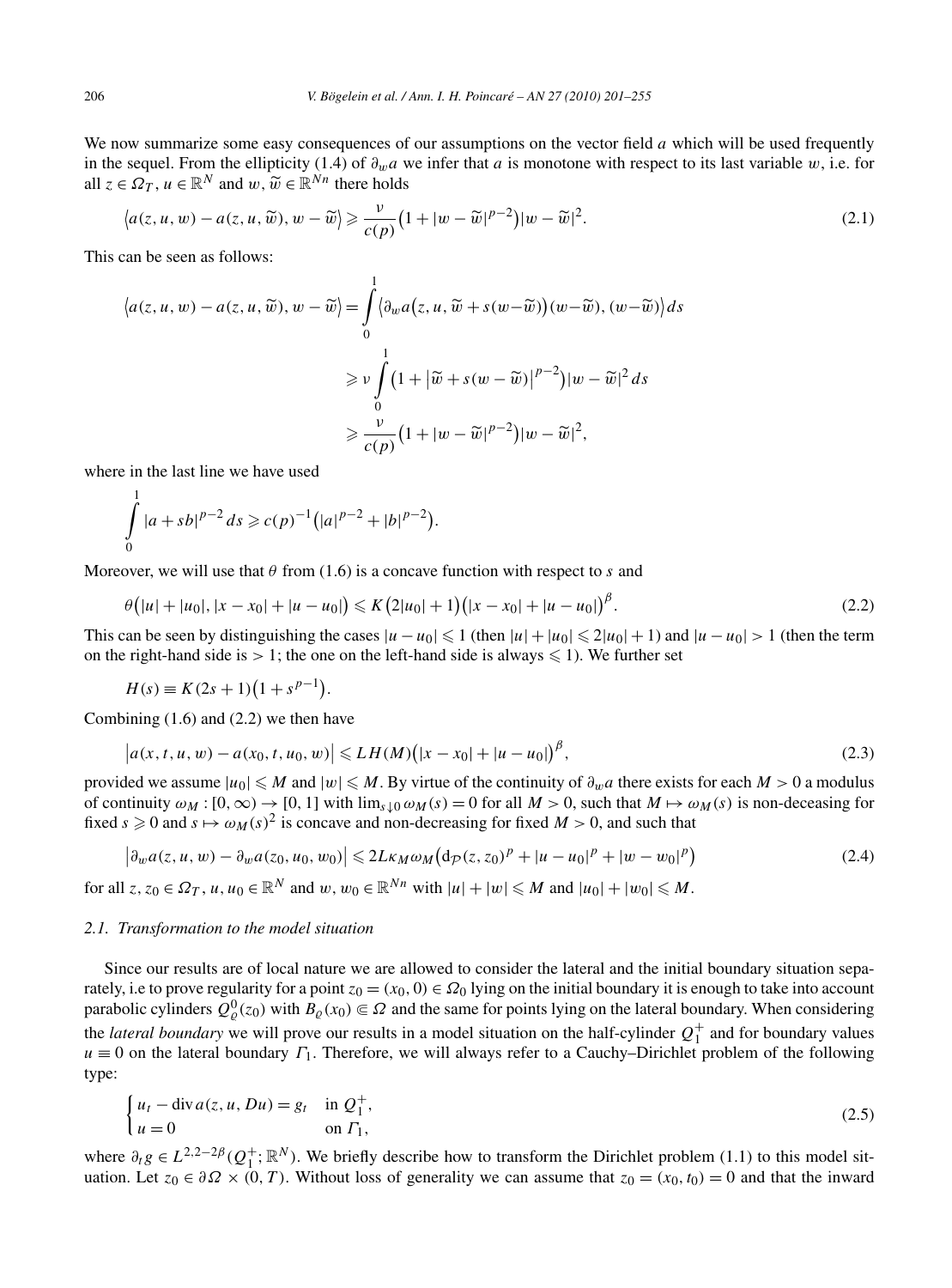pointing unit normal to  $\partial \Omega$  in  $x_0$  is  $v_{\partial \Omega}(x_0) = e_n$ . Then, for  $\rho > 0$  sufficiently small, we can flatten the boundary  $B_{\rho} \cap \partial \Omega$  by a  $C^{1,\beta}$ -function  $\Psi$ , such that  $\Psi(B_{\rho} \cap \partial \Omega) \subset B_{\rho} \cap \{x \in \mathbb{R}^n : x_n = 0\}$ . Then it is easy to verify that the transformed map

$$
\tilde{v}(y,t) \equiv u(\Psi^{-1}(y),t) - g(\Psi^{-1}(y),t), \quad (y,t) \in Q_{\varrho}^+
$$

is a weak solution of the following Cauchy–Dirichlet problem

$$
\begin{cases} \tilde{v}_t - \operatorname{div} \tilde{a}(z, \tilde{v}, D\tilde{v}) = \tilde{g}_t & \text{in } Q^+_{\varrho}, \\ \tilde{v} = 0 & \text{on } \Gamma_{\varrho}, \end{cases}
$$

where the vector field  $\tilde{a}$  is defined by

$$
\tilde{a}(y,t,\tilde{v},w) \equiv a(\Psi^{-1}(y),t,\tilde{v}+\tilde{g}(y,t),\big(w+D\tilde{g}(y,t)\big)D\Psi(\Psi^{-1}(y))\big)D\Psi^{t}(\Psi^{-1}(y))
$$

and

$$
\tilde{g}(y,t) \equiv g(\Psi^{-1}(y),t).
$$

From our assumptions  $(1.3)$ – $(1.6)$  on the vector field *a*, we infer that  $\tilde{a}$  fulfills similar hypotheses after changing the appearing structure constants suitably. It is worth to mention that we do not have to impose any further regularity of *Dg* with respect to *t* in Theorem 1.2 since we only use – and assume – the fact that the vector field *a* is Hölder continuous with respect to the space variable *x*. However, when proving estimates for the singular set [6] we shall need to assume a certain continuity of  $Dg$  with respect to  $t$  in order to have the newly defined vector field  $\tilde{a}$  to be Hölder continuous with respect to *x* and *t*.

Now, it is easy to verify the standard fact asserting that  $y \in \Gamma$ <sub>o</sub> is a regular point of  $D\tilde{v}$  if and only if  $\Psi^{-1}(y) \in$ *∂Ω* × *(*0*,T)* is a regular point of *Du*. Therefore, it suffices to prove Theorem 1.2 in the model situation (2.5) (see Proposition 4.7).

Finally, we want to comment on the change of the structure constants when passing to the model situation. The new growth constant *L* then is of the form  $L \cdot c(p, \|g\|_{C^{1,\beta}}, \partial \Omega)$ , while the new ellipticity constant  $\tilde{\nu}$  is of the form  $L/c(p, \|g\|_{C^{1,\beta}}, \partial\Omega)$ , where the constant  $c(p, \|g\|_{C^{1,\beta}}, \partial\Omega)$  is strictly larger then 0. Therefore, in the estimates for the original problem (1.1) the constants will depend on  $L/v \cdot c(p, ||g||_{C^{1,\beta}}, \partial \Omega)^2$ .

In the *initial boundary* situation the procedure is simpler. Here, we shall transform the problem to the model situation where the initial values are equal to zero, i.e. we consider

$$
\begin{cases}\n u_t - \operatorname{div} a(z, u, Du) = g_t & \text{in } \Omega_T, \\
 u(\cdot, 0) = 0 & \text{on } \Omega,\n\end{cases}
$$
\n(2.6)

where  $\partial_t g \in L^{2,2-2\beta}(\Omega_T; \mathbb{R}^N)$ . This is achieved by subtracting the initial values, i.e. we consider the map  $v(x, t)$  =  $u(x, t) - g(x, t)$ . Then *v* is a solution to

$$
\begin{cases} v_t - \operatorname{div} \tilde{a}(z, v, Dv) = g_t & \text{in } \Omega_T, \\ v(\cdot, 0) = 0 & \text{on } \Omega, \end{cases}
$$

where  $\tilde{a}$  is defined by

$$
\tilde{a}(x, t, v, w) := a(x, t, v + g(x, t), w + Dg(x, t)).
$$

As before, from our assumptions (1.3)–(1.6) on the vector field *a* and the fact that  $Dg(\cdot,t) \in C^{0,\beta}(\overline{\Omega};\mathbb{R}^{Nn})$ , for any  $t \in [0, T]$  we find that  $\tilde{a}$  satisfies similar conditions after changing the appearing structure constants suitably. We also mention that at the initial boundary it would be possible to consider  $u(x, t) - g(x, 0)$  rather than  $u(x, t) - g(x, t)$ which would lead us to a homogeneous model problem. Then the proof would be slightly easier and not require any regularity assumption on  $\partial\Omega$  and  $g_t$ , i.e. it would be enough to assume (1.7)<sub>2</sub> rather than (1.7)<sub>1</sub>–(1.7)<sub>3</sub>. But for the sake of consistency we shall not follow this strategy. Indeed, when proving the characterization of regular edge-points we need to combine all possible configurations, i.e. the lateral and initial boundary situation, the interior and the edge-situation. Therefore we shall consider the same type of model problem in any case. The final outcome, i.e. the characterization of regular points given in Theorem 1.2 is the same with both strategies, since by the continuity of *Dg* the functions  $Dg(x, 0)$  and  $Dg(x, t)$  have the same trace at zero.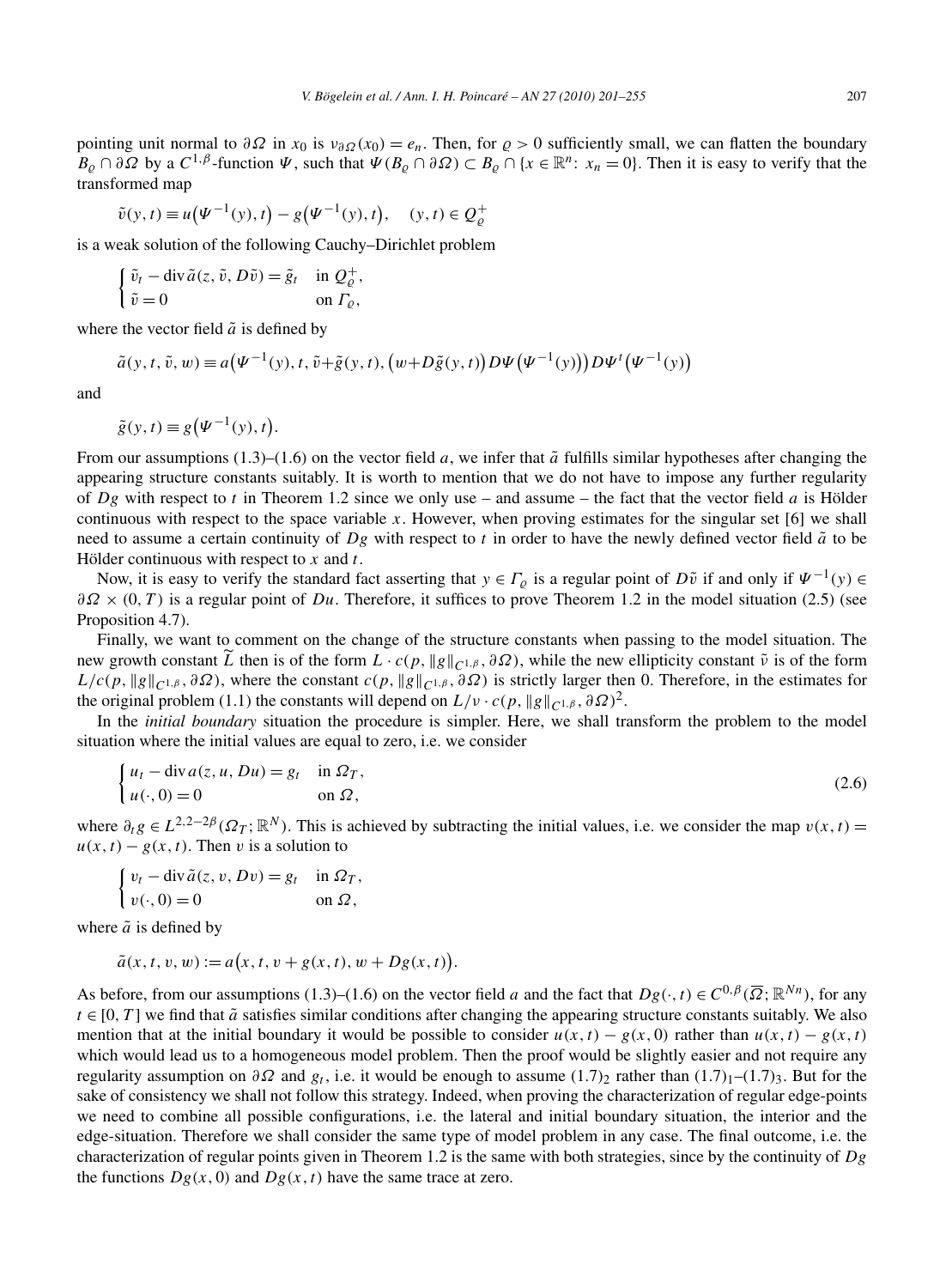Finally, in a situation where we are near the *edge*  $\partial \Omega \times \{0\}$  we will prove our result on the set  $Q_1^*$  and for boundary values  $u = 0$  on  $\Gamma_1^0 \cup D_1^+$ . Therefore, we consider the following Cauchy–Dirichlet problem as a model problem

$$
\begin{cases} u_t - \text{div}\, a(z, u, Du) = g_t & \text{in } \mathcal{Q}_1^*, \\ u = 0 & \text{on } \Gamma_1^0 \cup D_1^+, \end{cases}
$$
 (2.7)

where  $\partial_t g \in L^{2,2-2\beta}(Q_1^*,\mathbb{R}^N)$ . The transformation made in the present situation is the same as the one for the lateral boundary situation.

## *2.2. Steklov averages*

Since weak solutions *u* of parabolic systems possess only weak regularity properties with respect to the time variable *t*, i.e. they are not assumed to be weakly differentiable, in principle it is not possible to use the solution *u* itself (also disregarding boundary values) as a test-functions in the weak formulation of the parabolic system. In order to be nevertheless able to test the system properly, we smooth the solution *u* with respect to the time direction *t* using the so-called Steklov means. This also enables us to work on the time-slices  $\mathbb{R}^n \times \{t\}$ , even if *u* is only an  $L^2$ -map with respect to *t*.

Given a function  $f \in L^1(\Omega \times (t_1, t_2))$  and  $0 < |h| \leq \frac{1}{2}(t_2 - t_1)$ , we define its *Steklov mean* by

$$
[f]_h(x,t) \equiv \begin{cases} \frac{1}{|h|} \int_t^{t+h} f(x,s) \, ds, & t \in [t_1 + |h|, t_2 - |h|],\\ 0, & t \in (t_1, t_1 + |h|) \cup (t_2 - |h|, t_2). \end{cases} \tag{2.8}
$$

The previous definition should be used when dealing with symmetric parabolic cylinders which are far from the initial boundary. When dealing with the initial boundary problem we shall adopt the following one, valid in the case  $0 < h \leq t_2 - t_1$ ,

$$
[f]_h(x,t) \equiv \begin{cases} \frac{1}{h} \int_t^{t+h} f(x,s) \, ds, & t \in (t_1, t_2 - h], \\ 0, & t \in (t_2 - h, t_2). \end{cases} \tag{2.9}
$$

Rewriting system (1.1) with Steklov-means  $[u]_h$  of *u*, we obtain the following system on the time-slices  $\Omega \times \{t\}$ ,

$$
\int_{\Omega} \partial_t [u]_h(\cdot, t) \cdot \varphi + \langle [a(\cdot, t, u(\cdot, t), Du(\cdot, t))]_h, D\varphi \rangle dx = 0
$$
\n(2.10)

for all  $\varphi \in W_0^{1,p}(\Omega; \mathbb{R}^N)$  and for a.e.  $t \in (0, T)$ . Note that in the model situations (2.5)–(2.7) introduced in Section 2.1 we can similarly pass to the related Steklov formulations. We only have to take into account that an additional integral of the form  $\int \Omega[g_t]_h(\cdot, t) \cdot \varphi \, dx$  then appears on the right-hand side.

#### *2.3. Preliminary lemmas*

In order to show partial regularity we will have to control the oscillation of the solution in a certain sense. To this aim we will approximate the solution by an affine map  $\ell : \mathbb{R}^{n+1} \to \mathbb{R}^N$  of the form  $\ell(x, t) = \ell(x_n) = \xi x_n$ , where  $\xi \in \mathbb{R}^N$ , so that  $\ell \equiv 0$  on the lateral boundary *Γ*. The next lemma provides properties of vectors minimizing certain functionals.

**Lemma 2.2.** *Let*  $u \in L^2(Q^+_{\varrho}; \mathbb{R}^N)$  *and*  $\xi_{\varrho} \in \mathbb{R}^N$  *the unique vector minimizing*  $\xi \mapsto \int_{Q^+_{\varrho}} |u - \xi x_n|^2 dz$ . *Then* 

$$
\xi_{\varrho} = \frac{n+2}{\varrho^2} \int_{\mathcal{Q}_{\varrho}^+} u x_n \, dz. \tag{2.11}
$$

*Moreover, if*  $u \in L^p(Q^+_\varrho;\mathbb{R}^N)$ ,  $p \geqslant 2$ , then for any  $\xi \in \mathbb{R}^N$  and  $p \geqslant 2$  there holds

$$
|\xi_{\varrho}-\xi|^p\leqslant \left(\frac{n+2}{\varrho^2}\right)^{\frac{p}{2}}\int\limits_{Q_{\varrho}^+}|u-\xi x_n|^p\,dz.
$$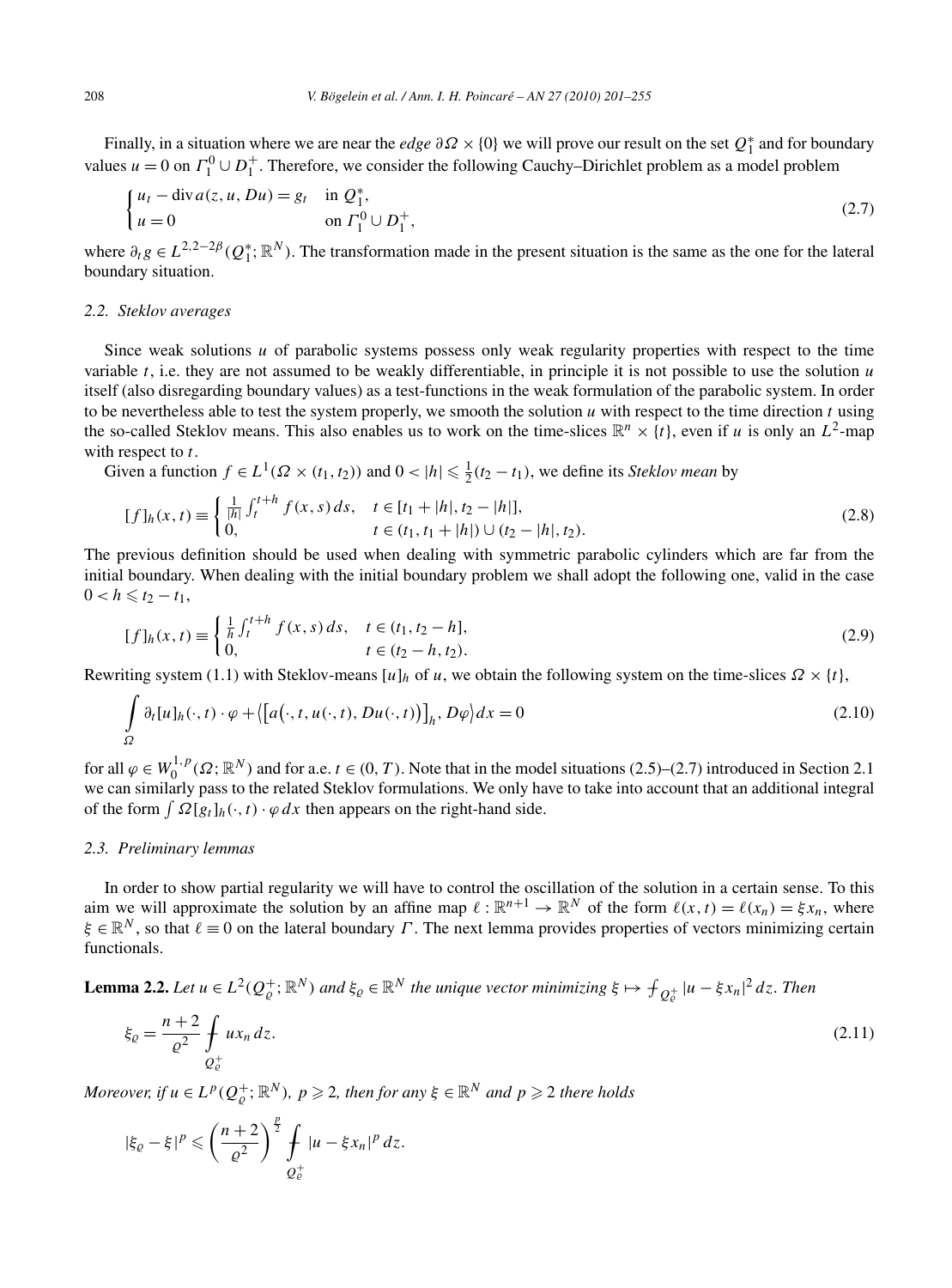Proof. First, we shall verify  $(2.11)$ . Since

$$
\oint_{Q_{\mathcal{C}}^+} |u - \xi x_n|^2 \, dz = \oint_{Q_{\mathcal{C}}^+} |u|^2 \, dz - 2\xi \cdot \oint_{Q_{\mathcal{C}}^+} u x_n \, dz + |\xi|^2 \oint_{Q_{\mathcal{C}}^+} x_n^2 \, dz
$$

is a quadratic polynomial there exists a unique minimizing  $\xi_{\rho} \in \mathbb{R}^{N}$  which satisfies

$$
\frac{d}{dt} \int_{Q_{\varrho}^+} |u - \xi_{\varrho} x_n + t \xi x_n|^2 \, dz \Big|_{t=0} = 2 \int_{Q_{\varrho}^+} (u - \xi_{\varrho} x_n) \cdot \xi x_n \, dz = 0,
$$

so that

$$
\left(\oint\limits_{Q^+_c} ux_n\,dz - \xi_{\varrho}\,\oint\limits_{Q^+_c} x_n^2\,dz\right)\cdot\xi = 0 \quad \text{for all } \xi \in \mathbb{R}^N.
$$

Taking into account the equality

$$
\oint_{Q_{\mathcal{C}}^+} x_n^2 \, dz = \frac{\varrho^2}{n+2},\tag{2.12}
$$

we obtain the desired formula for  $\xi$ . To prove the second assertion of the lemma we consider  $\xi \in \mathbb{R}^N$ . From (2.12), the Cauchy–Schwarz inequality and Hölder's inequality we obtain

$$
|\xi_{\varrho} - \xi|^{p} = \left| \frac{n+2}{\varrho^{2}} \int_{\mathcal{Q}_{\varrho}^{+}} u x_{n} \, dz - \frac{n+2}{\varrho^{2}} \xi \int_{\mathcal{Q}_{\varrho}^{+}} x_{n}^{2} \, dz \right|^{p}
$$
  
\n
$$
\leq \left( \frac{n+2}{\varrho^{2}} \int_{\mathcal{Q}_{\varrho}^{+}} |u - \xi x_{n}| x_{n} \, dz \right)^{p}
$$
  
\n
$$
\leq \left( \frac{n+2}{\varrho^{2}} \right)^{p} \left( \int_{\mathcal{Q}_{\varrho}^{+}} x_{n}^{2} \, dz \right)^{\frac{p}{2}} \left( \int_{\mathcal{Q}_{\varrho}^{+}} |u - \xi x_{n}|^{2} \, dz \right)^{\frac{p}{2}}
$$
  
\n
$$
\leq \left( \frac{n+2}{\varrho^{2}} \right)^{\frac{p}{2}} \int_{\mathcal{Q}_{\varrho}^{+}} |u - \xi x_{n}|^{p} \, dz,
$$

which is the desired estimate.  $\Box$ 

In contrast to the interior parabolic case we have when considering the lateral boundary situation a Poincaré inequality for maps  $u \in L^p(\Lambda_{\rho^2}(t_0); W^{1,p}(B_\rho(x_0)^+; \mathbb{R}^k))$  satisfying  $u \equiv 0$  on the lateral boundary  $\Gamma_\rho(z_0)$ . This inequality can be obtained applying the standard Poincaré inequality to the functions  $u(\cdot,t) \in W^{1,p}(B^+_{\varrho}(x_0); \mathbb{R}^k)$  for a.e.  $t \in A_{\rho^2}(t_0)$  and then integrating with respect to *t*.

**Lemma 2.3.** Let  $z_0 = (x_0, t_0) \in \mathbb{R}^{n+1}$  with  $x_0 \in \mathbb{R}^{n-1} \times \{0\}$ . Then for any map  $u \in L^p(\Lambda_{\rho^2}(t_0); W^{1,p}(B_\rho(x_0)^+; \mathbb{R}^k))$ ,  $k \geqslant 1$  *satisfying*  $u \equiv 0$  *on*  $\Gamma_{\varrho}(z_0)$  *there holds* 

$$
\int\limits_{Q^+_c(z_0)}|u|^p\,dz\leqslant\frac{\varrho^p}{p}\int\limits_{Q^+_c(z_0)}|D_n u|^p\,dz.
$$

We shall also need the following standard iteration lemma, which can be found for instance in [30, Lemma 2].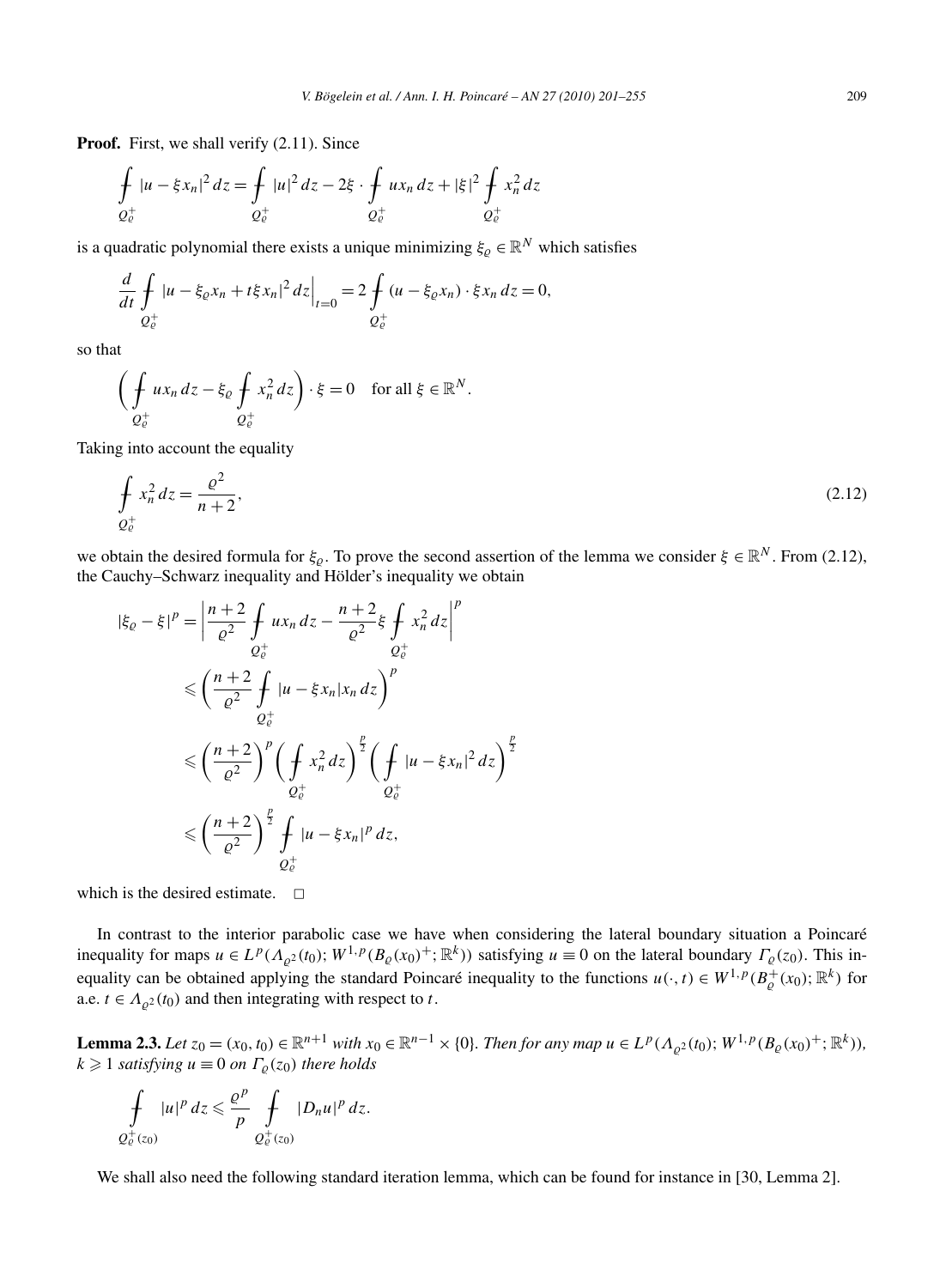**Lemma 2.4.** *Let*  $\varphi : [R_0, 2R_0] \to [0, \infty)$  *be a function such that* 

$$
\varphi(t) \leq \frac{1}{2}\varphi(\varrho) + \sum_{i=1}^k \mathcal{B}_i(\varrho - t)^{-\beta_i} + \mathcal{K} \quad \text{for every } R_0 < t < \varrho < 2R_0,
$$

*with*  $B_i$ ,  $K \geq 0$  *and*  $\beta_i > 0$  *for*  $i = 1, ..., k$ *. Then there exists a constant*  $c = c(\beta_1, ..., \beta_k)$  *such that* 

$$
\varphi(R_0) \leqslant c \sum_{i=1}^k \mathcal{B}_i R_0^{-\beta_i} + c\mathcal{K}.
$$

# **3. Linear parabolic systems**

From the theory for linear parabolic systems it is known that weak solutions are smooth in the interior and also up to the boundary. In order to prove our characterization for regular boundary points we shall exploit good *excessdecay estimates* for linear parabolic systems with constant coefficients. Since we are dealing with three different configurations, namely the lateral and initial boundary situation and the case of edge-points i.e. lying simultaneously on the lateral boundary and at the initial time-slice *Ω*0, we will need a suitable excess-decay estimate for any of them. Our aim in this section is to provide such estimates. The precise form of the estimates found plays a crucial role in the study of partial regularity since it allows to a proper comparison argument after linearization. We consider the following linear parabolic system with constant coefficients

$$
\int_{Q} \left( u \cdot \varphi_t - \langle ADu, D\varphi \rangle \right) dz = 0 \quad \text{for every } \varphi \in C_0^{\infty}(Q; \mathbb{R}^N),
$$
\n(3.1)

where either  $Q = Q_{\varrho}^{+}(z_0)$  or  $Q = Q_{\varrho}^{0}(z_0)$  or  $Q = Q_{\varrho}^{+}(z_0) \cap Q_{\varrho}^{0}(z_0)$ . Thereby the coefficients *A* are supposed to satisfy the following ellipticity and boundedness conditions:

$$
\langle Aw, w \rangle \geqslant \nu |w|^2, \qquad \left| \langle Aw, \widetilde{w} \rangle \right| \leqslant L |w| |\widetilde{w}|, \tag{3.2}
$$

whenever  $w, \widetilde{w} \in \mathbb{R}^{Nn}$  where  $0 < v \le L < \infty$ .

# *3.1. Regularity up to the lateral boundary*

First we turn our attention to the lateral boundary situation, where we consider the linear parabolic system (3.1) on  $Q = Q_{\rho}^{+}(z_0) = B_{\rho}^{+}(x_0) \times A_{\rho^2}(t_0)$ . By slight modifications of the proof of [24, Theorem 2.2], we obtain the following result for solutions of linear parabolic systems near the lateral boundary. Although the above mentioned theorem is proved under Neumann boundary conditions and on non-symmetric cylinders, the same methods also apply in our situation. Moreover, a proper investigation of the arguments also yield the asserted dependence of the constant. Then, recalling the notation fixed at the beginning of Section 2, we can show

**Theorem 3.1.** *Suppose that*  $u \in L^2(\Lambda_1; W^{1,2}(B_1^+, \mathbb{R}^N))$  *is a weak solution in*  $Q_1^+$  *of the linear parabolic system* (3.1) *with*  $u = 0$  *on the lateral boundary*  $\Gamma_1$  *under the assumption* (3.2)*. Then u is smooth up to the lateral boundary*  $\Gamma_1$ *. Moreover, for every*  $z_0 = (x_0, t_0) \in \Gamma_1$  *and*  $\varrho$ ,  $R$  such that  $0 < \varrho < R < \min\{1 - |x_0|, \sqrt{1 - |t_0|}\}$  we have *Moreover, for every*  $z_0 = (x_0, t_0) \in \Gamma_1$  *and*  $\varrho$ ,  $R$  such that  $0 < \varrho < R < \min\{1 - |x_0|, \sqrt{1 - |t_0|}\}$  w

$$
\int\limits_{2^+_c(z_0)}|Du|^2\,dz\leqslant c\bigg(\frac{\varrho}{R}\bigg)^{n+2}\int\limits_{2^+_c(z_0)}|Du|^2\,dz
$$

*and*

*Q*<sup>+</sup>

$$
\int_{Q_{\mathcal{C}}^+(z_0)} |Du - (Du)_{z_0,\varrho}^+|^2 dz \leq c \left(\frac{\varrho}{R}\right)^{n+4} \int_{Q_R^+(z_0)} |Du - (Du)_{z_0,R}^+|^2 dz,
$$

*where in both estimates the constant c depends on n and L/ν only.*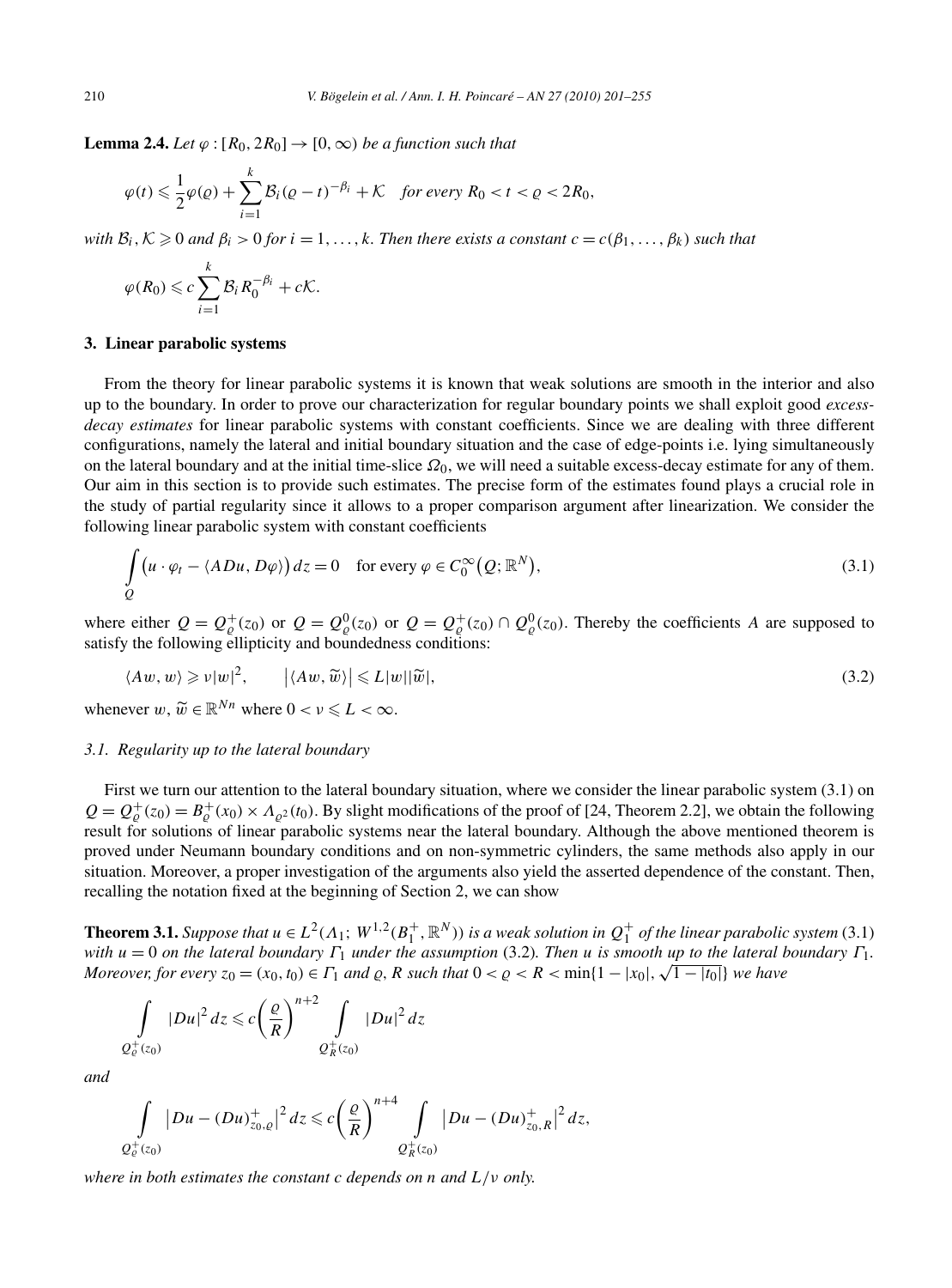In our application we will need the excess-decay estimates near the lateral boundary in a slightly different form which is provided in Corollary 3.4. The following is devoted to the proof of the corollary.

**Remark 3.2.** Under the assumptions of Theorem 3.1 there also holds the following estimate for the weak derivatives  $\partial_t^j D^k u$  of *u*, for all *k*,  $j \in \mathbb{N}_0$ :

$$
\int\limits_{Q_{\varrho}^+(z_0)}|\partial_t^jD^ku|^2\,dz\leqslant\frac{c}{(R-\varrho)^{4j+2k}}\int\limits_{Q_R^+(z_0)}|u|^2\,dz,
$$

where  $c = c(n, L/\nu, j, k)$ .

The previous estimate for the case  $\rho = R/2$  can be found in the proof of [24, Theorem 2.2, estimate (2.20)]. The general case follows by the same arguments, but a different choice of the involved cylinders and cut-off functions. Although the precise dependence on the factor  $R - \rho$  is not mentioned in [24], it can be inferred by tracing back the estimates.

**Lemma 3.3.** *Under the assumptions of Theorem* 3.1, *for any*  $\ell \in \mathbb{N}_0$  *and*  $s > 0$  *there holds* 

$$
\sup_{\mathcal{Q}_{R/2}^+(z_0)}|D^{\ell}u|^s\leqslant c(n,\ell,L/\nu,s)\int\limits_{\mathcal{Q}_{R}^+(z_0)}|u|^s\,dz.
$$

**Proof.** We first infer from Theorem 3.1 that *u* is smooth in  $Q_1^+$  and therefore  $D^{\ell}u$  exists on  $Q_R^+(z_0)$ . Due to the Sobolev embedding theorem and Remark 3.2 we have for  $R/2 \leq \varrho < r \leq R$  that

$$
\sup_{Q_{\mathcal{C}}^+}|u|+\sup_{Q_{\mathcal{C}}^+}|D^{\ell}u|\leqslant c\|u\|_{W^{k,2}(Q_{\mathcal{C}}^+)}\leqslant \frac{c(n,\ell,L/\nu,R)}{(r-\varrho)^{2k}}\|u\|_{L^2(Q_r^+)},
$$

where we have chosen  $k \in \mathbb{N}$  large enough (i.e.  $k > \ell + \frac{n+1}{2}$ ). In the case  $s \ge 2$  we apply the preceding inequality with  $\rho = R/2$  and  $r = R$  and then use Hölder's inequality to deduce

$$
\sup_{Q_{R/2}^+} |u| + \sup_{Q_{R/2}^+} |D^{\ell} u| \leqslant c(n, \ell, L/\nu, R) \|u\|_{L^s(Q_R^+)}.
$$

In the case  $0 < s < 2$  we use Young's inequality in order to derive

$$
\sup_{Q_{\varrho}^+} |u| + \sup_{Q_{\varrho}^+} |D^{\ell}u| \leq \frac{c}{(r-\varrho)^{2k}} \|u\|_{L^2(Q_r^+)}
$$
\n
$$
\leq \frac{c}{(r-\varrho)^{2k}} \sup_{Q_r^+} |u|^{1-\frac{s}{2}} \|u\|_{L^s(Q_r^+)}^{\frac{s}{2}}
$$
\n
$$
\leq \frac{1}{2} \Big( \sup_{Q_r^+} |u| + \sup_{Q_r^+} |D^{\ell}u| \Big) + \frac{c}{(r-\varrho)^{\frac{4k}{s}}} \|u\|_{L^s(Q_r^+)},
$$
\n(3.3)

where  $c = c(n, \ell, L/\nu, R)$ . Using Lemma 2.4 with the choice

$$
\varphi(t) := \sup_{Q_t^+} |u| + \sup_{Q_t^+} |D^{\ell} u|
$$

we can absorb the first term of the right-hand side in (3.3) on the left and infer that

$$
\sup_{Q_{R/2}^+} |D^{\ell} u|^s \leq c(n, \ell, L/\nu, s, R) ||u||_{L^s(Q_R^+)}^s.
$$

The dependence of the constant in front of  $\int_{Q_R^+} |u|^s dz$  on the radius *R* can be easily determined by considering the scaled map  $v(x, t) = R^{-1}u(Rx, R^2t)$  on  $Q_1^+$ , applying the preceding estimate on  $Q_1^+$  and then scaling back to  $Q_R^+$ . In this way we find the following dependence:  $c(n, \ell, L/\nu, s, R) = R^{-(n+2)}c(n, \ell, L/\nu, s)$ . □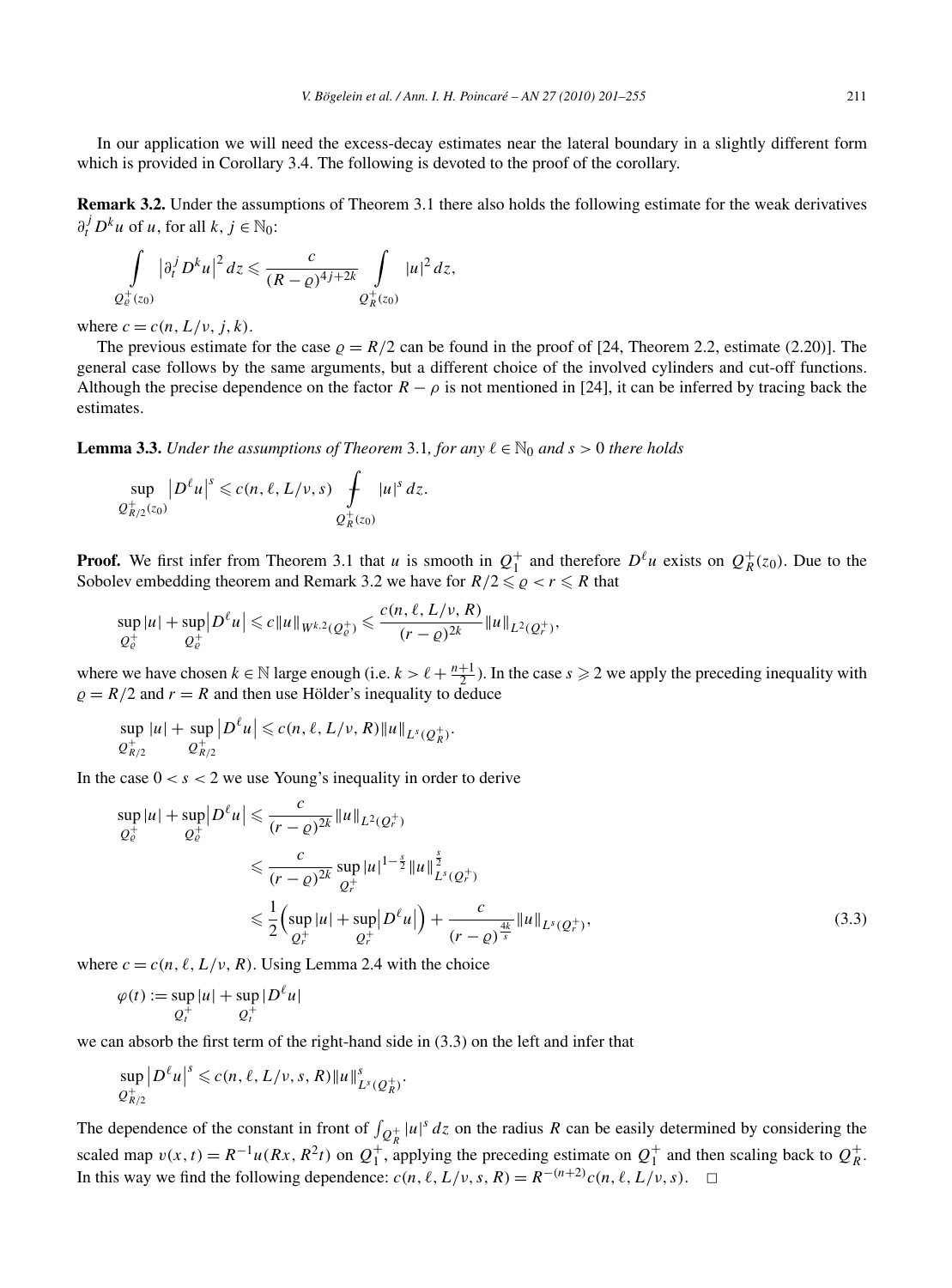Now, we are in a position to prove the excess-decay estimate for weak solutions of homogeneous linear parabolic systems with constant coefficients near the lateral boundary we are looking for:

**Corollary 3.4.** Suppose that  $u \in L^2(\Lambda_{\varrho^2}(t_0); W^{1,2}(B^+_{\varrho}(x_0), \mathbb{R}^N))$  is a weak solution in  $Q^+_{\varrho}(z_0)$ , with  $z_0 \in \Gamma$  of the *linear parabolic system* (3.1) *with*  $u = 0$  *on the lateral boundary*  $\Gamma_{\rho}(z_0)$  *under the assumption* (3.2)*. Then u is smooth up to the lateral boundary*  $\Gamma_{\rho}(z_0)$ *. Moreover, the estimate* 

$$
\int_{Q_{\theta\varrho}^+(z_0)}\left|\frac{u-(D_nu)_{z_0,\theta\varrho}^+}{\theta\varrho}x_n\right|^s dz \leqslant c_{Li}\theta^s \int_{Q_{\varrho}^+(z_0)}\left|\frac{u-(D_nu)_{z_0,\varrho}^+}{\varrho}x_n\right|^s dz
$$

*holds for any*  $\theta \in (0, 1/2)$  *and*  $s \ge 1$ *, where*  $c_{Li} = c_{Li}(n, L/v, s)$  *and* 

$$
\left|(D_nu)_{z_0,\theta_{\mathcal{Q}}}^+\right|^2\leqslant c(n,L/\nu)\int\limits_{Q_{\mathcal{C}}^+(z_0)}|D_nu|^2\,dz.
$$

**Proof.** Without loss of generality we can assume that  $z_0 = 0$  and  $\rho = 1$  (the general case can then be obtained by a standard translation/scaling argument). The first assertion of the corollary concerning the smoothness up to the lateral boundary of a weak solution to a linear parabolic system with constant coefficients follows from Theorem 3.1. To prove the excess-decay estimate we in turn apply the Poincaré inequality from Lemma 2.3 (which can be used here since  $u - (D_n u)_\theta^+ x_n \equiv 0$  on  $\Gamma_\theta$ ), the Poincaré inequality applied with respect to both the variables *x* and *t*, we note that  $Q^+_{\theta} \subset Q^+_{1/2}$  and finally apply the standard Sobolev embedding theorem to infer

$$
\int_{\mathcal{Q}_{\theta}^{+}} \left| \frac{u - (D_{n}u)_{\theta}^{+} x_{n}}{\theta} \right|^{s} dz \leq \frac{1}{s} \int_{\mathcal{Q}_{\theta}^{+}} |D_{n}u - (D_{n}u)_{\theta}^{+}|^{s} dz
$$
\n
$$
\leq c(n, s) \int_{\mathcal{Q}_{\theta}^{+}} (\theta^{s} |DD_{n}u|^{s} + \theta^{2s} |\partial_{t}D_{n}u|^{s}) dz
$$
\n
$$
\leq c(n, s) \left( \theta^{s} \sup_{\mathcal{Q}_{1/2}^{+}} |D^{2}u|^{s} + \theta^{2s} \sup_{\mathcal{Q}_{1/2}^{+}} |\partial_{t}Du|^{s} \right)
$$
\n
$$
\leq c(n, s) \theta^{s} \|u - (D_{n}u)_{1}^{+} x_{n} \|_{W^{k, 2}(\mathcal{Q}_{1/2}^{+})}^{s},
$$

where we have chosen  $k \in \mathbb{N}$  large enough (i.e.  $k > 2 + \frac{n+1}{2}$ ). The map  $u - (D_n u)^+_{1} x_n$  fulfills the assumptions of Theorem 3.1 (and therefore also those of Remark 3.2), since it satisfies on the one hand the linear parabolic system (3.1) and on the other hand also  $u - (D_n u)_1^+ x_n \equiv 0$  on the lateral boundary  $\Gamma_1$ . Therefore, the estimate from Remark 3.2 is applicable and yields

$$
\int_{Q_{\theta}^+} \left|\frac{u - (D_n u)_{\theta}^+ x_n}{\theta}\right|^s dz \leq c\theta^s \bigg(\int_{Q_{3/4}^+} \left|u - (D_n u)_{1}^+ x_n\right|^2 dz\bigg)^{\frac{s}{2}}.
$$

In the case  $s \geqslant 2$  the assertion now follows from Hölder's inequality and by enlarging the domain of integration. In the case  $1 \leq s < 2$  we use Lemma 3.3 and obtain

$$
\int_{Q_{\theta}^{+}} \left| \frac{u - (D_{n}u)^{+}_{\theta}x_{n}}{\theta} \right|^{s} dz \leq c\theta^{s} \sup_{Q_{3/4}^{+}} \left| u - (D_{n}u)^{+}_{1}x_{n} \right|^{s} (2-s) \left( \int_{Q_{3/4}^{+}} \left| u - (D_{n}u)^{+}_{1}x_{n} \right|^{s} dz \right)^{s}
$$
  

$$
\leq c\theta^{s} \int_{Q_{1}^{+}} \left| u - (D_{n}u)^{+}_{1}x_{n} \right|^{s} dz.
$$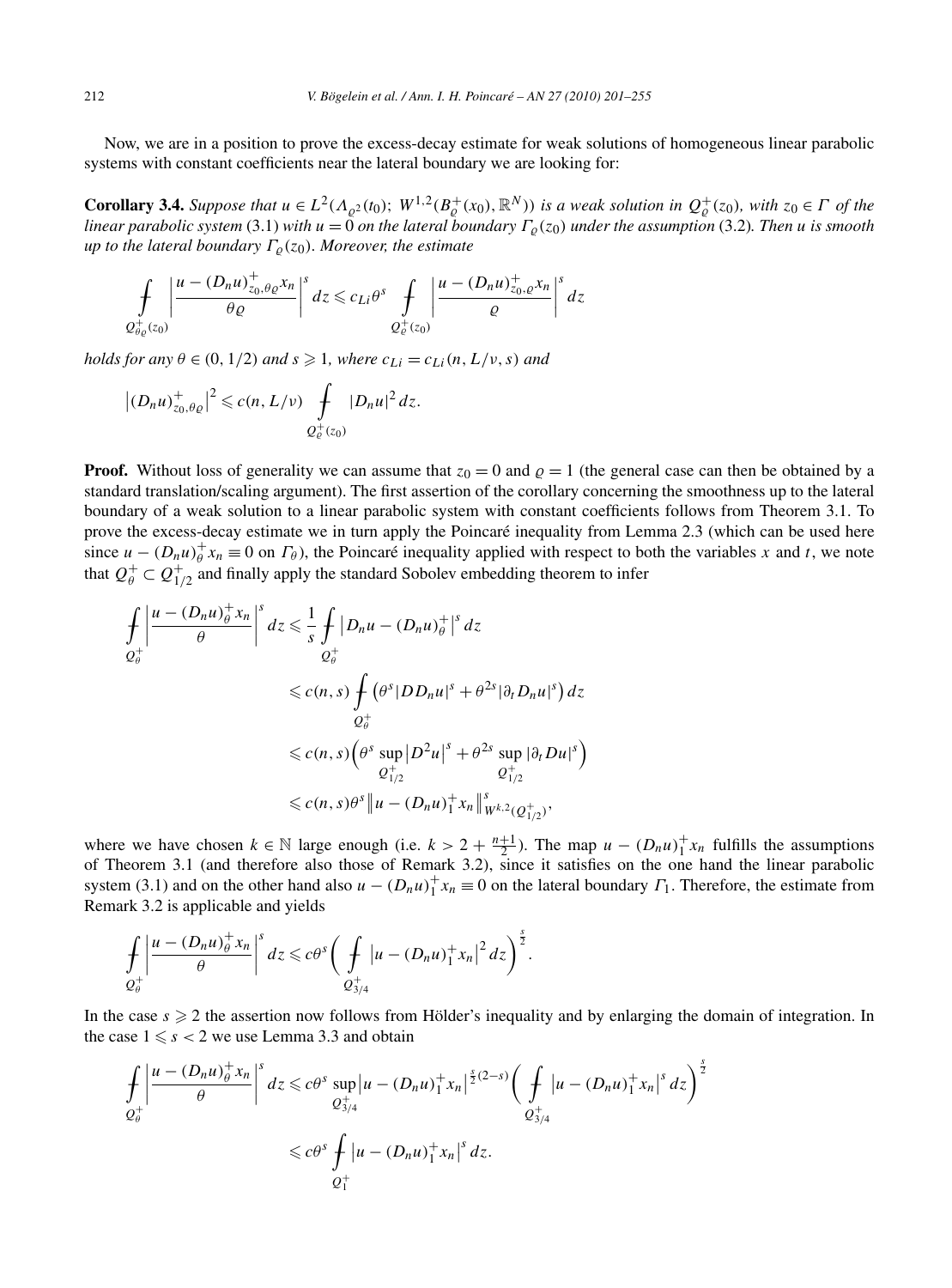This proves the first estimate in Theorem 3.1. The second one follows by a similar reasoning. Once again using the Sobolev embedding, Remark 3.2 and the Poincaré inequality from Lemma 2.3 we infer that

$$
\left|(D_nu)_\theta^+\right|^2\leq \sup_{Q_{1/2}^+}|D_nu|^2\leq c\|Du\|_{W^{k,2}(Q_{1/2}^+)}^2\leq c\int_{Q_1^+}|u|^2\,dz\leq c(n,L/\nu)\int_{Q_1^+}|D_nu|^2\,dz.
$$

This finishes the proof of the corollary.  $\Box$ 

### *3.2. Regularity up to the initial boundary*

Here we consider the linear parabolic system (3.1) with  $Q = Q^0_{\rho}(z_0) = B_{\rho}(x_0) \times A^0_{\rho^2}$  near the initial boundary. In this situation the excess-decay estimate essentially follows from the one in the interior case since we can extend the solution *u* by zero on  $B_0(x_0) \times (-\infty, 0)$ , as it is done in [7, Lemma 5.III]. More precisely, we define

$$
U(x,t) = \begin{cases} u(x,t) & \text{if } (x,t) \in B_{\varrho}(x_0) \times [0,\varrho^2), \\ 0 & \text{if } (x,t) \in B_{\varrho}(x_0) \times (-\infty,0). \end{cases}
$$

Since  $u(\cdot, 0) = 0$  on  $B_{\varrho}(x_0)$  in the usual  $L^2$ -sense, the extension *U* is a solution of the linear parabolic system (3.1) on  $Q = B<sub>Q</sub>(x<sub>0</sub>) \times (-\infty, \rho<sup>2</sup>)$ . Therefore the interior excess-decay estimate from [20, Lemma 4.6] is applicable to *U* on the cylinder  $Q_{\varrho}(z_0) \subset B_{\varrho}(x_0) \times (-\infty, \varrho^2)$ . When applying the lemma in our situation there is one difference compared to [20], namely we are dealing with symmetric cylinders of the type  $Q_{\varrho}^{0}(z_0) = B_{\varrho}(x_0) \times (-\varrho^2, \varrho^2)$ , whereas in [20] one-sided cylinders of the form  $B_0(x_0) \times (t_0 - \rho^2, t_0)$  are considered. As already mentioned in the lateral boundary situation this is not a problem since the excess-decay estimate holds true on both types of cylinders. Having the preceding explanatory notes in mind, the application of [20, Lemma 4.6] in the case  $\ell = 0$  gives for the original solution *u* the following

**Lemma 3.5.** Suppose that  $u \in L^2(\Lambda^0_{\varrho^2}; W^{1,2}(B_\varrho(x_0);\mathbb{R}^N))$  is a weak solution in  $Q^0_\varrho(z_0)$ , with  $z_0 = (x_0, 0)$  of the *linear parabolic system* (3.1) *with*  $u(\cdot, 0) = 0$  *on*  $B_0(x_0)$  *under the assumption* (3.2)*. Then u is smooth up to the initial boundary*  $D_{\varrho}(z_0)$ *. Moreover, for any*  $\theta \in (0,1)$  *and*  $s \geqslant 1$  *there holds the following estimate* 

$$
\int_{Q_{\theta\varrho}^{0}(z_{0})} \left| \frac{u}{\theta\varrho} \right|^{s} dz \leqslant c_{Li}\theta^{s} \int_{Q_{\varrho}^{0}(z_{0})} \left| \frac{u}{\varrho} \right|^{s} dz,
$$
\n(3.4)

*where*  $c_{Li} = c_{Li}(n, N, L/v, s)$ *.* 

#### *3.3. Regularity up to the edge*

Here we consider the linear parabolic system (3.1) with  $Q = Q_{\varrho}^*(z_0) = Q_{\varrho}^0(z_0) \cap Q_{\varrho}^+(z_0)$  near the edge  $\Gamma \cap (\mathbb{R}^n \times \{0\})$ . As in the initial boundary situation we can extend the solution *u* by zero on  $B^+_{\varrho}(x_0) \times (-\infty, 0)$ to obtain the analogue of Corollary 3.4 for the edge-situation. This was also done in [24, Theorem 2.3] to prove that the statement of Theorem 3.1 still holds in the edge-situation. Since we already prescribed the extension procedure in the last section we now only state the result.

**Lemma 3.6.** Suppose that  $u \in L^2(\Lambda^0_{\mathcal{Q}^2}(t_0); W^{1,2}(B^+_{\mathcal{C}}(x_0), \mathbb{R}^N))$  is a weak solution in  $Q^*_{\mathcal{C}}(z_0)$ , with  $z_0 = (x_0, 0) \in I$  $f$  *of the linear parabolic system* (3.1) with  $u=0$  *on*  $\Gamma^0_\varrho(z_0)\cup D^+_\varrho(z_0)$  *under the assumption* (3.2). Then  $u$  *is smooth up to*  $\Gamma_{\varrho}^{0}(z_{0}) \cup D_{\varrho}^{+}(z_{0})$ *. Moreover, the estimate* 

$$
\int_{Q_{\theta_{\varrho}}^*(z_0)} \left| \frac{u - (D_n u)_{z_0, \theta_{\varrho}}^* x_n}{\theta_{\varrho}} \right|^s dz \leqslant c_{Li} \theta^s \int_{Q_{\varrho}^*(z_0)} \left| \frac{u - (D_n u)_{z_0, \varrho}^* x_n}{\varrho} \right|^s dz
$$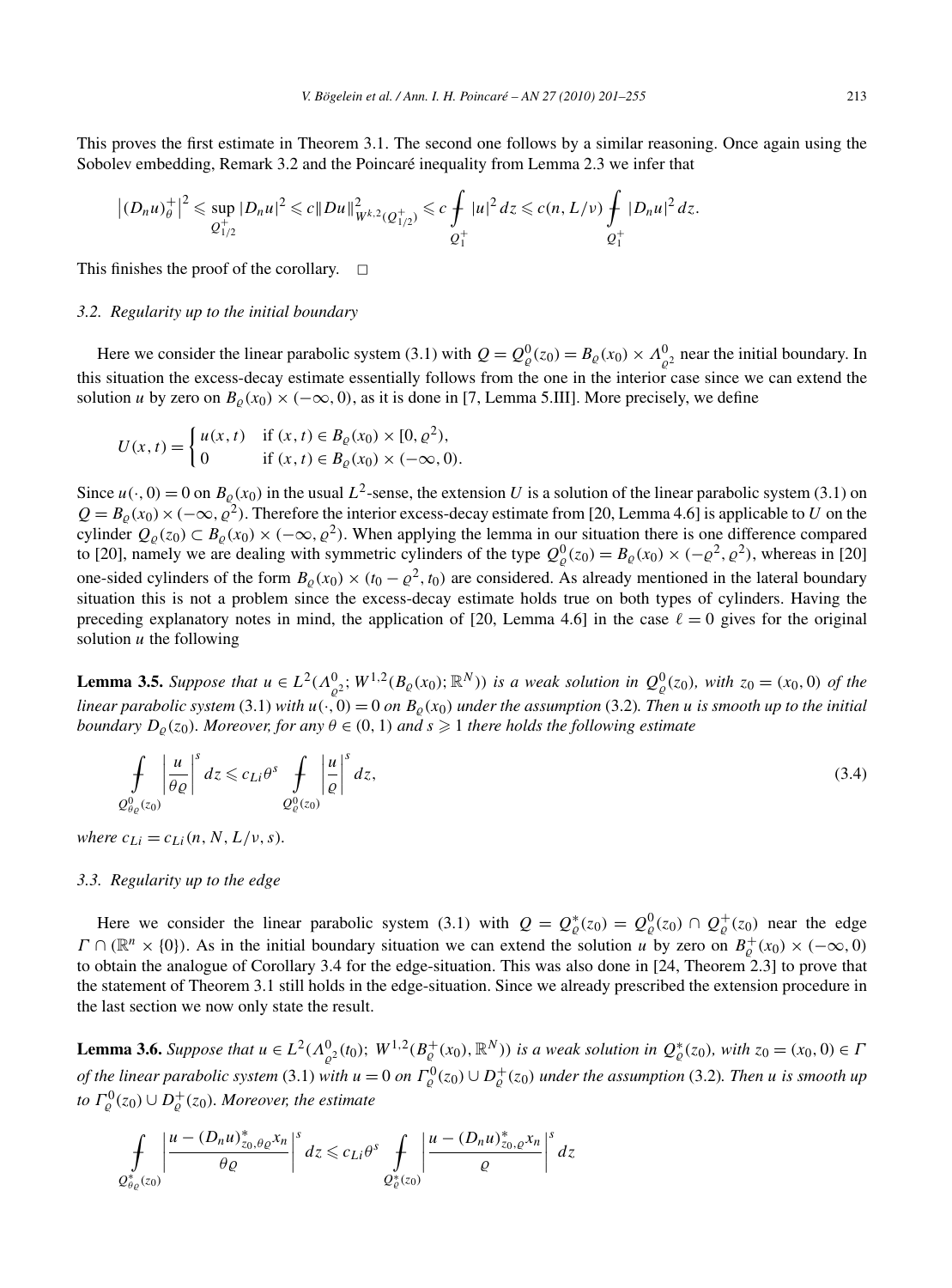*holds for any*  $\theta \in (0, 1/2)$  *and*  $s \geq 1$ *, where*  $c_{Li} = c_{Li}(n, L/v, s)$  *and* 

$$
\left|(D_nu)_{z_0,\theta_\mathcal{Q}}^*\right|^2\leqslant c(n,L/\nu)\int\limits_{Q_\mathcal{C}^*(z_0)}|D_nu|^2\,dz.
$$

# **4. Characterization of regular boundary points**

The aim of this chapter is to prove the characterization of regular boundary points stated in Theorem 1.2. Since the arguments are different for the lateral and the initial-boundary and also for the edge-situation we separately treat the three cases. We first shall consider points  $z_0 \in \partial_{\text{lat}} \Omega_T$  lying on the lateral boundary and subsequently, in Sections 4.2 and 4.3 we deal with points  $z_0 \in \Omega_0$  on the initial boundary, respectively  $z_0 \in \partial \Omega \times \{0\}$  on the edge.

## *4.1. Regular points on the lateral boundary*

We will prove the characterization of regular lateral boundary points in the model situation (2.5) on  $Q_1^+$  which was explained in Section 2.1. Therefore, the statement of Theorem 1.2 concerning lateral boundary points is equivalent with Proposition 4.7.

#### *4.1.1. A-caloric approximation*

The main tool in proving partial regularity is the lemma of *A*-caloric approximation which states that whenever a map *u* is approximately a solution of a linear parabolic system with constant coefficients, then there exists a solution *h* of this linear system which is in some sense close to *u*. The following is a version of the *A*-caloric approximation lemma for the model situation at the lateral boundary.

**Lemma 4.1.** *Given*  $\varepsilon > 0$ ,  $0 < v \le L$  *and*  $p \ge 2$  *there exists a positive function*  $\delta = \delta(n, p, v, L, \varepsilon) \in (0, 1]$  *with the following property*: *Whenever A is a bilinear form on* R*Nn which is strongly elliptic with ellipticity constant ν >* 0 *and upper bound L, i.e.*

$$
v|w|^2 \leqslant \langle Aw, w \rangle \quad \text{and} \quad \langle Aw, \widetilde{w} \rangle \leqslant L|w||\widetilde{w}|
$$

holds whenever  $w, \widetilde{w} \in \mathbb{R}^{Nn}$  and  $u \in L^p(\Lambda_{\varrho^2}(t_0); W^{1,p}(B^+_{\varrho}(x_0), \mathbb{R}^N))$  with  $u \equiv 0$  on the lateral boundary  $\Gamma_{\varrho}(z_0)$ *with*  $z_0 \in \Gamma$  *and* 

$$
\int\limits_{Q^+_c(z_0)}|Du|^2+\gamma^{p-2}|Du|^p\,dz\leq 1,
$$

*where*  $0 < \gamma \leq 1$ *, is approximately A-caloric in the sense that* 

$$
\left|\int_{\substack{Q^+_e(z_0)\\ Q^+_e(z_0)}} u \cdot \varphi_t - \langle ADu, D\varphi \rangle dz \right| \leq \delta \sup_{\substack{Q^+_e(z_0)\\ Q^+_e(z_0)}} |D\varphi|, \quad \text{for every } \varphi \in C_0^{\infty}(Q^+_e(z_0); \mathbb{R}^N),
$$

*then there exists an A-caloric map*  $h \in L^p(\Lambda_{(q/2)^2}(t_0); W^{1,p}(B_{q/2}^+(x_0); \mathbb{R}^N))$ , i.e.

$$
\int_{Q_{\varrho/2}^+(z_0)} h \cdot \varphi_t - \langle A Dh, D\varphi \rangle dz = 0 \quad \text{for every } \varphi \in C_0^{\infty}(Q_{\varrho/2}^+(z_0); \mathbb{R}^N),
$$

*with*  $h \equiv 0$  *on*  $\Gamma_{\varrho/2}(z_0)$  *satisfying* 

$$
\int\limits_{Q_{\varrho/2}^+(z_0)} |Dh|^2 + \gamma^{p-2} |Dh|^p \, dz \leq 2 \cdot 2^{n+2}
$$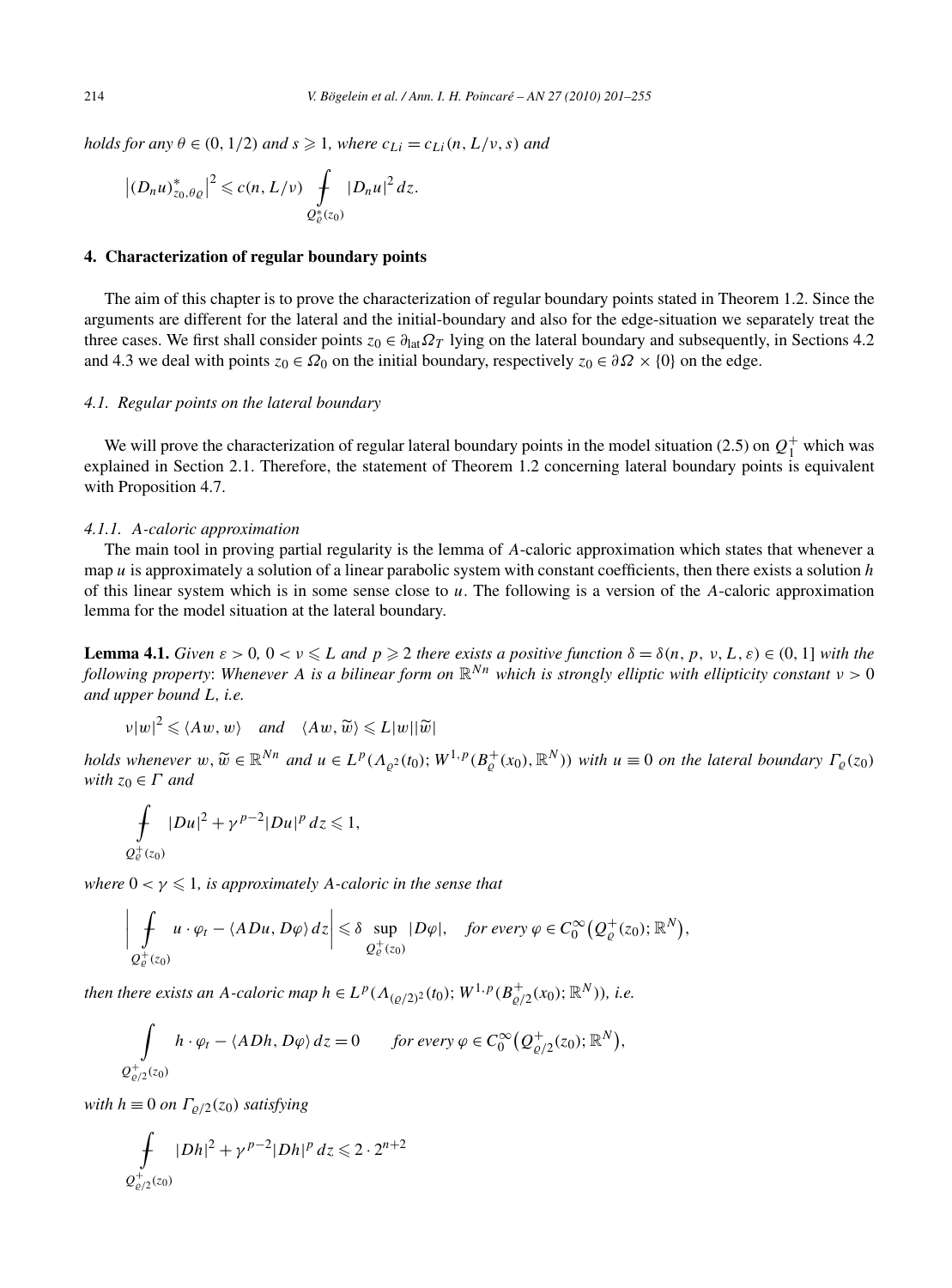*and*

$$
\int\limits_{Q_{\varrho/2}^+(z_0)}\left|\frac{u-h}{\varrho/2}\right|^2+\gamma^{p-2}\left|\frac{u-h}{\varrho/2}\right|^pdz\leqslant\varepsilon.
$$

**Proof.** Without loss of generality we can assume that  $z_0 = 0$  and  $\varrho = 1$ . Otherwise we rescale *u* to  $Q_1^+$  via  $W(x, t) =$  $\varrho^{-1}u(x_0 + \varrho x, t_0 + \varrho^2 t)$  to obtain the existence of an *A*-caloric map *H* on  $Q_{1/2}^+$  with  $H \equiv 0$  on  $\Gamma_{1/2}$ . Rescaling back via  $h(z) = \rho H(\frac{x-x_0}{\rho}, \frac{t-t_0}{\rho^2})$  to  $Q_{\rho/2}^+(z_0)$  then yields the result.

Were the lemma false, there would exist  $\varepsilon > 0$  and sequences  $(A_j)_{j \in \mathbb{N}}$  of bilinear forms on  $\mathbb{R}^{Nn}$  with uniform ellipticity constant  $\nu > 0$  and upper bound *L*,  $(v_j)_{j \in \mathbb{N}}$  with  $v_j \in L^p(\Lambda_1; W^{1,p}(B_1^+; \mathbb{R}^N))$  satisfying  $v_j \equiv 0$  on  $\Gamma_1$  and  $\gamma_i \in (0, 1]$  such that

$$
\int_{Q_1^+} |Dv_j|^2 + \gamma_j^{p-2} |Dv_j|^p \, dz \leq 1 \tag{4.1}
$$

and

$$
\left| \oint_{Q_1^+} v_j \cdot \varphi_t - \langle A_j D v_j, D\varphi \rangle dz \right| \leq \frac{1}{j} \sup_{Q_1^+} |D\varphi|, \quad \text{for every } \varphi \in C_0^{\infty}(Q_1^+; \mathbb{R}^N), \tag{4.2}
$$

but

$$
\oint_{Q_{1/2}^+} 4|v_j - h|^2 + 2^p \gamma_j^{p-2} |v_j - h|^p dz > \varepsilon
$$
\n(4.3)

for all *A<sub>j</sub>*-caloric maps *h* on  $Q_{1/2}^+$  with  $h \equiv 0$  on  $\Gamma_{1/2}$  and

$$
\int_{Q_{1/2}^+} |Dh|^2 + \gamma^{p-2} |Dh|^p \, dz \leqslant 2 \cdot 2^{n+2}.
$$
\n(4.4)

We let

$$
\tilde{v}_j = \gamma_j^{\frac{p-2}{p}} v_j. \tag{4.5}
$$

Then, from (4.1) and Poincaré's inequality, i.e. Lemma 2.3, we obtain that

$$
\oint_{Q_1^+} |v_j|^2 dz \leq \oint_{Q_1^+} |Dv_j|^2 dz \leq 1 \quad \text{and} \quad \oint_{Q_1^+} |\tilde{v}_j|^p + |D\tilde{v}_j|^p dz \leq 2. \tag{4.6}
$$

Passing to a subsequence (again labeled with  $j$ ), we infer the existence of maps

$$
v \in L^2(\Lambda_1; W^{1,2}(B_1^+; \mathbb{R}^N))
$$
 and  $\tilde{v} \in L^p(\Lambda_1; W^{1,p}(B_1^+; \mathbb{R}^N)),$ 

of a bilinear form *A* on  $\mathbb{R}^{N_n}$ , and  $\gamma \in [0, 1]$ , such that

$$
\begin{cases}\nv_j \to v & \text{weakly in } L^2(Q_1^+; \mathbb{R}^N), \\
Dv_j \to Dv & \text{weakly in } L^2(Q_1^+; \mathbb{R}^{Nn}), \\
\tilde{v}_j \to \tilde{v} & \text{weakly in } L^p(Q_1^+; \mathbb{R}^N), \\
D\tilde{v}_j \to D\tilde{v} & \text{weakly in } L^p(Q_1^+; \mathbb{R}^{Nn}), \\
A_j \to A & \text{as bilinear forms on } \mathbb{R}^{Nn}, \\
\gamma_j \to \gamma & \text{in } [0, 1].\n\end{cases}\n\tag{4.7}
$$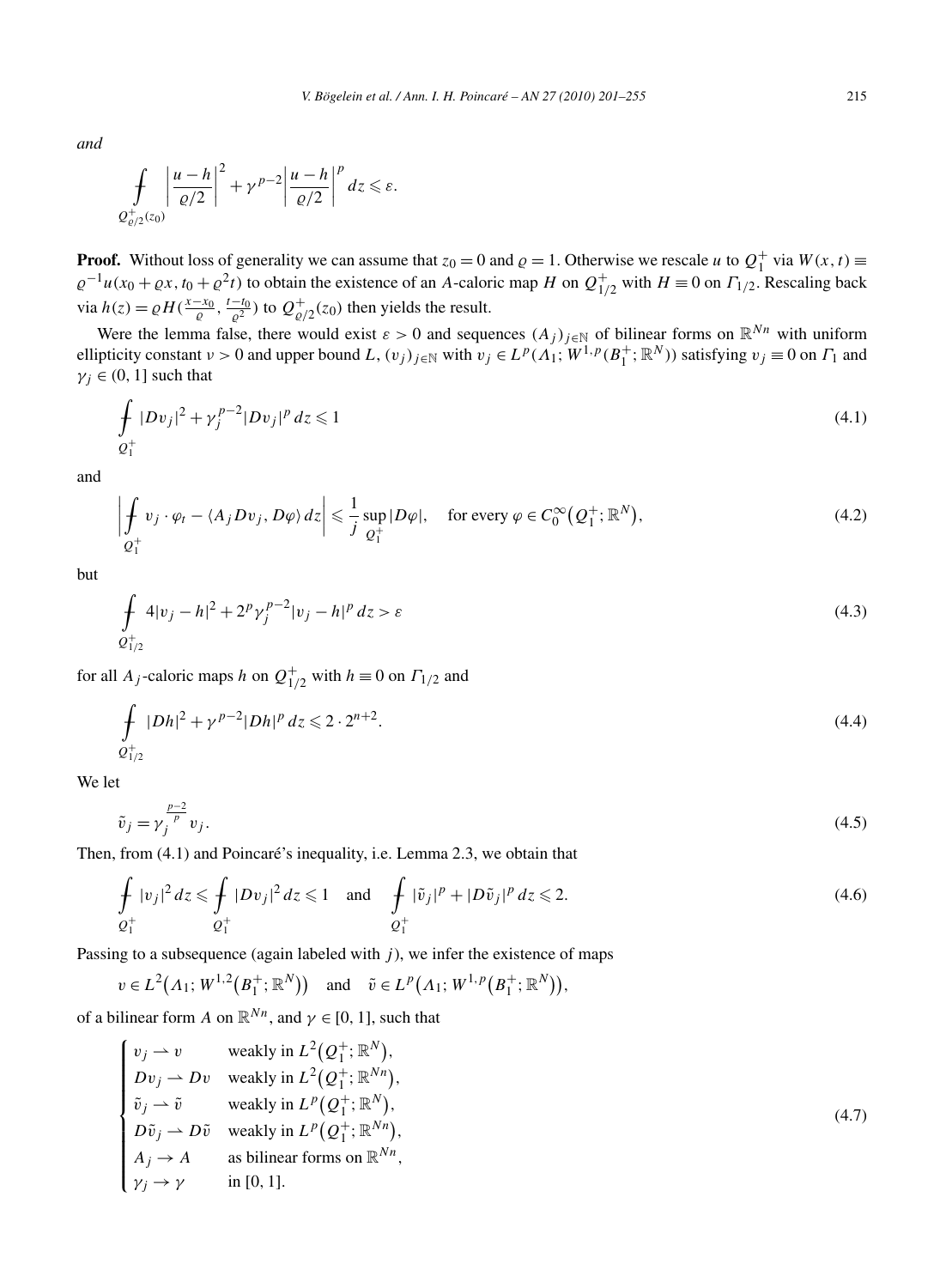Moreover, the trace theorem yields  $v \equiv 0 \equiv \tilde{v}$  on  $\Gamma_1$ . Next, we will identify the weak limit  $\tilde{v}$ . To be more precise, we will show

$$
\tilde{v} = \gamma^{\frac{p-2}{p}} v,\tag{4.8}
$$

where we define  $\gamma^{\frac{p-2}{p}} = 1$  when  $p = 2$  and  $\gamma = 0$ . From  $(4.7)_1$ ,  $(4.7)_2$  and  $(4.7)_6$  we deduce  $\tilde{v}_j = \gamma_j^{(p-2)/p} v_j \rightarrow$  $\gamma^{(p-2)/p}v$  weakly in  $L^2(\Lambda_1; W^{1,2}(B_1^+; \mathbb{R}^N))$ . Since  $\tilde{v}_j \rightharpoonup \tilde{v}$  weakly in  $L^p(\Lambda_1; W^{1,p}(B_1^+; \mathbb{R}^N))$  by  $(4.7)_3$  and  $(4.7)_4$ , we conclude (4.8).

Since  $f \mapsto f_{Q_1^+} |f|^2 dz$  is weakly lower semicontinuous with respect to weak convergence in  $L^2$  and  $f \mapsto$  $f_{Q_1^+}$  |  $f|^p dz$  is weakly lower semicontinuous with respect to weak convergence in  $L^p$  we obtain from (4.1) and (4.8) that

$$
\int\limits_{Q_1^+} |Dv|^2 + \gamma^{p-2} |Dv|^p \, dz \leq 1.
$$

Our next aim is to show that *v* is *A*-caloric on  $Q_1^+$ . To this end we observe, for  $\varphi \in C_0^{\infty}(Q_1^+, \mathbb{R}^N)$ , it holds

$$
\oint_{Q_1^+} v \cdot \varphi_t - \langle ADv, D\varphi \rangle dz = \oint_{Q_1^+} (v - v_j) \cdot \varphi_t - \langle A(Dv - Dv_j), D\varphi \rangle dz - \oint_{Q_1^+} \langle (A - A_j)Dv_j, D\varphi \rangle dz \n+ \oint_{Q_1^+} v_j \cdot \varphi_t - \langle A_j Dv_j, D\varphi \rangle dz.
$$

The first term on the right-hand side vanishes as  $j \to \infty$  due to the weak convergence of  $v_j$  to  $v$  in  $L^2(Q_1^+; \mathbb{R}^N)$ and  $Dv_j$  to  $Dv$  in  $L^2(Q_1^+; \mathbb{R}^{Nn})$ . The same holds for the second term appearing in the right-hand side in view of the convergence  $A_j \to A$  and the uniform bound of  $Dv_j$  in  $L^2(Q_1^+; \mathbb{R}^{Nn})$ . The third term vanishes as  $j \to \infty$  due to (4.2), i.e. the fact that  $v_j$  is approximately  $A_j$ -caloric. This proves that  $v$  is an  $A$ -caloric map on  $Q_1^+$ , i.e.

$$
\int_{Q_1^+} v \cdot \varphi_t - \langle ADv, D\varphi \rangle dz = 0 \quad \text{for every } \varphi \in C_0^{\infty}(Q_1^+; \mathbb{R}^N),
$$
\n(4.9)

satisfying  $v = 0$  on the lateral boundary  $\Gamma_1$ . From the regularity theory for linear parabolic systems with constant coefficients developed in Section 3, i.e. from Theorem 3.1, we infer that  $v$  is smooth on any smaller half-cylinder, in particular that  $v \in C^{\infty}(Q_1^+ \cup \Gamma_1; \mathbb{R}^N)$ .

We next turn our attention to the compactness properties of  $(v_j)_{j \in \mathbb{N}}$  respectively  $(\tilde{v}_j)_{j \in \mathbb{N}}$  with respect to  $L^2$  respectively  $L^p$  convergence on  $Q_1^+$ . Since  $v_j$  is possibly not differentiable with respect to *t* the usual compactness argument which is based on an application of Poincaré's inequality cannot be used at this stage. Instead we apply a compactness argument of J. Simon in [34]. For that purpose we have to ensure that for  $s = 2$  and  $s = p$ ,

$$
\lim_{h \downarrow 0} \int_{-1}^{1-h} \gamma_j^{s-2} \|v_j(\cdot, t+h) - v_j(\cdot, t)\|_{L^s(B_1^+)}^s dt = 0
$$
\n(4.10)

uniformly with respect to  $j$ . To this end we estimate the first term appearing on the left-hand side of  $(4.2)$  by the remaining terms, using Hölder's inequality,  $(4.1)$ ,  $s \geqslant 2$  and the fact that  $\gamma_j \leqslant 1$ ,

$$
\left|\gamma_j^{\frac{s-2}{s}}\int\limits_{Q_1^+} v_j \cdot \varphi_t \, dz\right| \leqslant |A_j| \int\limits_{Q_1^+} \gamma_j^{\frac{s-2}{s}} |D v_j| |D \varphi| \, dz + \frac{1}{j} \sup\limits_{t \in \Lambda_1} \|D \varphi(\cdot,t)\|_{L^{\infty}(B_1^+)}
$$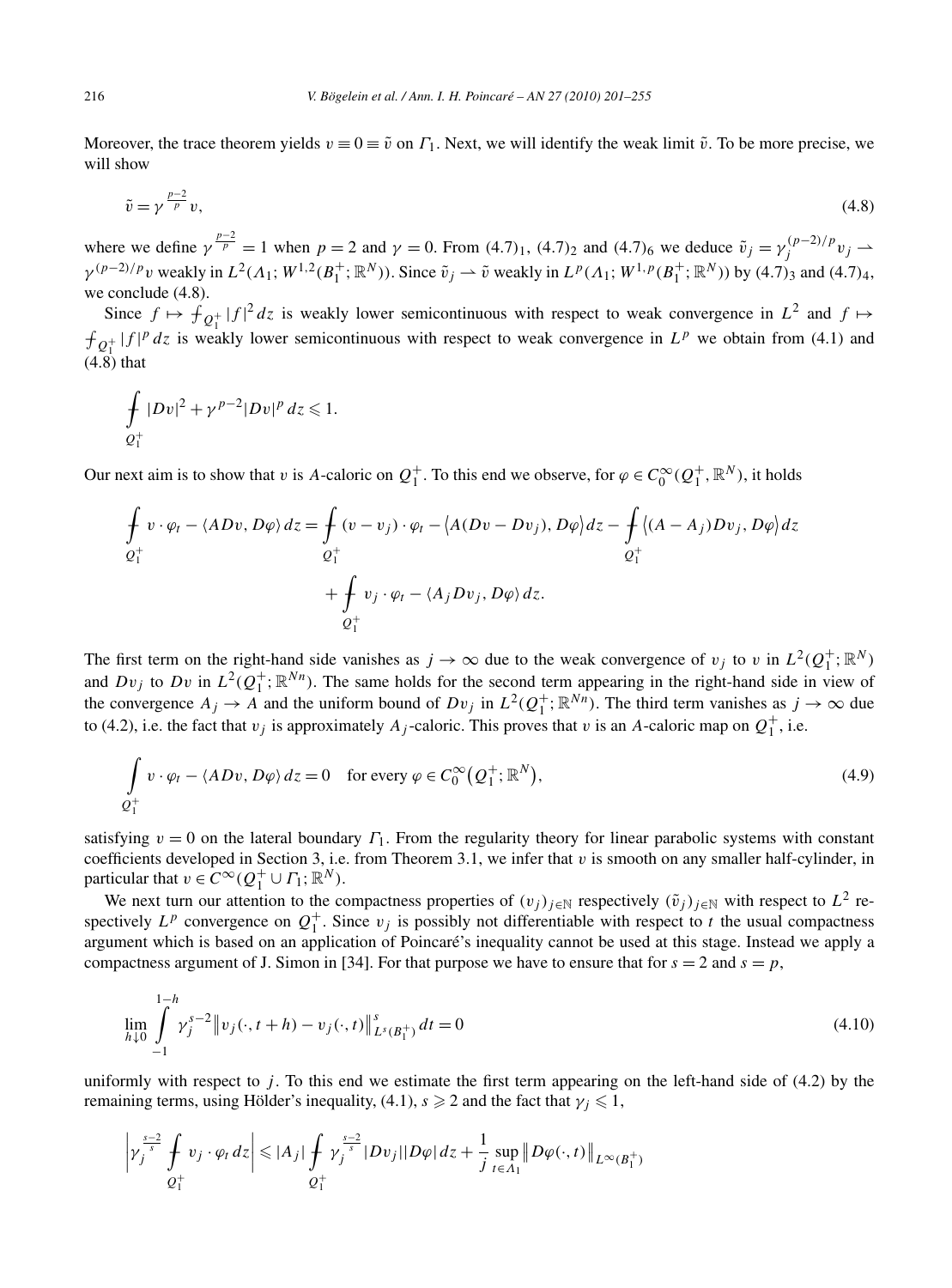*V. Bögelein et al. / Ann. I. H. Poincaré – AN 27 (2010) 201–255* 217

$$
\leq |A_j| \left( \int_{Q_1^+} \gamma_j^{s-2} |D v_j|^s \, dz \right)^{\frac{1}{s}} \left( \int_{Q_1^+} |D \varphi|^{s'} \, dz \right)^{\frac{1}{s'}} + \frac{1}{j} \sup_{t \in A_1} \| D \varphi(\cdot, t) \|_{L^{\infty}(B_1^+)} \n\leq |A_j| \left( \int_{A_1} \|D \varphi\|_{L^{s'}(B_1^+)}^{s'} \, dt \right)^{\frac{1}{s'}} + \frac{1}{j} \sup_{t \in A_1} \|D \varphi(\cdot, t)\|_{L^{\infty}(B_1^+)},
$$

where  $\varphi \in C_0^{\infty}(Q_1^+; \mathbb{R}^N)$  and  $s' = \frac{s-1}{s}$  is the Hölder conjugate to *s*. Given  $-1 < \tau_1 < \tau_2 < 1$  and  $\theta > 0$  with  $\theta \le$  $\min\{1 + \tau_1, 1 - \tau_2\}$  we define

$$
\zeta_{\theta}(t) \equiv \begin{cases}\n0, & \text{for } -1 \leq t \leq \tau_1 - \theta, \\
\frac{1}{\theta}(t - \tau_1 + \theta), & \text{for } \tau_1 - \theta \leq t \leq \tau_1, \\
1, & \text{for } \tau_1 \leq t \leq \tau_2, \\
-\frac{1}{\theta}(t - \tau_2 - \theta), & \text{for } \tau_2 \leq t \leq \tau_2 + \theta, \\
0, & \text{for } \tau_2 + \theta \leq t \leq 1.\n\end{cases}
$$

Then, in the preceding estimate we choose the test-function  $\varphi(x, t) \equiv \psi(x)\zeta_{\theta}(t)$  with  $\psi \in C_0^{\infty}(B_1^+; \mathbb{R}^N)$  and obtain

$$
\left| \gamma_j^{\frac{s-2}{s}} \int \frac{1}{\theta} \left( \int \limits_{\tau_1 - \theta}^{\tau_1} v_j(x, t) dt - \int \limits_{\tau_2}^{\tau_2 + \theta} v_j(x, t) dt \right) \cdot \psi(x) dx \right|
$$
  
\n
$$
\leq |A_j| \left( \int \limits_{A_1} \zeta_{\theta}(t)^{s'} dt \right)^{\frac{1}{s'}} \|D\psi\|_{L^{s'}(B_1^+)} + \frac{1}{j} \|D\psi\|_{L^{\infty}(B_1^+)} \sup_{t \in A_1} \zeta_{\theta}(t)
$$
  
\n
$$
\leq |A_j| (\tau_2 - \tau_1 + 2\theta)^{\frac{1}{s'}} \|D\psi\|_{L^{s'}(B_1^+)} + \frac{1}{j} \|D\psi\|_{L^{\infty}(B_1^+)}.
$$

Passing to the limit  $\theta \downarrow 0$  yields

$$
\left|\gamma_j^{\frac{s-2}{s}} \int\limits_{B_1^+} \left(v_j(\cdot, \tau_2) - v_j(\cdot, \tau_1)\right) \cdot \psi \, dx\right| \leqslant |A_j|(\tau_2 - \tau_1)^{\frac{1}{s'}} \|D\psi\|_{L^{s'}} + \frac{1}{j} \|D\psi\|_{L^{\infty}}
$$
\n(4.11)

for all  $\psi \in C_0^{\infty}(B_1^+; \mathbb{R}^N)$  and for a.e.  $-1 < \tau_1 < \tau_2 < 1$ . This estimate would already imply (4.10), if on the right-hand side we would have  $||D\psi||_{L^{s'}}$  instead of  $||D\psi||_{L^{\infty}}$ . In order to derive (4.10) from the weaker estimate (4.11) we use an interpolation argument. The Sobolev embedding  $W_0^{\ell,s'}(B_1^+) \hookrightarrow W^{1,\infty}(B_1^+)$  for  $\ell > \frac{n}{s'}+1$  yields  $||D\psi||_{L^{\infty}(B_1^+)} \le$  $c(n, \ell, p)$   $\|\psi\|_{W_0^{\ell, s'}(B_1^+)}$ , and therefore (4.11) implies

$$
\left|\gamma_j^{\frac{s-2}{s}}\int\limits_{B_1^+} \left(v_j(\cdot,\tau_2)-v_j(\cdot,\tau_1)\right)\cdot\psi\,dx\right|\leq \tilde{c}\bigg(\left|A_j\right|(\tau_2-\tau_1)^{\frac{1}{s'}}+\frac{1}{j}\bigg)\|\psi\|_{W_0^{\ell,s'}(B_1^+)}
$$

for a.e  $\tau_1, \tau_2 \in A_1$  with a constant  $\tilde{c} = \tilde{c}(n, \ell, p)$ . Since  $C_0^{\infty}(B_1^+; \mathbb{R}^N)$  is dense in  $W_0^{\ell, s'}(B_1^+; \mathbb{R}^N)$ , the preceding estimate also holds for all  $\psi \in W_0^{\ell,s'}(B_1^+;\mathbb{R}^N)$  and implies an estimate of the  $W^{-\ell,s}$ -norm of  $v_j(\cdot,\tau_2) - v_j(\cdot,\tau_1)$  of the form

$$
\gamma_j^{\frac{s-2}{s}} \|v_j(\cdot, \tau_2) - v_j(\cdot, \tau_1)\|_{W^{-\ell, s}(B_1^+, \mathbb{R}^N)} = \sup_{\|\psi\|_{W_0^{\ell, s'}(B_1^+, \mathbb{R}^N)} \leq 1} \left| \gamma_j^{\frac{s-2}{s}} \int_{B_1^+} (v_j(\cdot, \tau_2) - v_j(\cdot, \tau_1)) \cdot \psi \, dx \right|
$$
  
\$\leq \tilde{c} \left( |A\_j| (\tau\_2 - \tau\_1)^{\frac{1}{s'}} + \frac{1}{j} \right).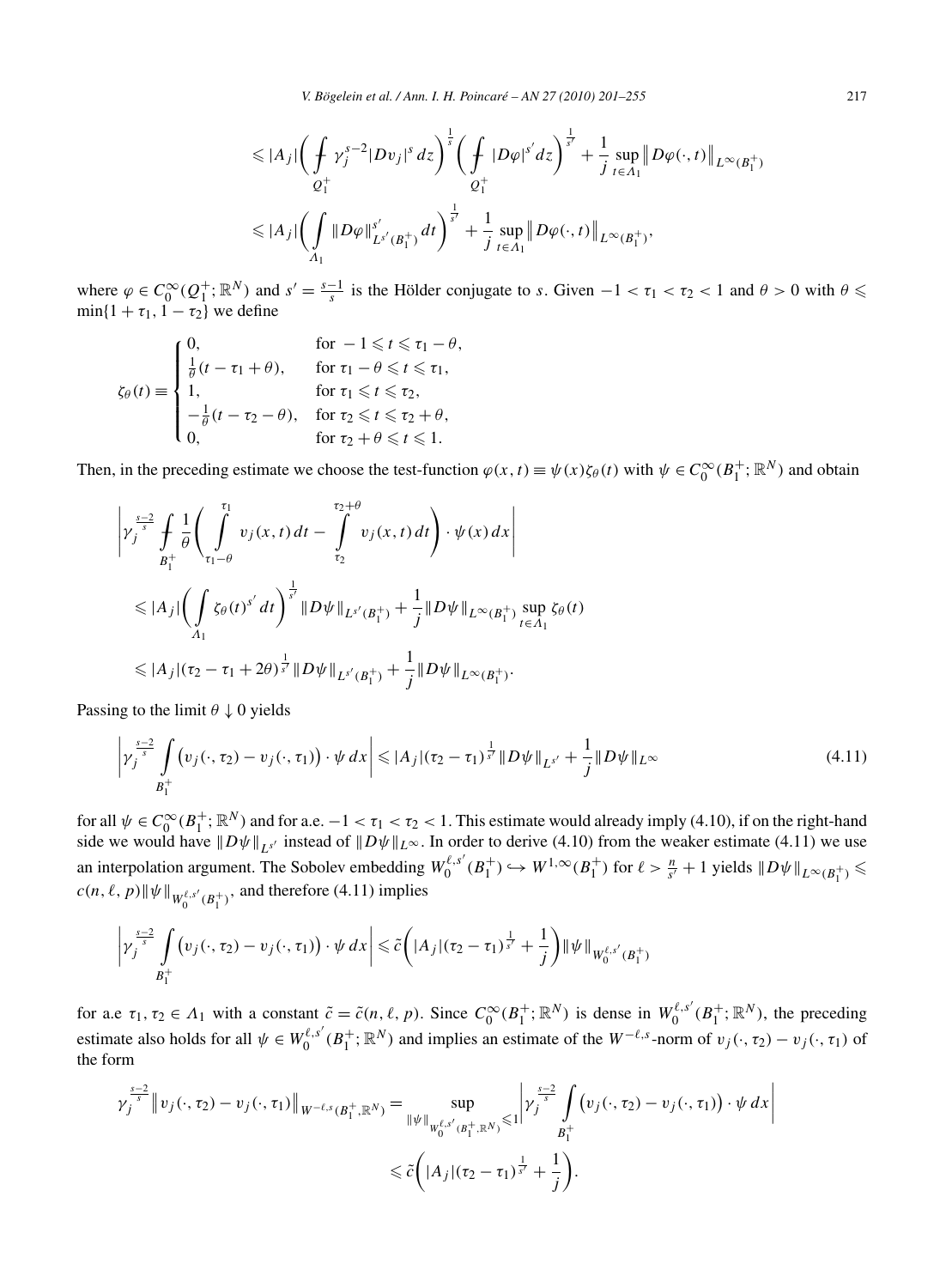Having arrived at this stage we interpolate between the spaces  $W^{1,s}$  and  $W^{-\ell,s}$ . For  $\mu > 0$  we obtain

$$
\gamma_{j}^{s-2} \int_{-1}^{1-h} \left\|v_{j}(\cdot,t+h)-v_{j}(\cdot,t)\right\|_{L^{s}(B_{1}^{+})}^{s} dt
$$
\n
$$
\leqslant \mu \gamma_{j}^{s-2} \int_{-1}^{1-h} \left\|v_{j}(\cdot,t+h)-v_{j}(\cdot,t)\right\|_{W^{1,s}(B_{1}^{+})}^{s} dt + c\left(\frac{1}{\mu}\right) \gamma_{j}^{s-2} \int_{-1}^{1-h} \left\|v_{j}(\cdot,t+h)-v_{j}(\cdot,t)\right\|_{W^{-\ell,s}(B_{1}^{+})}^{s} dt
$$
\n
$$
\leqslant 2^{s-1} \mu \int_{-1}^{1} \gamma_{j}^{s-2} \left\|v_{j}(\cdot,t)\right\|_{W^{1,s}(B_{1}^{+})}^{s} dt + c\left(\frac{1}{\mu}\right) \tilde{c}^{s} \left(\left|A_{j}\right| h^{\frac{1}{s'}} + \frac{1}{j}\right)^{s}
$$
\n
$$
\leqslant 2^{s-1} \left[\mu + c\left(\frac{1}{\mu}\right) \tilde{c}^{s} \left(\left|A_{j}\right|^{s} h^{s-1} + \frac{1}{j^{s}}\right)\right].
$$

Here we have also used (4.6). Now we show that the integral appearing on the left-hand side of the preceding inequality converges uniformly (with respect to *j*) to zero as  $h \downarrow 0$ . From the convergence of  $(A_j)_{j \in \mathbb{N}}$  we infer a bound  $|A_j| \le a < \infty$  for all *j* ∈ N. Now, given  $\theta > 0$  we first choose  $\mu = \frac{\theta}{3 \cdot 2^{s-1}}$  and then *j*<sub>0</sub> ∈ N large enough to satisfy  $\frac{2^{s-1}c(\mu)\tilde{c}^s}{j^s} < \frac{\theta}{3}$  for all  $j \geqslant j_0$ . Furthermore, we choose  $h_1 > 0$  such that  $2^{s-1}c(\mu)\tilde{c}^s a^s h^{s-1} < \frac{\theta}{3}$  for all  $0 < h < h_1$ . Finally, we choose  $h_2 > 0$  in such a way that

$$
\int_{-1}^{1-h} \gamma_j^{s-2} \|v_j(\cdot, t+h) - v_j(\cdot, t)\|_{L^s(B_1^+)}^s dt < \theta
$$

holds for all  $0 < h < h_2$ ,  $j = 1, \ldots, j_0 - 1$ . With these choices we infer for all  $j \in \mathbb{N}$  and  $0 < h < h_0 \equiv \min\{h_1, h_2\}$ that there holds

$$
\int_{-1}^{1-h} \gamma_j^{s-2} \|v_j(\cdot, t+h) - v_j(\cdot, t)\|_{L^s(B_1^+)}^s dt < \theta,
$$

yielding (4.10). Since we also know that the sequence  $(\gamma_j^{(s-2)/s} v_j)_{j \in \mathbb{N}}$  is uniformly bounded in  $L^1_{loc}(A_1; W^{1,p}(B_1^+, \mathbb{R}^N))$ , Theorem 3 from [34] applied to  $X = W^{1,p}(B_1^+; \mathbb{R}^N)$ ,  $B = L^s(B_1^+; \mathbb{R}^N)$  and  $F =$  $(\gamma_j^{(s-2)/s} v_j)_{j \in \mathbb{N}}$  ensures the existence of a subsequence  $(\gamma_j^{(s-2)/s} v_j)_{j \in \mathbb{N}}$  (also labeled with *j*), converging strongly in  $L^{s}(B_1^+; \mathbb{R}^N)$  for  $s = 2$  and  $s = p$ , i.e.

$$
\begin{cases}\nv_j \to v & \text{strongly in } L^2(Q_1^+; \mathbb{R}^N), \\
\tilde{v}_j \to \tilde{v} & \text{strongly in } L^p(Q_1^+; \mathbb{R}^N),\n\end{cases} \tag{4.12}
$$

where we have recalled the definition of  $\tilde{v}_j$ , i.e.  $\tilde{v}_j = \gamma_j^{(p-2)/p} v_j$ .

From (4.9) we already know that *v* is an *A*-caloric map which by Theorem 3.1 is smooth on  $Q_1^+ \cup \Gamma_1$ . In the following we will derive the contradiction by constructing appropriate  $A_j$ -caloric maps from  $v$ . This is done as follows: by  $w_j \in L^2(\Lambda_{(3/4)^2}; W^{1,2}(B_{3/4}^+, \mathbb{R}^N))$  we denote the unique solution of the following Cauchy–Dirichlet problem

$$
\begin{cases}\n\int_{Q_{3/4}^+} w_j \cdot \varphi_t - \langle A_j D w_j, D\varphi \rangle dz = 0 & \text{for every } \varphi \in C_0^{\infty} (Q_{3/4}^+, \mathbb{R}^N), \\
w_j = v & \text{on } \partial_{\mathcal{P}} Q_{3/4}^+.\n\end{cases}
$$

Since  $w_j$  is a solution of a linear parabolic system with  $w_j = v = 0$  on  $\Gamma_{3/4}$  we infer from Corollary 3.4 that  $w_j \in$  $C^{\infty}(Q_{3/4}^{+}) \cup \Gamma_{3/4}$ ,  $\mathbb{R}^{N}$ ). Our next aim is to prove that

$$
Dw_j \to Dv \quad \text{strongly in } L^2(Q_{3/4}^+, \mathbb{R}^{Nn}). \tag{4.13}
$$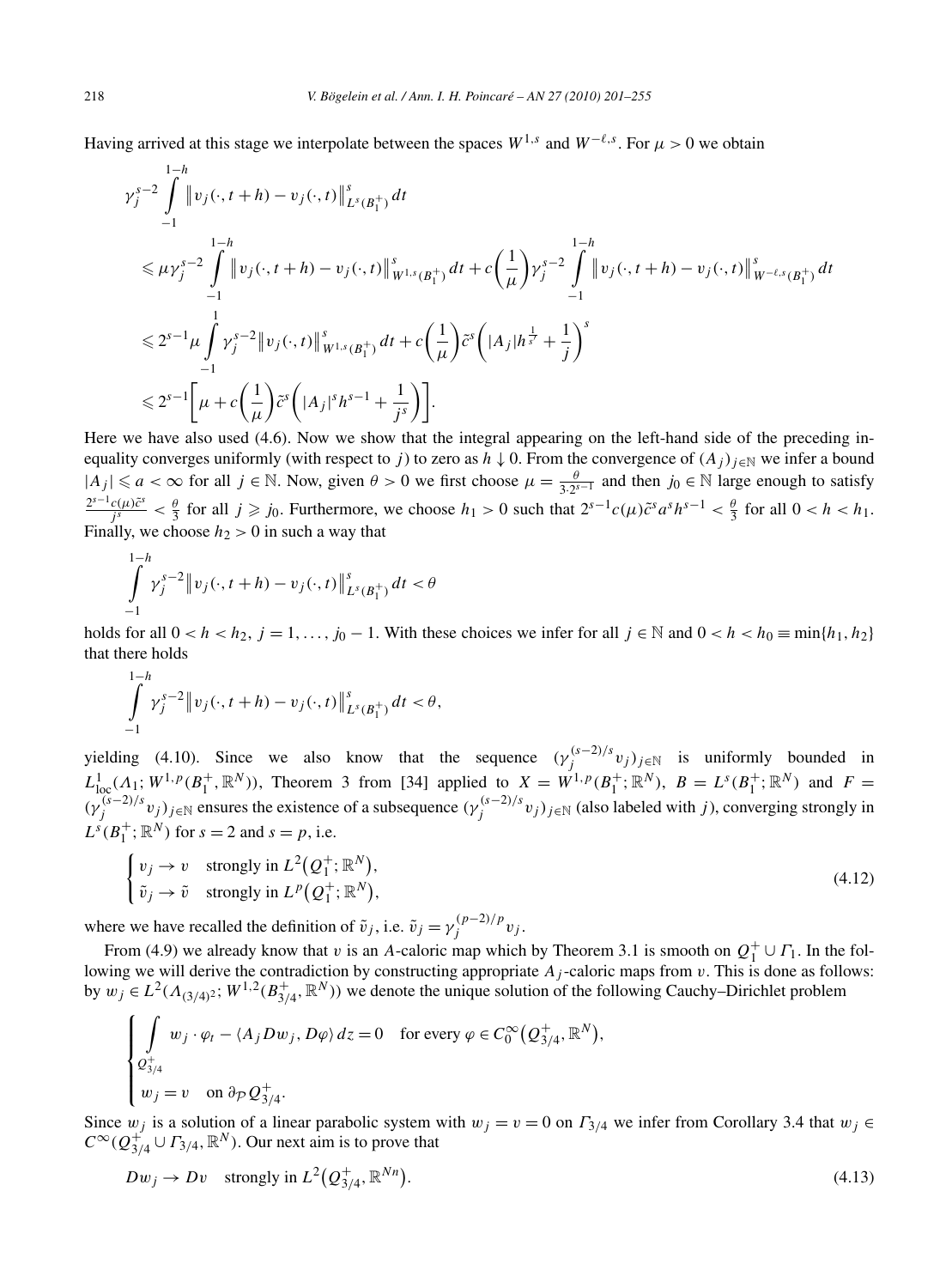For this we shall exploit that the difference  $w_j - v$  is a weak solution of the following inhomogeneous parabolic system

$$
\int_{Q_{3/4}^+} (w_j - v) \cdot \varphi_t - \langle A_j(Dw_j - Dv), D\varphi \rangle dz = \int_{Q_{3/4}^+} \langle (A_j - A)Dv, D\varphi \rangle dz,
$$

for all  $\varphi \in C_0^{\infty}(Q_{3/4}^+, \mathbb{R}^N)$ . Since  $w_j$  and *v* agree on the parabolic boundary of  $Q_{3/4}^+$  we can formally test the last relation by  $\varphi = w_i - v$ . Note that this procedure can be made rigorous by the use of Steklov averages. Exploiting the ellipticity of *Aj* we infer from the preceding equality in a standard way that

$$
\begin{aligned} \nu \int\limits_{Q_{3/4}^{+}} |Dw_j - Dv|^2 \, dz &\leq |A_j - A| \int\limits_{Q_{3/4}^{+}} |Dv||Dw_j - Dv| \, dz \\ &\leq |A_j - A| \bigg(\int\limits_{Q_{3/4}^{+}} |Dv|^2 \, dz\bigg)^{\frac{1}{2}} \bigg(\int\limits_{Q_{3/4}^{+}} |Dw_j - Dv|^2 \, dz\bigg)^{\frac{1}{2}} \end{aligned}
$$

from which (4.13) immediately follows since  $A_j \to A$ . Since  $w_j$  and  $v$  agree on the parabolic boundary of  $Q_{3/4}^+$  we can apply Poincaré's inequality slicewise to find that also

$$
w_j \to v \quad \text{strongly in } L^2(Q_{3/4}^+, \mathbb{R}^N). \tag{4.14}
$$

Next we show that

$$
Dw_j \to Dv \quad \text{and} \quad w_j \to v \quad \text{strongly in } L^p(Q_{1/2}^+). \tag{4.15}
$$

This is a consequence of the a priori estimates up to the lateral boundary for linear parabolic systems from Remark 3.2 which gives together with the Sobolev embedding (with  $k \in \mathbb{N}$  such that  $k > \frac{n+1}{2}$ )

$$
\sup_{Q_{1/2}^+} (|w_j| + |Dw_j|) \le c \left( \|w_j\|_{W^{k,2}(Q_{1/2}^+)} + \|Dw_j\|_{W^{k,2}(Q_{1/2}^+)} \right)
$$
  

$$
\le c \|w_j\|_{L^2(Q_{3/4}^+)} \le c \|w\|_{L^2(Q_{3/4}^+)}, n, N, p, v, L).
$$

Now, (4.15) is a consequence of (4.13) and (4.14), interpolating  $L^p$  between  $L^2$  and  $L^q$  for some  $q > p$ .

At this stage it is worth mentioning that the convergence  $D^{\ell}w_i \to D^{\ell}v$  indeed is uniform for any  $\ell \in \mathbb{N}_0$ . This could be inferred by the use of a finer estimate for the non-homogeneous linear parabolic system for  $w_j - v$  from above. More precisely, by an  $L^\infty$  estimate for non-homogeneous linear parabolic systems (instead of the one for homogeneous systems form Remark 3.2) we could estimate the supremum of  $|D^{\ell}w_j - D^{\ell}v|$  on  $Q_{1/2}^+$  in terms of  $\|w_j - v\|_{L^2(Q_{3/4}^+)}$  and the right-hand side both vanishing in the limit  $j \to \infty$ . But, since we do need the uniform convergence in the following we shall not accomplish the argument in detail here.

We now have

$$
\oint_{Q_{1/2}^+} |v_j - w_j|^2 dz \leq 2 \bigg[ \oint_{Q_{1/2}^+} |v_j - v|^2 dz + \oint_{Q_{1/2}^+} |v - w_j|^2 dz \bigg] \to 0.
$$

Moreover, due to the definition of  $\tilde{v}_j$ , (4.8), the strong convergence  $\tilde{v}_j \to \tilde{v}$  from (4.12) and the convergence *γ*<sup>*p*<sup>*p*</sup><sup>2</sup></sup> *<i>v y* <sup>*p*</sup><sup>2</sup> *v* in *L<sup>p</sup>*(*Q*<sup>+</sup><sub>1</sub>/<sub>2</sub>, ℝ<sup>*N*</sup>) we obtain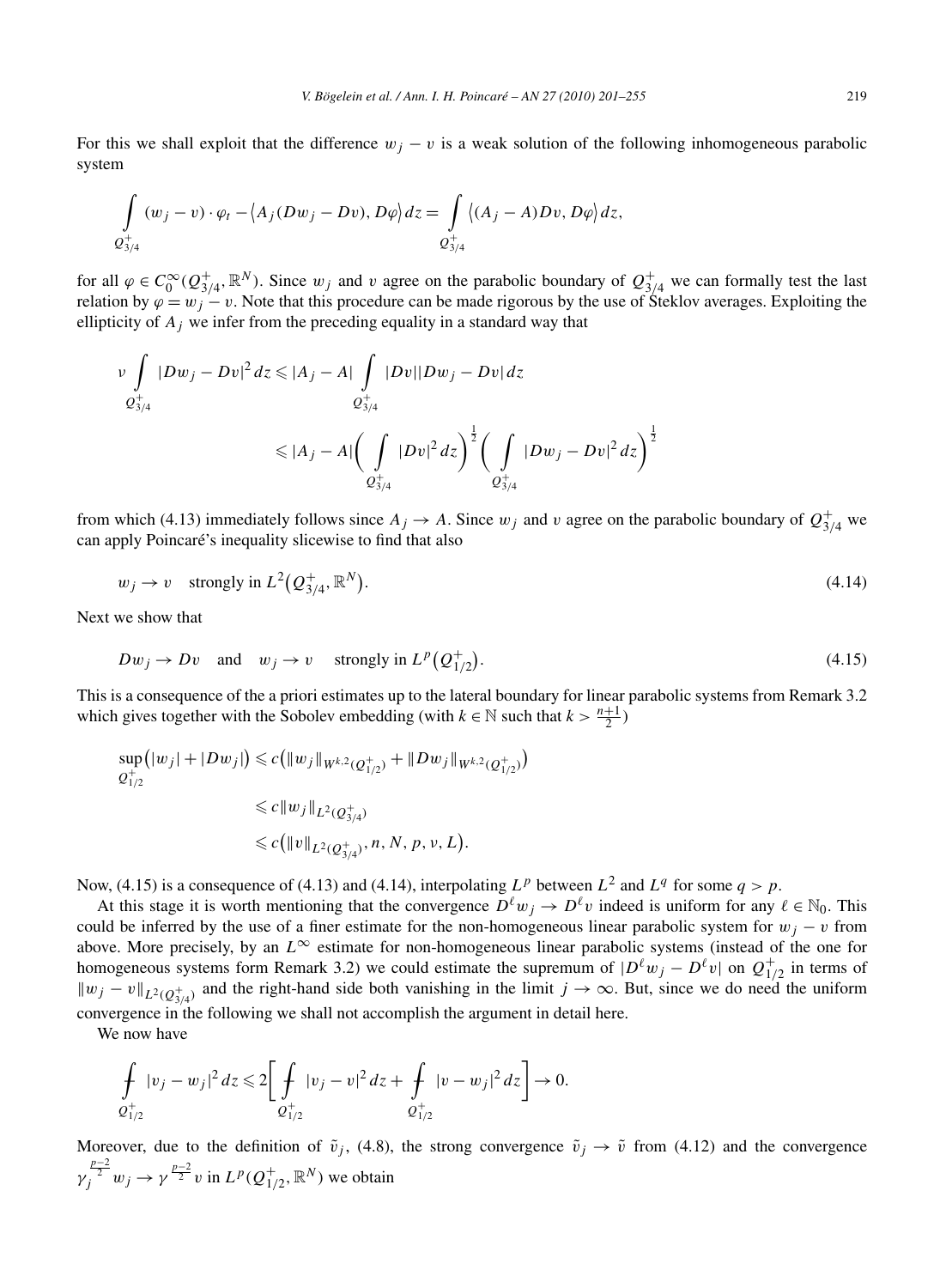220 *V. Bögelein et al. / Ann. I. H. Poincaré – AN 27 (2010) 201–255*

$$
\begin{aligned}\n\oint_{Q_{1/2}^+} \gamma_j^{p-2} |v_j - w_j|^p \, dz &= \oint_{Q_{1/2}^+} |\tilde{v}_j - \gamma_j^{p-2} w_j|^p \, dz \\
&\le 2^{p-1} \bigg[ \oint_{Q_{1/2}^+} |\tilde{v}_j - \tilde{v}|^p \, dz + \oint_{Q_{1/2}^+} |\gamma_j^{p-2} v - \gamma_j^{p-2} w_j|^p \, dz \bigg] \to 0\n\end{aligned}
$$

in the limit  $j \rightarrow \infty$ , which in combination yields

$$
\lim_{j \to \infty} \int_{\mathcal{Q}_{1/2}^+} 4|v_j - w_j|^2 + 2^p \gamma_j^{p-2} |v_j - w_j|^p \, dz = 0. \tag{4.16}
$$

Finally, we have

$$
\lim_{j \to \infty} \int_{Q_{1/2}^+} |Dw_j|^2 + \gamma_j^{p-2} |Dw_j|^p dz = \int_{Q_{1/2}^+} |Dv|^2 + \gamma^{p-2} |Dv|^p dz
$$
  

$$
\leq 2^{n+2} \int_{Q_1^+} |Dv|^2 + \gamma^{p-2} |Dv|^p dz
$$
  

$$
\leq 2^{n+2},
$$

and therefore for  $j \gg 1$  large enough there holds

$$
\int_{Q_{1/2}^+} |Dw_j|^2 + \gamma_j^{p-2} |Dw_j|^p dz \leq 2 \cdot 2^{n+2}.
$$

Hence, for *j* large enough  $w_j$  is an  $A_j$ -caloric map on  $Q_{1/2}^+$  with  $w_j = 0$  on the lateral boundary  $\Gamma_{1/2}$  satisfying (4.4) and (4.16). Since (4.16) contradicts (4.3) for large *j* , we have constructed the desired contradiction, proving the assertion of the lemma.  $\square$ 

## *4.1.2. Caccioppoli inequality*

As usual we need a suitable Caccioppoli inequality. In the lateral boundary situation it is convenient to approximate *u* by a linear map which is zero on  $\Gamma_1$  and therefore of the form  $\xi x_n$  with  $\xi \in \mathbb{R}^N$ .

**Lemma 4.2.** *Suppose that*  $u \in L^p(\Lambda_1; W^{1,p}(B_1^+; \mathbb{R}^N))$  *is a weak solution of the non-linear parabolic system* (2.5) *with u* = 0 *on the lateral boundary Γ*1*, where the structure conditions* (1.4)–(1.6) *are in force. Moreover let M >* 0*. Then, for any*  $\xi \in \mathbb{R}^N$  *with*  $|\xi| \leq M$ ,  $z_0 \in \Gamma_1$  *and*  $\varrho \in (0, 1)$  *such that*  $Q_0(z_0) \subset Q_1$  *there holds* 

$$
\int_{Q_{\varrho/2}^+(z_0)} |Du-\xi \otimes e_n|^2 + |Du-\xi \otimes e_n|^p dz \leqslant c_{Cac} \bigg(\int_{Q_{\varrho}^+(z_0)} \bigg| \frac{u-\xi x_n}{\varrho} \bigg|^2 + \bigg| \frac{u-\xi x_n}{\varrho} \bigg|^p dz + \varrho^{2\beta} \bigg),
$$

 $where \ c_{Cac} = (1 + ||g_t||_{L^{2,2-2\beta}(Q_1^+)})c(n, p, L/\nu, M, H(M), \kappa_{M+1}).$ 

**Proof.** The following calculations will be somehow formal; they can be made rigorous using a mollifying procedure in time, e.g. via Steklov averages. Since this is a standard procedure and for the sake of brevity we will proceed formally. Without loss of generality we can assume that  $z_0 = 0$ . We choose two cut-off functions  $\eta \in C_0^{\infty}(B_{\varrho})$  and  $\zeta \in C_0^1(\Lambda_{\varrho^2})$  such that  $\eta \equiv 1$  on  $B_{\varrho/2}$ ,  $0 \le \eta \le 1$ ,  $|D\eta| \le c/\varrho$ ,  $\zeta \equiv 1$  on  $\Lambda_{(\varrho/2)^2}$ ,  $0 \le \zeta \le 1$  and  $|\zeta_t| \le 2/\varrho^2$ . Choosing the test-function  $\varphi(x, t) = \eta^p(x)\zeta^2(t)(u(x, t) - \xi x_n)$  in (2.5) we obtain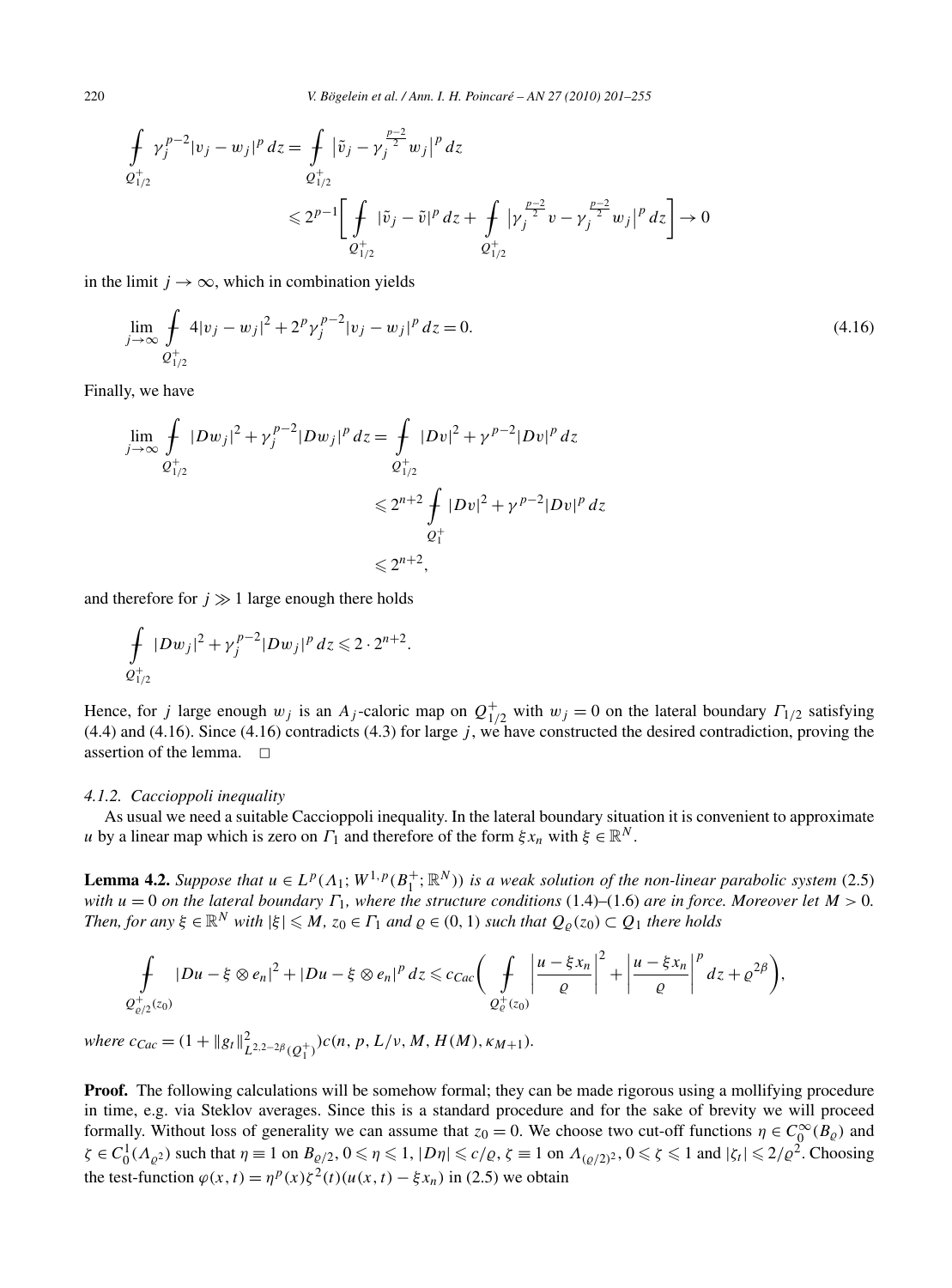$$
\int_{Q_{\varrho}^+} \langle a(z, u, Du), (Du - \mathfrak{X}) \rangle \eta^p \zeta^2 dz
$$
\n
$$
= -p \int_{Q_{\varrho}^+} \langle a(z, u, Du), \eta^{p-1} D \eta \otimes (u - \xi x_n) \rangle \zeta^2 dz + \int_{Q_{\varrho}^+} (u \cdot \varphi_t - g_t \cdot \varphi) dz,
$$

where we have abbreviated  $\mathfrak{X} = D(\xi x_n) = \xi \otimes e_n$ . Moreover, we have

$$
\int_{Q_{\varrho}^+} \langle a(z, u, \mathfrak{X}), Du - \mathfrak{X} \rangle \eta^p \zeta^2 dz = \int_{Q_{\varrho}^+} \langle a(z, u, \mathfrak{X}), D\varphi \rangle dz - p \int_{Q_{\varrho}^+} \langle a(z, u, \mathfrak{X}), \eta^{p-1} D\eta \otimes (u - \xi x_n) \rangle \zeta^2 dz
$$

and  $\int_{Q_e^+}\langle a((0, t), 0, \mathfrak{X}), D\varphi \rangle dz = 0$  for all  $t \in A_{\varrho^2}$ . Adding the preceding identities and using also that

$$
\int\limits_{Q_{\varrho}^+}\xi x_n\partial_t\varphi\,dz=0,
$$

we deduce

$$
\int_{Q_{\varrho}^{+}} \langle a(z, u, Du) - a(z, u, \mathfrak{X}), Du - \mathfrak{X} \rangle \eta^{p} \zeta^{2} dz
$$
\n
$$
= -p \int_{Q_{\varrho}^{+}} \langle a(z, u, Du) - a(z, u, \mathfrak{X}), \eta^{p-1} D \eta (u - \xi x_{n}) \rangle \zeta^{2} dz
$$
\n
$$
- \int_{Q_{\varrho}^{+}} \langle a((x, t), u, \mathfrak{X}) - a((0, t), 0, \mathfrak{X}), D\varphi \rangle d(x, t) + \int_{Q_{\varrho}^{+}} g_{t} \cdot \varphi dz + \int_{Q_{\varrho}^{+}} (u - \xi x_{n}) \partial_{t} \varphi dz
$$
\n
$$
=: I + II + III + IV, \qquad (4.17)
$$

with the obvious meaning of  $I - IV$  and  $z = (x, t)$ . In the sequel we shall derive estimates for  $I - IV$ . Thereby we take  $\mu \in (0, 1].$ 

*Estimate for I*: We first rewrite  $I = I_1 + I_2 + I_3$  with

$$
I_1 := -p \int_{Q_e^+} \langle a(z, u, Du) - a(z, \xi x_n, Du), \eta^{p-1} D\eta \otimes (u - \xi x_n) \rangle \zeta^2 dz,
$$
  
\n
$$
I_2 := -p \int_{Q_e^+} \langle a(z, \xi x_n, Du) - a(z, \xi x_n, \mathfrak{X}), \eta^{p-1} D\eta \otimes (u - \xi x_n) \rangle \zeta^2 dz,
$$
  
\n
$$
I_3 := -p \int_{Q_e^+} \langle a(z, \xi x_n, \mathfrak{X}) - a(z, u, \xi \otimes e_n), \eta^{p-1} D\eta \otimes (u - \xi x_n) \rangle \zeta^2 dz.
$$

*Estimate for*  $I_1$ : To estimate  $I_1$  we use (1.6),  $|\mathfrak{X}| \le M$  and  $|D\eta| \le c/\varrho$  to obtain

$$
|I_1| \leqslant cL \int\limits_{Q^+_c} \theta\big(|u| + |\xi x_n|, |u - \xi x_n|\big)\big(1 + M^{p-1} + |Du - \mathfrak{X}|^{p-1}\big)\eta^{p-1}\bigg|\frac{u - \xi x_n}{\varrho}\bigg|\xi^2\,dz
$$
  
=:  $I_{1,1} + I_{1,2}$ ,

where  $c = c(p)$  and  $I_{1,1}$  respectively  $I_{1,2}$  is the integral obtained by replacing  $|Du - \mathfrak{X}|^{p-1}$  respectively  $1 + M^{p-1}$ by zero. To estimate  $I_{1,1}$  we use (2.2),  $|\xi x_n| \leq |\xi| \leq M$  on  $B_\varrho$  (note that  $\varrho \leq 1$  by assumption) and Young's inequality to obtain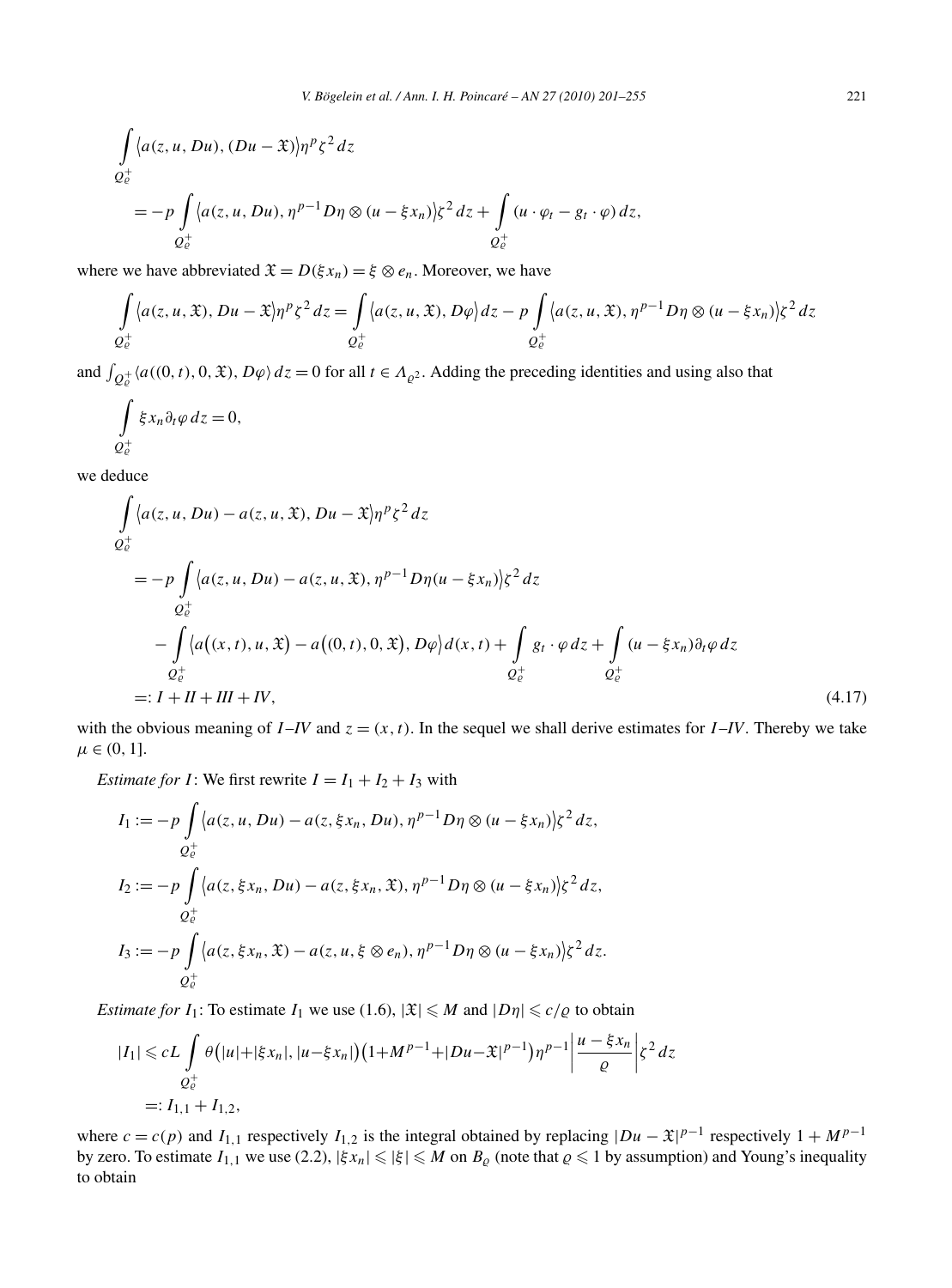$$
I_{1,1} \leqslant cL\int\limits_{Q_{\mathcal{C}}^+}\left|\frac{u-\xi x_n}{\varrho}\right|^{1+\beta}\varrho^{\beta}\eta^{p-1}\zeta^2\,dz \leqslant cL\bigg(\int\limits_{Q_{\mathcal{C}}^+}\left|\frac{u-\xi x_n}{\varrho}\right|^2dz+\varrho^{\frac{2\beta}{1-\beta}}\left|Q_{\mathcal{C}}^+\right|\bigg),\right.
$$

where  $c = c(p)K(2M+1)(1+M^{p-1}) = c(p)H(M)$ . The estimate for  $I_{1,2}$  is achieved by using  $\theta \le 1$  instead of (2.2) and Young's inequality: for  $c = c(p)$  we have

$$
I_{1,2} \leqslant cL \int\limits_{Q^+_c} |Du - \mathfrak{X}|^{p-1} \left| \frac{u - \xi x_n}{\varrho} \right| \eta^{p-1} \zeta^2 \, dz
$$
  

$$
\leqslant \mu \int\limits_{Q^+_c} |Du - \mathfrak{X}|^p \eta^p \zeta^2 \, dz + cL^p \mu^{1-p} \int\limits_{Q^+_c} \left| \frac{u - \xi x_n}{\varrho} \right|^p \, dz.
$$

*Estimate for I*<sub>2</sub>: Here we decompose  $Q_e^+ = S_1 \cup S_2$  where

$$
S_1 \equiv \{ z \in Q_{\varrho}^+ : \left| Du(z) - \mathfrak{X} \right| \leq 1 \}, \qquad S_2 \equiv \{ z \in Q_{\varrho}^+ : \left| Du(z) - \mathfrak{X} \right| > 1 \}
$$

and rewrite  $I_2$  as follows:

$$
I_2 \leq p \int_{Q_{\varrho}^+} |a(z, \xi x_n, Du) - a(z, \xi x_n, \mathfrak{X})| \eta^{p-1} |D\eta| |u - \xi x_n|\zeta^2 dz
$$
  
=  $p \int_{S_1} (\dots) dz + p \int_{S_2} (\dots) dz$   
=:  $I_{2,1} + I_{2,2}$ .

For the estimate of  $I_{2,1}$  we use (1.5), Young's inequality,  $|\xi x_n| \le M$  for  $x \in B_\rho^+$  and  $|\mathfrak{X} + s(Du(z) - \mathfrak{X})| \le M + 1$  for  $z \in S_1$  and  $0 \le s \le 1$  in order to obtain

$$
I_{2,1} \leq p \int_{S_1} \left| \int_0^1 \partial_w a(z, \xi x_n, \mathfrak{X} + s(Du - \mathfrak{X})) (Du - \mathfrak{X}) ds \right| \eta^{p-1} |D\eta| |u - \xi x_n| \zeta^2 dz
$$
  

$$
\leq c L \kappa_{M+1} \int_{S_1} |Du - \mathfrak{X}| \eta^{p-1} \left| \frac{u - \xi x_n}{\varrho} \right| \zeta^2 dz
$$
  

$$
\leq \mu \int_{Q_{\varrho}^+} |Du - \mathfrak{X}|^2 \eta^p \zeta^2 dz + c(p) \mu^{-1} L^2 \kappa_{M+1}^2 \int_{Q_{\varrho}^+} \left| \frac{u - \xi x_n}{\varrho} \right|^2 dz.
$$

To derive the estimate for  $I_{2,2}$  we use the growth condition (1.3) instead of (1.5), the assumption  $|\xi| \le M$ , the fact that  $|Du - \mathfrak{X}| > 1$  on  $S_2$  and Young's inequality; for a constant  $c = c(p)(1 + M^{p-1})^p$  we have

$$
I_{2,2} \leqslant pL \int_{S_2} \left(2 + M^{p-1} + |Du|^{p-1}\right) \eta^{p-1} \left|\frac{u - \xi x_n}{\varrho}\right| \xi^2 dz
$$
  
\n
$$
\leqslant c(p)L\left(1 + M^{p-1}\right) \int_{S_2} |Du - \mathfrak{X}|^{p-1} \eta^{p-1} \left|\frac{u - \xi x_n}{\varrho}\right| \xi^2 dz
$$
  
\n
$$
\leqslant \mu \int_{Q^+_c} |Du - \mathfrak{X}|^p \eta^p \xi^2 dz + c\mu^{1-p} L \int_{Q^+_c} \left|\frac{u - \xi x_n}{\varrho}\right|^p dz.
$$

*Estimate for I*<sub>3</sub>: Here we use (2.3) (note that  $|\xi x_n| \le M$  and  $|\mathfrak{X}| \le M$  by assumption) and Young's inequality, to get, for a constant  $c \equiv c(p)H(M)$ ,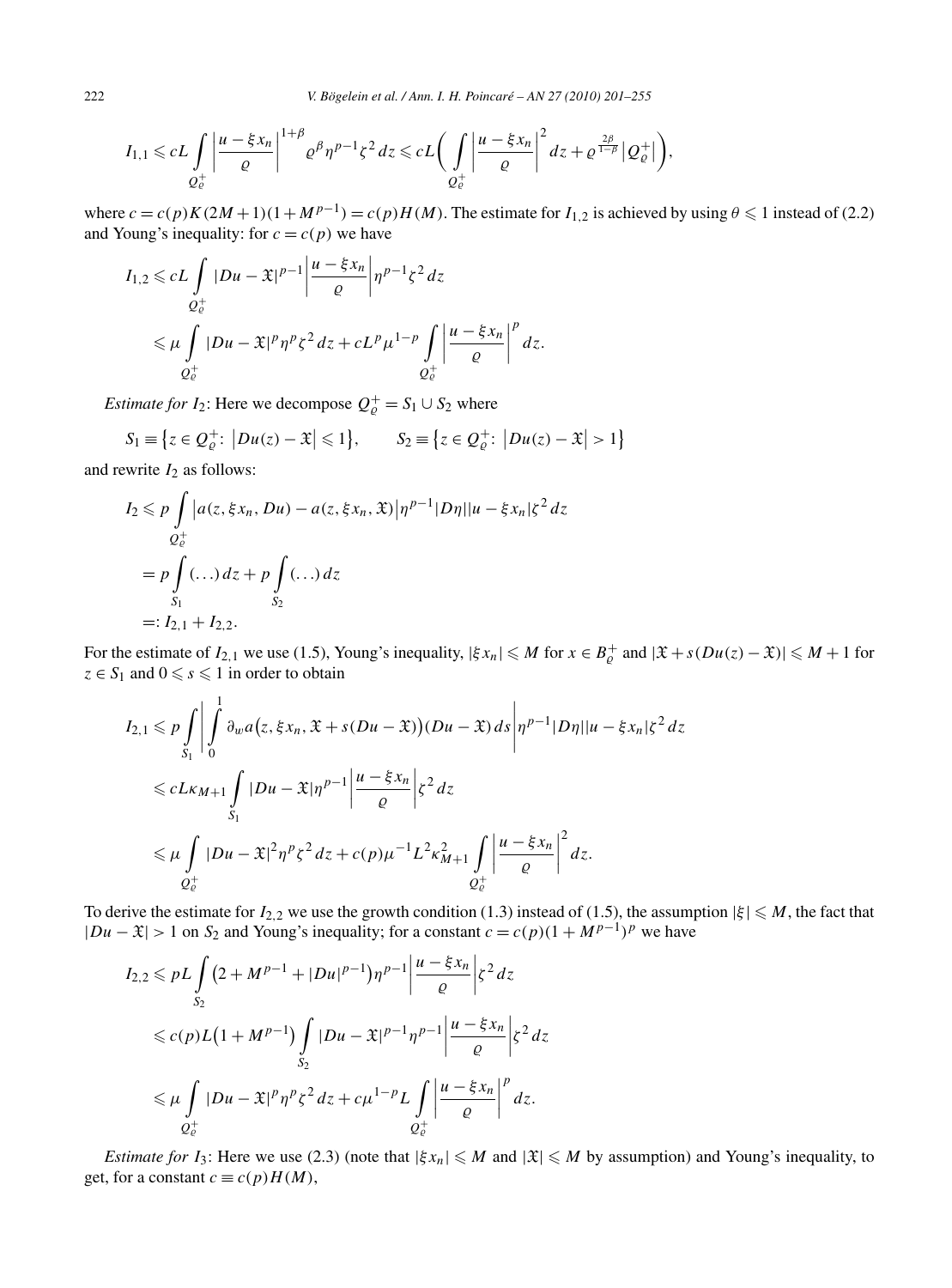$$
I_3 \leqslant pL \int\limits_{Q^+_e} \theta\big(|u| + |\xi x_n|, |u - \xi x_n|\big)\big(1 + |\mathfrak{X}|^{p-1}\big)\eta^{p-1} |D\eta||u - \xi x_n|\zeta^2 \, dz
$$
  

$$
\leqslant cL \bigg(\int\limits_{Q^+_e} \bigg|\frac{u - \xi x_n}{\varrho}\bigg|^2 \, dz + \varrho^{\frac{2\beta}{1-\beta}} |Q^+_e|\bigg).
$$

Combining the previous estimates we arrive at the final estimate for *I*

$$
I \leq 2\mu \int_{Q_{\varrho}^+} (|Du - \mathfrak{X}|^2 + |Du - \mathfrak{X}|^p) \eta^p \zeta^2 dz
$$
  
+  $c(L + \mu^{-1}L^2 + \mu^{1-p}L^p) \Biggl( \int_{Q_{\varrho}^+} \left| \frac{u - \xi x_n}{\varrho} \right|^2 + \left| \frac{u - \xi x_n}{\varrho} \right|^p dz + \varrho^{\frac{2\beta}{1-\beta}} |Q_{\varrho}^+| \Biggr),$ 

where *c* depends on  $p$ ,  $H(M)$  and  $\kappa_{M+1}$ .

*Estimate for II*: Using the assumptions (1.6), (2.3) (note that  $|\xi x_n| \leq M$  for  $x \in B^+_{\varrho}$  and  $|\mathfrak{X}| \leq M$ ),  $|D\eta| \leq c/\varrho$ , Young's inequality and  $\rho \leq 1$  we deduce

$$
|II| \le L\left(1 + M^{p-1}\right) \int_{Q_{\varrho}^+} \theta\left(|u|, \varrho + |u|\right) |D\varphi| \, dz
$$
  
\n
$$
\le c L K(1) \int_{Q_{\varrho}^+} \left(|u - \xi x_n|^{\beta} + (1 + M^{\beta}) \varrho^{\beta}\right) \left(|Du - \mathfrak{X}| \eta^p + \left|\frac{u - \xi x_n}{\varrho}\right| \eta^{p-1}\right) \xi^2 \, dz
$$
  
\n
$$
\le \mu \int_{Q_{\varrho}^+} |Du - \mathfrak{X}|^2 \eta^p \xi^2 \, dz + c\left(L + \mu^{-1} L^2\right) \left(\int_{Q_{\varrho}^+} \left|\frac{u - \xi x_n}{\varrho}\right|^2 \, dz + \varrho^{2\beta} |Q_{\varrho}^+| \right),
$$

where the constant *c* depends on  $p, M, K(1)$ .

*Estimate for III*: Using Young's inequality and taking also the assumption  $g_t \in L^{2,2-2\beta}(Q_1^+;\mathbb{R}^N)$  into account we obtain

$$
III \leqslant \int\limits_{Q_{\varrho}^{+}} |g_{t}||u - \xi x_{n}| dz \leqslant \int\limits_{Q_{\varrho}^{+}} \left| \frac{u - \xi x_{n}}{\varrho} \right|^{2} dz + \varrho^{2} \int\limits_{Q_{\varrho}^{+}} |g_{t}|^{2} dz
$$
  

$$
\leqslant \int\limits_{Q_{\varrho}^{+}} \left| \frac{u - \xi x_{n}}{\varrho} \right|^{2} dz + c(n) \varrho^{2\beta} |Q_{\varrho}^{+}| \varrho^{2-2\beta-(n+2)} \int\limits_{Q_{\varrho}^{+}} |g_{t}|^{2} dz
$$
  

$$
\leqslant \int\limits_{Q_{\varrho}^{+}} \left| \frac{u - \xi x_{n}}{\varrho} \right|^{p} dz + c(n) \|g_{t}\|_{L^{2,2-2\beta}(Q_{1}^{+})}^{2} \varrho^{2\beta} |Q_{\varrho}^{+}|.
$$

*Estimate for IV*: The integral *IV* can be rewritten as follows:

$$
IV = \int_{Q_{\varrho}^{+}} |u - \xi x_{n}|^{2} \eta^{p} \partial_{t} \zeta^{2} dz + \frac{1}{2} \int_{Q_{\varrho}^{+}} \partial_{t} |u - \xi x_{n}|^{2} \eta^{p} \zeta^{2} dz
$$
  
= 
$$
\frac{1}{2} \int_{Q_{\varrho}^{+}} |u - \xi x_{n}|^{2} \eta^{p} \partial_{t} \zeta^{2} dz \le 2L \int_{Q_{\varrho}^{+}} \left| \frac{u - \xi x_{n}}{\varrho} \right|^{2} dz,
$$

where we have used that  $|\partial_t \zeta^2| = 2\zeta |\zeta_t| \leq 4/\varrho^2$  and  $L \geq 1$  in the last line.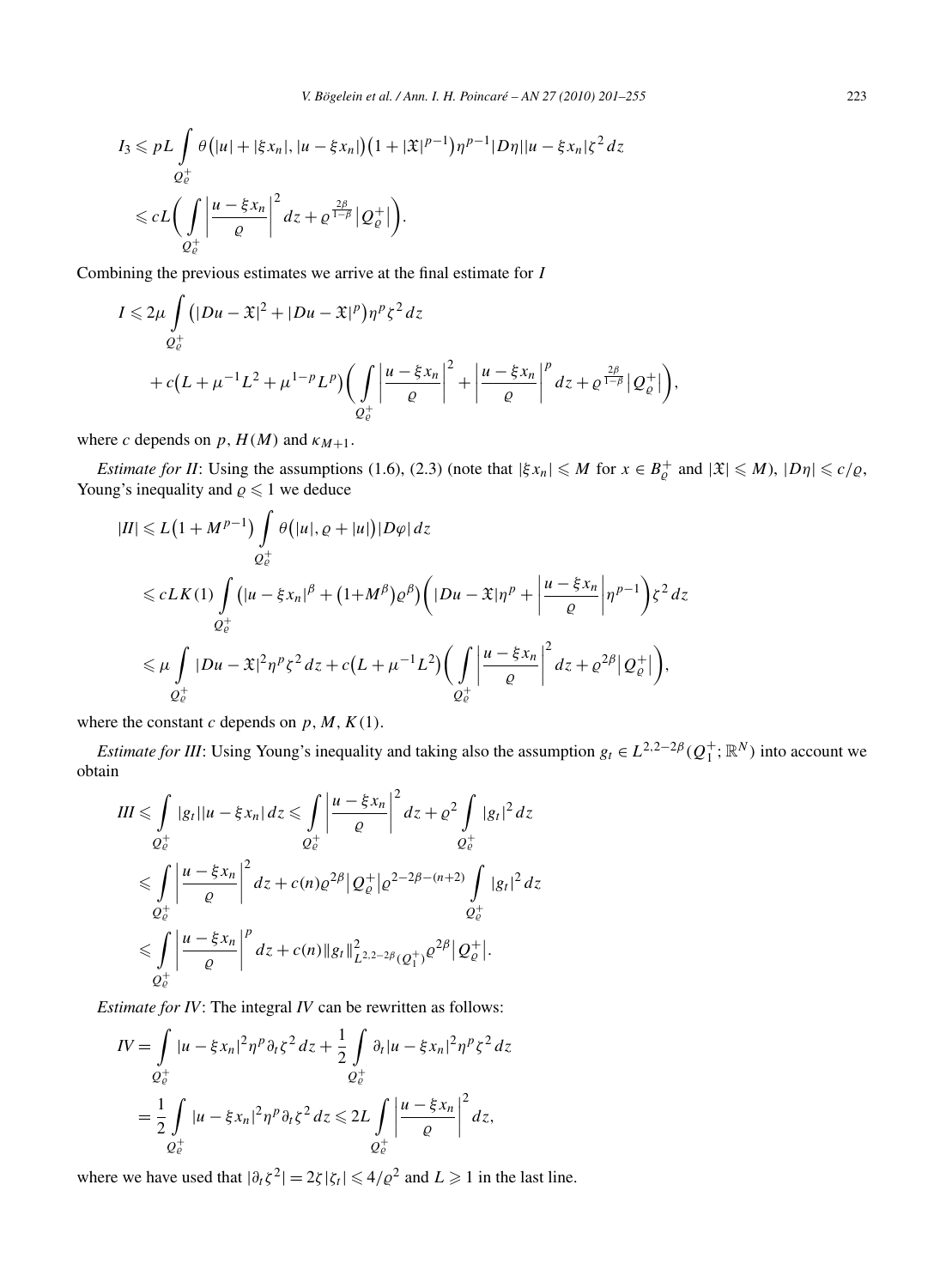*Lower bound for the left-hand side of* (4.17): To estimate the left-hand side of (4.17) from below we use the monotonicity (2.1) of the vector field *a*. We find

$$
\int_{-\varrho^2}^t \int_{B_{\varrho}^+} \langle a(z,u,Du)-a(z,u,\mathfrak{X}), (Du-\mathfrak{X}) \rangle \eta^p \zeta^2 dx d\tau \geq \frac{\nu}{c(p)} \int_{-\varrho^2}^t \int_{B_{\varrho}^+} \big(|Du-\mathfrak{X}|^2+|Du-\mathfrak{X}|^p\big) \eta^p \zeta^2 dx d\tau.
$$

Using the preceding estimates obtained for *I* –*IV* in (4.17) we arrive at

$$
\left(\frac{\nu}{c(p)} - 3\mu\right) \int\limits_{Q_{\varrho}^{+}} \left(|Du - \mathfrak{X}|^{2} + |Du - \mathfrak{X}|^{p}\right) \eta^{p} \zeta^{2} \, dz
$$
\n
$$
\leq c \left(L + \frac{L^{2}}{\mu} + \frac{L^{p}}{\mu^{p-1}}\right) \left(\int\limits_{Q_{\varrho}^{+}} \left|\frac{u - \xi x_{n}}{\varrho}\right|^{2} + \left|\frac{u - \xi x_{n}}{\varrho}\right|^{p} \, dz + \varrho^{2\beta} |Q_{\varrho}^{+}|\right),
$$

where  $c = (1 + ||g_t||_{L^{2,2-2\beta}(Q_1^+)}^2)c(n, p, M, H(M), \kappa_{M+1})$ . Choosing  $\mu$  as usual small enough (i.e.  $\mu = \frac{\nu}{6c(p)}$ ) and recalling the choices of  $\zeta$  and  $\eta$  respectively, the preceding estimate implies

$$
\int\limits_{Q_{\varrho/2}^+} (|Du-\mathfrak{X}|^2+|Du-\mathfrak{X}|^p) dz \leq c \bigg(\int\limits_{Q_{\varrho}^+} \left|\frac{u-\xi x_n}{\varrho}\right|^2 + \left|\frac{u-\xi x_n}{\varrho}\right|^p dz + \varrho^{2\beta} |Q_{\varrho}^+|\bigg),
$$

where  $c = (1 + ||g_t||_{L^{2,2-2\beta}(Q_1^+)}^2)c(n, p, L/\nu, M, H(M), \kappa_{M+1})$ . Finally, taking mean-values and enlarging the constant by a factor  $2^{n+2}$  yields the complete assertion.  $\Box$ 

## *4.1.3. Linearization*

Here we prove that every weak solution of the non-linear parabolic system  $(2.5)$  with  $u = 0$  on the lateral boundary *Γ*<sup>1</sup> is an approximate solution of constant coefficient parabolic system, in a certain sense. This property is needed to apply the *A*-caloric approximation lemma later. For  $s \geqslant 1$ ,  $\xi \in \mathbb{R}^N$ ,  $z_0 \in \varGamma_1$  and a parabolic cylinder  $Q_\varrho(z_0) \subset Q_1$  we define the excess functional by

$$
\phi_s^+(z_0, \varrho, \xi) := \int\limits_{Q_{\varrho}^+(z_0)} |Du - \xi \otimes e_n|^s \, dz, \qquad \phi_s^+ = \phi_s^+(z_0, \varrho, \xi).
$$

**Lemma 4.3.** *Suppose that*  $u \in L^p(\Lambda_1; W^{1,p}(B_1^+; \mathbb{R}^N))$  *is a weak solution of* (2.5) *satisfying*  $u = 0$  *on the lateral boundary Γ*1*, where the structure conditions* (1.4)–(1.6) *are in force and let M >* 0*. Then we have*

$$
\left| \int_{Q_{\varrho}^+(z_0)} (u - \xi x_n) \cdot \varphi_t - \langle \partial_w a(z_0, 0, \xi \otimes e_n) (Du - \xi \otimes e_n), D\varphi \rangle dz \right|
$$
  
\$\leqslant c\_{Eu}[\omega\_{M+1}(\phi\_p^+ + \varrho^p)\sqrt{\phi\_2^+} + \phi\_p^+ + \varrho^{\beta}] \sup\_{Q\_{\varrho}^+(z\_0)} |D\varphi|\$,

for any  $\varphi \in C_0^{\infty}(Q_{\varrho}^+(z_0); \mathbb{R}^N)$ ,  $\xi \in \mathbb{R}^N$  with  $|\xi| \le M$ ,  $z_0 \in \Gamma_1$  and  $Q_{\varrho}(z_0) \subset Q_1$ . The constant  $c_{Eu}$  is of the form  $c_{Eu} = L(1 + ||g_t||_{L^{2,2-2\beta}(Q_1^+)})c(n, p, M, K(1), \kappa_{M+1}).$ 

**Proof.** Without loss of generality we may assume  $\sup_{Q_0(z_0)} |D\varphi| \leq 1$  and  $z_0 = 0$ . Again we abbreviate  $\mathfrak{X} = D(\xi x_n) =$ *ξ* ⊗ *en*. Using

$$
\oint_{Q_{\mathcal{C}}^+} \xi x_n \cdot \varphi_t \, dz = 0 \quad \text{and} \quad \oint_{Q_{\mathcal{C}}^+} \langle a((0, t), 0, \mathfrak{X}), D\varphi \rangle \, dz = 0,
$$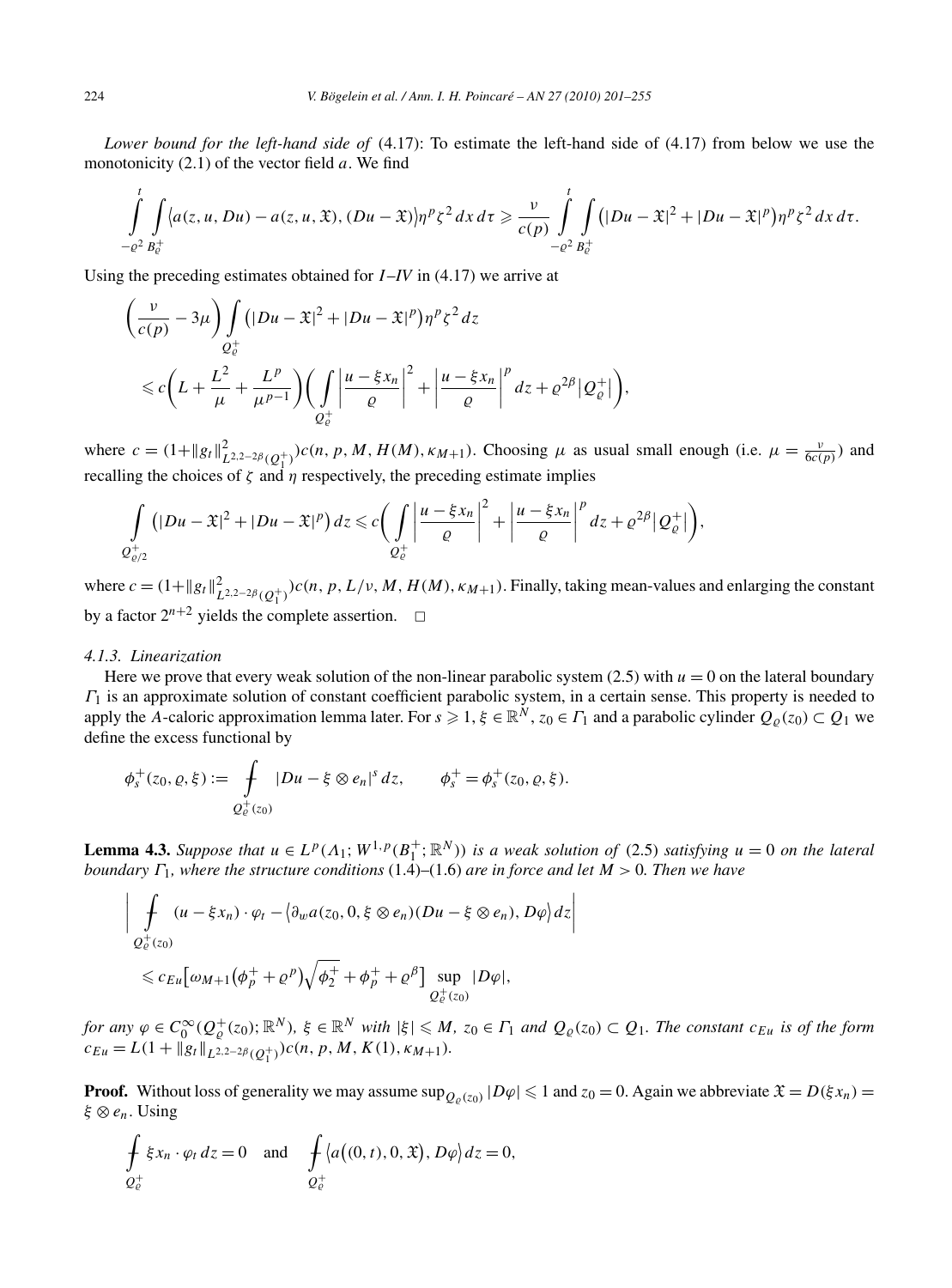we obtain from (2.5)

$$
\int_{Q_{\varrho}^{+}} ((u - \xi x_n) \cdot \varphi_t - \langle \partial_w a(0, 0, \mathfrak{X})(Du - \mathfrak{X}), D\varphi \rangle) dz
$$
\n
$$
= \int_{Q_{\varrho}^{+}} \langle a((0, t), 0, Du) - a((0, t), 0, \mathfrak{X}) - \partial_w a(0, 0, \mathfrak{X})(Du - \mathfrak{X}), D\varphi \rangle dz
$$
\n
$$
+ \int_{Q_{\varrho}^{+}} \langle a((x, t), u, Du) - a((0, t), 0, Du), D\varphi \rangle dz + \int_{Q_{\varrho}^{+}} g_t \cdot \varphi dz
$$
\n
$$
=: I + II + III,
$$
\n(4.18)

with the obvious meaning of *I* –*III*. In the following we will derive estimates for *I* –*III*.

*Estimate for I*: First, we decompose  $Q_{\varrho}^+$  into

$$
S_1 \equiv \left\{ z \in \mathcal{Q}_{\varrho}^+ \colon \left| Du(z) - \mathfrak{X} \right| \leq 1 \right\} \quad \text{and} \quad S_2 \equiv \left\{ z \in \mathcal{Q}_{\varrho}^+ \colon \left| Du(z) - \mathfrak{X} \right| > 1 \right\}
$$

and rewrite *I* as follows

$$
I = \frac{1}{|Q_{\varrho}^+|} \int_{S_1} (\cdots) dz + \frac{1}{|Q_{\varrho}^+|} \int_{S_2} (\cdots) dz =: I_1 + I_2.
$$

For the integrand of  $I_1$  we have

$$
\begin{aligned} \left| a((0, t), 0, Du) - a((0, t), 0, \mathfrak{X}) - \partial_w a(0, 0, \mathfrak{X})(Du - \mathfrak{X}) \right| \\ &\leqslant \int_0^1 \left| \left( \partial_w a((0, t), 0, \mathfrak{X} + s(Du - \mathfrak{X})) - \partial_w a(0, 0, \mathfrak{X}) \right) \cdot (Du - \mathfrak{X}) \right| \\ &\leqslant 2L\kappa_{M+1}\omega_{M+1}\left(\varrho^p + |Du - \mathfrak{X}|^p\right)|Du - \mathfrak{X}|. \end{aligned}
$$

Here we have used (2.4), the fact that  $|\mathfrak{X} + s(Du(z) - \mathfrak{X})| \leq M + 1$  for  $z \in S_1$ ,  $0 \leq s \leq 1$  and  $|\mathfrak{X}| \leq M$ . Therefore, using Hölder's inequality and Jensen's inequality and taking into account that  $s \mapsto \omega_{M+1}^p(s)$  is concave and  $p \ge 2$  we obtain

$$
\begin{aligned} |I_{1}| &\leq \frac{2L\kappa_{M+1}}{|Q_{\varrho}^{+}|} \int_{S_{1}} \omega_{M+1}(\varrho^{p} + |Du - \mathfrak{X}|^{p}) |Du - \mathfrak{X}| dz \\ &\leq 2L\kappa_{M+1} \bigg( \int_{Q_{\varrho}^{+}} \omega_{M+1}^{p}(\varrho^{p} + |Du - \mathfrak{X}|^{p}) dz \bigg)^{\frac{1}{p}} \bigg( \int_{Q_{\varrho}^{+}} |Du - \mathfrak{X}|^{\frac{p}{p-1}} dz \bigg)^{\frac{p}{p-1}} \\ &\leq 2L\kappa_{M+1} \omega_{M+1}(\varrho^{p} + \phi_{p}^{+}) \sqrt{\phi_{2}^{+}}. \end{aligned}
$$

The integrand of  $I_2$  is estimated by the use of (1.3) and (1.5), noting once again that  $|\mathfrak{X}| \leq M$ , as well as  $|Du(z) - \mathfrak{X}| > 1$  for  $z \in S_2$  to obtain

$$
|a((0, t), 0, Du) - a((0, t), 0, \mathfrak{X}) - \partial_w a(0, 0, \mathfrak{X})(Du - \mathfrak{X})|
$$
  
\$\le L(1 + |Du|^{p-1}) + L(1 + |\mathfrak{X}|^{p-1}) + L\kappa\_{M+1}|Du - \mathfrak{X}|\$  
\$\le c(p)L(1 + \kappa\_{M+1} + M^{p-1})|Du - \mathfrak{X}|^p\$,

which directly implies

$$
|I_2| \leqslant c(p)L(1+\kappa_{M+1}+M^{p-1})\phi_p^+.
$$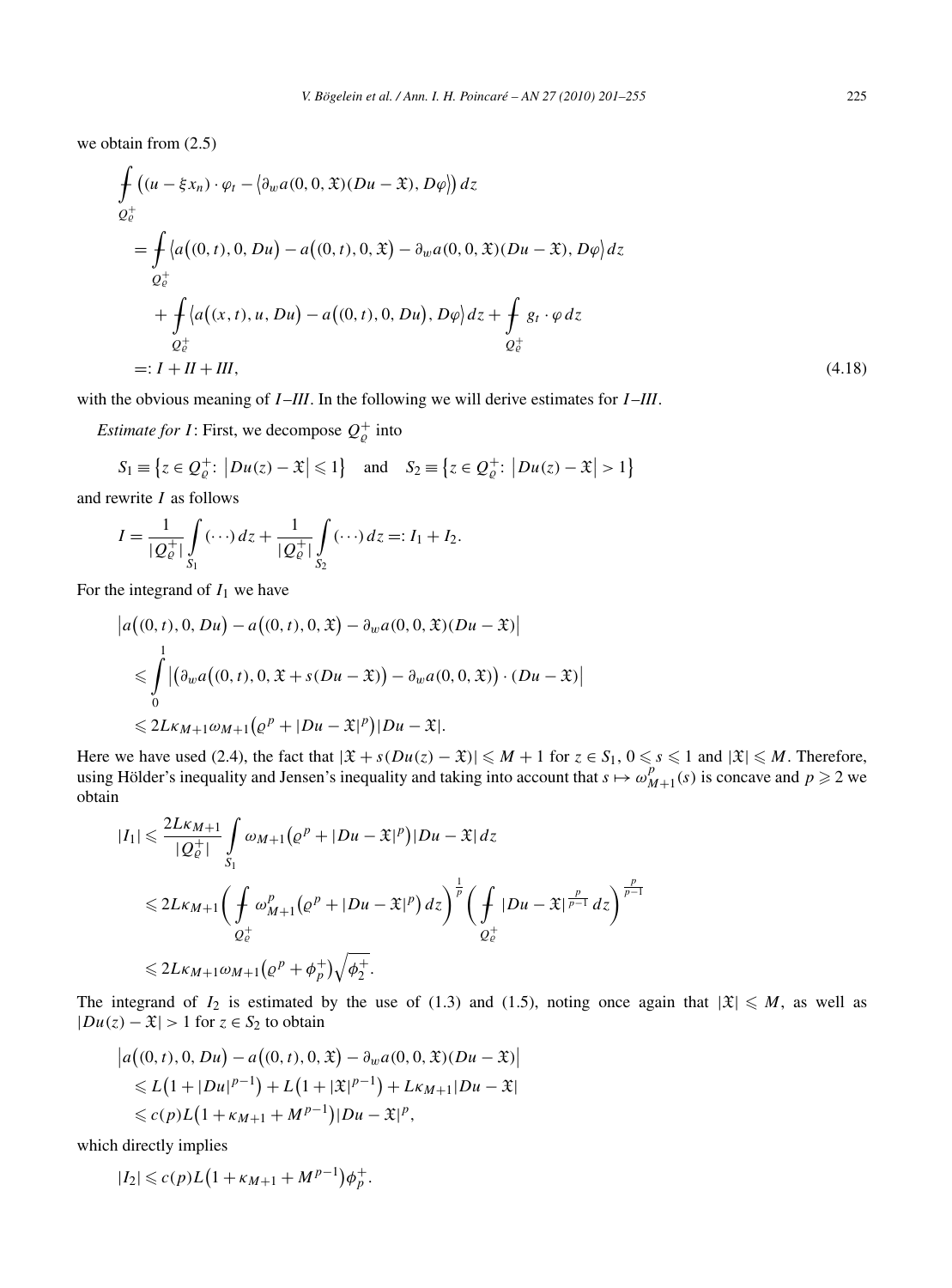Combining this with the estimate for  $I_1$  we find

$$
|I| \leqslant cL\Big(\omega_{M+1}\big(\varrho^p+\phi_p^+\big)\sqrt{\phi_2^+}+\phi_p^+\Big),\,
$$

where  $c = c(p)(1 + \kappa_{M+1} + M^{p-1}).$ 

*Estimate for II*: To estimate *II* we use (1.6), (2.2) with  $u_0 = 0$  and  $|\xi x_n| \leq \rho M$  on  $B_{\rho}^+$  and  $|\mathfrak{X}| \leq M$  in order to obtain

$$
|II| \le L \int_{Q_{\varepsilon}^{+}} \theta\big(|u|, \varrho + |u|\big)\big(1 + |Du|^{p-1}\big) dz
$$
  
\n
$$
\le L K(1) \int_{Q_{\varepsilon}^{+}} \big(|u|^{\beta} + \varrho^{\beta}\big)\big(1 + |Du|^{p-1}\big) dz
$$
  
\n
$$
\le L K(1) \varrho^{\beta} \int_{Q_{\varepsilon}^{+}} \bigg(\bigg|\frac{u - \xi x_{n}}{\varrho}\bigg|^{\beta} + M^{\beta} + 1\bigg)\big(1 + M^{p-1} + |Du - \mathfrak{X}|^{p-1}\big) dz
$$
  
\n
$$
\le c \varrho^{\beta} \int_{Q_{\varepsilon}^{+}} \bigg(\bigg|\frac{u - \xi x_{n}}{\varrho}\bigg|^{\beta} + \bigg|\frac{u - \xi x_{n}}{\varrho}\bigg|^{\beta} |Du - \mathfrak{X}|^{p-1} + |Du - \mathfrak{X}|^{p-1}\bigg) dz + c \varrho^{\beta}
$$
  
\n
$$
=: c\big(H_{1} + H_{2} + H_{3}\big) + c \varrho^{\beta}
$$

with the obvious meaning of  $II_1$ – $II_3$  and  $c = Lc(p, M, K(1))$ . We now in turn estimate these terms. For the estimate of  $II_1$  we use Young's inequality, the fact  $\rho \leq 1$  and the Poincaré inequality from Lemma 2.3. This leads us to

$$
|II_1| \leq \int_{Q_{\varrho}^+} \left| \frac{u - \xi x_n}{\varrho} \right|^p dz + \varrho^{\frac{p\beta}{p-\beta}} \leq \int_{Q_{\varrho}^+} |D_n u - \xi|^p dz + \varrho^{\beta} \leq \phi_p^+ + \varrho^{\beta}.
$$

To get an estimate for *II*<sup>2</sup> we use Hölder's inequality, Poincaré's inequality from Lemma 2.3, Young's inequality and  $\rho \leq 1$  to infer

$$
|II_2| \leq \varrho^{\beta} (\phi_p^+)^{1-\frac{1}{p}} \bigg( \int\limits_{Q^+_e} \bigg| \frac{u-\xi x_n}{\varrho} \bigg|^{\beta p} \, dz \bigg)^{\frac{1}{p}} \leq \varrho^{\beta} (\phi_p^+)^{1-\frac{1}{p}} \bigg( \int\limits_{Q^+_e} \bigg| \frac{u-\xi x_n}{\varrho} \bigg|^p \, dz \bigg)^{\frac{\beta}{p}} \leq \varrho^{\beta} (\phi_p^+)^{1-\frac{1}{p}} \bigg( \int\limits_{Q^+_e} |D_n u - \xi|^p \, dz \bigg)^{\frac{\beta}{p}} \leq \varrho^{\beta} (\phi_p^+)^{1-\frac{1-\beta}{p}} \leq \phi_p^+ + \varrho^{\frac{p\beta}{1-\beta}} \leq \phi_p^+ + \varrho^{\beta}.
$$

Finally, we estimate  $II_3$  with Young's inequality and recall that  $\rho \leq 1$  to deduce

$$
|II_3| \leq \int\limits_{Q^+_c} (|Du-\mathfrak{X}|^p + \varrho^{p\beta}) dz \leq \phi^+_p + \varrho^{\beta}.
$$

*Estimate for III*: Since  $|D\varphi| \leq 1$  on  $Q^+_{\varrho}$  and  $\varphi \in C_0^{\infty}(Q^+_{\varrho}; \mathbb{R}^N)$ , we have  $|\varphi(z)| \leq \varrho$  for  $z \in Q^+_{\varrho}$  and therefore obtain

$$
|III| \leq \int\limits_{Q^+_c} |g_t||\varphi| \, dz \leq \varrho \int\limits_{Q^+_c} |g_t| \, dz \leq c(n)\varrho^{\beta} \left( \varrho^{2-2\beta-(n+2)} \int\limits_{Q^+_c} |g_t|^2 \, dz \right)^{\frac{1}{2}} \leqslant c(n)\varrho^{\beta} \|g_t\|_{L^{2,2-2\beta}(Q^+_1)}.
$$

Now the desired result follows by inserting the estimates for  $I$ –*III* into (4.18).  $\Box$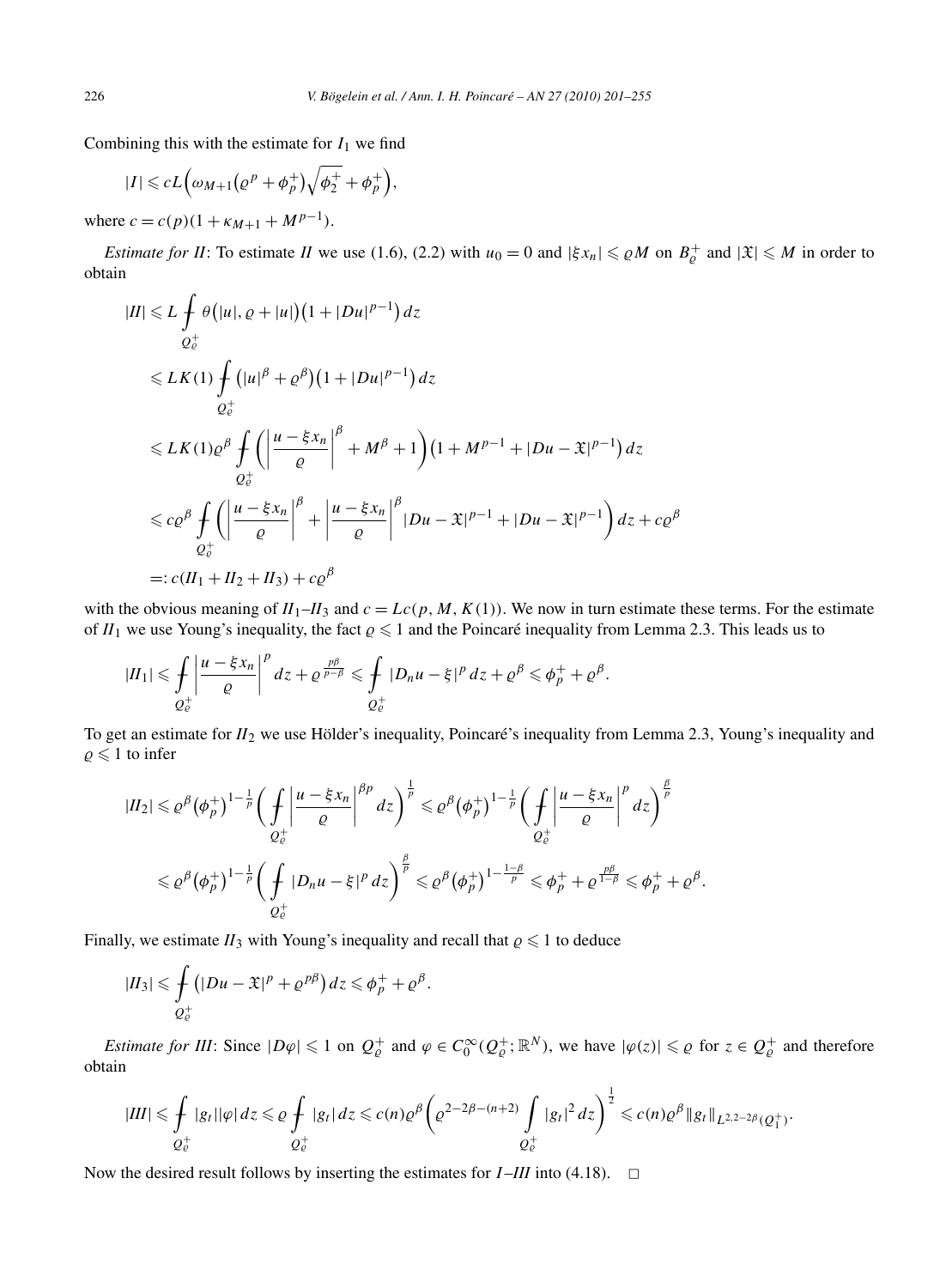#### *4.1.4. A decay estimate at the lateral boundary*

In Lemma 4.5 we will derive an excess-decay estimate valid for boundary points  $z_0 \in \Gamma_1$ , which is proved in three steps. In the first step we will use the *A*-caloric approximation lemma to show that – under certain smallness assumptions – the excess  $E_{\text{lat}}$  of *u* fulfills a suitable growth estimate when we enlarge the half-cylinder by a constant factor. Afterwards we iterate this excess estimate by showing that the smallness assumptions are also fulfilled on the smaller half-cylinder (under the condition that they are fulfilled on the larger one). From this we finally conclude the excess-decay estimate for  $Du$ , in those points  $z_0$ , where the smallness assumptions are fulfilled.

Throughout this section we shall consider a weak solution  $u \in L^p(\Lambda_1; W^{1,p}(B_1^+; \mathbb{R}^N))$  of the non-linear parabolic system (2.5) satisfying  $u = 0$  on the lateral boundary  $\Gamma_1$ , where the structure conditions (1.4)–(1.6) are in force. Moreover, by

$$
\xi_{z_0,\varrho} = \frac{n+2}{\varrho^2} \oint\limits_{Q_{\varrho}^+(z_0)} u x_n \, dz,\tag{4.19}
$$

with  $z_0 \in \Gamma_1$  we denote the vector minimizing the mapping  $\xi \mapsto \int_{Q_e^+(z_0)} |u - \xi x_n|^2 dz$  (see Lemma 2.2). For points lying near the lateral boundary we shall use the following excess functional. For  $\xi \in \mathbb{R}^N$ ,  $z_0 \in \Gamma_1 \cup Q_1^+$ ,  $Q_\varrho^+(z_0) \subset Q_1^+$ and  $s = 2$ , respectively  $s = p$ , we define

$$
\psi_s^+ \equiv \psi_s^+(z_0, \varrho; \xi) := \int\limits_{Q_\varrho^+(z_0)} \left| \frac{u - \xi x_n}{\varrho} \right|^s dz,
$$

as well as

$$
E_{\text{lat}} \equiv E_{\text{lat}}(z_0, \varrho; \xi) := \psi_2^+(z_0, \varrho; \xi) + \psi_p^+(z_0, \varrho; \xi),
$$

and finally

$$
\widetilde{E}_{\text{lat}} \equiv \widetilde{E}_{\text{lat}}(z_0, \varrho; \xi) := E_{\text{lat}}(z_0, \varrho; \xi) + \varrho^{2\beta}.
$$

Then we have the following *excess-decay estimate* at the lateral boundary:

**Lemma 4.4.** Given  $M > 0$  and  $\alpha \in (\beta, 1)$ , there exist  $\vartheta \in (0, \frac{1}{4})$  and  $\delta \in (0, 1]$  and  $c_1 \geq 1$ , depending on n, N, p, v, *L, M, H*(*M*)*, κ*<sub>*M*+1</sub>*, α, β and*  $||g_t||_{L^{2,2-2\beta}(Q_1^+)}$ *, such that if* 

$$
\omega_{M+1}^2(\widetilde{E}_{\text{lat}}(z_0, \varrho; \xi_\varrho)) + \widetilde{E}_{\text{lat}}(z_0, \varrho; \xi_\varrho) \leq \frac{1}{2}\delta^2,\tag{4.20}
$$

$$
2c_1\sqrt{E_{\text{lat}}(z_0, \varrho; \xi_\varrho) + \delta^{-2}\varrho^{2\beta}} \leq 1\tag{4.21}
$$

*and*

$$
|\xi_{\varrho}| \leqslant M,\tag{4.22}
$$

*on*  $Q_{\varrho}^{+}(z_0)$  *with*  $z_0 \in \Gamma_1$  *and*  $Q_{\varrho}^{+}(z_0) \subset Q_1^+$ *. Then with,*  $c_2 \equiv 1 + \delta^{-2}$ *, there holds* 

$$
\widetilde{E}_{\text{lat}}(z_0, \vartheta \varrho, \xi_{\vartheta \varrho}) \leq \vartheta^{2\alpha} \widetilde{E}_{\text{lat}}(z_0, \varrho, \xi_{\varrho}) + c_2 \varrho^{2\beta}.
$$

**Proof.** Without loss of generality we can assume that  $z_0 = 0$ . We consider  $\xi \in \mathbb{R}^N$  satisfying  $|\xi| \leq M$  and abbreviate  $\mathfrak{X} \equiv D(\xi x_n) = \xi \otimes e_n$ . From Caccioppoli's inequality Lemma 4.2 we infer

$$
\phi_2^+(0, \varrho/2, \xi) + \phi_p^+(0, \varrho/2, \xi) \leq c_{Cac} \left( \psi_2^+(0, \varrho, \xi) + \psi_p^+(0, \varrho, \xi) + \varrho^{2\beta} \right) = c_{Cac} \widetilde{E}_{\text{lat}}(0, \varrho, \xi),\tag{4.23}
$$

where  $c_{Cac} = c_{Cac}(n, p, L/v, M, H(M), \kappa_{M+1}, ||g_t||_{L^{2,2-2\beta}(Q_1^+)}) \ge 1$ . We now apply Lemma 4.3 to the map  $v = u$ *ξx<sub>n</sub>*. Note that this is possible since  $|\xi| \le M$ . Using also the fact that  $\omega_{M+1}(cs) \le c\omega_{M+1}(s)$  for  $c \ge 1$  (since  $s \mapsto$  $\omega_{M+1}(s)$  is concave and  $\omega_{M+1}(0) = 0$ ) we obtain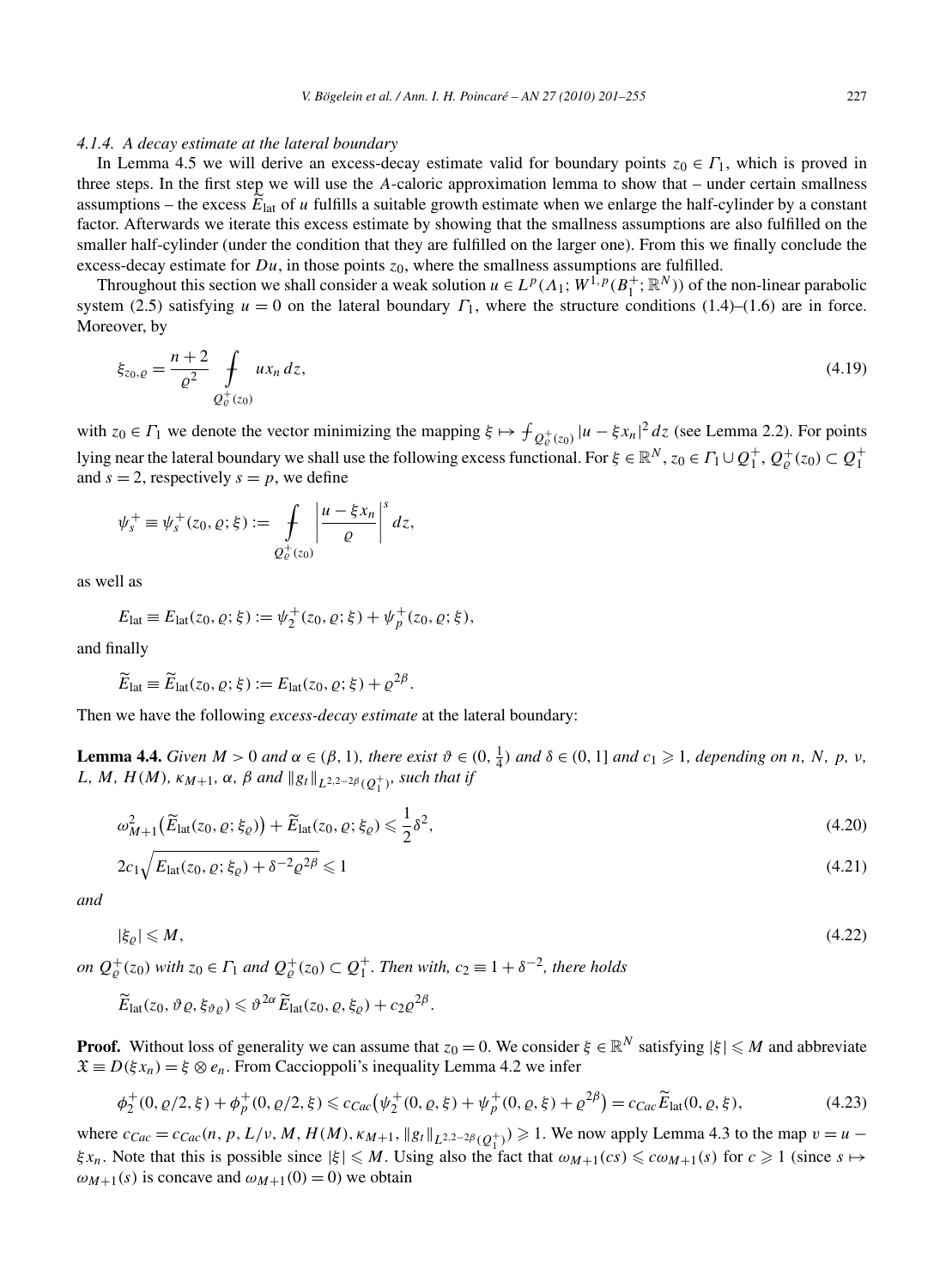$$
\left| \oint_{\mathcal{Q}^+_{\varrho/2}} v \cdot \varphi_t - \langle \partial_w a(0,0,\mathfrak{X}) Dv, D\varphi \rangle dz \right| \leqslant c_{Eu} \Big( \omega_{M+1} \big( \varrho^p + \phi_p^+ \big) \sqrt{\phi_2^+} + \phi_p^+ + \varrho^{\beta} \Big) \sup_{\mathcal{Q}^+_{\varrho/2}} |D\varphi|
$$
  
 
$$
\leqslant c_1 \Big( \omega_{M+1} (\widetilde{E}_{\text{lat}}) \sqrt{\widetilde{E}_{\text{lat}}} + \widetilde{E}_{\text{lat}} + \varrho^{\beta} \Big) \sup_{\mathcal{Q}^+_{\varrho/2}} |D\varphi|,
$$

for all  $\varphi \in C_0^{\infty}(Q_{\varrho/2}^+;\mathbb{R}^N)$ , where the constant  $c_1$  is given by  $c_{Eu}c_{Cac}$ . Here we have also used  $\varrho \leq 1$  and  $2\beta \leq p$  in order to have  $\rho^p \leq \rho^{2\beta}$ . Now, we define

$$
\langle \mathcal{A}w, \widetilde{w} \rangle \equiv \langle \partial_w a(0, 0, \mathfrak{X})w, \widetilde{w} \rangle,
$$

whenever  $w, \widetilde{w} \in \mathbb{R}^{N_n}$ . From (1.4) and (1.5) and the assumption  $|\xi| \leq M$  we find that

$$
\langle \mathcal{A}w, \widetilde{w} \rangle \leqslant L\kappa_{M+1}|w||\widetilde{w}|, \qquad \langle \mathcal{A}w, w \rangle \geqslant \nu|w|^2 \quad \forall w, \widetilde{w} \in \mathbb{R}^{Nn},
$$

i.e. A fulfills the hypotheses of Lemma 4.1 with ellipticity constant  $\nu$  and upper bound  $Lk_{M+1}$ . For given  $\varepsilon > 0$ (which will be chosen later) we therefore determine  $\delta = \delta(n, N, p, v, LkM+1, \varepsilon) \in (0, 1]$ , accordingly to Lemma 4.1. Furthermore, we define

$$
w := \gamma^{-1} v = \gamma^{-1} (u - \xi x_n), \text{ where } \gamma := 2c_1 \sqrt{E_{\text{lat}} + \delta^{-2} \varrho^{2\beta}}.
$$

Then, for the map *w* we have (note that  $\widetilde{E}_{\text{lat}} = E_{\text{lat}} + \varrho^{2\beta}$ )

$$
\left| \int_{\mathcal{Q}^+_{\varrho/2}} w \cdot \varphi_t - \langle \partial_w a(0,0,\mathfrak{X}) Dw, D\varphi \rangle dz \right| \leqslant \left[ \omega_{M+1}^2(\widetilde{E}_{\mathrm{lat}}) + \widetilde{E}_{\mathrm{lat}} + \frac{1}{2} \delta^2 \right]^{\frac{1}{2}} \sup_{\mathcal{Q}^+_{\varrho/2}} |D\varphi|
$$

for all  $\varphi \in C_0^{\infty}(Q_{\varrho/2}^+;\mathbb{R}^N)$ . Moreover, from (4.23) we infer that

$$
\int_{Q_{\varrho/2}^+} (|Dw|^2 + \gamma^{p-2} |Dw|^p) dz \leq \frac{c_{Cac} \tilde{E}_{\text{lat}}}{4c_1^2 (E_{\text{lat}} + \delta^{-2} \varrho^{2\beta})} \leq \frac{c_{Cac}}{4c_1^2} \leq 1.
$$

Therefore, we are in a position to apply the lemma about *A*-caloric approximation, i.e. Lemma 4.1, to the map *w* on the cylinder  $Q_{\varrho/2}^+$ , provided the smallness conditions

$$
\omega_{M+1}^2(\widetilde{E}_{\text{lat}}) + \widetilde{E}_{\text{lat}} \leq \frac{1}{2}\delta^2 \tag{4.24}
$$

is satisfied and

$$
\gamma = 2c_1 \sqrt{E_{\text{lat}} + \delta^{-2} \varrho^{2\beta}} \leqslant 1. \tag{4.25}
$$

Lemma 4.1 provides us with an A-caloric map  $h \in L^p(\Lambda_{(Q/4)^2}; W^{1,p}(B^+_{Q/4}; \mathbb{R}^N))$  satisfying  $h = 0$  on  $\Gamma_{Q/4}$  and satisfying also

$$
\int_{Q_{\varrho/4}^+} (|Dh|^2 + \gamma^{p-2} |Dh|^p) dz \leqslant 2 \cdot 2^{n+2}
$$
\n(4.26)

and

$$
\int_{\mathcal{Q}^+_{\varrho/4}} \left| \frac{w - h}{\varrho/4} \right|^2 + \gamma^{p-2} \left| \frac{w - h}{\varrho/4} \right|^p dz \leqslant \varepsilon. \tag{4.27}
$$

In order to obtain an estimate for the excess  $E_{\text{lat}}$  of *u* we exploit the excess-decay estimate from Corollary 3.4 for the A-caloric map *h* in the cases  $s = 2$  and  $s = p$ . Also using the Poincaré inequality from Lemma 2.3 and (4.26) we find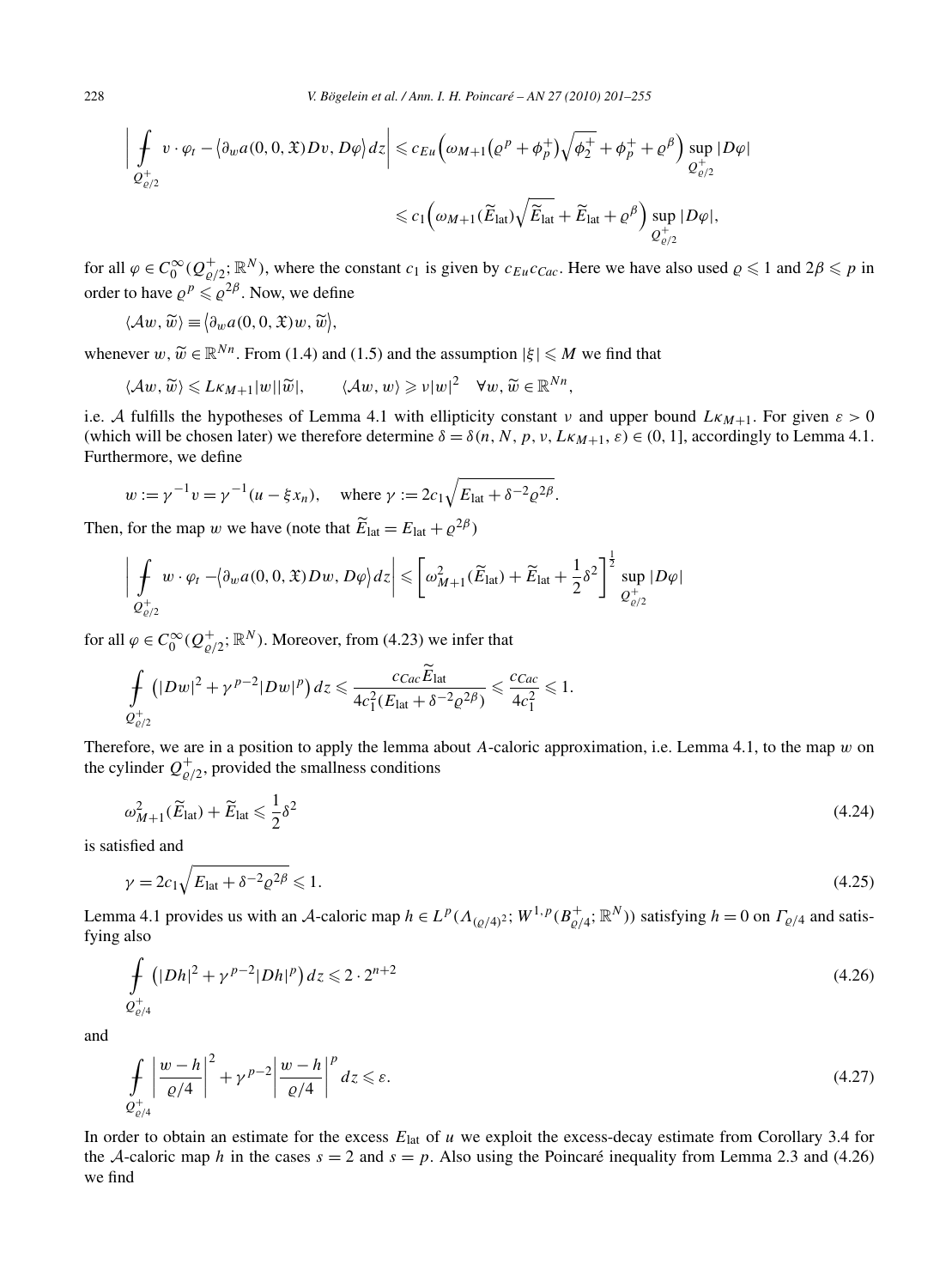$$
\gamma^{s-2} \left(\frac{\theta \varrho}{4}\right)^{-s} \int_{\mathcal{Q}^+_{\theta \varrho/4}} |h - (D_n h)_{\theta \varrho/4}^+ x_n|^s \, dz \leqslant c_{Li} \theta^s \gamma^{s-2} \left(\frac{\varrho}{4}\right)^{-s} \int_{\mathcal{Q}^+_{\varrho/4}} |h - (D_n h)_{\varrho/4}^+ x_n|^s \, dz
$$
\n
$$
\leqslant c_{Li} \theta^s \gamma^{s-2} s^{-1} \int_{\mathcal{Q}^+_{\varrho/4}} |D_n h - (D_n h)_{\varrho/4}^+ |s \, dz
$$
\n
$$
\leqslant 2^{s-1} c_{Li} \theta^s \gamma^{s-2} \int_{\mathcal{Q}^+_{\varrho/4}} |D_n h|^s \, dz
$$
\n
$$
\leqslant c_{Li} 2^{n+2+s} \theta^s,
$$

where  $c_{Li} = c(n, N, p, L\kappa_{M+1}/v)$ . Combining this with (4.27) we obtain the following excess improvement for *w*:

$$
\gamma^{s-2} \left(\frac{\theta \varrho}{4}\right)^{-s} \int_{\mathcal{Q}^+_{\theta \varrho/4}} |w - (D_n h)^+_{\theta \varrho/4} x_n|^s \, dz \leq 2^{s-1} \gamma^{s-2} \left(\frac{\theta \varrho}{4}\right)^{-s} \int_{\mathcal{Q}^+_{\theta \varrho/4}} |w - h|^s + |h - (D_n h)^+_{\theta \varrho/4} x_n|^s \, dz
$$
  

$$
\leq 2^{s-1} \left(\theta^{-n-2-s} \varepsilon + c_{Li} 2^{n+2+s} \theta^s\right)
$$
  

$$
\leq c_{Li} 2^{n+1+2s} \left(\theta^{-n-2-s} \varepsilon + \theta^s\right).
$$

Rescaling back to *u* via  $w := \gamma^{-1}(u - \xi x_n)$  then implies for  $s = 2$  respectively  $s = p$  that

$$
(\theta \varrho/4)^{-s} \int_{\mathcal{Q}^+_{\theta \varrho/4}} |u - \tilde{\xi} x_n|^s \, dz \leqslant c_{Li} 2^{n+1+2s} \big( \theta^{-n-2-s} \varepsilon + \theta^s \big) \gamma^2,
$$
\n(4.28)

where we have abbreviated  $\widetilde{\xi} = \xi - \gamma (D_n h)_{\theta \varrho/4}^+$ . For the case  $s = 2$  we note that (4.28) then holds for  $(\xi_{\varrho} - \gamma(Dh)_{\theta_{\varrho}/4})$  replaced by  $\xi_{\theta_{\varrho}/4}$ , where  $\xi_{\theta_{\varrho}/4} = \frac{n+2}{(\theta_{\varrho}/4)^2} \oint_{\theta_{\varrho/4}^+} u \cdot x_n dz$  is the vector in  $\mathbb{R}^N$  minimizing the mapping  $\xi \mapsto f_{Q_{\theta\varrho/4}^+}|u-\xi|^2 dz$  (see (2.11) from Lemma 2.2). Recalling the definition of  $\gamma$  we therefore infer

$$
\psi_2^+(0, \theta \varrho/4, \xi_{\theta \varrho/4}) = (\theta \varrho/4)^{-2} \int_{\mathcal{Q}^+_{\theta \varrho/4}} |u - \xi_{\theta \varrho/4} x_n|^2 dz \leq c \big( \theta^{-n-4} \varepsilon + \theta^2 \big) \big( E_{\text{lat}}(0, \varrho, \xi_{\varrho}) + \delta^{-2} \varrho^{2\beta} \big),
$$

where *c* is of the form  $Lc(n, N, p, LkM+1/v, M, H(M), ||g_t||_{L^{2,2-2\beta}(Q_1^+)})$ . Similarly, for  $s = p$  we can bound the integral on the left-hand side of (4.28) from below by the quantity  $f_{Q_{\theta\varrho/4}^+}|u - \xi_{\theta\varrho/4}^{(p)}x_n|^p dz$ , where  $\xi_{\theta\varrho/4}^{(p)}$  denotes the unique vector in  $\mathbb{R}^N$  minimizing the mapping  $\xi \mapsto \int_{Q_{\theta_0/4}^+} |u - \xi|^p dz$ . Recalling once again the definition of  $\gamma$  we obtain in this case

$$
(\theta \varrho/4)^{-p} \int\limits_{Q_{\theta \varrho/4}^+} |u - \xi_{\theta \varrho/4}^{(p)} x_n|^p dz \leq c \big( \theta^{-n-2-p} \varepsilon + \theta^p \big) \big( E_{\text{lat}}(0, \varrho, \xi_{\varrho}) + \delta^{-2} \varrho^{2\beta} \big).
$$

In the preceding estimate we want to replace  $\xi_{\theta\varrho/4}^{(p)}$  by  $\xi_{\theta\varrho/4}$ . To this aim we use Lemma 2.2 to estimate for  $x = (x', x_n) \in B_{\theta \varrho/4}^+,$ 

$$
\left|\xi_{\theta\varrho/4}x_{n}-\xi_{\theta\varrho/4}^{(p)}x_{n}\right|^{p} \leq (n+2)^{\frac{p}{2}} \int\limits_{Q_{\theta\varrho/4}^{+}} \left|u-\xi_{\theta\varrho/4}^{(p)}x_{n}\right|^{p} dz.
$$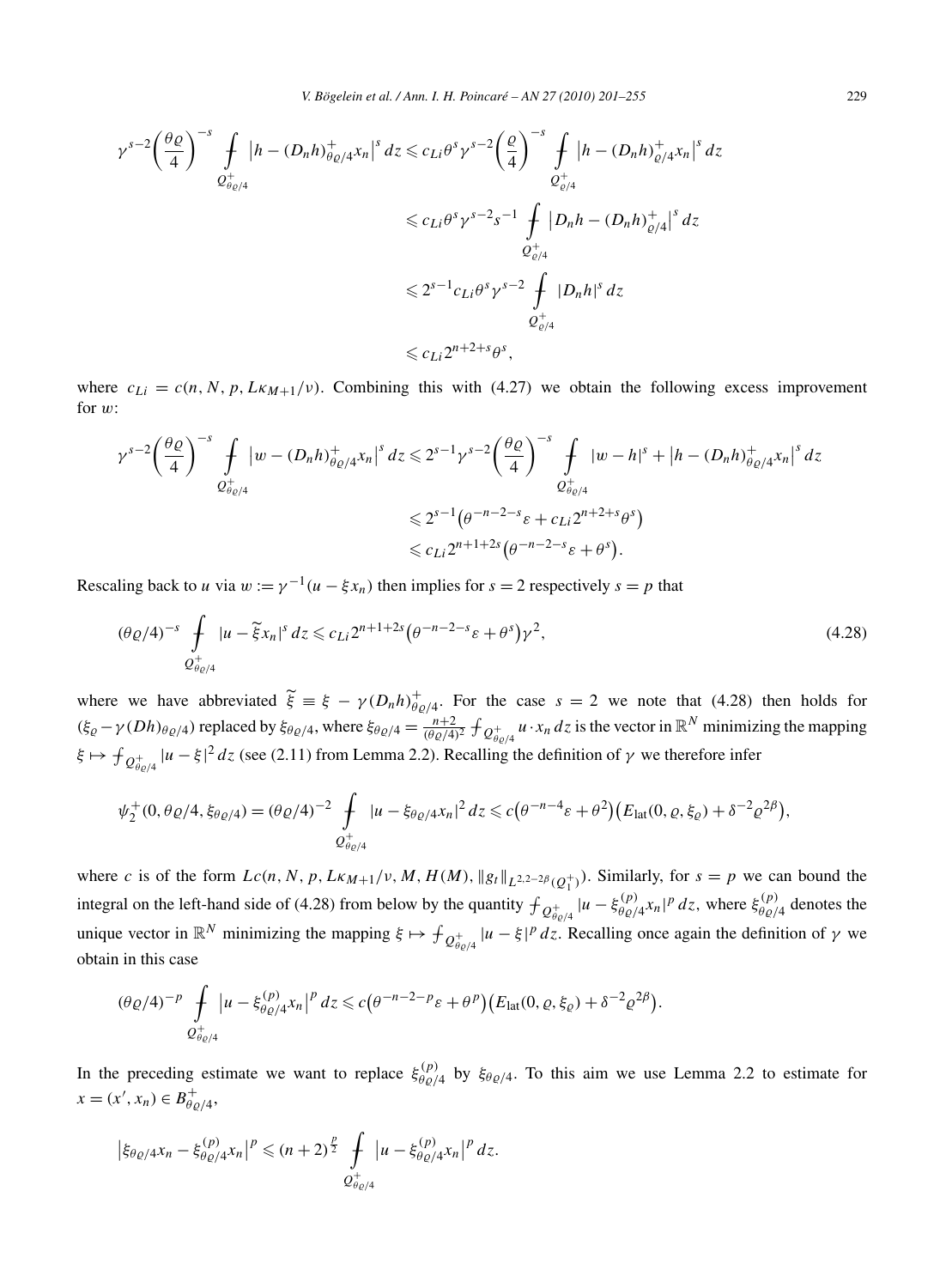Combining this with the second last estimate we deduce

$$
\psi_p^+(0, \theta \varrho/4, \xi_{\theta \varrho/4}) = \left(\frac{\theta \varrho}{4}\right)^{-p} \int_{\mathcal{Q}_{\theta \varrho/4}^+} \left|u - \xi_{\theta \varrho/4} x_n\right|^p dz
$$
  

$$
\leq 2^p (n+2)^{\frac{p}{2}} \left(\frac{\theta \varrho}{4}\right)^{-p} \int_{\mathcal{Q}_{\theta \varrho/4}^+} \left|u - \xi_{\theta \varrho/4}^{(p)} x_n\right|^p dz
$$
  

$$
\leq c_3 \left(\theta^{-n-2-p} \varepsilon + \theta^p\right) \left(E_{\text{lat}}(0, \varrho, \xi_{\varrho}) + \delta^{-2} \varrho^{2\beta}\right),
$$

where  $c_3 = 2^p(n+2)^{\frac{p}{2}}c$ . Combining the estimates for  $\psi_2^+$  and  $\psi_p^+$  and recalling that  $\theta \le 1$ ,  $p \ge 2$  and  $E = \psi_2^+ + \psi_p^+$ we arrive at

$$
E_{\text{lat}}(0, \theta \varrho/4, \xi_{\theta \varrho/4}) \leqslant c_3 \big( \theta^{-n-2-p} \varepsilon + \theta^2 \big) \big( E_{\text{lat}}(0, \varrho, \xi_{\varrho}) + \delta^{-2} \varrho^{2\beta} \big).
$$

Choosing  $\varepsilon = \theta^{n+4+p}$  we obtain

$$
E_{\text{lat}}(0, \theta \varrho/4, \xi_{\theta \varrho/4}) \leq 2c_3 \theta^2 \big( E_{\text{lat}}(0, \varrho, \xi_{\varrho}) + \delta^{-2} \varrho^{2\beta} \big). \tag{4.29}
$$

Given  $\alpha$  with  $\beta < \alpha < 1$  we choose  $0 < \theta \le 1/2$  such that  $2^{1+4\alpha}c_3\theta^2 \le \theta^{2\alpha}$ , so that

$$
\theta = \theta(n, N, \nu, L, M, H(M), \kappa_{M+1}, \alpha, \|g_t\|_{L^{2,2-2\beta}(Q_1^+)}).
$$

This also fixes  $\varepsilon$  and  $\delta \in (0, 1]$  depending on the same parameters. We now define  $\vartheta := \frac{1}{4}\theta$ . Then, (4.29) yields the assertion of the lemma.  $\square$ 

# *4.1.5. Iteration*

Here we want to iterate the excess-decay estimate from Lemma 4.4.

**Lemma 4.5.** Given  $M > 1$  and  $\alpha \in (\beta, 1)$ , there exist constants  $\vartheta \in (0, \frac{1}{4}], \mathcal{E}_{lat} \in (0, 1], \varrho_{lat} > 0$  and  $c_4$  depending on  $n, N, p, v, L, M, H(M), \kappa_{M+1}, \alpha, \beta$  *and*  $||g_t||_{L^{2,2-2\beta}(Q_1^+)}$  *such that the following holds*: *Suppose that* 

- $(i)$   $|\xi_{\rho}| \leqslant M$ ,
- $(iii)$   $\rho \leqslant \rho_{\text{lat}}$ ,
- $(iii)$   $E_{\text{lat}}(\varrho) \leq \mathcal{E}_{\text{lat}}$

 $a$ re fulfilled on some parabolic half-cylinder  $Q^+_\varrho(z_0)$  centered at  $z_0 \in \varGamma_1$  with  $Q^+_\varrho(z_0) \subset Q^+_1$ . Then for every  $j \in \mathbb{N}$ *we have*

(I)<sub>j</sub> 
$$
\widetilde{E}_{\text{lat}}(\vartheta^j \varrho) \leq \vartheta^{2\alpha j} \widetilde{E}_{\text{lat}}(\varrho) + c_4 (\vartheta^j \varrho)^{2\beta},
$$
  
(II)<sub>j</sub>  $|\xi_{\vartheta^j \varrho}| \leq 2M$ ,

*where we have abbreviated*  $E_{\text{lat}}(r) = E_{\text{lat}}(z_0, r, \xi_r)$ *. Furthermore, the limit* 

$$
\varUpsilon_{z_0} := \lim_{j \to \infty} (D_n u)^+_{z_0, \vartheta^j \varrho}
$$

*exists and the estimate*

$$
\int_{Q_r^+(z_0)} |Du - \Upsilon_{z_0} \otimes e_n|^2 + |Du - \Upsilon_{z_0} \otimes e_n|^p dz \leqslant c_{\text{lat}} \bigg[ \bigg( \frac{r}{\varrho/2} \bigg)^{2\alpha} E_{\text{lat}}(\varrho) + r^{2\beta} \bigg],
$$

holds for  $0 < r \le \varrho/2$ , where the constant  $c_{\text{lat}}$  depends on n, N, p, v, L, M, H(M),  $\kappa_{M+1}$ ,  $\alpha$ ,  $\beta$  and  $||g_t||_{L^{2,2-2\beta}(Q_1^+)}$ .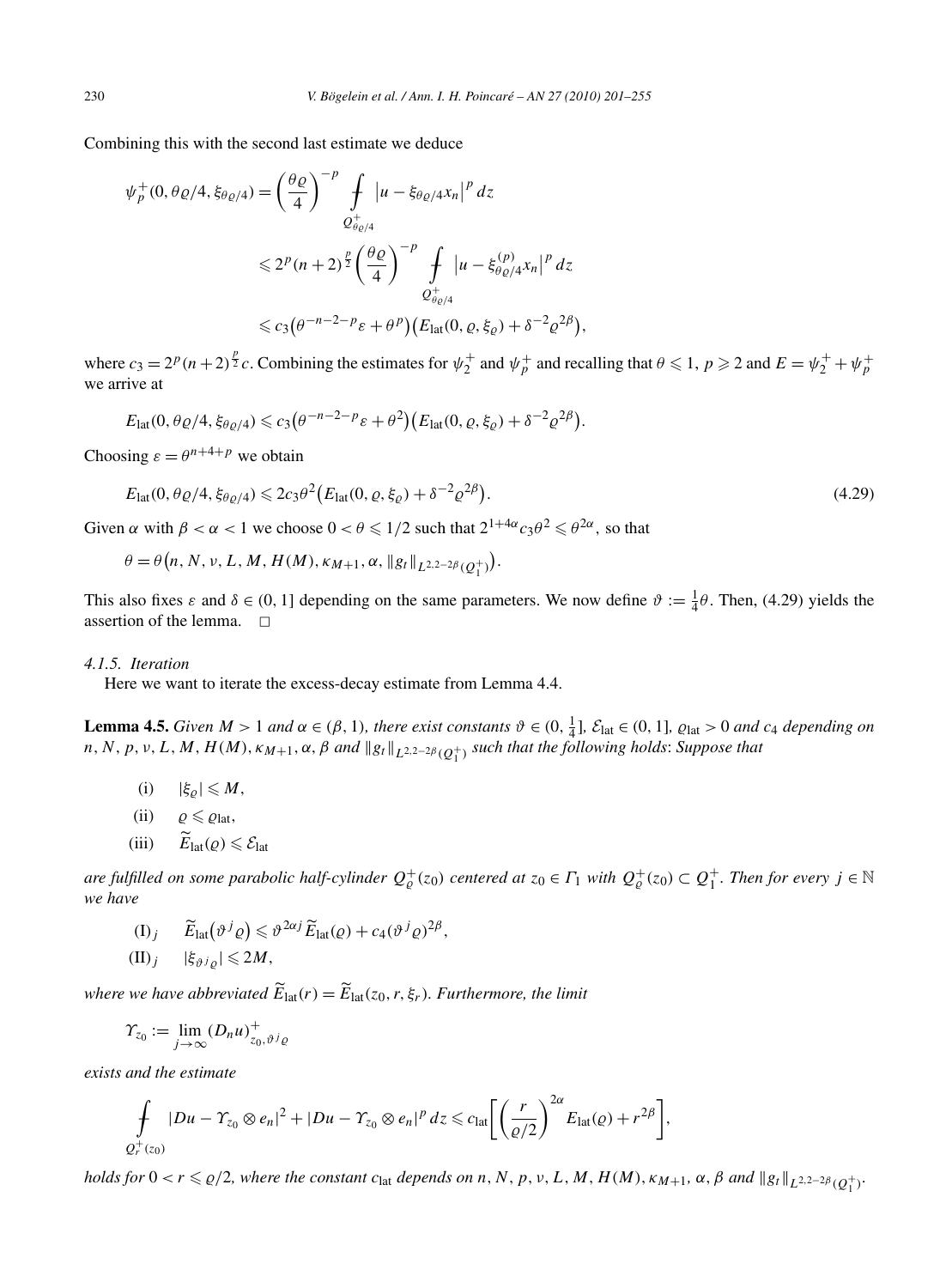**Proof.** In order to prove the assertions of the lemma we have to show that the smallness conditions (4.20)–(4.22) are also fulfilled on the cylinders  $Q_{\vartheta i_{\varrho}}^{+}(z_0)$  provided they are fulfilled on  $Q_{\vartheta \ell_{\varrho}}^{+}(z_0)$  for  $\ell = 0, \ldots, j - 1$ . Without loss of generality we once again assume that  $z_0 = 0$ . Given  $M > 1$  and  $\alpha$  with  $\beta < \alpha < 1$  we determine the constants  $\vartheta = \vartheta(2M)$ ,  $\delta = \delta(2M)$  and  $c_2 = c_2(2M)$  from Lemma 4.4, depending also on n, N, p, v, L, M, H(M),  $\kappa_{M+1}$  and  $\alpha$ , respectively. Then, there exists  $\mathcal{E}_{\text{lat}} = \mathcal{E}_{\text{lat}}(M) > 0$ , such that

$$
\omega_{2M}^2 (2\mathcal{E}_{\text{lat}}) + 2\mathcal{E}_{\text{lat}} \leqslant \frac{1}{2} \delta^2 \tag{4.30}
$$

and

$$
\mathcal{E}_{\text{lat}} \leqslant \frac{1}{4(n+2)} M^2 \vartheta^{n+4} \left(1 - \vartheta^{\alpha}\right)^2. \tag{4.31}
$$

Furthermore we choose  $\varrho_{\text{lat}} = \varrho_{\text{lat}}(M) \in (0, 1]$  such that with

$$
c_4 \equiv c_4(M) \equiv \frac{c_2}{\vartheta^2} \frac{1}{\vartheta^2} \tag{4.32}
$$

we have

$$
c_4 \varrho_{\text{lat}}^{2\beta} \leqslant \min \bigg\{ \delta^2, \mathcal{E}_{\text{lat}}, \frac{1}{4(n+2)} M^2 \vartheta^{n+4} \big( 1 - \vartheta^{\beta} \big)^2 \bigg\}.
$$
\n
$$
(4.33)
$$

Thus,  $\mathcal{E}_{\text{lat}}$ ,  $\varrho_{\text{lat}}$  and  $c_4$  depend on *n*, *N*, *p*, *v*, *L*, *M*, *H*(*M*),  $\kappa_{M+1}$ ,  $\alpha$  and  $||g_t||_{L^{2,2-2\beta}(Q_1^+)}$ . We first note that (I)<sub>j</sub> combined with (ii), (iii) and  $(4.33)$  yields

$$
(\mathrm{I}')_j \quad \widetilde{E}_{\mathrm{lat}}\left(\vartheta^j\varrho\right) \leqslant 2\mathcal{E}_{\mathrm{lat}}.
$$

Now, suppose that the conditions (i)–(iii) are fulfilled on  $Q^+_\varrho \subset Q^+$ . Then, by induction we shall show  $(I)_j$  and  $(II)_j$ hold for  $j \in \mathbb{N}$ . We start with the case  $j = 1$ . From (iii), (4.30) and the monotonicity of  $\omega_{M+1}$  we infer

$$
\omega_{M+1}^2(\widetilde{E}_{\text{lat}}(\varrho)) + \widetilde{E}_{\text{lat}}(\varrho) \leq \omega_{2M}^2(2\mathcal{E}_{\text{lat}}) + 2\mathcal{E}_{\text{lat}} \leq \frac{1}{2}\delta^2.
$$

Furthermore, (i) and (ii) guarantee that also the assumptions  $\rho \leq \rho_{\text{lat}} \leq 1$  and  $|\xi_{\rho}| \leq M$  of Lemma 4.4 are fulfilled. Therefore, the application of the lemma ensures that  $(I)_1$  holds. Using (i), Lemma 2.2, (iii) and (4.31) yields

$$
|\xi_{\vartheta\varrho}| \leq |\xi_{\varrho}| + |\xi_{\vartheta\varrho} - \xi_{\varrho}| \leq M + \left(\frac{n+2}{(\vartheta\varrho)^2} \int_{\mathcal{Q}_{\vartheta_{\varrho}}^+} |u - \xi_{\varrho}x_n|^2 dz\right)^{\frac{1}{2}} \leq M + \left(\frac{n+2}{\vartheta^{n+4}} \int_{\mathcal{Q}_{\varrho}^+} \left|\frac{u - \xi_{\varrho}x_n}{\varrho}\right|^2 dz\right)^{\frac{1}{2}}
$$
  

$$
\leq M + \left(\frac{n+2}{\vartheta^{n+4}} \widetilde{E}_{\text{lat}}(\varrho)\right)^{\frac{1}{2}} \leq M + \frac{\sqrt{n+2}}{\sqrt{\vartheta^{n+4}}} \sqrt{\mathcal{E}_{\text{lat}}(M)} \leq 2M,
$$

so that  $(II)_1$  holds. We now assume that  $(I)_k$  and  $(II)_k$  hold for  $k = 1, \ldots, j - 1$ , and therefore also  $(I')_k$ ) for those k. The validity of  $(I')_k$ ,  $(\Pi)_k$  and  $(4.30)$  allows us to apply Lemma 4.4 with  $\vartheta^k \varrho$  instead of  $\varrho$  and  $2M$  instead of M for  $k = 1, \ldots, j - 1$ . This is possible since we have chosen  $\vartheta = \vartheta(2M)$ ,  $\delta = \delta(2M)$  and  $c_2 = c_2(2M)$ . Using Lemma 4.4 for  $k = 1, ..., j - 1$  and (4.32), we find

$$
\widetilde{E}_{\text{lat}}(\vartheta^{j}\varrho) \leq \vartheta^{2\alpha j} \widetilde{E}_{\text{lat}}(\varrho) + c_{2}(2M)(\vartheta^{j-1}\varrho)^{2\beta} \sum_{i=0}^{j-1} \vartheta^{2(\alpha-\beta)i}
$$
\n
$$
\leq \vartheta^{2\alpha j} \widetilde{E}_{\text{lat}}(\varrho) + \frac{c_{3}(2M)}{\vartheta^{2\beta} - \vartheta^{2\alpha}} (\vartheta^{j}\varrho)^{2\beta}
$$
\n
$$
= \vartheta^{2\alpha j} \widetilde{E}_{\text{lat}}(\varrho) + c_{4}(M)(\vartheta^{j}\varrho)^{2\beta},
$$

proving  $(I)_j$ . To show  $(I)_j$  we use of Lemma 2.2,  $(I)_k$  for  $k = 1, \ldots, j - 1$ , (4.33), (4.31), (ii) and (iii) to obtain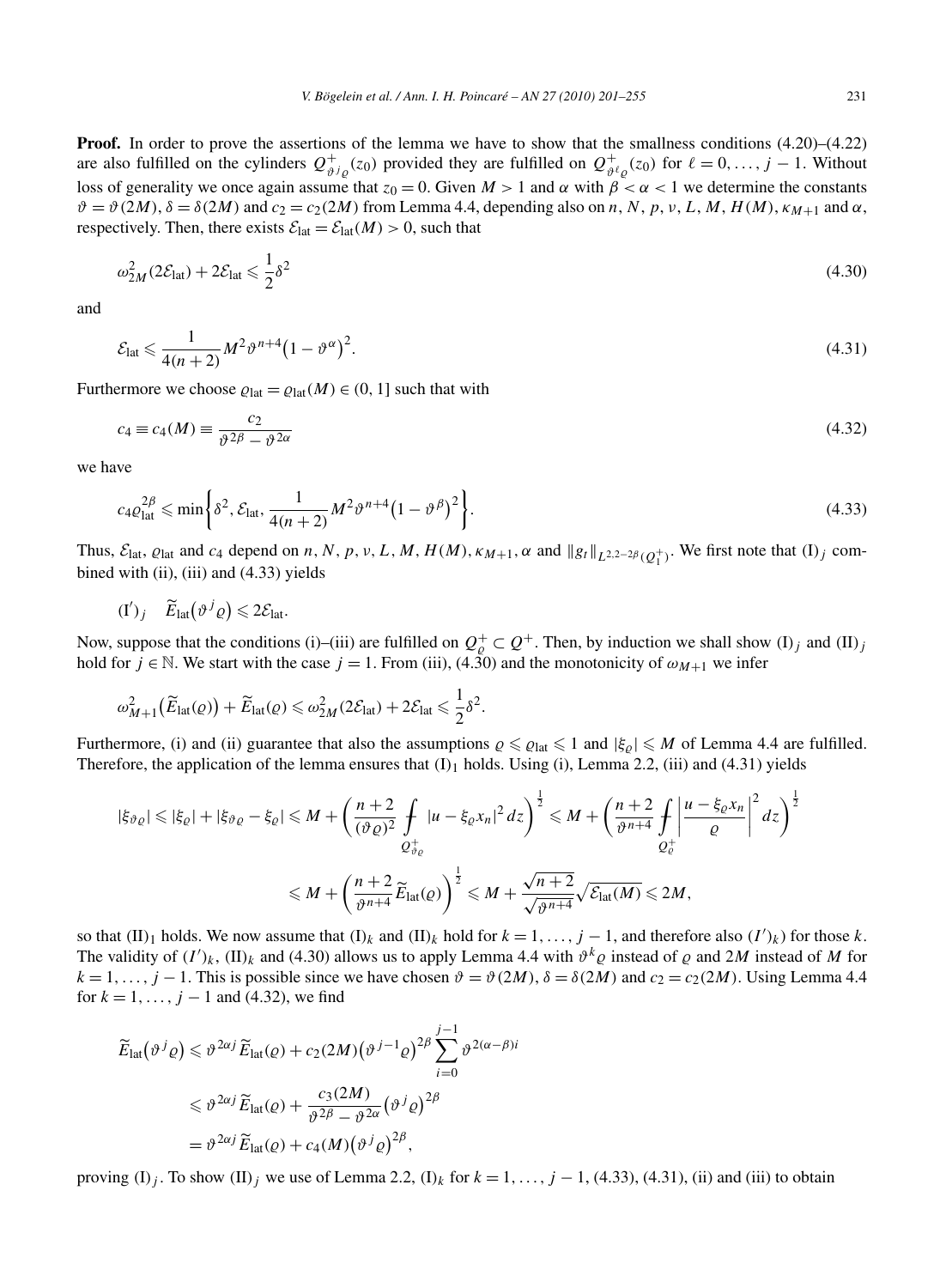$$
|\xi_{\vartheta i_{\varrho}}| \leq |\xi_{\varrho}| + \sum_{i=1}^{j} |\xi_{\vartheta i_{\varrho}} - \xi_{\vartheta^{i-1}\varrho}|
$$
  
\n
$$
\leq M + \sum_{i=1}^{j} \left( \frac{n+2}{(\vartheta^{i}\varrho)^{2}} \int_{\mathcal{Q}_{\vartheta i_{\varrho}}^{+}} |u - \xi_{\vartheta^{i-1}\varrho} x_{n}|^{2} dz \right)^{\frac{1}{2}}
$$
  
\n
$$
\leq M + \frac{\sqrt{n+2}}{\sqrt{\vartheta^{n+4}}} \sum_{i=1}^{j} E_{\text{lat}} (\vartheta^{i-1}\varrho)^{\frac{1}{2}}
$$
  
\n
$$
\leq M + \frac{\sqrt{n+2}}{\sqrt{\vartheta^{n+4}}} \sum_{i=0}^{j-1} (\vartheta^{2\alpha i} \widetilde{E}_{\text{lat}}(\varrho) + c_{4}(M) (\vartheta^{i}\varrho)^{2\beta})^{\frac{1}{2}}
$$
  
\n
$$
\leq M + \frac{\sqrt{n+2}}{\sqrt{\vartheta^{n+4}}} \left( \frac{\sqrt{\widetilde{E}_{\text{lat}}(\varrho)}}{1 - \vartheta^{\alpha}} + \frac{\sqrt{c_{4}(M)}\varrho^{\beta}}{1 - \vartheta^{\beta}} \right)
$$
  
\n
$$
\leq M + \frac{M}{2} + \frac{M}{2} = 2M.
$$

This proves the second assertion of the lemma. The assertion about the limit *Υ* is proved by showing that  $((D_n u)^+_{\vartheta^j \varrho/2})_{j \in \mathbb{N}}$  is a Cauchy sequence. Since  $|\xi_{\vartheta^j \varrho}| \le 2M$  we can apply Caccioppoli's inequality to infer for  $s = 2$ , respectively  $s = p$ ,

$$
\phi_s^+(\vartheta^j \varrho/2, (D_n u)^+_{\vartheta^j \varrho/2}) \leq \phi_s^+(\vartheta^j \varrho/2, \xi_{\vartheta^j \varrho})
$$
  
\n
$$
\leq c_{Cac}(2M) \widetilde{E}_{\text{lat}}(\vartheta^j \varrho)
$$
  
\n
$$
\leq c_{Cac}(2M) (\vartheta^{2\alpha j} \widetilde{E}_{\text{lat}}(\varrho) + c_4(M) (\vartheta^j \varrho)^{2\beta}).
$$
\n(4.34)

We also used the minimizing property of  $(D_n u)^+_{\vartheta^j \varrho/2}$  and  $(I)_j$ . Now, for  $k > j$  we have

$$
\begin{split}\n\left| (D_n u)^+_{\vartheta^j \varrho/2} - (D_n u)^+_{\vartheta^k \varrho/2} \right| &\leq \sum_{i=j+1}^k \left| (D_n u)^+_{\vartheta^i \varrho/2} - (D_n u)^+_{\vartheta^{i-1} \varrho/2} \right| \\
&\leq \vartheta^{-\frac{n+2}{s}} \sum_{i=j+1}^k \left( \int \limits_{Q^+_{\vartheta^i \varrho/2}(z_0)} |D_n u - (D_n u)^+_{\vartheta^i \varrho/2}|^s \, dz \right)^{\frac{1}{s}} \\
&\leq \vartheta^{-\frac{n+2}{s}} \sum_{i=j+1}^k \left( \int \limits_{Q^+_{\vartheta^i \varrho/2}(z_0)} |Du - (Du)^+_{\vartheta^i \varrho/2} \otimes e_n|^s \, dz \right)^{\frac{1}{s}} \\
&\leq (\vartheta^{-(n+2)} c_{Cac}(2M))^{\frac{1}{s}} \sum_{i=j+1}^k (\vartheta^{2\alpha i} \widetilde{E}_{\text{lat}}(\varrho) + c_4(M) (\vartheta^i \varrho)^{2\beta})^{\frac{1}{s}} \\
&\leq (\vartheta^{-(n+2)} c_{Cac}(2M))^{\frac{1}{s}} \left( \frac{\widetilde{E}_{\text{lat}}(\varrho)^{\frac{1}{s}}}{1 - \vartheta^{\alpha}} \vartheta^{2\alpha j} + \frac{(c_4(M) \varrho^{2\beta})^{\frac{1}{s}}}{1 - \vartheta^{\beta}} \vartheta^{2\beta j} \right).\n\end{split}
$$

This implies that  $((D_nu)^+_{\vartheta^j \varrho/2})_{j\in\mathbb{N}}$  is a Cauchy sequence and therefore the limit  $\gamma := \lim_{j\to\infty} (D_nu)^+_{\vartheta^j \varrho/2}$  exists. In the limit  $k \to \infty$  we obtain from the preceding estimate

$$
\left| \left(D_n u\right)^+_{\vartheta^j \varrho/2} - \Upsilon \right|^s \leqslant c \big[ \vartheta^{2\alpha j} \widetilde{E}_{\text{lat}}(\varrho) + \left(\vartheta^j \varrho\right)^{2\beta} \big],
$$

where *c* depends on *n*, *N*, *v*, *L*, *M*, *H*(*M*),  $\kappa_{M+1}$ ,  $\alpha$ ,  $\beta$  and  $||g_t||_{L^{2,2-2\beta}(Q_1^+)}$ . Combining this with (4.34) we get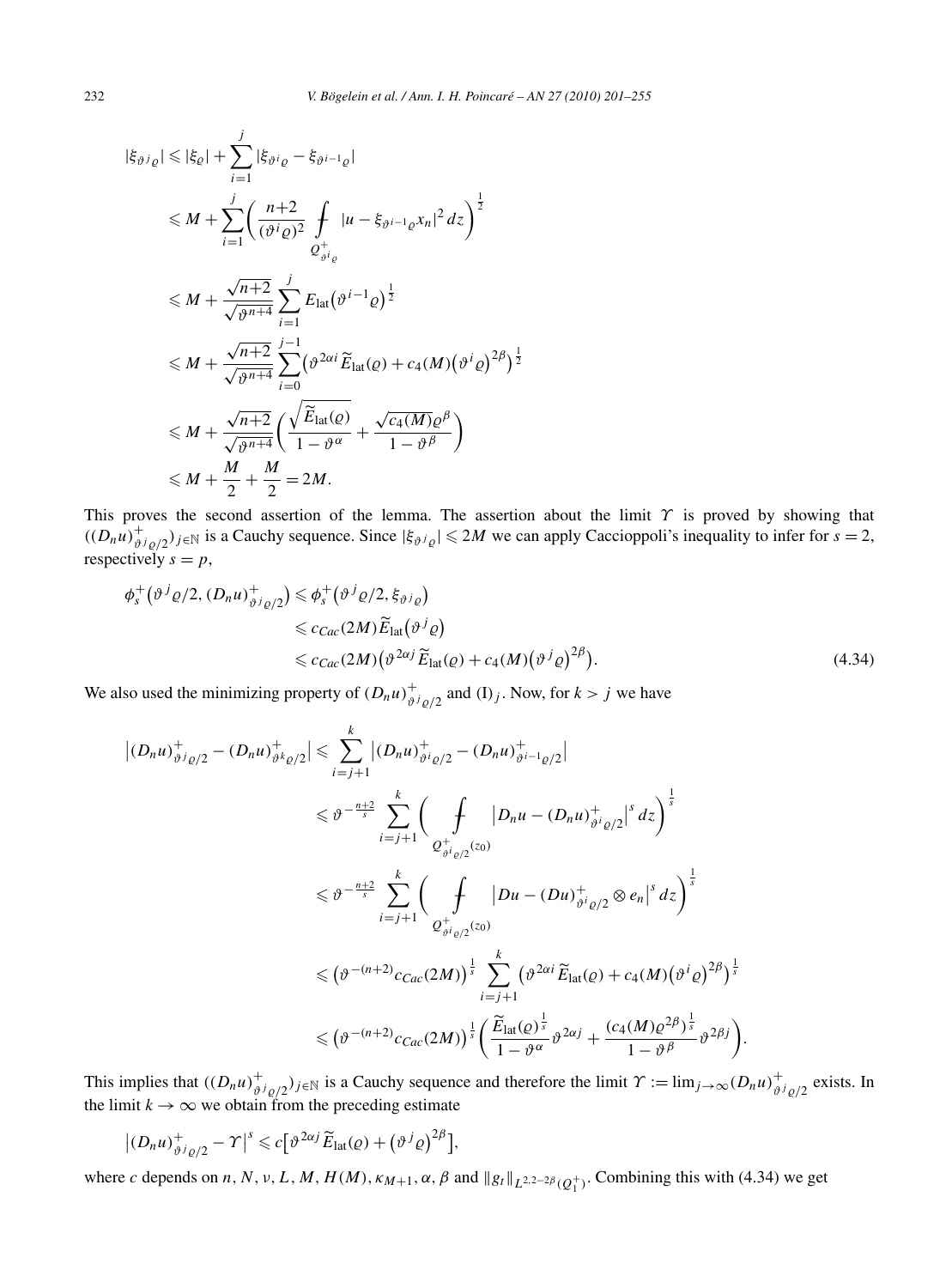$$
\int_{Q_{\vartheta j_{\varrho/2}}^{+}(z_0)} |Du - \Upsilon \otimes e_n|^{s} dz \leq 2^{s-1} \phi_s^{+} (\vartheta^{j} \varrho/2) + 2^{s-1} |(D_n u)_{\vartheta^{j} \varrho/2}^{+} - \Upsilon|^{s}
$$

 $\leq c(M) \left[ \vartheta^{2\alpha j} \widetilde{E}_{\text{lat}}(\varrho) + \left( \vartheta^{j} \varrho \right)^{2\beta} \right],$ 

where  $c(M) = c(n, N, v, L, M, H(M), \kappa_{M+1}, \alpha, \beta, ||g_t||_{L^{2,2-2\beta}(Q_1^+)}$ . We now consider an arbitrary radius  $0 < r \leq \frac{\beta}{2}$ . Then, we find  $k \in \mathbb{N} \cup \{0\}$  with  $\vartheta^{k+1} \varrho/2 < r \leq \vartheta^k \varrho/2$  and obtain from the previous estimate:

$$
\int_{Q_r^+(z_0)} |Du - \Upsilon \otimes e_n|^s dz \leq \vartheta^{-n-2} \int_{Q_{\vartheta k_{\varrho/2}}^+(z_0)} |Du - \Upsilon \otimes e_n|^s dz
$$
\n
$$
\leq \vartheta^{-n-2} c(M) \left[ \vartheta^{2\alpha k} \widetilde{E}_{\text{lat}}(\varrho) + (\vartheta^k \varrho)^{2\beta} \right]
$$
\n
$$
\leq c(M) \left[ \left( \frac{r}{\varrho/2} \right)^{2\alpha} E_{\text{lat}}(\varrho) + (2r)^{2\beta} \right],
$$

which finishes the proof of the lemma.  $\Box$ 

In order to provide our characterization for regular boundary points we will have to combine Lemma 4.5 with an excess-decay estimate for interior points, stated below. In the interior situation we shall use a different excess functional, namely for  $z_0 \in Q_1^+, \varrho > 0$  such that  $Q_\varrho(z_0) \subset Q_1^+$  we define

$$
E_{\rm int}(z_0, \varrho) := \int\limits_{Q_{\varrho}(z_0)} \left| \frac{u - \ell_{z_0, \varrho}}{\varrho} \right|^2 + \left| \frac{u - \ell_{z_0, \varrho}}{\varrho} \right|^p dz,
$$
\n(4.35)

where  $\ell_{z_0, \varrho}$  denotes the unique affine map minimizing  $\ell \mapsto \int_{Q_\varrho(z_0)} |u - \ell|^2 dz$  and

$$
\widetilde{E}_{\rm int}(z_0,\varrho) = E_{\rm int}(z_0,\varrho) + \varrho^{2\beta}.
$$

Then, for interior points  $z_0 \in Q_1^+$  we have the following excess-decay estimate form [20, Lemma 4.8]. We here state it in a form which is convenient for our purpose (note that we can take the symmetric parabolic cylinders instead of the lower ones considered in [20]). Moreover, to be precise we have to take a non-homogeneous version of the lemma valid for systems involving a right-hand side *gt* , since our model problem is of this form. This can be achieved by minor changes with the methods we have previously used (see for instance the proof of Lemmas 4.2, 4.3).

**Proposition 4.6.** Given  $M > 1$  and  $\alpha \in (\beta, 1)$ , there exist constants  $\varrho_{int} = \varrho_{int}(M) \in (0, 1)$  with  $Q_{\varrho_{int}}(z_0) \in Q_1$  and  $\mathcal{E}_{\text{int}}(M) \in (0, 1)$  *depending on n, N, p, v, L, M, H(M),*  $\kappa_{M+1}, \alpha, \beta$  *and*  $||g_t||_{L^{2,2-2\beta}(Q_1^+)}$  *such that the following holds. Suppose that*

 $|(u)_{z_0; \varrho}| + |D\ell_{z_0; \varrho}| \leq M, \qquad \varrho \leq \varrho_{\text{int}}, \qquad \widetilde{E}_{\text{int}}(z_0, \varrho) \leq \mathcal{E}_{\text{int}}$ 

are fulfilled for some parabolic cylinder  $Q_\varrho(z_0)\subset Q_1^+.$  Then it follows the existence of the limit

$$
\mathfrak{X}_{z_0} \equiv \lim_{j \to \infty} (Du)_{z_0, \vartheta^j \varrho},
$$

*and moreover, for any*  $0 < r \leq \varrho/2$  *there holds the estimate* 

$$
\oint_{Q_r(z_0)}|Du-\mathfrak{X}_{z_0}|^2\,dz\leqslant c_{\rm int}\bigg[\bigg(\frac{r}{\varrho/2}\bigg)^{2\alpha}E_{\rm int}(z_0,\varrho)+r^{2\beta}\bigg],
$$

 $where \ c_{int}$  *depends on n, N, p, v, L, M, H(M),*  $\kappa_{M+1}, \alpha, \beta$  *and*  $||g_t||_{L^{2,2-2\beta}(Q_1^+)}$ *.*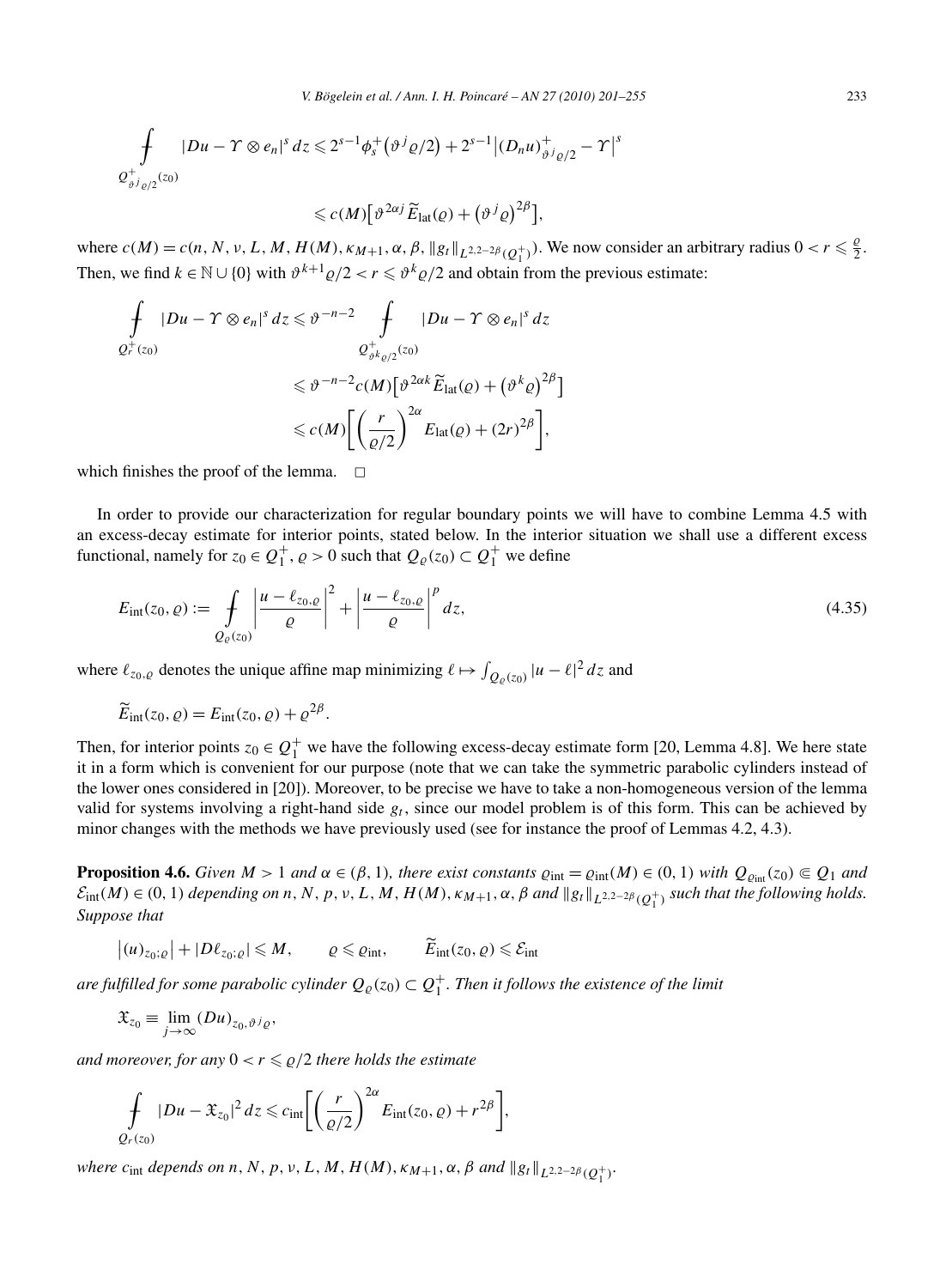## *4.1.6. Description of regular lateral boundary points*

We are now in a position to prove our main result, i.e. the characterization of regular lateral boundary points as stated in Theorem 1.2 in the model situation  $\Omega_T = Q_1^+$ . Let us note that due to our considerations in Section 2.1, the assertion of Theorem 1.2 concerning lateral boundary points  $z_0 \in \partial_{lat} \Omega_T$  directly follows from Proposition 4.7. In order to prove the Hölder continuity of *Du* in the regular set  $\partial_{\text{lat}}\Omega_T\setminus\Sigma$  we use the integral characterization of Hölder continuous functions due to Campanato and Da Prato. To this aim we have to combine the excess-decay estimates in the interior and at the boundary.

**Proposition 4.7.** *Suppose that*  $u \in L^p(\Lambda_1; W^{1,p}(B^+; \mathbb{R}^N))$  *with*  $u \equiv 0$  *on*  $\Gamma_1$  *is a weak solution of* (2.5) *where the structure conditions* (1.4)–(1.6) *are in force. Then, for any*  $z_0 \in \Gamma_1 \setminus \Sigma$  *there exists a neighborhood*  $U_{z_0}$  *such that* 

$$
Du\in C^{\beta,\frac{\beta}{2}}(U_{z_0}\cap (Q_1^+\cup\varGamma_1);\mathbb{R}^{Nn}),
$$

 $where \ \Sigma_{\text{lat}} := \Sigma_{\text{lat}}^1 \cup \Sigma_{\text{lat}}^2 \ and$ 

$$
\Sigma_{\text{lat}}^{1} = \left\{ z_{0} \in \Gamma_{1}: \liminf_{\varrho \downarrow 0} \int_{Q_{\varrho}^{+}(z_{0})} |D_{n}u - (D_{n}u)_{z_{0},\varrho}^{+}|^{p} dz > 0 \right\},
$$
  

$$
\Sigma_{\text{lat}}^{2} = \left\{ z_{0} \in \Gamma_{1}: \limsup_{\varrho \downarrow 0} |(D_{n}u)_{z_{0},\varrho}^{+}| = \infty \right\}.
$$

**Proof.** For  $\mathfrak{z} \in Q_1^+ \cup \Gamma_1$ ,  $\varrho > 0$ , we define

$$
\phi_s^{(n)}(\mathfrak{z}, \varrho) := \int\limits_{Q_\varrho^+(\mathfrak{z})} |D_n u - (D_n u)_{\mathfrak{z}, \varrho}^+|^s \, dz, \quad s = 2, p,
$$

while, for a fixed  $M_0 > 1$  we define

$$
M_1 := 2(1 + M_0)(n + 2)
$$
 and  $M_2 := 2^{2n+5}(2 + M_0)(n + 3)c_{Cac}(0)$ ,

where  $c_{\text{CaC}}(0)$  is the constant from Lemma 4.2 for the choice  $M = 0$ . Moreover, we recall from Proposition 4.6 respectively Lemma 4.5 the definition of  $\rho_{lat}(M_1)$ ,  $\mathcal{E}_{lat}(M_1)$ ,  $c_{lat} = c_{lat}(M_1)$  respectively  $\rho_{int}(M_2)$ ,  $\mathcal{E}_{int}(M_2)$ . Note that  $\mathcal{E}_{\text{lat}}(M_1) \leq 1$  by definition.

Now, for  $z_0 \in \Gamma_1 \setminus (\Sigma_{lat}^1 \cup \Sigma_{lat}^2)$  we can find  $M_0 > 1$  (depending on  $z_0$ ) and  $0 < \varrho \le \min{\{\varrho_{lat}(M_1), \varrho_{int}(M_2)\}}$  with  $Q_{2\rho}^+(z_0) \subset Q_1^+$  such that  $|(D_n u)_{z_0,\rho}^+| < M_0$  and

$$
\phi_2^{(n)}(z_0, \varrho) + \phi_p^{(n)}(z_0, \varrho) + \varrho^{2\beta} < \frac{1}{2c} \big( c_5 c_{\text{lat}}(M_1) \big)^{-1} \min \{ \mathcal{E}_{\text{lat}}(M_1), \mathcal{E}_{\text{int}}(M_2) \} \tag{4.36}
$$

where  $c = 2^p(n+2)^{\frac{p}{2}}$  and  $c_5 = 2^{2n}3^{2p}(n+3)^p$ . Using the Poincaré inequality from Lemma 2.3 we see that

$$
\left(\varrho^{-p}\int\limits_{Q_{\varrho}^+(z_0)}|u|^p\,dz\right)^{\frac{1}{p}}\leqslant \left(\int\limits_{Q_{\varrho}^+(z_0)}|D_nu|^p\,dz\right)^{\frac{1}{p}}\leqslant \phi_p^{(n)}(z_0,\varrho)^{\frac{1}{p}}+\left|(D_nu)_{z_0,\varrho}^+\right|\leqslant 1+M_0.
$$

This leads us immediately to (cf. Lemma 2.2 for the definition of  $\xi_{z_0, \varrho}$ )

$$
|\xi_{z_0,\varrho}| \leq (n+2)\varrho^{-1} \int\limits_{Q^+_{\varrho}(z_0)} |u|\,dz \leq (n+2)(1+M_0) \leq \frac{1}{2}M_1,
$$

where we have used the definition of  $M_1$ . By an application of the Caccioppoli inequality from Lemma 4.2 with  $\xi = 0$ we also have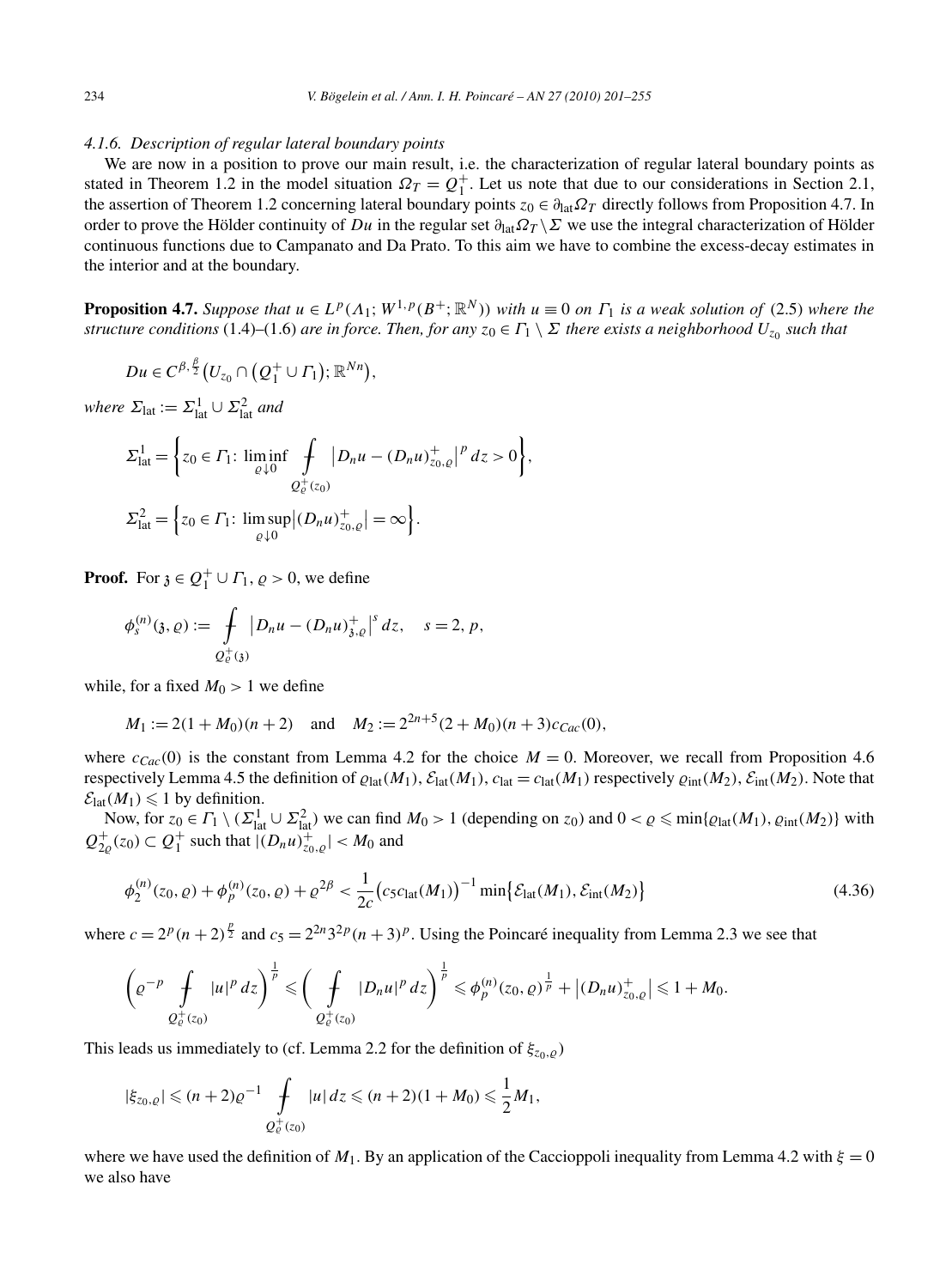$$
\int_{Q_{\varrho}^{+}(z_{0})} |Du| dz \leqslant \left[ c_{Cac}(0) \int_{Q_{\varrho}^{+}(z_{0})} \varrho^{-2} |u|^{2} + \varrho^{-p} |u|^{p} + \varrho^{2\beta} dz \right]^{\frac{1}{p}}
$$
\n
$$
\leqslant \left[ 2c_{Cac}(0) \int_{Q_{\varrho}^{+}(z_{0})} \varrho^{-p} |u|^{p} + 1 dz \right]^{\frac{1}{p}}
$$
\n
$$
\leqslant 2c_{Cac}(0) (2 + M_{0})
$$
\n
$$
\leqslant (2^{2n+4}(n+3))^{-1} M_{2}.
$$
\n(4.37)

Here we have used in the last line the particular choice of *M*1. Moreover, from Lemma 2.2, the Poincaré inequality Lemma 2.3 and (4.36) we deduce

$$
\widetilde{E}_{\text{lat}}(z_0, \varrho, \xi_{z_0, \varrho}) \leq 2^p (n+2)^{\frac{p}{2}} \widetilde{E}_{\text{lat}}(z_0, \varrho, (D_n u)_{z_0, \varrho}^+)
$$
\n
$$
\leq 2^p (n+2)^{\frac{p}{2}} (\phi_2^{(n)}(z_0, \varrho) + \phi_p^{(n)}(z_0, \varrho) + \varrho^{2\beta})
$$
\n
$$
< \frac{1}{2} \min \{ \mathcal{E}_{\text{lat}}(M_1), c_5^{-1}, c_6^{-1} \mathcal{E}_{\text{int}}(M_1) \}.
$$

Since  $\Gamma_1 \ni z \mapsto \xi_{z,\varrho}$  and  $\Gamma_1 \ni z \mapsto E_{\text{lat}}(z,\varrho,\xi_{z,\varrho})$  are continuous with respect to the center *z*, there exists a radius  $0 < R \leq \rho/12$  such that

$$
|\xi_{z,\varrho}| < M_1,\tag{4.38}
$$

and

$$
\widetilde{E}_{\text{lat}}(z, \varrho, \xi_{z,\varrho}) < \left(c_5 c_{\text{lat}}(M_1)\right)^{-1} \min\left\{\mathcal{E}_{\text{lat}}(M_1), \mathcal{E}_{\text{int}}(M_2)\right\} \tag{4.39}
$$

for all  $z \in \Gamma_R(z_0)$ . Moreover, due to the choice  $R \le \rho/12$  and the inclusion  $Q_{2\rho}^+(z_0) \subset Q_1^+$  we have  $Q_{\rho}^+(z) \subset$  $Q_{2\varrho}^{+}(z_0)$  ⊂  $Q_1^{+}$ .

Now, given  $\alpha \in (\beta, 1)$  and  $M_1$  from above we choose  $\vartheta$  in dependence of *n*, *N*, *p*, *v*, *L*,  $M_1$ ,  $H(M_1)$ ,  $\kappa_{M_1}$ ,  $\alpha$ ,  $\beta$ and  $||g_t||_{L^{2,2-2\beta}(Q_1^+)}$  to be the constant from Lemma 4.5. Without loss of generality we can assume that the constant  $\vartheta$  appearing Proposition 4.6 is equal to the one from Lemma 4.5. In the following we will show that for all  $\vartheta$  ∈  $Q_R^+(z_0) \cup \Gamma_R(z_0)$  the limit

$$
\mathfrak{X}_{\mathfrak{z}} := \lim_{j \to \infty} (Du)^{+}_{\mathfrak{z}, \vartheta^j \varrho} \tag{4.40}
$$

exists and that

$$
\int_{Q_r^+(3)} |Du - \mathfrak{X}_3|^2 dz \leqslant c \left(\frac{r}{\varrho}\right)^{2\beta},\tag{4.41}
$$

for all  $0 < r \le \rho/6$  and with a constant *c* depending on *n*, *N*, *p*, *v*, *L*, *M*<sub>1</sub>, *M*<sub>2</sub>, *H*(*M*<sub>1</sub>), *H*(*M*<sub>2</sub>),  $\kappa_{M_1+1}, \kappa_{M_2+1}, \alpha, \beta$ and  $||g_t||_{L^{2,2-2\beta}(Q_1^+)}$ . For this we will distinguish between the cases  $\mathfrak{z} \in \Gamma_R(z_0)$  and  $\mathfrak{z} \in \mathcal{Q}_R^+(z_0)$ .

In the *first case*  $\mathfrak{z} \in \Gamma_R(z_0)$ , we see that by (4.38) and (4.39) the hypotheses of Lemma 4.5 are fulfilled so that the application of the lemma yields the existence of the limit  $\gamma_{\mathfrak{z}} = \lim_{j \to \infty} (D_n u)^+_{\mathfrak{z}, \vartheta}$ . Moreover, for  $0 < r \leq \rho/2$  we have

$$
\int_{Q_r^+(3)} |Du - \Upsilon_3 \otimes e_n|^2 + |Du - \Upsilon_3 \otimes e_n|^p dz \leq c_{\text{lat}} \left[ \left( \frac{r}{\varrho/2} \right)^{2\alpha} E_{\text{lat}}(\mathfrak{z}, \varrho, \xi_{\mathfrak{z}, \varrho}) + r^{2\beta} \right]
$$
  

$$
\leq c_{\text{lat}} \left( \frac{r}{\varrho/2} \right)^{2\beta} \widetilde{E}_{\text{lat}}(\mathfrak{z}, \varrho, \xi_{\mathfrak{z}, \varrho})
$$
  

$$
\leq c \left( \frac{r}{\varrho/2} \right)^{2\beta}, \tag{4.42}
$$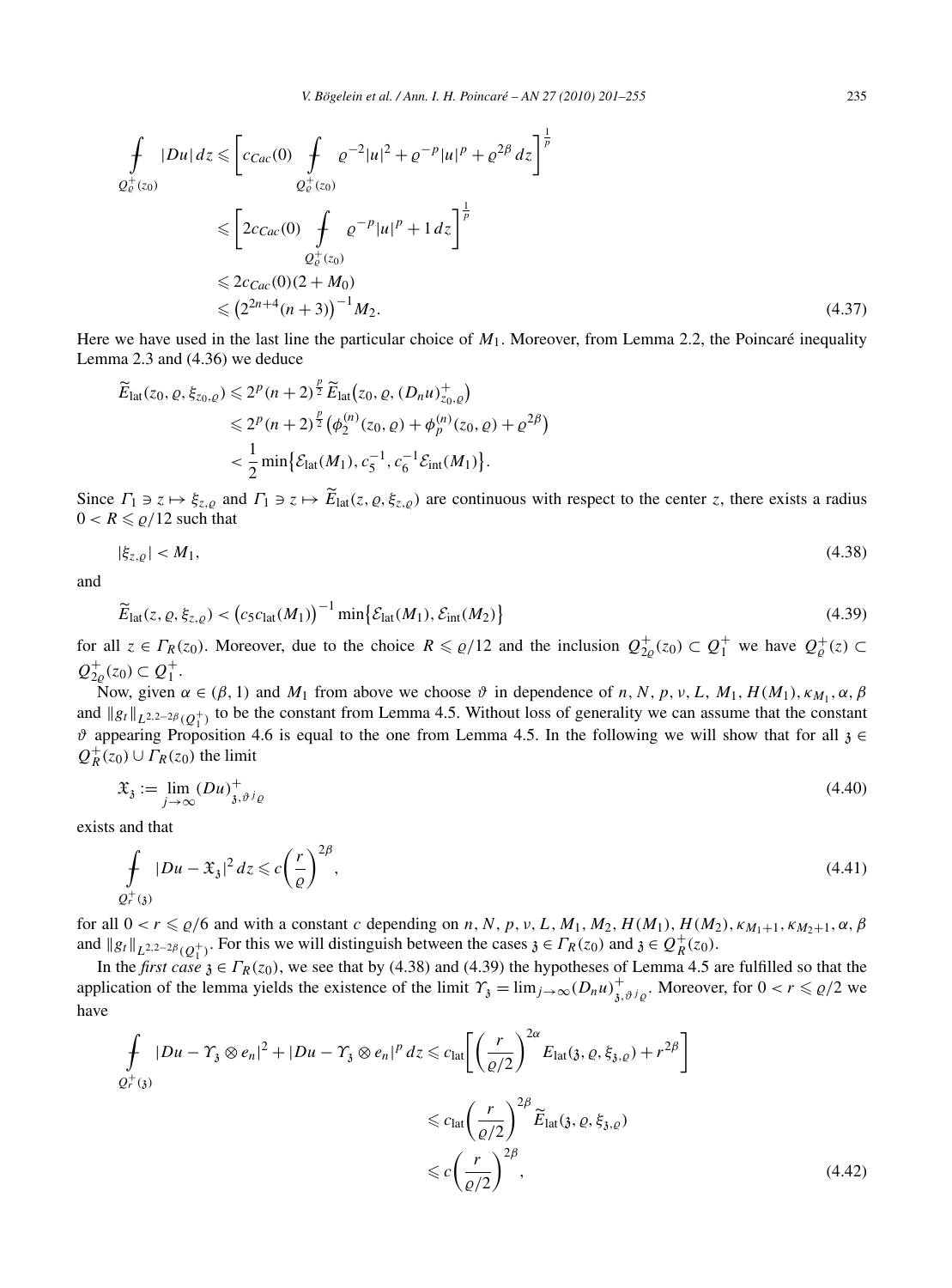where *c* depends on *n*, *N*, *p*, *v*, *L*, *M*<sub>1</sub>, *H*(*M*<sub>1</sub>),  $\kappa_{M_1+1}$ ,  $\alpha$ ,  $\beta$  and  $||g_t||_{L^{2,2-2\beta}(Q_1^+)}$ . Here we have used in the last line the bound (4.39) for  $E_{\text{lat}}(\mathfrak{z}, \varrho, \xi_{\mathfrak{z},\varrho})$ . The preceding estimate implies for the tangential directions  $\sigma = 1, \ldots, n - 1$  in particular that

$$
\lim_{r \downarrow 0} \int\limits_{Q_r^+(3)} |D_\sigma u|^2 \, dz = 0.
$$

Hence, (4.40) and (4.41) are valid with  $\mathfrak{X}_{3} = \gamma_{3} \otimes e_{n}$ .

In *the second case*  $\chi \in Q_R^+(z_0)$  we want to apply Proposition 4.6. Therefore we have to ensure that the hypotheses are fulfilled. From (4.35) we recall that  $\ell_{3, x_n}$  denotes the unique affine map minimizing  $\ell \mapsto \int_{Q_{x_n}(3)} |u - \ell|^2 dz$  and by  $\chi' = (\mathfrak{x}_1, \ldots, \mathfrak{x}_{n-1}, 0, \mathfrak{t})$  we denote the projection of  $\chi = (\mathfrak{x}_1, \ldots, \mathfrak{x}_{n-1}, \mathfrak{x}_n, \mathfrak{t})$  onto  $\Gamma_1$ . Since  $\chi' \in \Gamma_R(\mathfrak{x}_0)$  we can use the results from the first case with center  $\hat{j}$  obtaining that the limit  $\hat{\gamma}_{\hat{j}} := \lim_{j \to \infty} (D_n u)^+_{\hat{j}', \hat{\theta}^j \rho}$  exists and, moreover, that  $(4.42)$  holds with  $\chi'$  instead of  $\chi$ . At this stage we recall that for  $\chi \in Q_R^+(z_0)$  we have  $Q_{\chi_n}(\chi) \subset Q_{2\chi_n}^+(z')$ . Therefore, by the use of the minimizing property of  $\ell_{3,x_n}$  and Poincaré's inequality from Lemma 2.3 we find

$$
z_{n}^{-2} \int_{Q_{\xi_{n}}(3)} |u - \ell_{3,\xi_{n}}|^{2} dz \leq z_{n}^{-2} \int_{Q_{\xi_{n}}(3)} |u - x_{n} \gamma_{3'}|^{2} dz
$$
  

$$
\leq 2^{n+1} z_{n}^{-2} \int_{Q_{\xi_{n}}^{+}(3')} |u - x_{n} \gamma_{3'}|^{2} dz
$$
  

$$
\leq 2^{n+2} \int_{Q_{\xi_{n}}^{+}(3')} |D_{n}u - \gamma_{3'}|^{2} dz
$$
  

$$
\leq 2^{n+2} \int_{Q_{\xi_{n}}^{+}(3')} |Du - \gamma_{3'}|^{2} dz
$$
  

$$
\leq 2^{n+2} \int_{Q_{\xi_{n}}^{+}(3')} |Du - \gamma_{3'}|^{2} dz.
$$

Similarly, replacing in the left-hand side of the preceding inequality the integrand by  $|u - \ell_{3x}^{(p)}|^p$ , where  $\ell_{3x_n}^{(p)}$  is the unique affine map minimizing  $\ell \mapsto \int_{Q_{\xi n}(3)} |u - \ell|^p dz$ , we see that

$$
\mathfrak{x}_{n}^{-p}\int_{Q_{\mathfrak{x}_{n}}(3)}|u-\ell_{3,\mathfrak{x}_{n}}^{(p)}|^{p} d z\leq 2^{n+p}\int_{Q_{2\mathfrak{x}_{n}}^{+}(3')}|Du-\Upsilon_{3'}\otimes e_{n}|^{p} d z.
$$

In this estimate we want to replace  $\ell_{3,\xi_n}^{(p)}$  by  $\ell_{3,\xi_n}$ , i.e. the affine map minimizing  $\ell \mapsto \int_{Q_{\xi_n}(3)} |u - \ell|^2 dz$ . From the proof of Lemma 5.1 in [20] (i.e. from (4-26)) we know that

$$
\mathfrak{x}_{n}^{-p} \int_{Q_{\mathfrak{x}_{n}}(3)} |u - \ell_{\mathfrak{z},\mathfrak{x}_{n}}|^{p} dz \leqslant 3^{p} (n+2)^{p} \mathfrak{x}_{n}^{-p} \int_{Q_{\mathfrak{x}_{n}}(3)} |u - \ell_{\mathfrak{z},\mathfrak{x}_{n}}^{(p)}|^{p} dz.
$$
\n(4.43)

Combining the previous estimates and using (4.42) with  $(\frac{1}{2}, 2r_n, \rho)$  instead of  $(\frac{1}{2}, r, \rho)$ , the fact that  $2r_n \leq 2R \leq \rho/2$ and (4.39) we infer

$$
\widetilde{E}_{int}(\mathfrak{z}, \mathfrak{x}_{n}) = \mathfrak{x}_{n}^{-2} \int_{Q_{\mathfrak{x}_{n}}(\mathfrak{z})} |u - \ell_{\mathfrak{z}, \mathfrak{x}_{n}}|^{2} dz + \mathfrak{x}_{n}^{-p} \int_{Q_{\mathfrak{x}_{n}}(\mathfrak{z})} |u - \ell_{\mathfrak{z}, \mathfrak{x}_{n}}|^{p} dz + \mathfrak{x}_{n}^{2\beta}
$$
\n
$$
\leq c(n, p) \Big( \int_{Q_{\mathfrak{z}_{n}}^{+}(\mathfrak{z}')} |Du - \Upsilon_{\mathfrak{z}'} \otimes e_{n}|^{2} + |Du - \Upsilon_{\mathfrak{z}'} \otimes e_{n}|^{p} dz + (2\mathfrak{x}_{n})^{2\beta} \Big)
$$
\n
$$
\leq 2c(n, p)c_{\text{lat}} \Big( \frac{2\mathfrak{x}_{n}}{\varrho/2} \Big)^{2\beta} \widetilde{E}_{\text{lat}}(\mathfrak{z}', \varrho, \xi_{\mathfrak{z}', \varrho}) \leq \Big( \frac{2\mathfrak{x}_{n}}{\varrho/2} \Big)^{2\beta} \mathcal{E}_{\text{int}}(M_{2}), \tag{4.44}
$$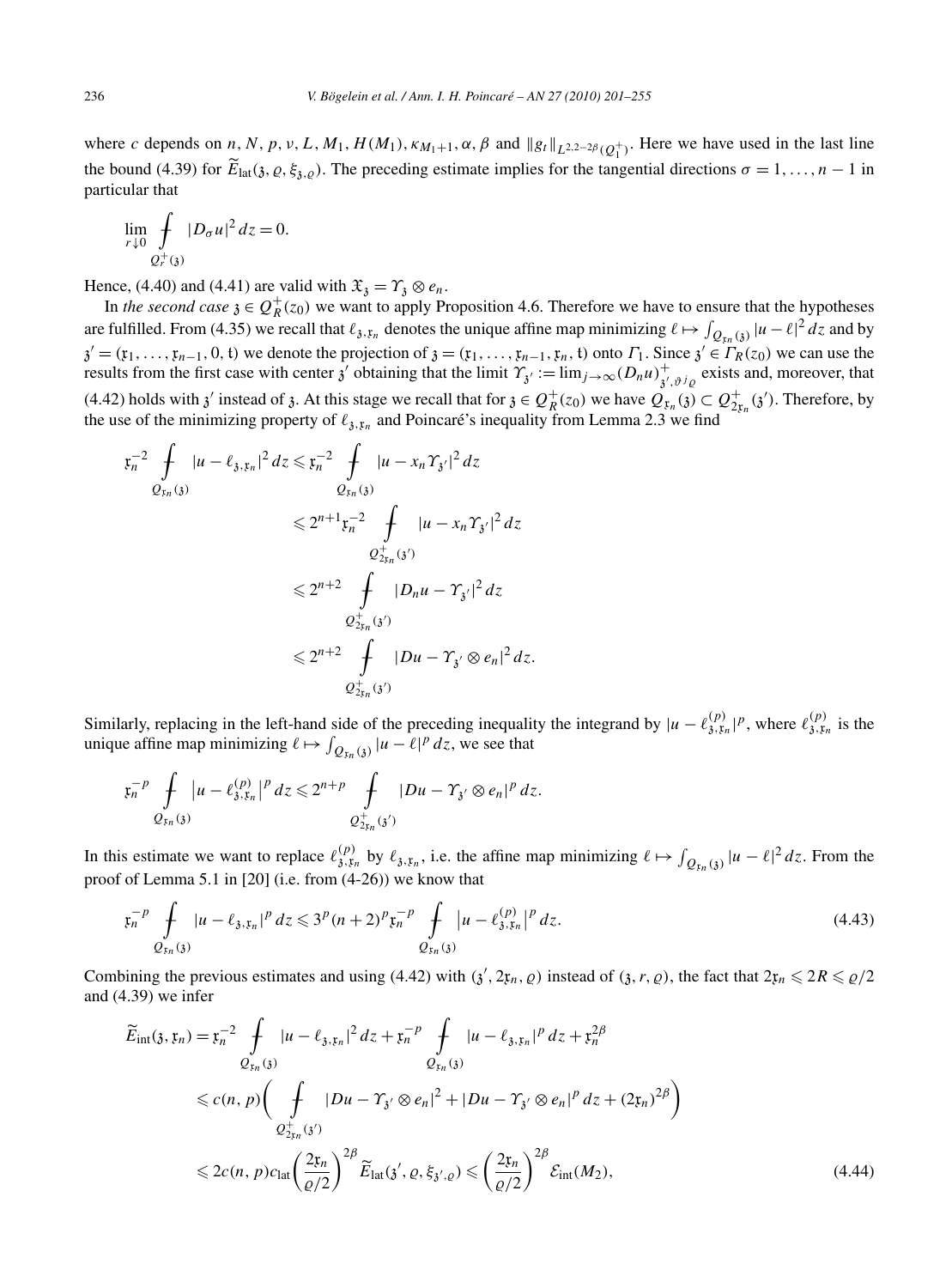where we have abbreviated  $c(n, p) = 3p2^{n+p}(n+2)^p$  and we note that  $2c(n, p) \le c_5$  due to the definition of  $c_5$ in (4.36). Since  $2x_n \leq 2R \leq \rho/2$  this implies in particular that  $E_{\text{int}}(\mathfrak{z}, x_n) \leq \mathcal{E}_{\text{int}}(M_2)$ . Next, we will infer a bound for the mean-value of *u* and for  $|D\ell_{3, x}$  on the cylinder  $Q_{x}$  (3). From Hölder's inequality, (4.42) and (4.37) we obtain

$$
|\gamma_{3'}| \leq \int_{Q_{\varrho/2}^{+}(3')} |Du - \gamma_{3'} \otimes e_n| dz + \int_{Q_{\varrho/2}^{+}(3')} |Du| dz
$$
  
\n
$$
\leq (c_{\text{lat}} \widetilde{E}_{\text{lat}}(3', \varrho, \xi_{3', \varrho}))^{\frac{1}{2}} + 2^{n+2} \int_{Q_{\varrho}^{+}(3')} |Du| dz
$$
  
\n
$$
\leq (c_{\text{lat}} \widetilde{E}_{\text{lat}}(3', \varrho, \xi_{3', \varrho}))^{\frac{1}{2}} + (2^{n+2}(n+3))^{-1} M_2.
$$
\n(4.45)

To proceed further we recall from (2-8) in [20] that

$$
|D\ell_{\mathfrak{z},\mathfrak{x}_n}|=\frac{n+2}{\mathfrak{x}_n^2}\int_{\mathfrak{Q}_{\mathfrak{x}_n}(\mathfrak{z})}u\otimes(x-\mathfrak{x})\,dz\leqslant\frac{n+2}{\mathfrak{x}_n}\int_{\mathfrak{Q}_{\mathfrak{x}_n}(\mathfrak{z})}|u|\,dz.
$$

Using the preceding estimate, Poincaré's inequality from Lemma 2.3, Hölder's inequality, (4.39), (4.42) and (4.45) we infer with  $\tilde{c} = 2^{n+2}(n+3)$  (note also that  $2x_n \le \rho/2 \le 1$ )

$$
\begin{split} |(u)_{\mathfrak{z},\mathfrak{x}_n}| + |D\ell_{\mathfrak{z},\mathfrak{x}_n}| &\leq 2^{n+2} \frac{n+3}{2\mathfrak{x}_n} \int_{Q_{2\mathfrak{x}_n}^+(3')} |u| \, dz \leq \tilde{c} \int_{Q_{2\mathfrak{x}_n}^+(3')} |Du| \, dz \leq \tilde{c} \int_{Q_{2\mathfrak{x}_n}^+(3')} |Du - \gamma_{\mathfrak{z}'} \otimes e_n| \, dz + \tilde{c}|\gamma_{\mathfrak{z}'}| \\ &\leq \tilde{c} \Big( c_{\text{lat}} \Big( \frac{2\mathfrak{x}_n}{\varrho/2} \Big)^{2\beta} \widetilde{E}_{\text{lat}}(3',\varrho,\xi_{\mathfrak{z}',\varrho}) \Big)^{\frac{1}{2}} + \tilde{c} \Big( c_{\text{lat}} \widetilde{E}_{\text{lat}}(3',\varrho,\xi_{\mathfrak{z}',\varrho}) \Big)^{\frac{1}{2}} + M_2 \\ &\leq 2\tilde{c} \Big( c_{\text{lat}} \widetilde{E}_{\text{lat}}(3',\varrho,\xi_{\mathfrak{z}',\varrho}) \Big)^{\frac{1}{2}} + M_2 \leq 2\tilde{c} c_5^{-\frac{1}{2}} + M_2 \leq 1 + M_2. \end{split} \tag{4.46}
$$

Recall that the constant  $c_5$  was defined in (4.36) such that  $2 \cdot 2^{2(n+2)}(n+3)^2 \leq c_5$  in (4.36). Hence, by (4.44) and (4.46) the hypotheses of Proposition 4.6 are satisfied. Therefore the Proposition can be applied with  $(3, r, \mathfrak{x}_n, 1 + M_2)$ instead of  $(z_0, r, \varrho, M)$  to conclude on the one hand that the limit in (4.40) exists and, on the other hand, that for any  $0 < r \leq \frac{r_n}{2}$  there holds

$$
\int_{Q_r(\mathfrak{z})} |Du - \mathfrak{X}_{\mathfrak{z}}|^2 dz \leqslant c_{\inf} \bigg[ \bigg( \frac{r}{\mathfrak{x}_n/2} \bigg)^{2\alpha} E_{\inf}(\mathfrak{z}, \mathfrak{x}_n) + r^{2\beta} \bigg] \leqslant c_{\inf} \bigg[ \bigg( \frac{r}{\mathfrak{x}_n/2} \bigg)^{2\alpha} \bigg( \frac{2\mathfrak{x}_n}{\varrho/2} \bigg)^{2\beta} \mathcal{E}_{\inf}(M_2) + r^{2\beta} \bigg] \leqslant c \bigg( \frac{r}{\varrho/2} \bigg)^{2\beta},
$$

where *c* depends on *n*, *N*, *p*, *v*, *L*, *M*<sub>2</sub>, *H*(*M*<sub>2</sub>),  $\kappa_{M_2+1}$ ,  $\alpha$  and  $\beta$ . Here we have also used (4.44) in the second line and  $\mathcal{E}_{int}(M_2) \leq 1$  in the last line. In the remaining case  $\mathfrak{x}_n/2 < r \leq \rho/6$  we use (4.41) for  $\mathfrak{z}'$  as well as the previous estimate to infer

$$
\int_{Q_r^+(3)} |Du - \mathfrak{X}_3|^2 dz \leq 2 \int_{Q_r^+(3)} |Du - \mathfrak{X}_{3'}|^2 dz + 4 \int_{Q_{\xi n/2}(3)} |Du - \mathfrak{X}_{3'}|^2 + |Du - \mathfrak{X}_3|^2 dz
$$
\n
$$
\leq c \int_{Q_{3r}^+(3')} |Du - \mathfrak{X}_{3'}|^2 dz + c \int_{Q_{3\xi n/2}^+(3')} |Du - \mathfrak{X}_{3'}|^2 dz + c \left(\frac{\xi n/2}{\varrho/2}\right)^{2\beta}
$$
\n
$$
\leq c \left(\frac{r}{\varrho/2}\right)^{2\beta},
$$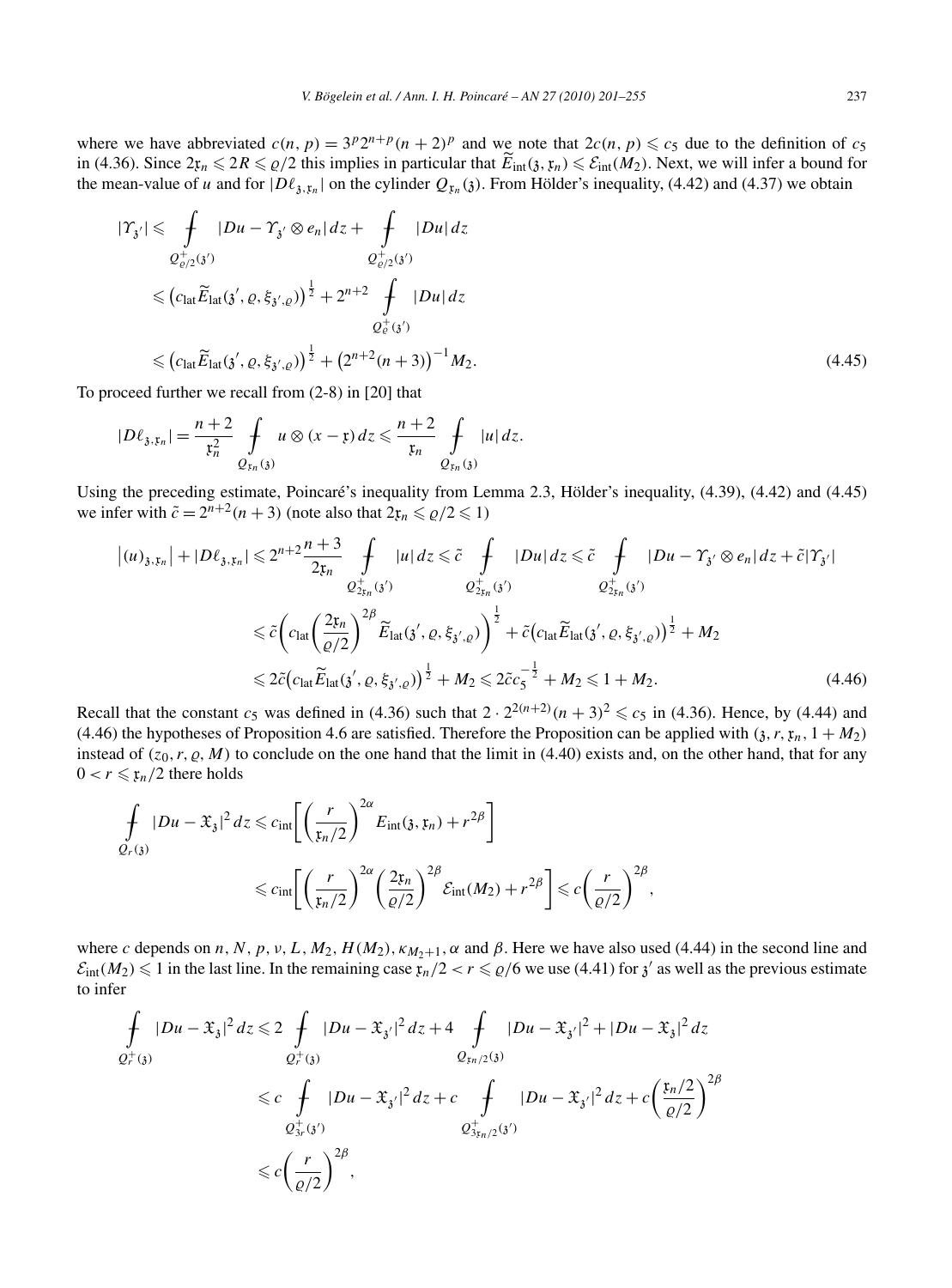where *c* depends only on *n*, *N*, *p*, *v*, *L*, *M*<sub>1</sub>, *M*<sub>2</sub>, *H*(*M*<sub>1</sub>), *H*(*M*<sub>2</sub>),  $\kappa_{M_1+1}$ ,  $\kappa_{M_2+1}$ ,  $\alpha$ ,  $\beta$  and  $||g_t||_{L^{2,2-2\beta}(Q_1^+)}$ . This completes the proof of (4.40) and (4.41).

Finally, we will prove that the Lebesgue representative  $z \mapsto \mathfrak{X}_z$  of *Du* is Hölder continuous on  $Q_R^+(z_0) \cup \Gamma_R(z_0)$ . Finally, we will prove that the Lebesgue representative  $z \mapsto x_z$  of *Du* is Holder continuous on  $Q_R(z_0) \cup R(z_0)$ .<br>Given  $z_1 = (x_1, t_1)$ ,  $z_2 = (x_2, t_2) \in Q_R^+(z_0) \cup \Gamma_R(z_0)$ , we put  $r = \max\{|x_1 - x_2|, \sqrt{|t_1 - t_2|}\} \le 2R \le \rho/6$  $\frac{z_1+z_2}{2}$ . Then there holds

$$
|\mathfrak{X}_{z_1} - \mathfrak{X}_{z_2}|^2 = \int\limits_{Q_{r/2}^+(a)} |\mathfrak{X}_{z_1} - \mathfrak{X}_{z_2}|^2 dz \leq 2 \int\limits_{Q_{r/2}^+(a)} |Du - \mathfrak{X}_{z_1}|^2 dz + 2 \int\limits_{Q_{r/2}^+(a)} |Du - \mathfrak{X}_{z_2}|^2 dz
$$
  

$$
\leq 2^{n+3} \Bigg[ \int\limits_{Q_r^+(z_1)} |Du - \mathfrak{X}_{z_1}|^2 dz + \int\limits_{Q_r^+(z_2)} |Du - \mathfrak{X}_{z_2}|^2 dz \Bigg].
$$

Using (4.41) for  $z_1$  and  $z_2$  we therefore infer

$$
|\mathfrak{X}_{z_1}-\mathfrak{X}_{z_2}|^2 \leqslant c\bigg(\frac{r}{\varrho}\bigg)^{2\beta} \leqslant c\bigg(\frac{\mathrm{d}_{\mathcal{P}}(z_1,z_2)}{\varrho}\bigg)^{2\beta},
$$

proving that the Lebesgue representative  $z \mapsto \mathfrak{X}_z$  of *Du* is Hölder continuous with respect to the parabolic metric on  $Q_R^+(z_0) \cup \Gamma_R(z_0)$  with Hölder exponent  $\beta$ . Here, the constant *c* depends only on *n*, N, p, v, L,  $M_1, M_2, H(M_1)$ ,  $H(M_2)$ ,  $\kappa_{M_1+1}, \kappa_{M_2+1}, \alpha, \beta$  and  $||g_t||_{L^{2,2-2\beta}(Q_1^+)}$ . This completes the proof of Proposition 4.7.  $\Box$ 

This proves the assertion of Theorem 1.2 concerning the lateral boundary. We now turn our attention to initial boundary points.

# *4.2. Regular points on the initial boundary*

In this section we prove the characterization of regular points *z*<sup>0</sup> lying on the initial boundary *Ω*0. We shall always refer to the model situation (2.6) where the boundary values are equal to zero. The general result then follows by considering the map  $v(x, t) = u(x, t) - g(x, 0)$  as described in Section 2.1. Since the arguments are similar to the interior situation considered in [20], we shall only give an outline of the proof. Thereby we shall concentrate our attention on those arguments which are peculiar of the initial boundary situation.

# *4.2.1. A-caloric approximation*

**Lemma 4.8.** *Given*  $\varepsilon > 0$ ,  $0 < v \le L$  *and*  $p \ge 2$  *there exists a positive function*  $\delta = \delta(n, p, v, L, \varepsilon) \in (0, 1]$  *with the following property. Whenever A is a bilinear form on* R*Nn which is strongly elliptic with ellipticity constant ν >* 0 *and upper bound L, i.e.*

 $|w|w|^2 \le \langle Aw, w \rangle$  *and*  $\langle Aw, \widetilde{w} \rangle \le L|w||\widetilde{w}|$ 

holds whenever  $w, \widetilde{w} \in \mathbb{R}^{Nn}$  and  $u \in L^p(0, \varrho^2; W^{1,p}(B_\varrho; \mathbb{R}^N))$  with  $u \equiv 0$  on  $B_\varrho$  at the initial time  $t = 0$  (in the usual *L*2*-sense*) *and*

$$
\int_{Q^0_{\varrho}}\left|\frac{u}{\varrho}\right|^2+|Du|^2\,dz+\gamma^{p-2}\int_{Q^0_{\varrho}}\left|\frac{u}{\varrho}\right|^p+|Du|^p\,dz\leq 1,
$$

*where*  $0 < \gamma \leq 1$ *, is approximately A-caloric in the sense that* 

$$
\left|\int_{Q^0_{\varrho}} u \cdot \varphi_t - \langle ADu, D\varphi \rangle dz \right| \leq \delta \sup_{Q^0_{\varrho}} |D\varphi|, \quad \text{for every } \varphi \in C_0^{\infty}(Q^0_{\varrho}; \mathbb{R}^N),
$$

*then there exists an A-caloric map*  $h \in L^p(0, (\rho/2)^2; W^{1,p}(B_{0/2}; \mathbb{R}^N))$ , *i.e.* 

$$
\int_{Q_{\varrho/2}^0} h \cdot \varphi_t - \langle A Dh, D\varphi \rangle dz = 0 \quad \text{for every } \varphi \in C_0^{\infty}(Q_{\varrho/2}^0; \mathbb{R}^N),
$$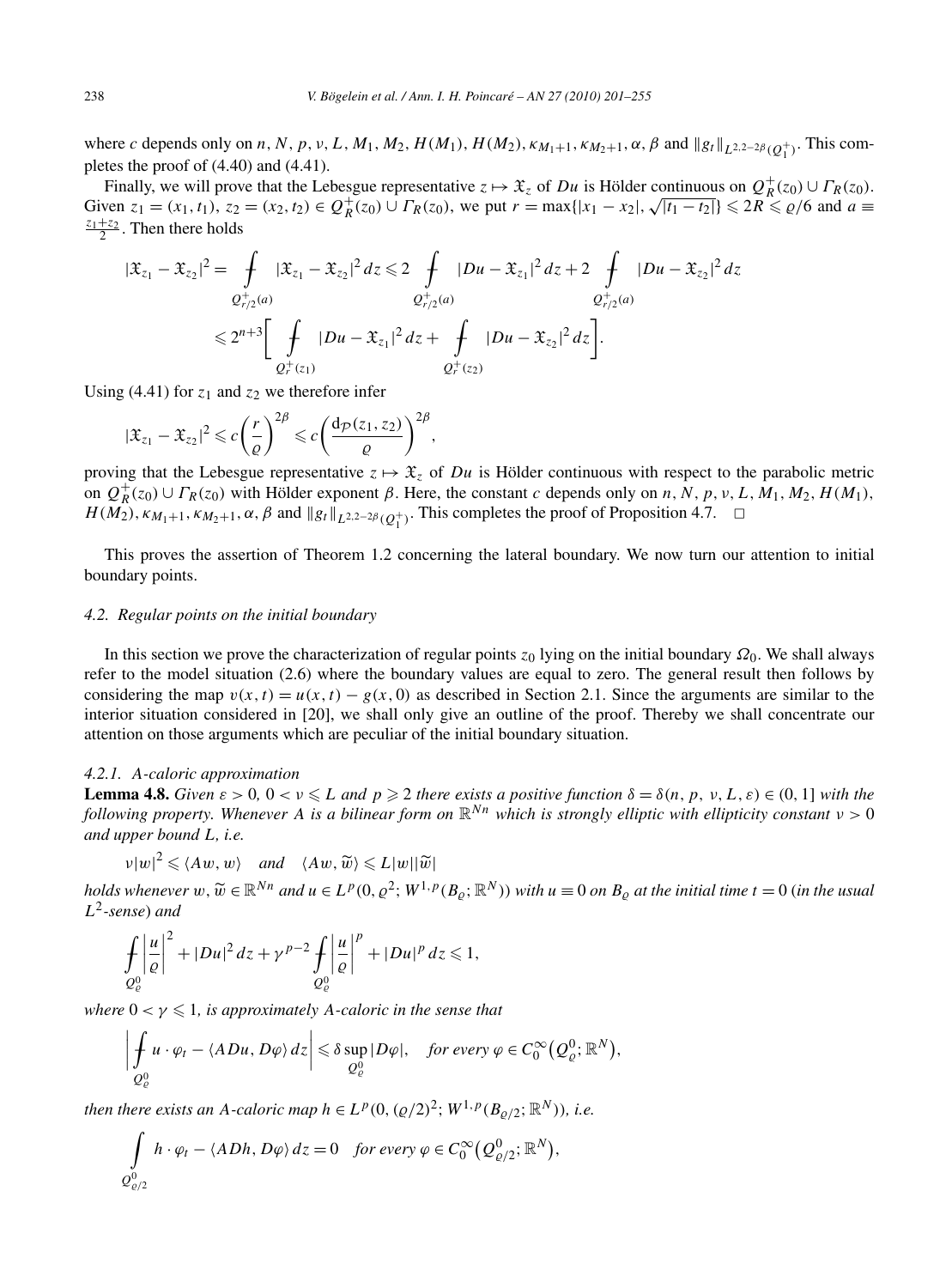*with*  $h \equiv 0$  *on*  $B_{\rho/2}$  *in the*  $L^2$ -sense satisfying

$$
\int_{Q^0_{\varrho}} \left|\frac{h}{\varrho}\right|^2 + |Dh|^2 \, dz + \gamma^{p-2} \int_{Q^0_{\varrho}} \left|\frac{h}{\varrho}\right|^p + |Dh|^p \, dz \leqslant 2 \cdot 2^{n+2+2p}
$$

*and*

$$
\int\limits_{Q^0_{\varrho/2}}\left|\frac{u-h}{\varrho/2}\right|^2+\gamma^{p-2}\left|\frac{u-h}{\varrho/2}\right|^p dz\leqslant\varepsilon.
$$

**Proof.** The proof goes as the one for Lemma 4.1, with a few modifications we are going to describe. After reducing to the case  $Q_{\varrho}^0 \equiv Q_1^0$  via the usual scaling we proceed by contradiction: we get the existence of  $\varepsilon > 0$  and sequences  $(A_j)_{j \in \mathbb{N}}$  of bilinear forms on  $\mathbb{R}^{Nn}$  with uniform ellipticity constant  $\nu > 0$  and upper bound *L*,  $(v_j)_{j \in \mathbb{N}}$  with  $v_j \in \mathbb{N}$  $L^p(0, 1; W^{1,p}(B_1; \mathbb{R}^N))$  satisfying  $v_i(\cdot, 0) \equiv 0$  on  $B_1$  and  $\gamma_i \in (0, 1]$  such that

$$
\int_{Q_1^0} |v_j|^2 + |Dv_j|^2 dz + \gamma_j^{p-2} \int_{Q_1^0} |Dv_j|^p + |Dv_j|^p dz \le 1
$$
\n(4.47)

and

$$
\left| \int_{Q_1^0} v_j \cdot \varphi_t - \langle A_j D v_j, D\varphi \rangle dz \right| \leq \frac{1}{j} \sup_{Q_1^0} |D\varphi| \quad \text{for every } \varphi \in C_0^{\infty}(Q_1^0; \mathbb{R}^N), \tag{4.48}
$$

but

$$
\int_{Q_{1/2}^0} 4|v_j - h|^2 + 2^p \gamma_j^{p-2} |v_j - h|^p dz > \varepsilon
$$
\n(4.49)

for all  $A_j$ -caloric maps  $h$  on  $Q_{1/2}^0$  with  $h(\cdot, 0) \equiv 0$  on  $B_{1/2}$  and

$$
\int_{Q_{1/2}^0} |h|^2 + |Dh|^2 dz + \gamma^{p-2} \int_{Q_{1/2}^0} |h|^p + |Dh|^p dz \leq 2 \cdot 2^{n+2+2p}.
$$
\n(4.50)

We define  $\tilde{v}_j = \gamma_j^{\frac{p-2}{p}} v_j$  as in (4.5), and proceed as thereafter, up to proving the following strong convergence:

$$
\begin{cases}\nv_j \to v & \text{strongly in } L^2(Q_1^0; \mathbb{R}^N), \\
\tilde{v}_j \to \tilde{v} & \text{strongly in } L^p(Q_1^0; \mathbb{R}^N).\n\end{cases} \tag{4.51}
$$

Note that at this stage, and in contrast the case of a Dirichlet condition at the lateral boundary, we cannot immediately conclude by a trace theorem that  $v \equiv 0$  on  $B_1$ . This can be derived after establishing equicontinuity of  $v_j$  with respect to *t* in  $W^{-\ell,2}(B_1,\mathbb{R}^N)$  for some  $\ell \in \mathbb{N}$ . More precisely, by the way, we have proved the continuity estimate

$$
\gamma_j^{\frac{s-2}{s}} \|v_j(\cdot, \tau_2) - v_j(\cdot, \tau_1)\|_{W^{-\ell, 2}(B_1, \mathbb{R}^N)} \leq \tilde{c} \left( |A_j| (\tau_2 - \tau_1)^{\frac{1}{2}} + \frac{1}{j} \right),\tag{4.52}
$$

which holds whenever  $\tau_1, \tau_2 \in (0, 1)$ , and  $j \in \mathbb{N}$ . Notice that the previous inequality tells us that the family of Banach space valued maps  $v_j : (0, 1) \to W^{-\ell, 2}(B_1, \mathbb{R}^N)$  is equi-uniformly continuous in  $(0, 1)$ . Therefore we first observe that they can be extended, again in an equicontinuous way, as maps defined in [0*,* 1], i.e. they do have an initial trace  $v_j(\cdot,0) \in W^{-\ell,2}(B_1,\mathbb{R}^N)$  in the sense that  $||v_j(\cdot,\tau)-v_j(\cdot,0)||_{W^{-\ell,s}(B_1,\mathbb{R}^N)} \to 0$  when  $\tau \to 0$ ; we call this a "weak trace". Moreover, the fact that  $v_j \to v$  in  $L^2(Q_1^0, \mathbb{R}^N)$  ensures that there exists  $\tau \in (0, 1)$  such that  $v_j(\cdot, \tau) \to v(\cdot, \tau)$ in  $L^2(B_1, \mathbb{R}^N)$  and therefore also in  $W^{-\ell,2}(B_1, \mathbb{R}^N)$ . Together with the last inequality we deduce that  $v_j$  is bounded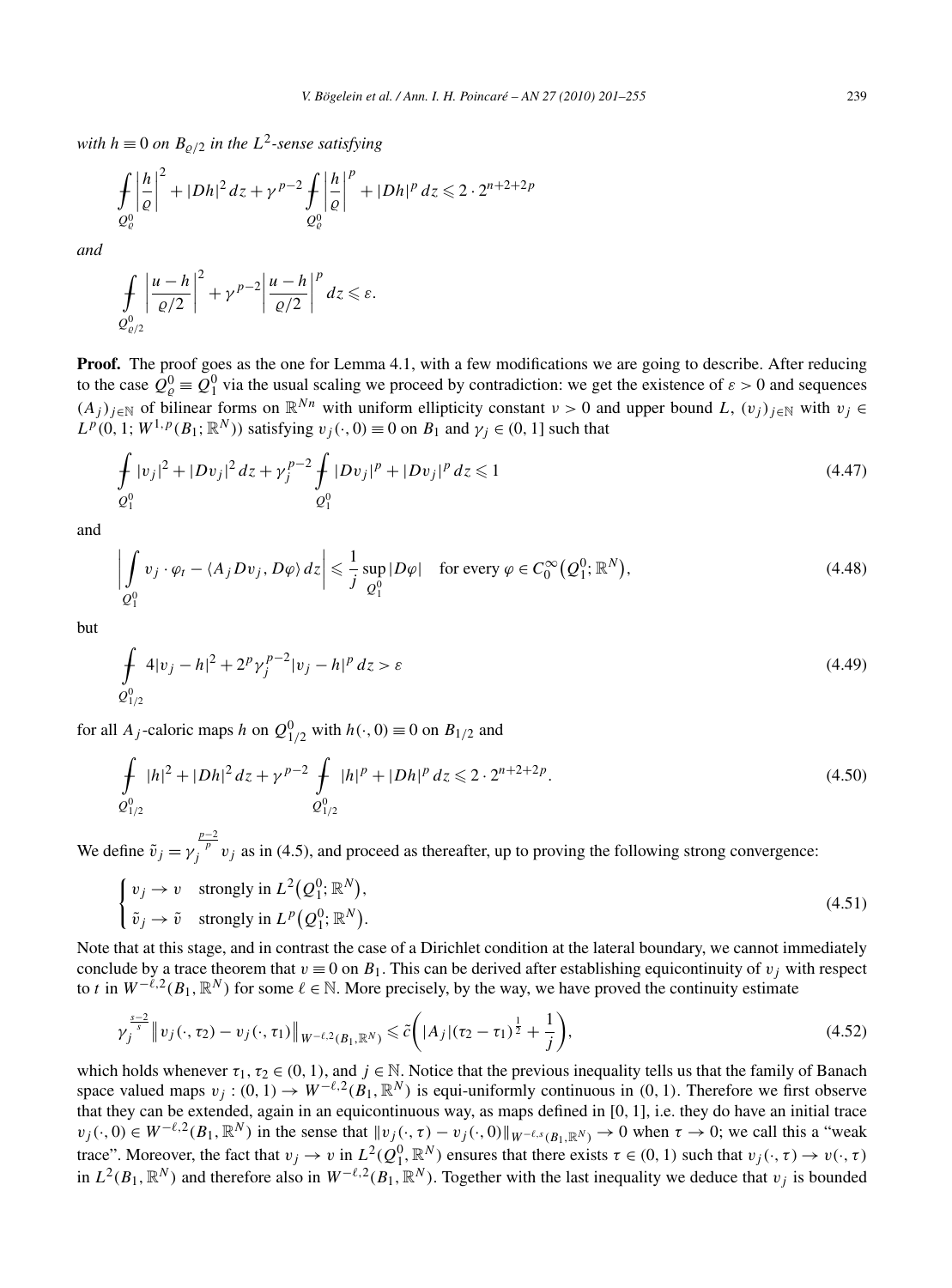in  $C^0([0, 1]; W^{-\ell, 2}(B_1, \mathbb{R}^N))$ . This allows us to apply Ascoli–Arzelá's theorem to conclude that, up to extracting a non-relabeled subsequence, we may assume that  $v_j \to v$  in  $C^0([0, 1], W^{-\ell,s}(B_1, \mathbb{R}^N))$ . Therefore, by uniform convergence we have that  $v_i(0) \to v(0)$  in  $W^{-\ell,s}(B_1,\mathbb{R}^N)$ . On the other hand we have that  $v_i(\cdot,0) \equiv 0$  in the strong  $L^2$ -sense by assumption, and therefore also the weak trace of  $v_j$  at the initial time is zero, since a strong trace is also a weak trace – this follows from  $\|\cdot\|_{W^{-\ell,2}(B_1,\mathbb{R}^N)} \leq \|\cdot\|_{L^2(B_1,\mathbb{R}^N)}$ . We deduce at once that the weak trace of *v* is zero. Now we know that *v* is *A*-caloric, and therefore it has a strong trace, i.e.  $||v(\cdot, \tau) - v(\cdot, 0)||_{L^2(B_1)} \rightarrow 0$ ; this follows from the fact that  $v \in C^0([0,1]; L^2(B_1))$ ; again, as a strong trace is also a weak trace we finally conclude with  $||v(\cdot,\tau)||_{L^2(B_1,\mathbb{R}^N)} \to 0$ , that is *v* has zero trace at the initial time in the sense of (1.2). With this information we conclude the proof: we can define  $w_j \in L^2(\Lambda^0_{(3/4)^2}; W^{1,2}(B_{3/4}^+, \mathbb{R}^N))$  as the unique solution of the following Cauchy–Dirichlet problem:

$$
\begin{cases}\n\int_{Q_{3/4}^0} w_j \cdot \varphi_t - \langle A_j D w_j, D\varphi \rangle dz = 0 & \text{for every } \varphi \in C_0^{\infty}(Q_{3/4}^0, \mathbb{R}^N), \\
w_j = v & \text{on } \partial_{\mathcal{P}} Q_{3/4}^0.\n\end{cases}
$$

Since now we have defined the *A<sub>j</sub>*-caloric map  $w_j$  with  $w_j(\cdot, 0) = v(\cdot, 0) = 0$  on  $B_{3/4}$ , the rest of the proof follows as in the lateral boundary case Lemma 4.8, using the corresponding results from Section 3.2, instead of those from Section 3.1.  $\square$ 

## *4.2.2. Caccioppoli inequality*

We now state the Caccioppoli inequality on initial cylinders of the form  $Q_{\varrho}^{0}(z_0)$  where  $z_0 = (x_0, 0)$  touching the initial boundary  $\Omega_0$ . Since the proof is essentially the same as the one from Lemma 4.2 we shall only outline the changes that have to be made.

**Lemma 4.9.** *Suppose that*  $u \in L^p(0,T; W^{1,p}(\Omega; \mathbb{R}^N))$  *is a weak solution of the non-linear parabolic system* (2.6) *with*  $u(\cdot, 0) = 0$  *on*  $\Omega$ *, where the structure conditions* (1.4)–(1.6) *are in force. Then, for any*  $z_0 = (x_0, 0) \in \Omega_0$  *and*  $\varrho \in (0, 1)$  *such that*  $Q_{\varrho}^{0}(z_0) \subset \Omega_T$  *there holds* 

$$
\int\limits_{Q^0_{\varrho/2}(z_0)}|Du|^2+|Du|^p\,dz\leqslant c_{Cac}\bigg(\int\limits_{Q^0_{\varrho}(z_0)}\bigg|\frac{u}{\varrho}\bigg|^2+\bigg|\frac{u}{\varrho}\bigg|^p\,dz+\varrho^{2\beta}\bigg),
$$

 $where \ c_{Cac} = (1 + ||g_t||_{L^{2,2-2\beta}(\Omega_T)}^2)c(n, p, L/\nu, K(1), \kappa_1).$ 

**Sketch of the proof.** Here, we let  $0 < \varepsilon < \frac{\rho^2}{2}$  and choose the test-function  $\varphi_{\varepsilon}(x,t) = \eta(x)\zeta_{\varepsilon}(t)u(x,t)$ , where  $\eta$ is as in the proof of Lemma 4.2 and  $\zeta_{\varepsilon} \in W_0^{1,\infty}((0,\varrho^2))$  such that  $\zeta_{\varepsilon} \equiv 1$  on  $[\varepsilon, \varrho^2 - \varepsilon]$ ,  $\zeta_{\varepsilon}(t) = t/\varepsilon$  on  $(0,\varepsilon)$  and  $\zeta_{\varepsilon}(t) = (\rho^2 - t)/\varepsilon$  on  $(\rho^2 - \varepsilon, \rho^2)$ . Testing the parabolic system (2.6) formally with  $\varphi_{\varepsilon}$  we arrive at the analogue of (4.17) with  $\xi = 0$  and  $\mathfrak{X} = 0$ . Now, the estimates for the terms *I* and *II* are similar to the ones in the proof of Lemma 4.2. Indeed, the only difference is the estimation of the term  $IV = IV$ <sub>*ε*</sub> which now depends on  $\varepsilon$ . Here, we can exploit the initial condition on *u* to show that

$$
IV_{\varepsilon} = \int_{Q_{\varepsilon}^{0}} u \cdot \partial_{t} \varphi_{\varepsilon} dz
$$
  
= 
$$
\int_{Q_{\varepsilon}^{0}} |u|^{2} \eta^{2} \partial_{t} \zeta_{\varepsilon} dz + \frac{1}{2} \int_{Q_{\varepsilon}^{0}} \partial_{t} |u|^{2} \eta^{2} \zeta_{\varepsilon} dz
$$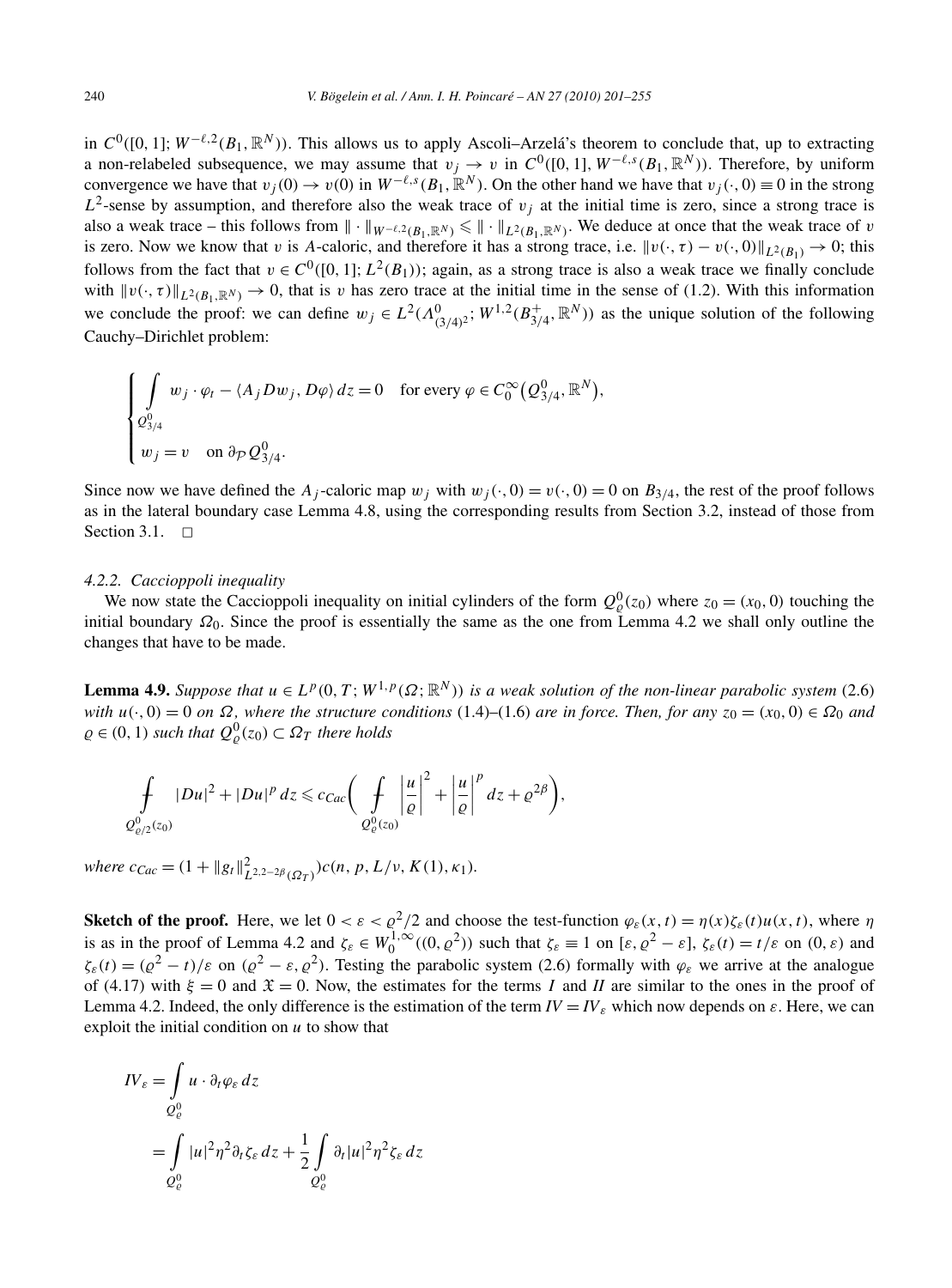$$
= \frac{1}{2} \int_{Q_{\varrho}^{0}} |u|^2 \eta^2 \partial_t \zeta_{\varepsilon} dz
$$
  
= 
$$
\frac{1}{2\varepsilon} \int_{0}^{\varepsilon} \int_{B_{\varrho}} |u|^2 \eta^2 dx dt - \frac{1}{2\varepsilon} \int_{\varrho^2 - \varepsilon}^{\varrho^2} \int_{B_{\varrho}} |u|^2 \eta^2 dx dt.
$$

Due to our initial condition on *u* we have

$$
\lim_{\varepsilon \downarrow 0} \frac{1}{2\varepsilon} \int_{0}^{\varepsilon} \int_{B_R} |u|^2 \eta^2 dx dt = 0.
$$

With this information we can conclude the proof as in Lemma 4.2.  $\Box$ 

## *4.2.3. Linearization*

For  $s \ge 1$ ,  $z_0 = (x_0, 0) \in \Omega_0$  and a parabolic cylinder  $Q^0_{\varrho}(z_0) \subset \Omega_T$  we define the excess functionals by

$$
\phi_s^0(z_0, \varrho) := \int_{Q^0_{\varrho}(z_0)} |Du|^s \, dz, \qquad \psi_s^0(z_0, \varrho) := \int_{Q^0_{\varrho}(z_0)} \left| \frac{u}{\varrho} \right|^s \, dz,
$$

and we shall often abbreviate

 $\phi_s^0 = \phi_s^0(z_0, \varrho)$  and  $\psi_s^0 = \psi_s^0(z_0, \varrho).$ 

We now state the linearization lemma for cylinders touching the initial boundary, i.e. the analogue of Lemma 4.3. Here, we are allowed to apply the linearization lemma for interior cylinders from [20, Lemma 4.4] also on the cylinder  $Q_{\varrho}^{0}(z_{0})$  where  $z_{0} = (x_{0}, t_{0})$ , and with the choice  $\ell = 0$  and  $M = 0$ , because the test-function  $\varphi$  is assumed to have compact support in  $Q_{\varrho}^{0}(z_0)$ . We only have to take into account the fact that we are dealing with inhomogeneous systems and that we did impose a slightly weaker regularity assumption on the vector field *a*, compared to [20], namely we did not assume any regularity in *t* on the vector field *a* in (1.6). Therefore we "freeze" the coefficients in  $a((0, t), 0, 0)$  instead of  $a((0, 0), 0, 0)$  as we did in (4.18) in the lateral boundary situation. Taking into account this slight change in the proof we come up with  $\omega_1(\phi_p^0 + \rho^p)$  on the right-hand side rather than  $\omega_1(\phi_p^0)$ . The linearization lemma at the initial time boundary situation then reads as follows:

**Lemma 4.10.** Suppose that  $u \in L^p(0,T; W^{1,p}(\Omega;\mathbb{R}^N))$  is a weak solution of (2.6) satisfying  $u(\cdot,0) = 0$  on  $\Omega$ , where *the structure conditions* (1.4)–(1.6) *are in force. Then we have*

$$
\left| \int_{Q_{\varrho}^{0}(z_{0})} u \cdot \varphi_{t} - \langle \partial_{w} a(z_{0}, 0, 0) D u, D \varphi \rangle dz \right|
$$
  
\$\leqslant c\_{Eu} \left[ \omega\_{1} (\phi\_{p}^{0} + \varrho^{p}) \sqrt{\phi\_{2}^{0}} + \phi\_{p}^{0} + \psi\_{2}^{0} + \varrho^{\beta} (\phi\_{p}^{0})^{1-\frac{1}{p}} (1 + (\psi\_{p}^{0})^{\frac{\beta}{p}}) + \varrho^{\beta} \right] \sup\_{Q\_{\varrho}^{0}(z\_{0})} |D \varphi|\$,

for any  $\varphi \in C_0^{\infty}(Q_{\varrho}^0(z_0); \mathbb{R}^N)$ ,  $z_0 = (x_0, 0) \in \Omega_0$  and  $Q_{\varrho}^0(z_0) \subset \Omega_T$ . The constant  $c_{Eu}$  depends on is of the form  $c_{Eu} = L(1 + ||g_t||_{L^{2,2-2\beta}(\Omega_T)}^2)c(n, p, K(1), \kappa_1).$ 

# *4.2.4. A decay estimate at the initial boundary*

At the initial boundary we want to approximate our solution *u* by an affine map constructed from the initial values, i.e. the affine map  $\ell : \mathbb{R}^n \to \mathbb{R}^N$  minimizing  $\ell \mapsto \int_{B_{\ell}(x_0)} |g_0 - \ell|^2 dx$ . Since we have transformed the problem to the model situation where  $g_0 = 0$  we shall take  $\ell = 0$ . Therefore, we define the following excess functional

$$
E_{\text{ini}} \equiv E_{\text{ini}}(z_0, \varrho) := \int\limits_{Q^0_{\varrho}(z_0)} \left| \frac{u}{\varrho} \right|^2 + \left| \frac{u}{\varrho} \right|^p dz
$$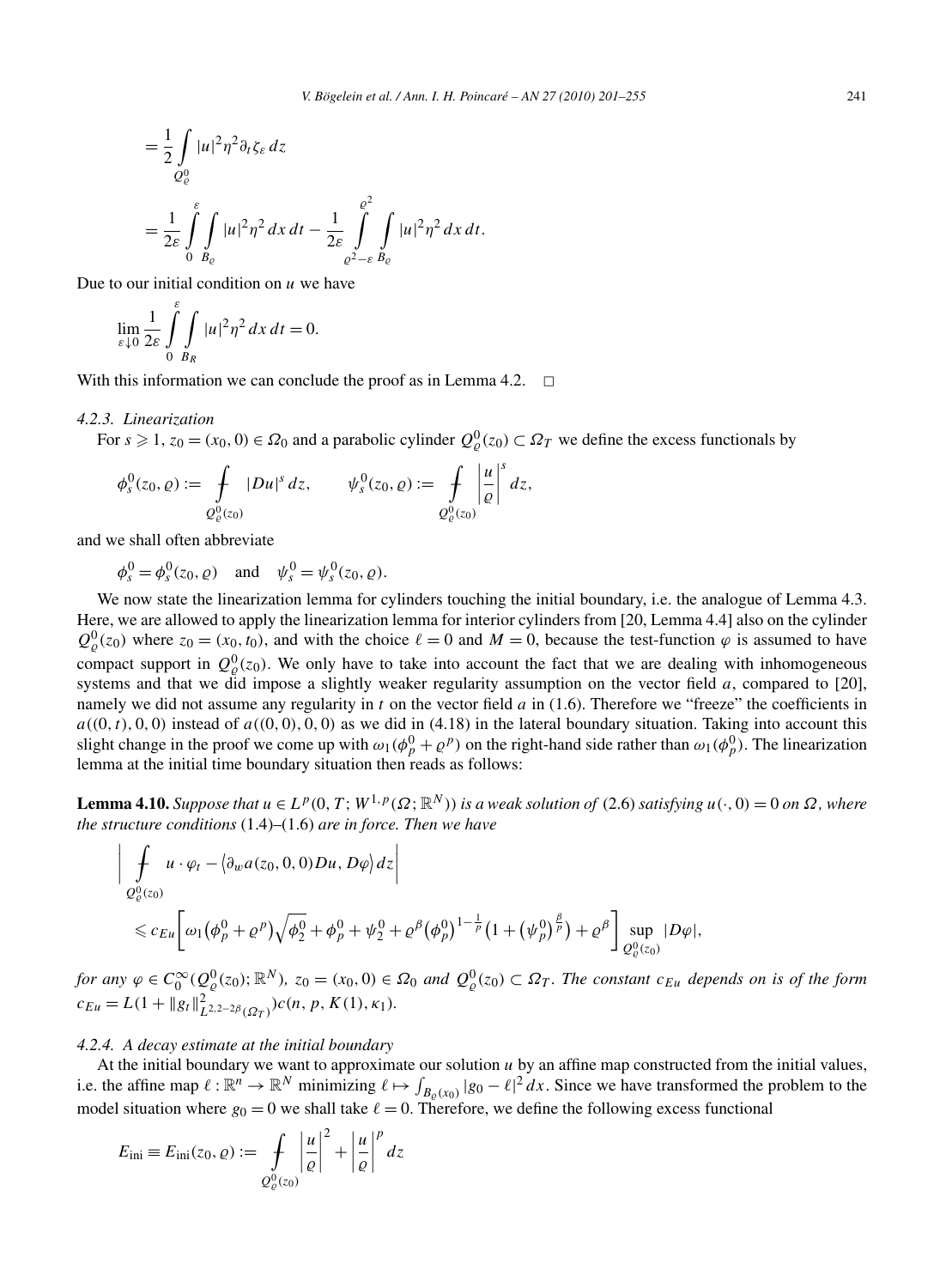for *z*<sub>0</sub> = (*x*<sub>0</sub>, 0) ∈  $Ω$ <sub>0</sub> and

$$
\widetilde{E}_{\rm ini} \equiv \widetilde{E}_{\rm ini}(z_0,\varrho) := E_{\rm ini}(z_0,\varrho) + \varrho^{2\beta}.
$$

Then, we can show the following excess-decay estimate.

**Lemma 4.11.** Given  $\alpha \in (\beta, 1)$ , there exist constants  $\vartheta \in (0, \frac{1}{4}]$ ,  $\mathcal{E}_{\text{ini}} \in (0, 1]$ ,  $\varrho_{\text{ini}} > 0$  and  $c_4$  depending on  $n, N, p, v, L, K(1), \kappa_1, \alpha, \beta, \|g_t\|_{L^{2,2-2\beta}(\Omega_T)}^2$  such that the following holds. Suppose that  $u\in L^p(0,T;W^{1,p}(\Omega;\mathbb{R}^N))$ *is a weak solution of* (2.6) *satisfying*  $u(\cdot, 0) = 0$  *on*  $\Omega$ , *where the structure conditions* (1.4)–(1.6) *are in force and suppose that*

- $(i)$   $\rho \leqslant \rho_{\text{ini}}$ ,
- (ii)  $E_{\text{ini}}(\varrho) \leqslant \mathcal{E}_{\text{ini}}$

are fulfilled on some cylinder  $Q^0_{\varrho}(z_0)$  with  $z_0=(x_0,0)\in\Omega_0$  and  $B_{\varrho}(x_0)\Subset\Omega$ . Then for any  $0 < r \leqslant \varrho/2$  we have

$$
\oint\limits_{Q_r^0(z_0)}\left|\frac{u}{r}\right|^2+\left|\frac{u}{r}\right|^p dz+\oint\limits_{Q_r^0(z_0)}|Du|^2+|Du|^p dz \leqslant c_{\rm ini}\bigg[\bigg(\frac{r}{\varrho}\bigg)^{2\alpha}E_{\rm ini}(\varrho)+r^{2\beta}\bigg],
$$

where the constant  $c_{\text{ini}}$  depends on  $n, N, p, v, L, K(1), \kappa_1, \alpha, \beta, \|g_t\|_{L^{2,2-2\beta}(\Omega_T)}^2$ . In particular this estimate implies

$$
\mathfrak{X}_{z_0} := \lim_{j \to \infty} (Du)_{z_0, \vartheta^j \varrho}^0 = 0.
$$

**Sketch of the proof.** Since the proof is very much similar to the one from Lemma 4.5 for the lateral boundary situation, we shall only give a brief outline here. From the linearization Lemma 4.10 and the Caccioppoli inequality 4.9 we infer that *u* satisfies approximately a linear system with constant coefficients *∂wa(z*0*,* 0*,* 0*)*. This allows us to apply the *A*-caloric approximation Lemma 4.8 to find a suitable *A*-caloric map *h* on  $Q_{\varrho/2}^0(z_0)$  which is close to *u* in  $L^p(Q^0_{\varrho/2}(z_0), \mathbb{R}^N)$  and with  $h(\cdot, 0) = 0$  on  $B_{\varrho/2}(x_0)$ .

Next, we use the excess-decay estimate from Theorem 3.5 for the *A*-caloric map *h* and the fact that *h* is close to *u* in *L*<sup>*p*</sup> to infer an estimate for the excess functional  $\widetilde{E}_{\text{ini}}(\vartheta \varrho, z_0)$  on a smaller cylinder  $Q_{\vartheta \varrho}^0(z_0)$  with some  $\vartheta \in (0, \frac{1}{4})$ and under certain smallness assumptions. Finally, we iterate this estimate to get an excess-decay estimate for *u* on cylinders of the type  $Q_{\vartheta i_{\varrho}}^0(z_0)$ ,  $j \in \mathbb{N}$ . From this we deduce an excess-decay estimate for *u* on arbitrary cylinders  $Q_r^0(z_0)$  with  $r \leq \varrho$ . Finally, with the help of the Caccioppoli inequality from Lemma 4.2 we also infer the asserted excess-decay estimate for  $Du$  which completes the proof of the lemma.  $\Box$ 

# *4.2.5. Description of regular initial boundary points*

As usual, we prove the Hölder continuity of *Du* on the regular set  $\Omega_0 \setminus \Sigma$  by the integral characterization of Hölder continuous functions of Campanato and Da Prato. Therefore we have to combine the excess-decay estimates for cylinders touching the initial boundary from above with the one for cylinders lying in the interior of  $\Omega_T$  from Proposition 4.6.

**Proposition 4.12.** Suppose that  $u \in L^p(0,T; W^{1,p}(\Omega;\mathbb{R}^N))$  with  $u(\cdot,0) = 0$  on  $\Omega$  is a weak solution of (2.6) where *the structure conditions* (1.4)–(1.6) *are in force. Then, for any*  $z_0 = (x_0, 0) \in \Omega_0 \setminus \Sigma_{\text{ini}}$  *there exists a neighborhood*  $U_{z_0}$  *such that* 

$$
Du\in C^{\beta,\frac{\beta}{2}}\big(U_{z_0}\cap(\Omega_T\cup\Omega_0);\mathbb{R}^{Nn}\big),\,
$$

*where*

$$
\Sigma_{\text{ini}} := \left\{ z_0 \in \Omega_0 : \liminf_{\varrho \downarrow 0} \varrho^{-p} \int\limits_{Q^0_{\varrho}(z_0)} |u|^p \, dz > 0 \right\}.
$$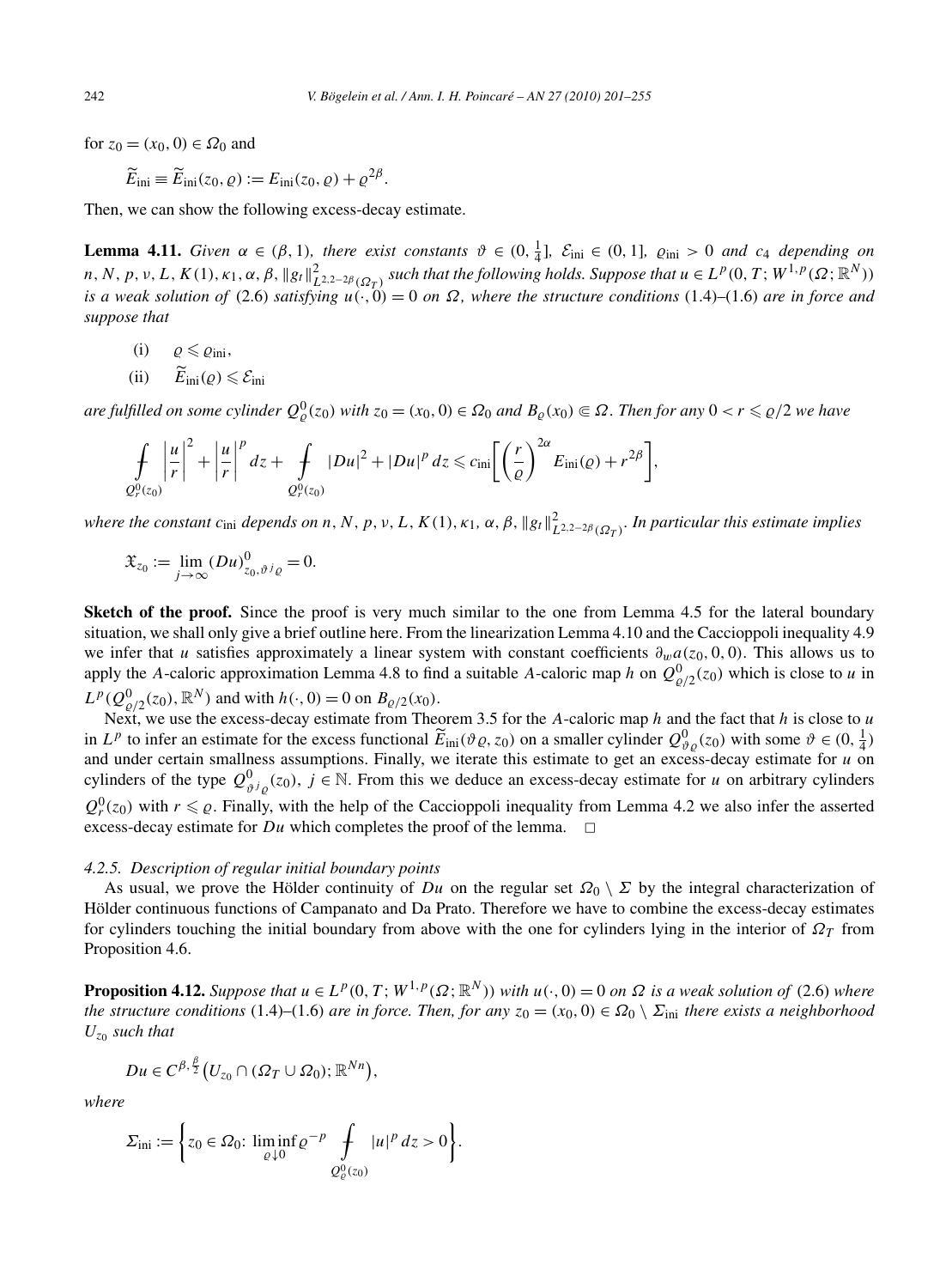**Proof.** In the following we denote by where  $\varrho_{\text{ini}}$ ,  $\varrho_{\text{ini}}$ ,  $\varrho_{\text{int}}(1)$  and  $\varrho_{\text{int}}(1)$  are the constants from Lemma 4.11, respectively Proposition 4.6 for the choice  $M = 1$  Now, for  $z_0 \in \Omega_0 \setminus \Sigma_{\text{ini}}$  we can find  $0 < \varrho \leq \min\{\varrho_{\text{ini}}, \varrho_{\text{int}}(1)\}\$  with  $Q_{2\rho}^0(z_0) \subset \Omega_T$  such that

$$
\widetilde{E}_{\rm ini}(z_0,\varrho) < \frac{1}{2} (c_5 c_{\rm ini})^{-1} \min \{ \mathcal{E}_{\rm ini}, \mathcal{E}_{\rm int}(1) \},\tag{4.53}
$$

where we define  $c_5 = 2^{2n}3^{2p}(n+3)^p$ . Since  $\Omega_0 \ni z \mapsto \widetilde{E}_{\text{ini}}(z,\varrho)$  is continuous with respect to the center *z*, there exists a radius  $0 < R \le \rho/12$  such that

$$
\widetilde{E}_{\text{ini}}(z,\varrho) < (c_5 c_{\text{ini}})^{-1} \min \{ \mathcal{E}_{\text{ini}}, \mathcal{E}_{\text{int}}(1) \} \tag{4.54}
$$

for all  $z = (x, 0) \in D_R(z_0)$ . Moreover, due to the choice  $R \le \rho/12$  and the inclusion  $Q_{2\rho}^0(z_0) \subset \Omega_T$  we have  $Q_{\rho}^0(z) \subset \Omega_T$  $Q_{2\varrho}^0(z_0) \subset \Omega_T$ .

Now, given *α* ∈ (*β,* 1) we choose *θ* in dependence of *n, N, p, v, L, K*(1)*, κ*<sub>1</sub>*, α, β* to be the constant from Lemma 4.11. Without loss of generality we can assume that the constant  $\vartheta$  appearing in Proposition 4.6 (with the choice  $M = 1$ ) is equal to the one from Lemma 4.11. In the following we will show that for all  $\mathfrak{z} \in Q_R^0(z_0) \cup D_R(z_0)$ the limit

$$
\mathfrak{X}_{\mathfrak{z}} := \lim_{j \to \infty} (Du)_{\mathfrak{z}, \vartheta^j \varrho}^0 \tag{4.55}
$$

exists and that

$$
\int_{Q_r^0(\mathfrak{z})} |Du - \mathfrak{X}_{\mathfrak{z}}|^2 dz \leqslant c \left(\frac{r}{\varrho}\right)^{2\beta},\tag{4.56}
$$

for all  $0 < r \le \rho/6$  and with a constant *c* depending on *n*, *N*, *p*, *v*, *L*, *K*(1),  $\kappa_1$ ,  $\alpha$ ,  $\beta$ . For this we will distinguish between the cases  $\mathfrak{z} \in D_R(z_0)$  and  $\mathfrak{z} \in Q_R^0(z_0)$ . In the first case, i.e. *the case*  $\mathfrak{z} \in D_R(z_0)$ , we see that by (4.54) the hypotheses of Lemma 4.11 are fulfilled (note that  $c_5 \geqslant 1$ ) so that the application of the lemma yields that

$$
\mathfrak{X}_{\mathfrak{z}} = \lim_{j \to \infty} (Du)_{\mathfrak{z}, \vartheta^j \varrho}^0 = 0.
$$

Moreover, for  $0 < r \le \rho/2$  we have

$$
\int_{Q_r^0(3)} \left| \frac{u}{r} \right|^2 + \left| \frac{u}{r} \right|^p + |Du|^2 + |Du|^p \, dz \leqslant c_{\text{ini}} \left[ \left( \frac{r}{\varrho} \right)^{2\alpha} E_{\text{ini}}(3, \varrho) + r^{2\beta} \right]
$$
\n
$$
\leqslant c_{\text{ini}} \left( \frac{r}{\varrho} \right)^{2\beta} \widetilde{E}_{\text{ini}}(3, \varrho)
$$
\n
$$
\leqslant c \left( \frac{r}{\varrho} \right)^{2\beta}, \tag{4.57}
$$

where *c* depends on *n*, *N*, *p*, *v*, *L*, *K*(1),  $\kappa_1$ ,  $\alpha$ ,  $\beta$ ,  $\|g_t\|_{L^{2,2-2\beta}(\Omega_T)}^2$ . Here we have used in the last line the bound (4.54) for  $E_{\text{ini}}(\mathfrak{z},\varrho)$ . Hence, (4.55) and (4.56) are valid with  $\mathfrak{X}_{\mathfrak{z}}=0$ .

In *the case*  $\mathfrak{z} \in Q_R^0(z_0)$  we want to apply Proposition 4.6. Therefore we first have to ensure that the hypotheses are satisfied. By  $\chi' = (x, 0)$  we denote the projection of  $\chi = (x, t)$  onto  $\Omega_0$ . From (4.35) we recall that  $\ell_{\chi, \sqrt{t}}$  denotes the unique affine map minimizing  $\ell \mapsto \int_{Q_{\sqrt{t}}(3)} |u - \ell|^2 dz$ . Therefore, by the use of the minimizing property of  $\ell_{3,\sqrt{t}}$  we find

$$
\oint\limits_{Q_{\sqrt{t}}(3)} \left|\frac{u-\ell_{3,\sqrt{t}}}{\sqrt{t}}\right|^2 dz \leq \oint\limits_{Q_{\sqrt{t}}(3)} \left|\frac{u}{\sqrt{t}}\right|^2 dz.
$$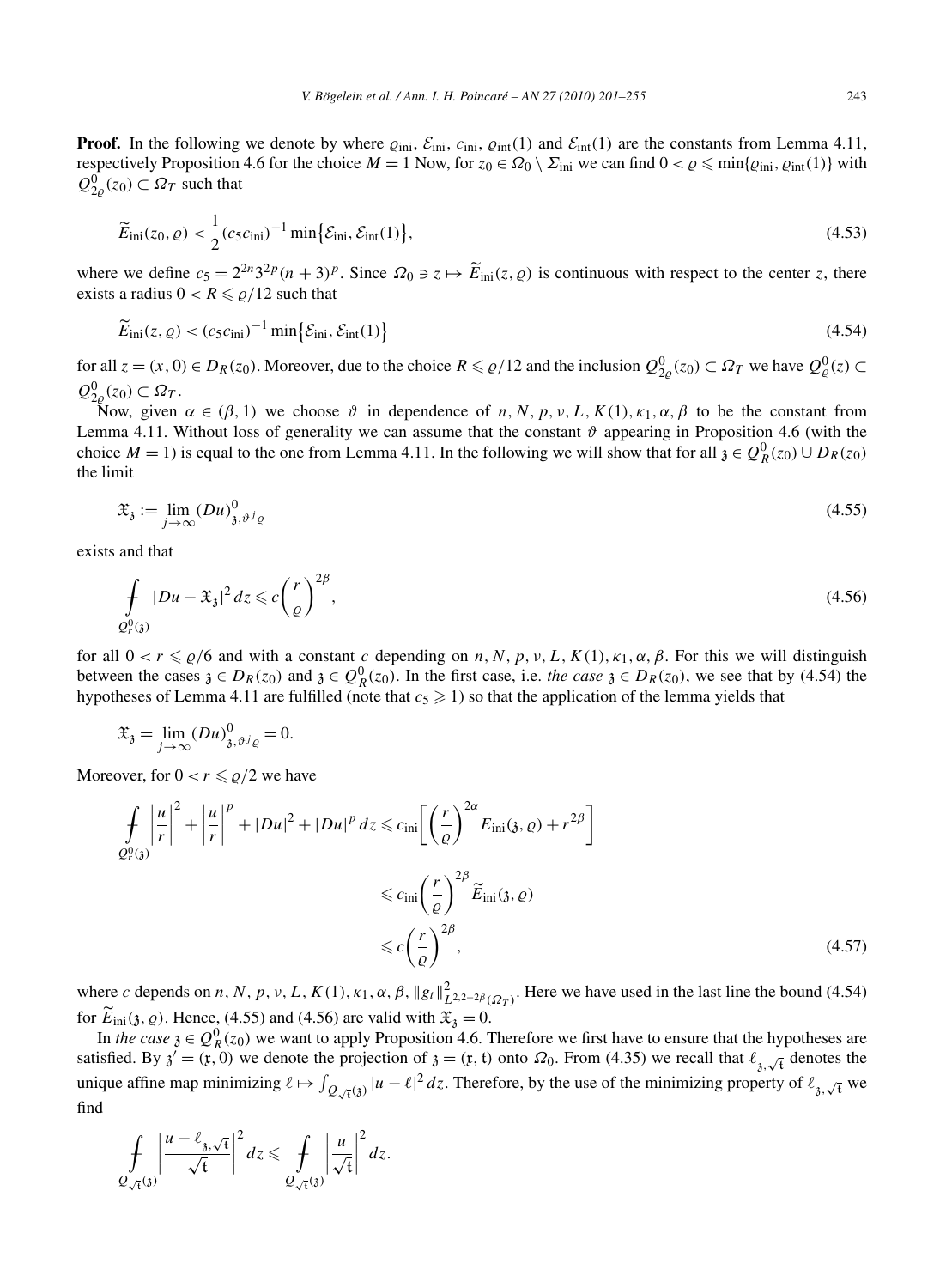Furthermore, we recall that  $\ell_{\lambda}^{(p)}$  $\int_{\mathcal{B}}(p)$  denotes the unique affine map minimizing the functional  $\ell \mapsto \int_{Q_{\sqrt{t}}(\mathfrak{z})} |u - \ell|^p dz$ . Using (4.43) and the minimizing property of  $\ell_{3,\xi_n}^{(p)}$  we also find

$$
\oint\limits_{Q_{\sqrt{t}}(3)} \left| \frac{u - \ell_{3,\sqrt{t}}}{\sqrt{t}} \right|^p dz \leqslant 3^p (n+2)^p \oint\limits_{Q_{\sqrt{t}}(3)} \left| \frac{u}{\sqrt{t}} \right|^p dz.
$$

At this stage we recall that  $Q_{\sqrt{t}}(3) \subset Q_{\sqrt{2t}}^0(3')$  which allows us to enlarge the domain of integration from  $Q_{\sqrt{t}}(3)$ to  $Q^0_{\sqrt{2}t}(3')$ . Now, since  $3' \in D_R(z_0)$  we can use the results from the first case with center  $3'$  obtaining that the limit  $\mathfrak{X}_{\mathfrak{z}} := \lim_{j \to \infty} (Du)_{\mathfrak{z}',\mathfrak{z}^j}^0 = 0$  exists and, moreover, that (4.57) holds with  $\mathfrak{z}'$  instead of  $\mathfrak{z}$ . Combining the previous estimates and using (4.57) with  $(\frac{3}{2}, \sqrt{2t}, \rho)$  instead of  $(\frac{3}{2}, r, \rho)$ , the fact that  $\sqrt{2t} \leq 2R \leq \rho/2$  and (4.54) we infer

$$
\widetilde{E}_{int}(\mathfrak{z}, \sqrt{t}) \leqslant 3^{p} (n+2)^{p} \int_{Q_{\sqrt{t}}(\mathfrak{z})} \left| \frac{u}{\sqrt{t}} \right|^{2} + \left| \frac{u}{\sqrt{t}} \right|^{p} dz + \sqrt{t}^{2\beta}
$$
\n
$$
\leqslant 2^{n+p} 3^{p} (n+2)^{p} \left( \int_{Q_{\sqrt{2t}}^{0} (\mathfrak{z})} \left| \frac{u}{\sqrt{2t}} \right|^{2} + \left| \frac{u}{\sqrt{2t}} \right|^{p} dz + \sqrt{2t}^{2\beta} \right)
$$
\n
$$
\leqslant 2 \cdot 3^{p} 2^{n+p} (n+2)^{p} c_{\text{ini}} \left( \frac{\sqrt{2t}}{\varrho} \right)^{2\beta} \widetilde{E}_{\text{ini}}(\mathfrak{z}', \varrho)
$$
\n
$$
\leqslant \left( \frac{\sqrt{2t}}{\varrho} \right)^{2\beta} \mathcal{E}_{\text{int}}(1), \tag{4.58}
$$

where we have abbreviated  $\widetilde{E}_{\text{int}}(\mathfrak{z}, \sqrt{t}) = \widetilde{E}_{\text{int}}(\mathfrak{z}, \sqrt{t}, \ell_{\mathfrak{z}, \sqrt{t}})$ . Note that the constant  $c_5$  was defined in (4.53) such that 2 ·  $3^p 2^{n+p} (n+2)^p \leq c_5$ . Since  $\sqrt{2t} \leq 2R \leq \rho/2$  this implies in particular that  $\widetilde{E}_{int}(\mathfrak{z}, \sqrt{t}) \leq \mathcal{E}_{int}(1)$ . Next, we will infer a bound for the mean-value of *u* and for  $|D\ell_{\hat{j},\sqrt{t}}|$  on the cylinder  $Q_{\sqrt{t}}(\hat{j})$ . Starting as in (4.46) and then using Hölder's inequality, (4.57) and (4.54) we infer with  $\tilde{c} = 2^{n+2}(n+3)$  (note also that  $\mathcal{E}_{\text{ini}} \leq 1$  and  $\sqrt{2t} \leq 1$ ),

$$
\big|(u)_{\mathfrak{z},\sqrt{t}}\big| + |D\ell_{\mathfrak{z},\sqrt{t}}| \leqslant 2^{n+1}\frac{n+3}{\sqrt{2t}}\mathop{\int}_{\mathcal{Q}^0_{\sqrt{2t}}(3^{\prime})} |u|\,dz \leqslant \tilde{c} \bigg( c_{\mathrm{ini}} \bigg(\frac{\sqrt{2t}}{\varrho}\bigg)^{2\beta}\widetilde{E}_{\mathrm{ini}}(3^{\prime},\varrho)\bigg)^{\frac{1}{2}} \leqslant \tilde{c}c_5^{-\frac{1}{2}} \leqslant 1.
$$

Recall that  $c_5$  was defined such that  $\tilde{c}^2 \leq c_5$  in (4.53). Hence, by the preceding estimate and (4.46) the hypotheses of Proposition 4.6 are satisfied. Therefore the Proposition can be applied with  $(3, r, \sqrt{t}, 1)$  instead of  $(z_0, r, \varrho, M)$  to conclude on the one hand that the limit in (4.55) exists and, on the other hand, that for any  $0 < r \le \sqrt{t}/2$  there holds

$$
\int_{Q_r(y)} |Du - \mathfrak{X}_{\mathfrak{z}}|^2 dz \leq c_{\inf} \left[ \left( \frac{r}{\sqrt{\mathfrak{t}}/2} \right)^{2\alpha} E_{\inf}(\mathfrak{z}, \sqrt{\mathfrak{t}}) + r^{2\beta} \right]
$$
\n
$$
\leq c_{\inf} \left[ \left( \frac{r}{\sqrt{\mathfrak{t}}/2} \right)^{2\alpha} \left( \frac{\sqrt{2\mathfrak{t}}}{\varrho} \right)^{2\beta} \mathcal{E}_{\inf}(1) + r^{2\beta} \right]
$$
\n
$$
\leq c \left( \frac{r}{\varrho} \right)^{2\beta},
$$

where *c* depends on *n*, *N*, *p*, *v*, *L*, *K*(1),  $\kappa_1$ ,  $\alpha$ ,  $\beta$  and  $||g_t||_{L^{2,2-2\beta}(\Omega_T)}^2$ . Here we have also used (4.58) in the second line and  $\mathcal{E}_{int}(1) \leq 1$  in the last line. In the remaining case  $\sqrt{t/2} < r \leq \rho/6$  we use the previous estimate as well as (4.56) for  $\chi'$  (note that  $\mathfrak{X}_{\chi'} = 0$ ) to infer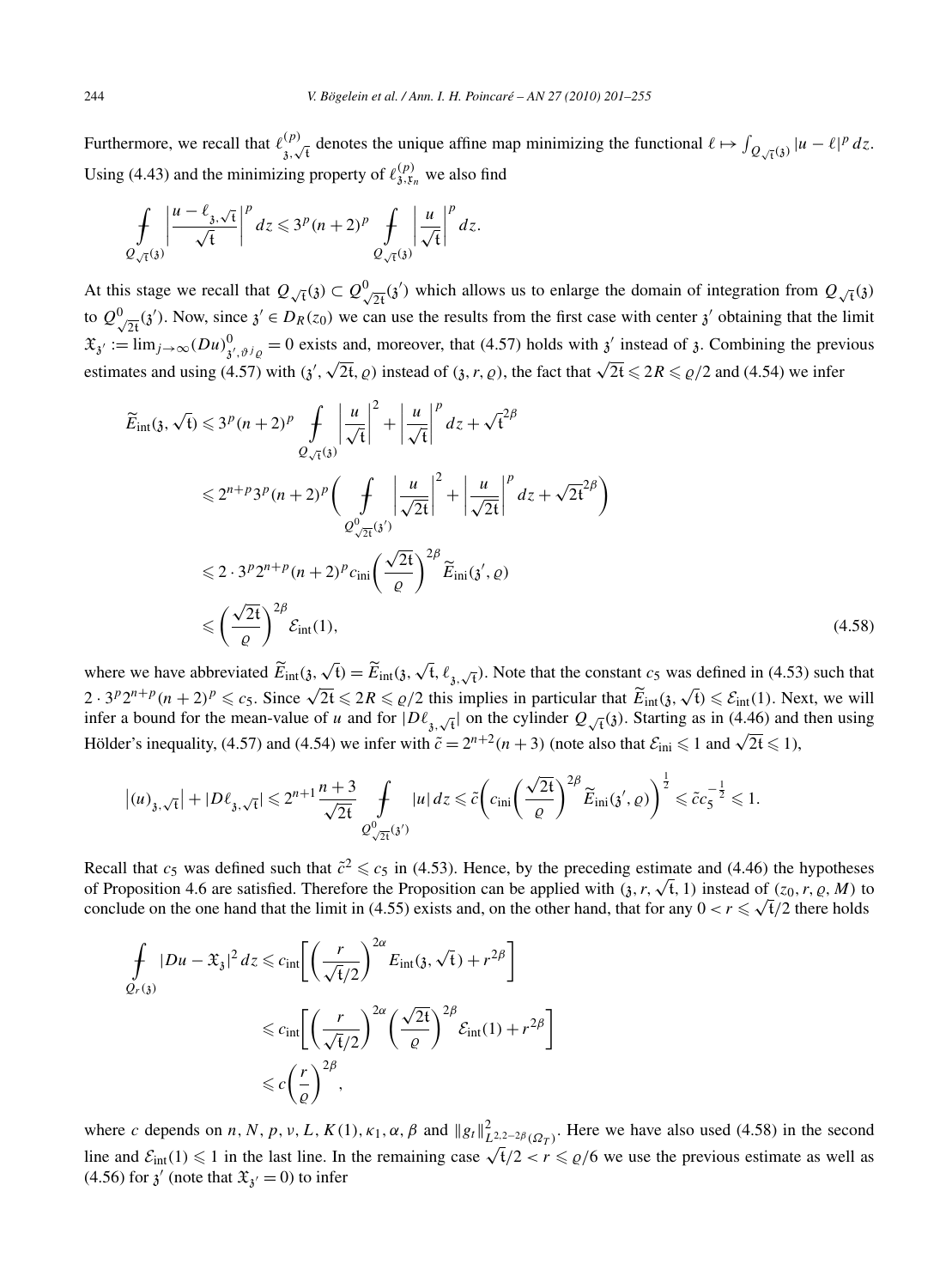$$
\begin{split} \oint\limits_{Q^0_r(j)}|Du-\mathfrak{X}_\mathfrak{z}|^2\,dz &\leq 2\oint\limits_{Q^0_r(j)}|Du|^2\,dz+4\oint\limits_{Q_{\sqrt{t}/2}(3)}|Du|^2+|Du-\mathfrak{X}_\mathfrak{z}|^2\,dz\\ &\leq c\oint\limits_{Q^0_{3r}(3')}|Du|^2\,dz+c\oint\limits_{Q^0_{3\sqrt{t}/2}(3')}|Du|^2\,dz+c\bigg(\frac{\sqrt{t}/2}{\varrho}\bigg)^{2\beta}\\ &\leq c\bigg(\frac{r}{\varrho}\bigg)^{2\beta}, \end{split}
$$

where *c* depends only on *n*, *N*, *p*, *v*, *L*, *K*(1),  $\kappa_1$ ,  $\alpha$ ,  $\beta$ ,  $\|g_t\|_{L^{2,2-2\beta}(\Omega_T)}^2$ . This completes the proof of (4.55) and (4.56). Now, we can proceed completely similar to the proof of Proposition 4.7 to show that the Lebesgue representative  $z \mapsto \mathfrak{X}_z$  of *Du* is Hölder continuous on  $Q_R^0(z_0) \cup D_R(z_0)$  which completes the proof of Proposition 4.12. **□** 

## *4.2.6. Poincaré type inequality, at last*

The characterization of regular initial boundary points we have proved so far is not the one stated in Theorem 1.2. Therefore, we still have to show that  $\Sigma_{\text{ini}} \subset (\Sigma^1 \cup \Sigma^2) \cap \Omega_0$ . This is a consequence of the following Poincaré type inequality, after which, the proof of Theorem 1.2 concerning the initial boundary is complete.

**Lemma 4.13.** Let  $M > 0$  and suppose that  $u \in L^p(0,T; W^{1,p}(\Omega; \mathbb{R}^N))$  is a weak solution of (2.6) satisfying  $u(\cdot, 0) = 0$  *on*  $\Omega$ , and that the structure conditions (1.4)–(1.6) *are in force. Moreover, let*  $z_0 = (x_0, 0) \in \Omega_0$  *and*  $\varrho \leq 1$  such that  $B_{\varrho}(x_0) \subset \Omega$ . If  $|(Du)_{z_0,\varrho}^0| \leq M$  then there exists a constant  $c = c(n, N, L, p, M, K(1), \kappa_{M+1},$  $||g_t||_{L^{2,2-2\beta}(Q_1^+)}$ *) such that* 

$$
\int\limits_{Q^0_{\varrho}(z_0)}|u|^p\,dz\leqslant c\varrho^p\big(\big(1+\Phi_p^{p-2}\big)\varPhi_p+\varrho^{p\beta}\big),
$$

*holds with*  $\Phi_p \equiv \int_{Q^0_{\varrho}(z_0)} |Du - (Du)^0_{z_0, \varrho}|^p dz$ .

**Proof.** For notational convenience we omit the reference point and write  $B_\rho$  and  $Q_\rho$  rather than  $B_\rho(x_0)$  and  $Q_\rho(z_0)$ . As usual when proving a Poincaré type inequality for solutions of parabolic systems we will avoid the use of time derivatives of *u* by proving suitable estimates for differences in time of the weighted means introduced below. Let  $\eta \in C_0^{\infty}(B_\varrho)$  be a non-negative weight-function satisfying  $0 \le \eta \le c_\eta$ ,  $|D\eta| \le c_\eta/\varrho$  and  $f_{B_\varrho} \eta dx = 1$ . We define the weighted mean of  $u(\cdot, t)$  on  $B_{\varrho}$  for a.e.  $t \in (0, T)$  by  $(u)_{\eta}(t) = \int_{B_{\varrho}} u(\cdot, t) \eta dx$  and prove in

*Step 1. For*  $k = 0, 1$  *and a.e.*  $t, \tau \in (0, \varrho^2)$  *there holds* 

$$
\left|\left(D^k u\right)_{\eta}(t) - \left(D^k u\right)_{\eta}(\tau)\right|^p \leqslant c\varrho^{(1-k)p} \bigg(\left(1+\Phi_p^{p-2}\right)\Phi_p + \int_{Q^0_\varrho} |u|^{p\beta} \, dz + \varrho^{p\beta}\bigg),\tag{4.59}
$$

 $with \ c = c(N, L, M, K(1), \kappa_{M+1}, ||g_t||_{L^{2,2-2\beta}(Q_1^+)}).$ 

For any  $i \in \{1, ..., N\}$  we take  $\varphi : \mathbb{R}^{n+1} \to \mathbb{R}^N$  with  $\varphi_i = \eta$  and  $\varphi_j = 0$  for  $j \neq i$  as test-function in the Steklov formulation (2.10) of the system (2.6) and obtain for the weighted means of  $[u_i]_h$  (note that  $[u]_h = ([u_1]_h, \ldots, [u_N]_h)$ ) for a.e. *t*,  $\tau \in (0, \varrho^2)$ ,

$$
([u_i]_h)_{\eta}(t) - ([u_i]_h)_{\eta}(\tau) = \int_{\tau}^t \frac{\partial([u_i]_h)_{\eta}}{\partial s} ds = \int_{\tau}^t \int_{B_{\varrho}} ([a_i(\cdot, u, Du)]_h, D\eta) + [g_t]_h \eta \, dx \, ds.
$$

Passing to the limit  $h \downarrow 0$ , enlarging the domain of integration if necessary and noting that

$$
\int_{\tau}^{t} \int_{B_{\varrho}} \langle a_i \big((0, t), 0, (Du)_{\varrho}^0 \big), D\eta \rangle dx ds = 0,
$$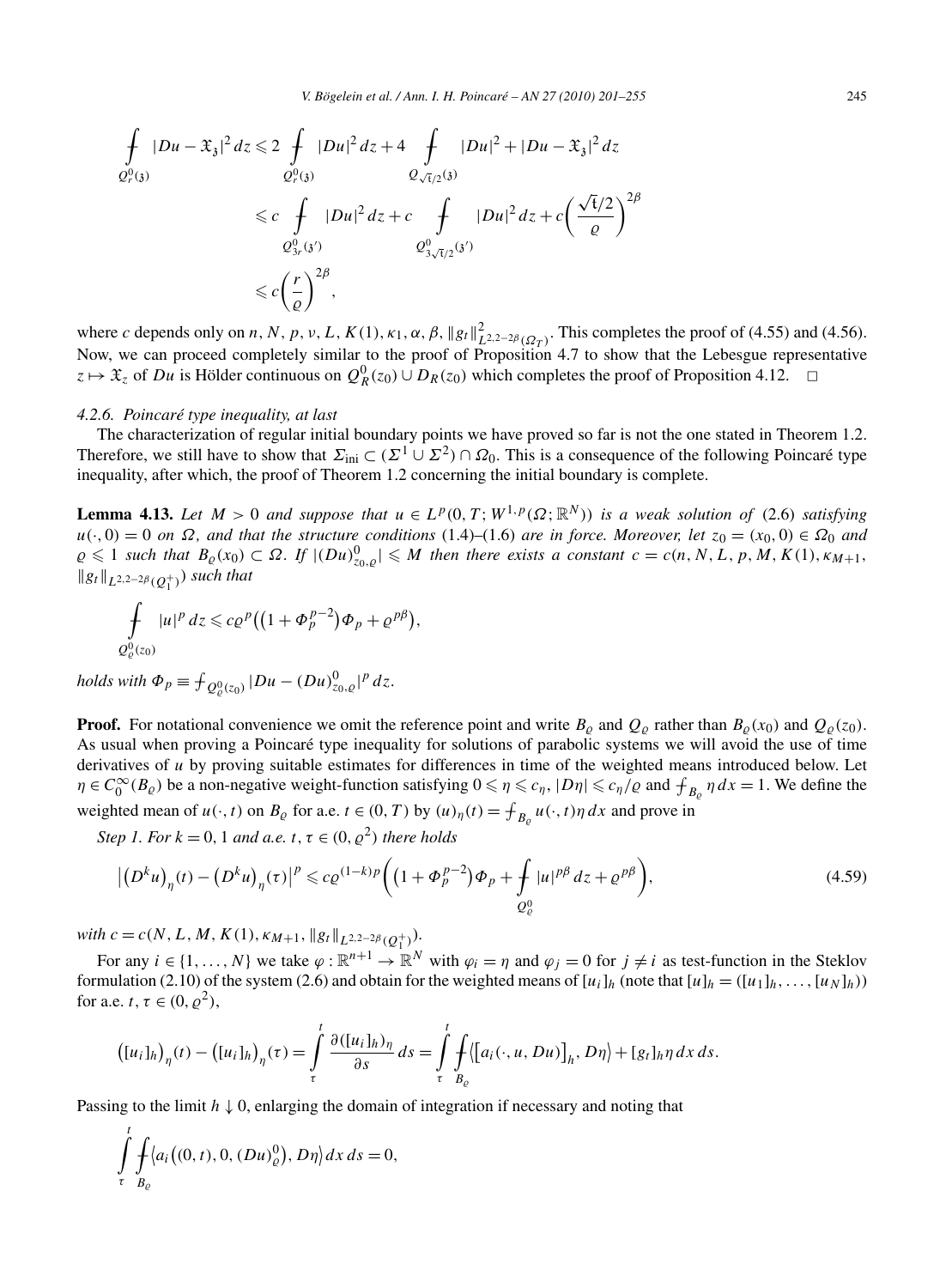we find

$$
\begin{aligned} \left| (u_i)_{\eta}(t) - (u_i)_{\eta}(\tau) \right| &\leq \varrho^2 \| D\eta \|_{\infty} \int_{Q^0_{\varrho}} \left| a\big((x,t), u, Du\big) - a\big((0,t), 0, Du\big) \right| d(x,t) \\ &\quad + \varrho^2 \| D\eta \|_{\infty} \int_{Q^0_{\varrho}} \left| a\big((0,t), 0, Du\big) - a\big((0,t), 0, (Du)^0_{\varrho}\big) \right| d(x,t) + \varrho^2 \| \eta \|_{\infty} \int_{Q^0_{\varrho}} |g_t| \eta \, dz \\ &\leq \varrho^2 \| D\eta \|_{\infty} (I_1 + I_2) + \varrho^2 \| \eta \|_{\infty} I_3, \end{aligned}
$$

with the obvious meaning of  $I_1-I_3$ . We now in turn infer bounds for the terms  $I_1$ ,  $I_2$  and  $I_3$ . To estimate  $I_1$  we use (1.6) and the assumption  $|(Du)_\rho^0| \leq M$ . Then, we exploit the properties of  $\theta$ , namely, for the term involving  $1 + M^{p-1}$ we use (2.2) with  $u_0 = 0$  and for the term involving  $|Du - (Du)_\rho^0|$  we use that  $\theta \le 1$ . Proceeding this way we infer

$$
|I_1| \leq 2^{p-2} L \int_{Q^0_{\varrho}} \theta\big(|u|, \varrho + |u|\big) \big( \big(1 + M^{p-1}\big) + \big|Du - (Du)_{\varrho}^0\big|^{p-1}\big) dz
$$
  

$$
\leq 2^{p-2} L \int_{Q^0_{\varrho}} \big(1 + M^{p-1}\big) K(1) \big(\varrho^{\beta} + |u|^{\beta}\big) + \big|Du - (Du)_{\varrho}^0\big|^{p-1} dz.
$$

To estimate  $I_2$  we decompose  $Q_{\varrho}^0 = S_1 \cup S_2$ , where

$$
S_1 = \left\{ z \in Q^0_{\varrho}: \left| Du - (Du)^0_{\varrho} \right| \leq 1 \right\}, \qquad S_2 = \left\{ z \in Q^0_{\varrho}: \left| Du - (Du)^0_{\varrho} \right| > 1 \right\}
$$

and rewrite  $I_2$  as follows

$$
I_2 = \frac{1}{|Q_{\varrho}^0|} \int\limits_{S_1} (\ldots) dz + \frac{1}{|Q_{\varrho}^0|} \int\limits_{S_2} (\ldots) dz = \frac{1}{|Q_{\varrho}^0|} (I_{2,1} + I_{2,2}),
$$

with the obvious labeling of  $I_{2,1}$  and  $I_{2,2}$ . For  $I_{2,1}$  we use (1.5) and note that  $|(Du)_{\varrho}^0 + s(Du - (Du)_{\varrho}^0)| \leq M + 1$ on  $S_1$  to obtain

$$
I_{2,1} = \int_{S_1} \left| \int_0^1 \partial_w a \big( (0, t), 0, (Du)^0_{\varrho} + s \big( Du - (Du)^0_{\varrho} \big) \big) \big( Du - (Du)^0_{\varrho} \big) ds \right| dz
$$
  
\$\leqslant L\kappa\_{M+1} \int\_{S\_1} |Du - (Du)^0\_{\varrho}| dz.\$

For  $I_{2,2}$  we use the growth condition (1.3) instead of (1.5), the assumption  $|(Du)_{\varrho}^0| \le M$  and the fact that  $|Du - (Du)_Q^0| > 1$  on *S*<sub>2</sub> to obtain

$$
I_{2,2} \leq L \int\limits_{S_2} \left(2 + M^{p-1} + |Du|^{p-1}\right) dz \leq 3L\left(1 + M^{p-1}\right) \int\limits_{S_2} \left|Du - (Du)_{\varrho}^0\right|^{p-1} dz.
$$

Finally, for  $I_3$  we obtain

$$
|I_3| \leqslant c(n)\varrho^{\beta-1} \bigg(\varrho^{2-2\beta-(n+2)} \int\limits_{Q^0_\varrho} |g_t|^2 \, dz\bigg)^{\frac{1}{2}} \leqslant c(n)\varrho^{\beta-1} \|g_t\|_{L^{2,2-2\beta}(Q^0_1)}.
$$

Combining the previous estimates for  $I_1$ ,  $I_2$  and  $I_3$  and summing over  $i = 1, \ldots, N$  and applying Hölder's inequality we arrive at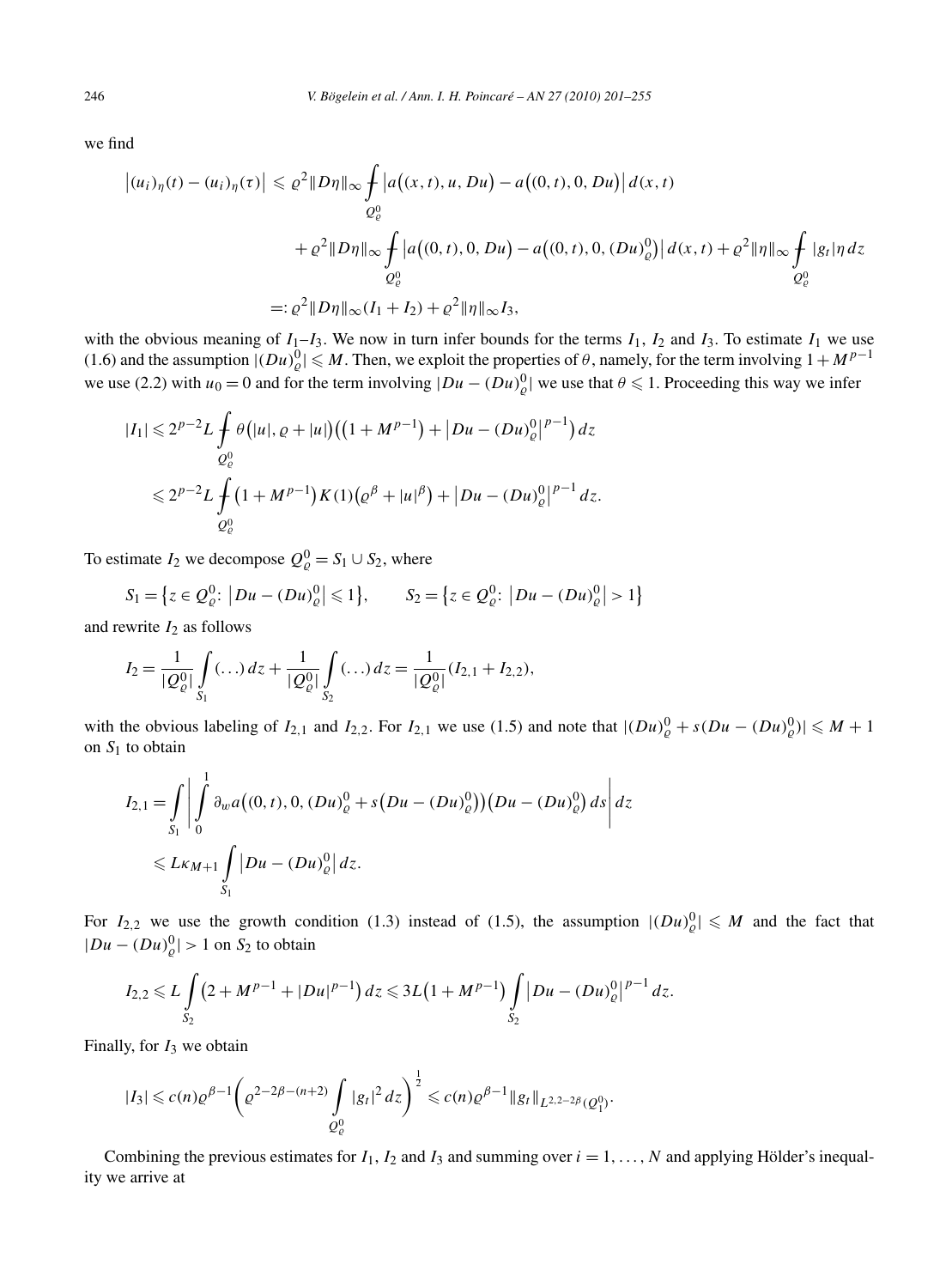$$
\left| (u)_{\eta}(t) - (u)_{\eta}(\tau) \right| \leqslant c \varrho^{2} \| D\eta \|_{\infty} \left( \left( \Phi_{p}^{\frac{p-2}{p}} + 1 \right) \Phi_{p}^{\frac{1}{p}} + \int_{Q_{\varrho}^{0}} |u|^{\beta} \, dz + \varrho^{\beta} \right) + c \varrho^{\beta+1} \|\eta\|_{\infty} \| g_{t} \|_{L^{2,2-2\beta}(Q_{1}^{0})},
$$

where  $c = c(N, L, M, K(1), \kappa_{M+1})$ . Taking this to the power *p*, applying Hölder's inequality and noting that  $||\eta||_{\infty} \leq c_n$  and  $||D\eta||_{\infty} \leq c_n/\varrho$  we infer (4.59) for the case  $k = 0$ . We get an analogous estimate for the weighted means of *Du* by taking  $D^{\alpha} \eta$  instead of  $\eta$  as test-function in (2.10), where  $\alpha = 1, \ldots, n$ . Indeed using integration by parts we find that  $(D^{\alpha}u)_n(t) = -(u)_{D^{\alpha}n}(t)$ . Replacing  $\eta$  with  $D^{\alpha}\eta$  in the previous estimate and summing over  $\alpha = 1, \ldots, n$  we obtain

$$
\left| (Du)_{\eta}(t) - (Du)_{\eta}(\tau) \right| \leqslant c \varrho^{2} \| D^{2} \eta \|_{\infty} \bigg( \big( \Phi_{p}^{\frac{p-2}{p}} + 1 \big) \Phi_{p}^{\frac{1}{p}} + \int_{Q_{\varrho}^{0}} |u|^{\beta} \, dz + \varrho^{\beta} \bigg) + c \varrho^{\beta+1} \| D \eta \|_{\infty} \| g_{t} \|_{L^{2,2-2\beta}(Q_{1}^{0})},
$$

where  $c = c(n, m, N, L, M, K(1), \kappa_{M+1})$ . Noting that  $||D\eta||_{\infty} \leq c/\rho$  and  $||D^2\eta||_{\infty} \leq c/\rho^2$ , we infer (4.59) also in the case  $k = 1$ .

*Step 2. Proof of the Poincaré type inequality.* We fix  $h \in (0, \varrho^2)$ . Exploiting the weighted means of *u* we decompose

$$
\int_{Q_{\varrho}^{0}} |u|^{p} dz \leqslant 3^{p-1} \bigg[ \int_{Q_{\varrho}^{0}} |u - (u)_{\eta}|^{p} dz + \bigg| \int_{0}^{\varrho^{2}} (u)_{\eta}(t) dt - \int_{0}^{h} (u)_{\eta}(\tau) d\tau \bigg|^{p} + \bigg| \int_{0}^{h} (u)_{\eta} d\tau \bigg|^{p} \bigg]
$$
\n
$$
=: 3^{p-1} \big( I + H^{(h)} + H^{(h)} \big). \tag{4.60}
$$

For the *estimate of*  $II^{(h)}$  we use (4.59) with  $k = 0$  and Hölder's inequality to infer

$$
II^{(h)} \leq \sup_{t,\tau \in (0,\varrho^2)} |(u)_\eta(t) - (u)_\eta(\tau)|^p \leq c \varrho^p \Big( \big(1+\Phi_p^{p-2}\big) \Phi_p + \int_{Q^0_\varrho} |u|^{p\beta} \, dz + \varrho^{p\beta} \Big).
$$

Note that the previous bound is independent of *h*. Passing to the limit  $h \downarrow 0$  in  $III^{(h)}$  and exploiting our initial condition on *u* we find that  $\lim_{h\downarrow 0}III^{(h)} = 0$ . Therefore it remains to *estimate I*. Here, we apply Poincaré's inequality slicewise to  $(u - (u)_n)(\cdot, t)$  and obtain for  $\lambda \in (0, \rho^2)$  that

$$
I \leq c \rho^{p} \int_{Q_{\rho}^{0}} |Du|^{p} dx
$$
  
\n
$$
\leq c \rho^{p} \left[ \int_{Q_{\rho}^{0}} |Du - (Du)_{\rho}^{0}|^{p} + |(Du)_{\rho}^{0} - (Du)_{\eta}|^{p} dz + \left| \int_{0}^{2^{2}} (Du)_{\eta}(t) dt - \int_{0}^{\lambda} (Du)_{\eta}(\tau) d\tau \right|^{p} + \left| \int_{0}^{\lambda} (Du)_{\eta} d\tau \right|^{p} \right]
$$
  
\n
$$
=: c(n, p) \rho^{p} (I_{1} + I_{2} + I_{3}^{(\lambda)} + I_{4}^{(\lambda)}).
$$

We now in turn infer estimates for the terms  $I_2$ ,  $I_3^{(\lambda)}$  and  $I_4^{(\lambda)}$ . We start with  $I_2$ . Recalling that  $\int_{B_\rho} \eta \, dx = 1$  and  $0 \leq \eta \leq c_n$  we rewrite and estimate

$$
I_2 = \int_0^{Q^2} \left| \int_{B_{\varrho}} \left( (Du)_{\varrho}^0 - Du(y, \tau) \right) \eta(y) \, dy \right|^p d\tau \leq c_\eta \int_{Q_{\varrho}^0} |Du - (Du)_{\varrho}^0|^p \, dz.
$$

For the estimate of  $I_3^{(\lambda)}$  we use the bound (4.59) with  $k = 1$  and Hölder's inequality to infer

$$
I_3^{(\lambda)} \leqslant \sup_{t,\tau \in (0,\varrho^2)} \left| (Du)_{\eta}(t) - (Du)_{\eta}(\tau) \right|^p \leqslant c \bigg( \left(1+\Phi_p^{p-2}\right) \Phi_p + \oint_{Q^0_\varrho} |u|^{p\beta} \, dz + \varrho^{p\beta} \bigg).
$$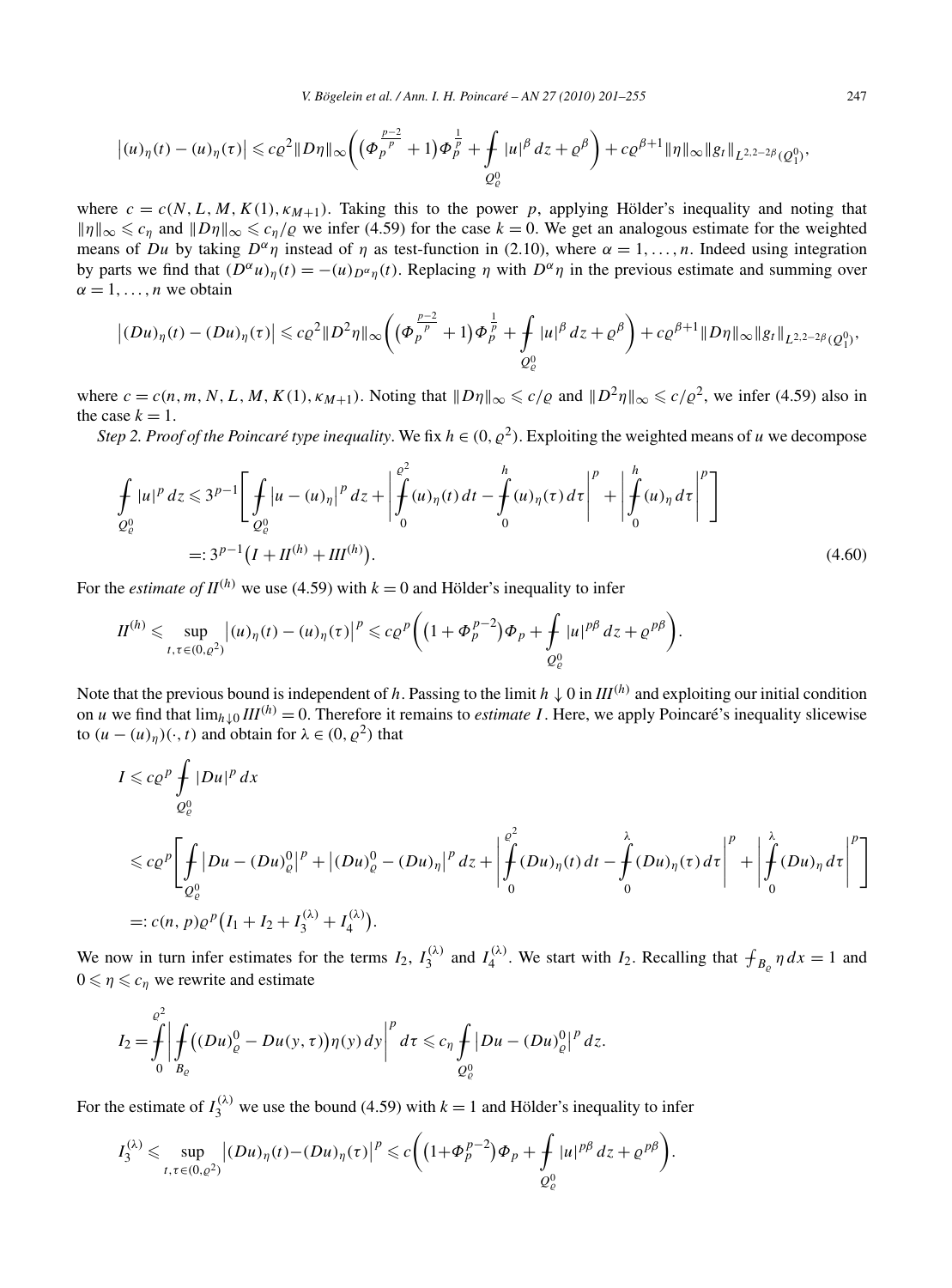Note that the preceding bound is independent of  $\lambda$ . In  $I_4^{(\lambda)}$  we want to exploit the initial condition on *u*. Therefore we first integrate by parts and then pass to the limit  $\lambda \downarrow 0$ 

$$
I_4^{(\lambda)} = \left| \oint\limits_0^{\lambda} \oint\limits_{B_{\varrho}} u(x,\tau) \otimes D\eta(x) \, dx \, d\tau \right|^p \leqslant c \varrho^{-1} \oint\limits_0^{\lambda} \oint\limits_{B_{\varrho}} |u| \, dx \, d\tau \leqslant c \varrho^{-1} \left( \frac{1}{\lambda} \int\limits_0^{\lambda} \oint\limits_{B_{\varrho}} |u|^2 \, dx \, d\tau \right)^{\frac{1}{2}} \to 0.
$$

Therefore, collecting terms we conclude with the following bound for *I* :

$$
I\leqslant c\varrho^{p}\bigg(\big(1+\varPhi_p^{p-2}\big)\varPhi_p+\mathop{\hskip0pt-1pt\hskip-2pt\int}\limits_{Q^0_\rho}|u|^{p\beta}dz+\varrho^{p\beta}\bigg).
$$

Combining the previous estimates for *I*,  $II^{(h)}$  and  $III^{(h)}$  we obtain from (4.60):

$$
\oint_{Q^0_{\varrho}} |u|^p\,dz \leqslant c\varrho^p\bigg(\big(1+\Phi_p^{p-2}\big)\varPhi_p+\oint_{Q^0_{\varrho}}|u|^{p\beta}\,dz+\varrho^{p\beta}\bigg),
$$

where  $c = c(n, N, L, M, K(1), \kappa_{M+1}, ||g_t||_{L^{2,2-2\beta}(Q_1^+)}$ . By Young's inequality and since  $\rho \leq 1$  we have  $\rho^p |u|^{p\beta} \leq$  $\frac{1}{2c}|u|^p + c\rho^{\frac{p}{1-\beta}} \leq \frac{1}{2c}|u|^p + c\rho^{p\beta}$ . Therefore, we can absorb the term involving *u* on the left-hand side in the standard way and end up the asserted Poincaré type inequality.  $\Box$ 

This finishes the proof of the characterization of regular initial boundary points. Finally, we consider the remaining configuration, namely points lying on the edge  $\partial \Omega \times \{0\}$ .

# *4.3. Regular points on the edge*

Here we will prove the characterization of regular edge-points in the model situation (2.7) on  $Q_1^*$  which was explained in Section 2.1. The statement of the main Theorem 1.2 concerning edge-points is therefore equivalent with Proposition 4.18 which deals with edge-points  $z_0 = (x'_0, 0, 0) \in \Gamma_1 \cap D_1$ , with  $x'_0 \in \mathbb{R}^{n-1}$  of  $Q_1^*$ . Note that in the edge-situation we can decide whether we proceed similar to the lateral or initial boundary. We will choose the second one, since it seems slightly more convenient.

#### *4.3.1. A-caloric approximation*

As in the preceding sections we shall need a version of the lemma of *A*-caloric approximation for the edge-situation. Since the arguments are clear by now, we only state the result. Indeed, the only difference in the present situation is that we have to identify the zero trace of the limit function *v* found in (4.51) on both parts of the boundary, i.e. on  $\Gamma_1^0$ and  $D_1^+$ . The first one follows from the trace theorem (as in the proof of Lemma 4.1) whereas the second one follows by the argument after (4.52) in the proof of Lemma 4.8.

**Lemma 4.14.** *Given*  $\varepsilon > 0$ ,  $0 < v \le L$  *and*  $p \ge 2$  *there exists a positive function*  $\delta = \delta(n, p, v, L, \varepsilon) \in (0, 1]$  *with the following property*: *whenever A is a bilinear form on* R*Nn which is strongly elliptic with ellipticity constant ν >* 0 *and upper bound L, i.e.*

$$
v|w|^2 \leqslant \langle Aw, w \rangle \quad \text{and} \quad \langle Aw, \widetilde{w} \rangle \leqslant L|w||\widetilde{w}|
$$

holds whenever  $w, \widetilde{w} \in \mathbb{R}^{Nn}$  and  $u \in L^p(\Lambda^0_{\varrho^2}(t_0); W^{1,p}(B^+_{\varrho}(x_0), \mathbb{R}^N))$  with  $u \equiv 0$  on  $\Gamma^0_{\varrho}(z_0) \cup D^+_{\varrho}(z_0)$  with  $z_0 \in$ *Γ*<sup>1</sup> ∩ *D*<sup>1</sup> *and*

$$
\int\limits_{Q_{\varrho}^*(z_0)}|Du|^2+\gamma^{p-2}|Du|^p\,dz\leq 1,
$$

*where*  $0 < \gamma \leq 1$ *, is approximately A-caloric in the sense that*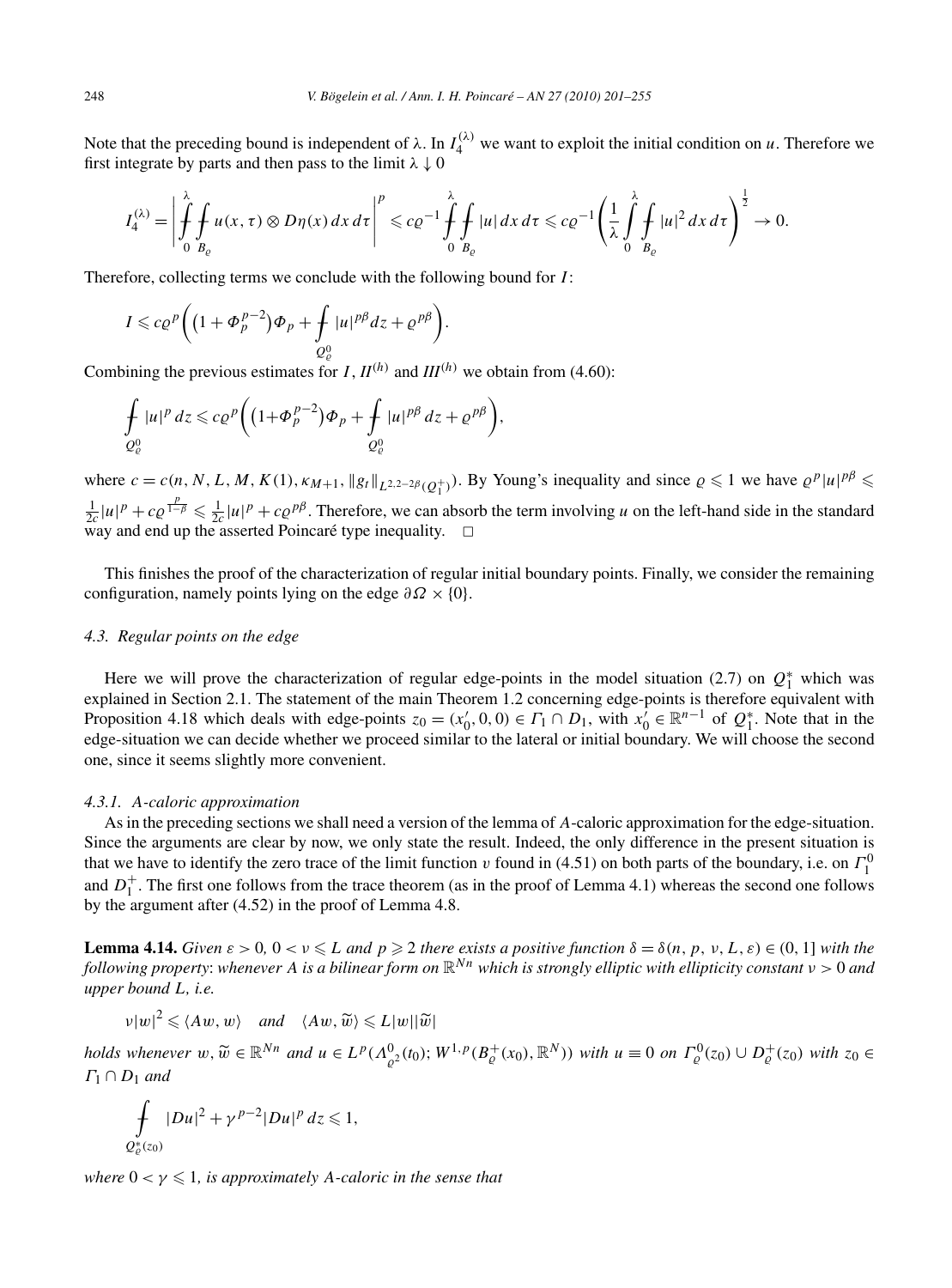$$
\left|\int_{Q^*_{\varrho}(z_0)} u \cdot \varphi_t - \langle ADu, D\varphi \rangle dz \right| \leq \delta \sup_{Q^*_{\varrho}(z_0)} |D\varphi| \quad \text{for every } \varphi \in C_0^{\infty}(Q^*_{\varrho}(z_0); \mathbb{R}^N),
$$

*then there exists an A-caloric map*  $h \in L^p(A^0_{(\rho/2)^2}(t_0); W^{1,p}(B^+_{\rho/2}(x_0); \mathbb{R}^N)$ ), i.e.

$$
\int_{Q_{\varrho/2}^*(z_0)} h \cdot \varphi_t - \langle A Dh, D\varphi \rangle dz = 0 \quad \text{for every } \varphi \in C_0^{\infty}(Q_{\varrho/2}^*(z_0); \mathbb{R}^N),
$$

*with*  $h \equiv 0$  *on*  $\Gamma^0_{\varrho/2}(z_0) \cup D^+_{\varrho/2}(z_0)$  *satisfying* 

$$
\int\limits_{Q_{\varrho/2}^*(z_0)} |Dh|^2 + \gamma^{p-2} |Dh|^p \, dz \leq 2 \cdot 2^{n+2}
$$

*and*

$$
\int\limits_{Q_{\varrho/2}^*(z_0)}\left|\frac{u-h}{\varrho/2}\right|^2+\gamma^{p-2}\left|\frac{u-h}{\varrho/2}\right|^pdz\leqslant\varepsilon.
$$

## *4.3.2. Caccioppoli inequality*

Since the proof of the Caccioppoli inequality in the edge-situation is performed by a combination of the arguments for the lateral and the initial boundary situation we shall omit it and only state the result.

**Lemma 4.15.** *Suppose that*  $u \in L^p(\Lambda_1^0; W^{1,p}(B_1^+; \mathbb{R}^N))$  *is a weak solution of the non-linear parabolic system* (2.7) *with*  $u = 0$  *on*  $\Gamma_1^0 \cup D_1^+$ , where the structure conditions (1.4)–(1.6) *are in force. Then, for any*  $z_0 \in \Gamma_1 \cap D_1$  *and*  $\varrho \in (0, 1)$  *such that*  $Q_{\varrho}(z_0) \subset Q_1$  *there holds* 

$$
\oint\limits_{Q^*_{\varrho/2}(z_0)}|Du|^2+|Du|^p\,dz\leqslant c_{Cac}\bigg(\oint\limits_{Q^*_{\varrho}(z_0)}\bigg|\frac{u}{\varrho}\bigg|^2+\bigg|\frac{u}{\varrho}\bigg|^p\,dz+\varrho^{2\beta}\bigg),
$$

 $where \ c_{Cac} = (1 + ||g_t||_{L^{2,2-2\beta}(Q_1^*)}^2)c(n, p, L/\nu, M, H(M), \kappa_{M+1}).$ 

## *4.3.3. Linearization*

Here we state a version of the linearization lemma which is applicable in the edge. Since the proof is completely similar to the one of Lemma 4.3 for the initial boundary situation we shall omit it and only state the result. Indeed, since the test-function has compact support in the domain of integration we do not reach the boundary and therefore the proof can be completely adopted.

For  $s \ge 1$ ,  $z_0 \in \Gamma_1 \cap D_1$  and a parabolic cylinder  $Q_\rho(z_0) \subset Q_1$  we define the edge-point excess functionals by

$$
\phi_s^*(z_0,\varrho):=\int\limits_{Q^*_\varrho(z_0)}|Du|^s\,dz,\qquad \psi_s^*(z_0,\varrho):=\int\limits_{Q^*_\varrho(z_0)}\left|\frac{u}{\varrho}\right|^s\,dz,
$$

and we shall often abbreviate

$$
\phi_s^* = \phi_s^*(z_0, \varrho)
$$
 and  $\psi_s^* = \psi_s^*(z_0, \varrho)$ .

**Lemma 4.16.** Suppose that  $u \in L^p(\Lambda_1^0; W^{1,p}(B_1^+; \mathbb{R}^N))$  is a weak solution of (2.7) satisfying  $u = 0$  on  $\Gamma_1^0 \cup D_1^+$ , *where the structure conditions* (1.4)–(1.6) *are in force. Then we have*

$$
\left| \int_{Q_{\varrho}^{*}(z_{0})} u \cdot \varphi_{t} - \langle \partial_{w} a(z_{0}, 0, 0) D u, D \varphi \rangle dz \right|
$$
  
\$\leqslant c\_{Eu}[\omega\_{1}(\phi\_{p}^{\*} + \varrho^{p})\sqrt{\phi\_{2}^{\*}} + \phi\_{p}^{\*} + \psi\_{2}^{\*} + \varrho^{\beta}(\phi\_{p}^{\*})^{1-\frac{1}{p}}(1 + (\psi\_{p}^{\*})^{\frac{\beta}{p}}) + \varrho^{\beta}] \sup\_{Q\_{\varrho}^{\*}(z\_{0})} |D \varphi|\$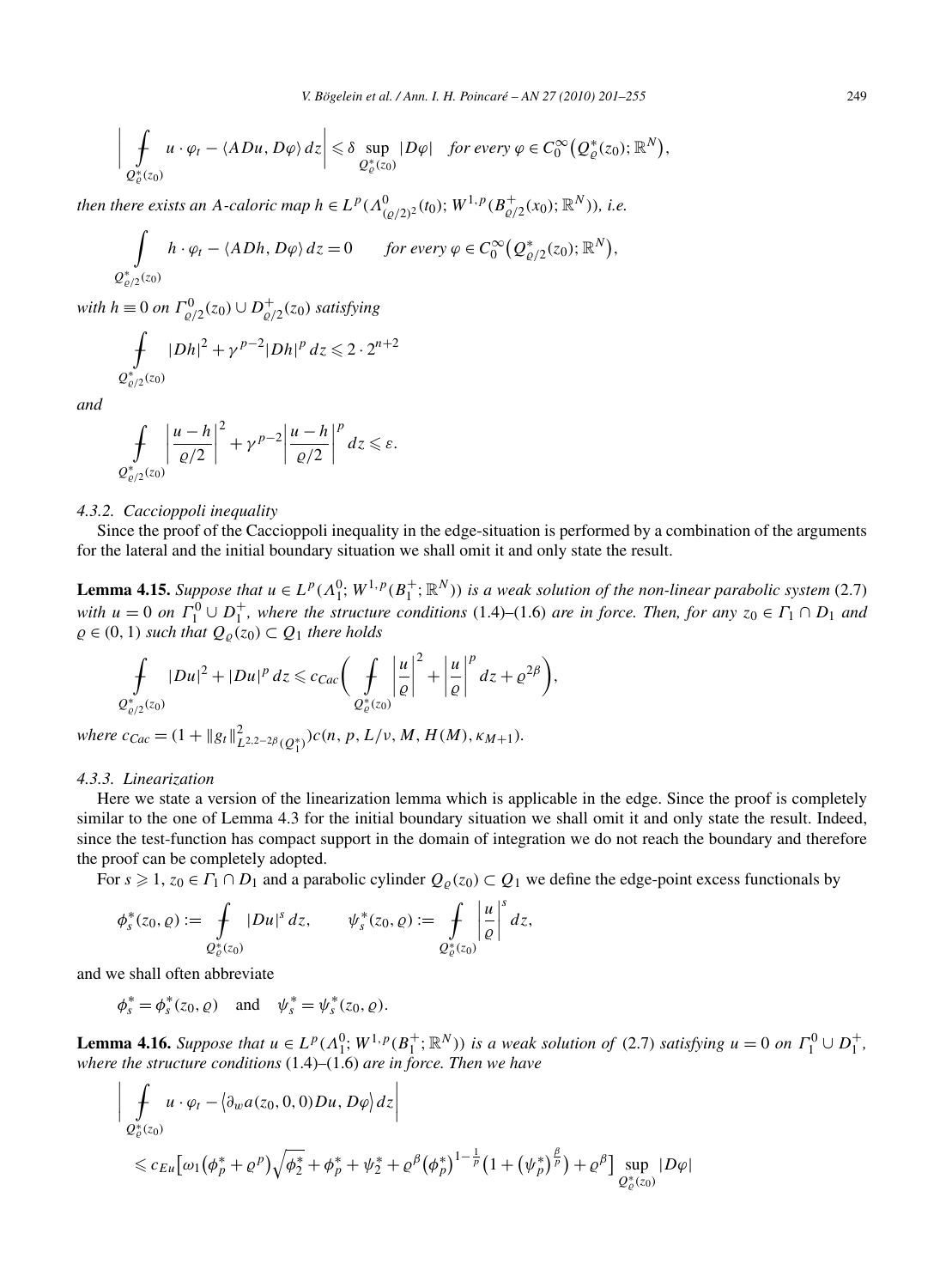for any  $\varphi \in C_0^{\infty}(Q_{\varrho}^*(z_0); \mathbb{R}^N)$ ,  $z_0 \in \varGamma_1 \cap D_1$  and  $Q_{\varrho}(z_0) \subset Q_1$ . The constant  $c_{Eu}$  is of the form  $c_{Eu} = L(1 + ||g_t||_{L^{2,2-2\beta}(Q_1^*)})c(n, p, M, K(1), \kappa_{M+1}).$ 

#### *4.3.4. A decay estimate at the edge*

Having all the prerequisites at hand, we can now use Lemmas 4.14–4.16 to prove an excess-decay estimate valid for edge-points  $z_0 \in \Gamma_1 \cap D_1$ . Since the first two steps of the proof, i.e. the application of the *A*-caloric approximation lemma and the iteration are completely similar to the proof of Lemma 4.11 for the initial boundary situation we shall omit the proof and only state the result, i.e. the analogue of Lemma 4.11. We first define the following edge-point excess functional

$$
E_{\text{ed}} \equiv E_{\text{ed}}(z_0, \varrho) := \int\limits_{Q_{\varrho}^*(z_0)} \left| \frac{u}{\varrho} \right|^2 + \left| \frac{u}{\varrho} \right|^p dz
$$

for  $z_0 \in \Gamma_1 \cap D_1$  and  $\widetilde{E}_{\text{ed}} = \widetilde{E}_{\text{ed}}(z_0, \varrho) = E_{\text{ed}}(z_0, \varrho) + \varrho^{2\beta}$ .

**Lemma 4.17.** Given  $\alpha \in (\beta, 1)$ , there exist constants  $\vartheta \in (0, \frac{1}{4}]$ ,  $\mathcal{E}_{ed} \in (0, 1]$ ,  $\varrho_{ed} > 0$  and  $c_4$  depending on n, N, p, v, L,  $K(1)$ ,  $\kappa_1$ ,  $\alpha$ ,  $\beta$ ,  $\|g_t\|_{L^{2,2-2\beta}(Q_1^*)}$  such that the following holds. Suppose that  $u \in L^p(\Lambda_1^0; W^{1,p}(B_1^+; \mathbb{R}^N))$ *is a weak solution of* (2.7) *satisfying*  $u(\cdot, 0) = 0$  *on*  $\Gamma_1^0 \cup D_1^+$ *, where the structure conditions* (1.4)–(1.6) *are in force and suppose that*

- $(i)$   $\varrho \leqslant \varrho_{\text{ed}},$
- (ii)  $E_{\text{ed}}(\varrho) \leq \mathcal{E}_{\text{ed}}$

*are fulfilled on some cylinder*  $Q_{\varrho}^*(z_0)$  *with*  $z_0 \in \Gamma_1 \cap D_1$  *and*  $Q_{\varrho}(z_0) \subset Q_1$ *. Then for any*  $0 < r \leq \varrho/2$  *we have* 

$$
\int_{Q_r^*(z_0)}\left|\frac{u}{r}\right|^2+\left|\frac{u}{r}\right|^p dz+\int_{Q_r^*(z_0)}|Du|^2+|Du|^p dz \leqslant c_{\text{ed}}\bigg[\bigg(\frac{r}{\varrho}\bigg)^{2\alpha}E_{\text{ed}}(\varrho)+r^{2\beta}\bigg],
$$

 $\omega$  *where the constant*  $c_{ed}$  *depends on*  $n, N, p, v, L, K(1), \kappa_1, \alpha, \beta, \|g_t\|_{L^{2,2-2\beta}(Q_1^*)}$ *. In particular this estimate implies* 

$$
\mathfrak{X}_{z_0} := \lim_{j \to \infty} (Du)^*_{z_0, \vartheta^j \varrho} = 0.
$$

#### *4.3.5. Description of regular edge-points*

Now we come to the most interesting part concerning the proof of the characterization of regular edge-points. Indeed, when considering the neighborhood of an edge-point we have to take into account all four possible configurations, namely the edge and interior situation and the lateral and initial boundary situation. This is performed in the following

**Proposition 4.18.** Suppose that  $u \in L^p(\Lambda_1^0; W^{1,p}(B_1^+; \mathbb{R}^N))$  with  $u(\cdot, 0) = 0$  on  $\Gamma_1^0 \cup D_1^+$  is a weak solution of (2.7) *where the structure conditions* (1.4)–(1.6) *are in force. Then, for any*  $z_0 \in (\Gamma_1 \cap D_1) \setminus \Sigma_{ed}$  *there exists a neighborhood*  $U_{z_0}$  *such that* 

$$
Du\in C^{\beta,\frac{\beta}{2}}(U_{z_0}\cap \overline{Q_1^*};\mathbb{R}^{Nn}),
$$

*where*

$$
\Sigma_{\text{ed}} := \left\{ z_0 \in \Gamma_1 \cap D_1 \colon \liminf_{\varrho \downarrow 0} \varrho^{-p} \int_{\mathcal{Q}^*_{\varrho}(z_0)} |u|^p \, dz > 0 \right\}.
$$

**Proof.** First of all we recall the definition of the constants  $\varrho_{ed}$ ,  $\mathcal{E}_{ed}$ ,  $\varrho_{ed}$ ,  $\varrho_{ini}$ ,  $\mathcal{E}_{ini}$ ,  $\varrho_{int}$ ,  $\varrho_{lat} = \varrho_{lat}(1)$ ,  $\mathcal{E}_{lat} = \mathcal{E}_{lat}(1)$ ,  $c_{\text{lat}} = c_{\text{lat}}(1)$ ,  $\varrho_{\text{int}} = \varrho_{\text{int}}(1)$ ,  $\mathcal{E}_{\text{int}} = \mathcal{E}_{\text{int}}(1)$  and  $c_{\text{int}} = c_{\text{int}}(1)$  from Lemmas 4.17, 4.11, 4.5 and 4.6, respectively for the choice  $M = 1$ . For  $z_0 \in (\Gamma_1 \cap D_1) \setminus \Sigma_{\text{ed}}$  we can find  $0 < \varrho \le \min\{\varrho_{\text{ed}}, \varrho_{\text{ini}}, \varrho_{\text{lat}}, \varrho_{\text{int}}\}$  with  $Q_{2\varrho}^*(z_0) \subset Q_1^*$  such that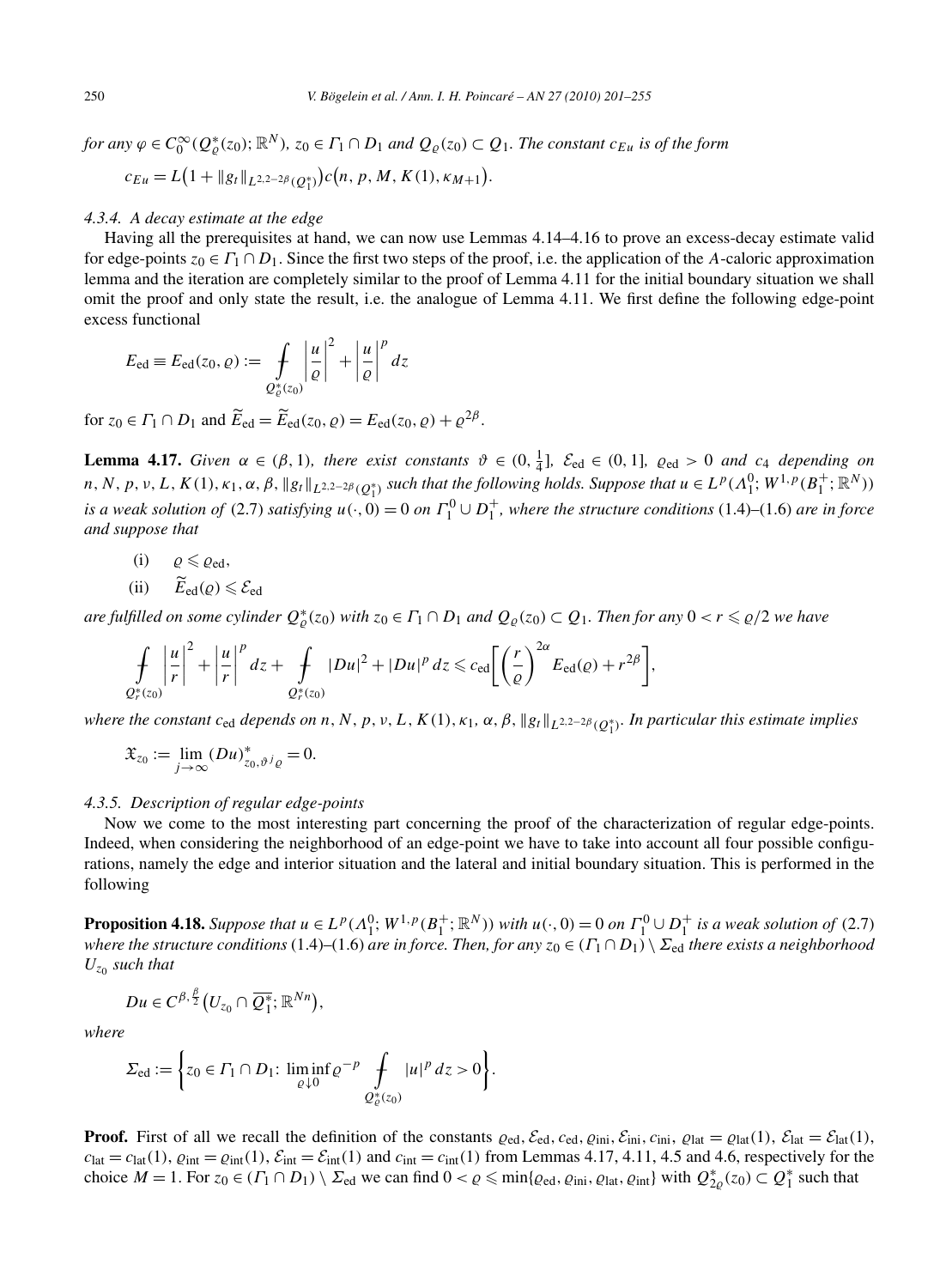$$
\widetilde{E}_{\rm ed}(z_0,\varrho) < \frac{1}{2} \left( c_5 \max\{c_{\rm ed}, c_{\rm ini}, c_{\rm lat}, c_{\rm int}\} \right)^{-2} \min\{\mathcal{E}_{\rm ed}, \mathcal{E}_{\rm ini}, \mathcal{E}_{\rm lat}, \mathcal{E}_{\rm int}\} \tag{4.61}
$$

where we have defined  $c_5 = 2^{2n}3^{2p}(n+3)^p$ . Since  $\Gamma_1 \cap D_1 \ni z \mapsto \widetilde{E}_{\text{ed}}(z, \varrho)$  is continuous with respect to the center *z*, there exists a radius  $0 < R \le \rho/12$  such that

$$
\widetilde{E}_{\text{ed}}(z,\varrho) < \left(c_5 \max\{c_{\text{ed}}, c_{\text{ini}}, c_{\text{lat}}, c_{\text{int}}\}\right)^{-2} \min\{\mathcal{E}_{\text{ed}}, \mathcal{E}_{\text{ini}}, \mathcal{E}_{\text{lat}}, \mathcal{E}_{\text{int}}\}\tag{4.62}
$$

for all  $z \in \Gamma_R(z_0) \cap D_R(z_0)$ . Moreover, due to the choice  $R \le \rho/12$  and the inclusion  $Q_{2\rho}^*(z_0) \subset Q_1^*$  we have  $Q_{\rho}^*(z) \subset Q_2^*$  $Q_{2\varrho}^{*}(z_0) \subset Q_1^{*}.$ 

Now, given *α* ∈ (*β*, 1) we choose *δ* in dependence of *n*, *N*, *p*, *v*, *L*, *K*(1), *κ*<sub>1</sub>, *α*, *β* and  $||g_t||_{L^{2,2-2β}}(Q_1^*)$  to be the constant from Lemma 4.11. Without loss of generality we can assume that the constant  $\vartheta$  appearing in Proposition 4.6 (with the choice  $M = 1$ ) is equal to the ones from Lemmas 4.5, 4.11 and 4.17. In the following we will show that for all  $\mathfrak{z} \in Q_R^*(z_0) \cup \Gamma_R^0(z_0) \cup D_R^+(z_0) \cup (\Gamma_R(z_0) \cap D_R(z_0))$  the limit

$$
\mathfrak{X}_{\mathfrak{z}} := \lim_{j \to \infty} (Du)^*_{\mathfrak{z}, \vartheta^j \varrho} \tag{4.63}
$$

exists and that

$$
\int_{Q_r^*(3)} |Du - \mathfrak{X}_3|^2 dz \leqslant c \left(\frac{r}{\varrho}\right)^{2\beta},\tag{4.64}
$$

for all  $0 < r \leq \rho/6$  and with a constant *c* depending on *n*, *N*, *p*, *v*, *L*, *K*(1),  $\kappa_1$ ,  $\alpha$ ,  $\beta$  and  $||g_t||_{L^{2,2-2\beta}(Q_1^*)}$ . For this we will distinguish between the cases  $\mathfrak{z} \in \Gamma_R(z_0) \cap D_R(z_0), \mathfrak{z} \in D_R^+(z_0), \mathfrak{z} \in \Gamma_R^0(z_0)$  and  $\mathfrak{z} \in Q_R^*(z_0)$ .

In the first case, i.e. *the case*  $\chi \in \Gamma_R(z_0) \cap D_R(z_0)$ , we see that by (4.62) the hypotheses of Lemma 4.17 are fulfilled so that the application of the lemma yields that

$$
\mathfrak{X}_{\mathfrak{z}} = \lim_{j \to \infty} (Du)^*_{\mathfrak{z}, \vartheta^j \varrho} = 0.
$$

Moreover, for  $0 < r \le \rho/2$  we have

$$
\int_{Q_r^*(3)} \left| \frac{u}{r} \right|^2 + \left| \frac{u}{r} \right|^p + |Du|^2 + |Du|^p \, dz \leqslant c_{\text{ed}} \left[ \left( \frac{r}{\varrho} \right)^{2\alpha} E_{\text{ed}}(3, \varrho) + r^{2\beta} \right]
$$
\n
$$
\leqslant c_{\text{ed}} \left( \frac{r}{\varrho} \right)^{2\beta} \widetilde{E}_{\text{ed}}(3, \varrho)
$$
\n
$$
\leqslant c \left( \frac{r}{\varrho} \right)^{2\beta}, \tag{4.65}
$$

where *c* depends on *n*, *N*, *p*, *v*, *L*, *K*(1),  $\kappa_1$ ,  $\alpha$ ,  $\beta$ ,  $\|g_t\|_{L^{2,2-2\beta}(\mathcal{Q}_1^*)}$ . Here we have used in the last line the bound (4.62) for  $E_{\text{ed}}(\mathfrak{z},\varrho)$ . Hence, (4.63) and (4.64) are valid with  $\mathfrak{X}_{\mathfrak{z}}=0$ .

In the second case, i.e. *the case*  $\mathfrak{z} \in D_R^+(z_0)$ , we want to apply Lemma 4.11 and therefore first have to ensure that the hypothesis are satisfied. By  $\chi' = (\mathfrak{x}_1, \ldots, \mathfrak{x}_{n-1}, 0, 0)$  we denote the projection of  $\chi = (\mathfrak{x}_1, \ldots, \mathfrak{x}_{n-1}, \mathfrak{x}_n, 0)$  onto  $\Gamma_1 \cap D_1$ . At this stage we recall that  $Q_{\mathfrak{X}_n}(\mathfrak{z}) \subset Q_{2\mathfrak{X}_n}^*(\mathfrak{z}')$  which allows us to enlarge the domain of integration from  $Q_{\xi_n}(3)$  to  $Q_{2\xi_n}^*(3')$ . Now, since  $3' \in \Gamma_R(z_0) \cap D_R(z_0)$  we can use the results from the first case with center  $3'$  obtaining that the limit  $\mathfrak{X}_{\mathfrak{z}} := \lim_{j \to \infty} (Du)^*_{\mathfrak{z}',\mathfrak{z}^j} = 0$  exists and, moreover, that (4.65) holds with  $\mathfrak{z}'$  instead of  $\mathfrak{z}$ . Therefore, using (4.65) with  $(\chi', 2x_n, \rho)$  instead of  $(\chi, r, \rho)$ , the fact that  $2x_n \leq 2R \leq \rho/2$  and (4.62) we infer

$$
\widetilde{E}_{\text{ini}}(\mathfrak{z}, \mathfrak{x}_n) \leq 2^{n+2+p} \bigg( \int_{\mathcal{Q}^*_{2\mathfrak{x}_n}(\mathfrak{z}')} \left| \frac{u}{2\mathfrak{x}_n} \right|^2 + \left| \frac{u}{2\mathfrak{x}_n} \right|^p dz + (2\mathfrak{x}_n)^{2\beta} \bigg)
$$
\n
$$
\leq 2^{n+2+p} c_{\text{ed}} \bigg( \frac{2\mathfrak{x}_n}{\varrho/2} \bigg)^{2\beta} \widetilde{E}_{\text{ed}}(\mathfrak{z}', \varrho)
$$
\n
$$
\leq \bigg( \frac{2\mathfrak{x}_n}{\varrho/2} \bigg)^{2\beta} \mathcal{E}_{\text{ini}}.
$$
\n(4.66)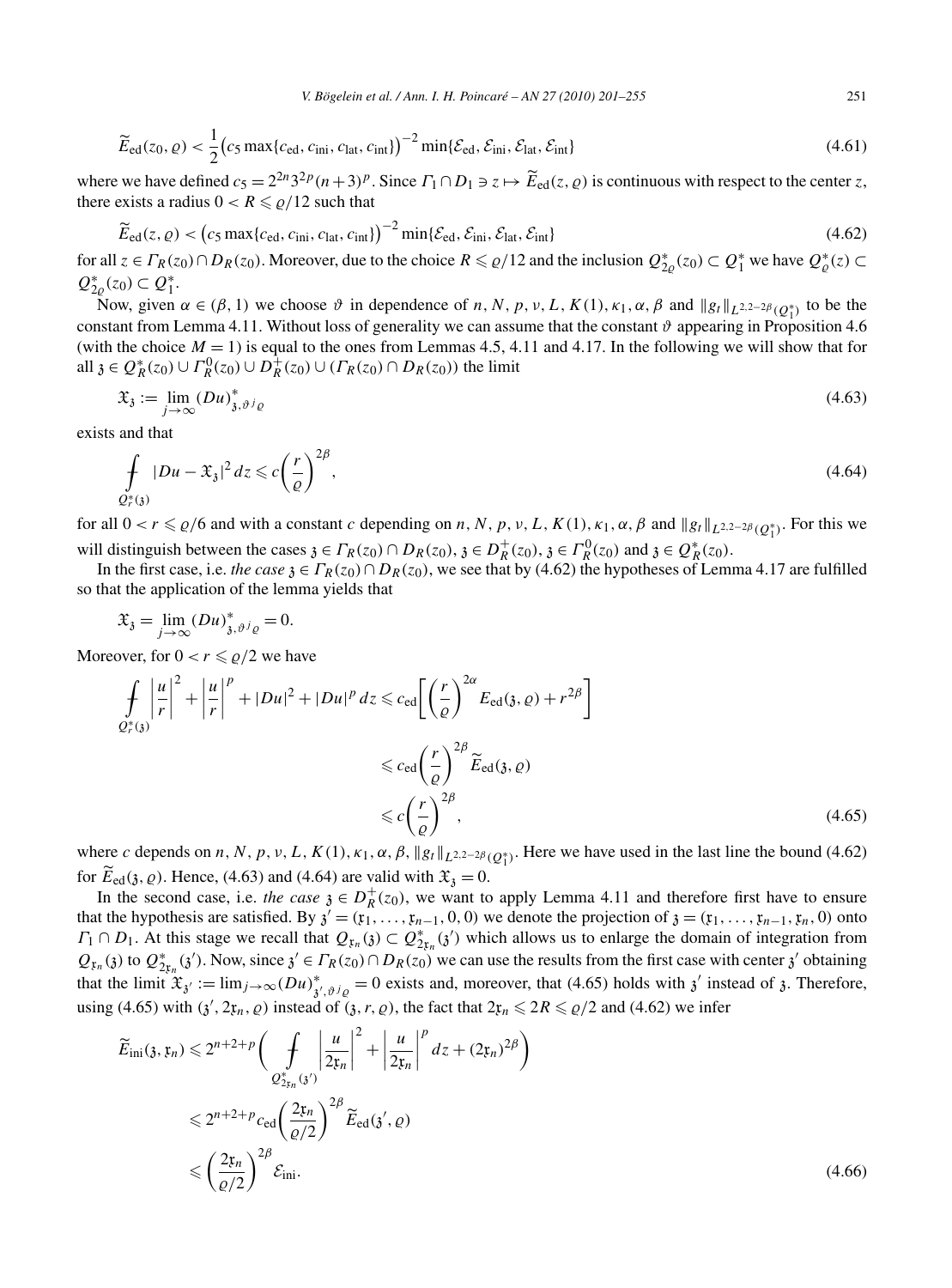Note that the last inequality holds since  $2^{n+2+p} \le c_5$  which was defined in (4.61). Since  $2r_n \le 2R \le \rho/2$  this implies in particular that  $E_{\text{ini}}(3, \mathfrak{x}_n) \leq \mathcal{E}_{\text{ini}}$ . Therefore, the hypotheses of Lemma 4.11 are satisfied and the application with  $(3, r, \mathfrak{x}_n)$  instead of  $(z_0, r, \varrho)$  allows us to conclude on the one hand that the limit in (4.63) exists and, on the other hand, that for any  $0 < r \leq \frac{r}{2}$  there holds

$$
\int_{Q_r^0(3)} |Du - \mathfrak{X}_3|^2 dz \leqslant c_{\text{ini}} \left[ \left( \frac{r}{\mathfrak{x}_n/2} \right)^{2\alpha} E_{\text{ini}}(\mathfrak{z}, \mathfrak{x}_n) + r^{2\beta} \right]
$$
\n
$$
\leqslant c_{\text{ini}} \left[ \left( \frac{r}{\mathfrak{x}_n/2} \right)^{2\alpha} \left( \frac{2\mathfrak{x}_n}{\varrho} \right)^{2\beta} \mathcal{E}_{\text{ini}} + r^{2\beta} \right]
$$
\n
$$
\leqslant c \left( \frac{r}{\varrho} \right)^{2\beta},
$$

where *c* depends on *n*, *N*, *p*, *v*, *L*, *K*(1),  $\kappa_1$ ,  $\alpha$ ,  $\beta$  and  $||g_t||_{L^{2,2-2\beta}(Q_1^*)}$ . Here we have also used (4.66) and  $\mathcal{E}_{\text{ini}} \le 1$  in the last line. In the remaining case  $x_n/2 < r \le \rho/6$  we use the previous estimate as well as (4.64) for  $\chi'$  (note that  $\mathfrak{X}_{3'} = 0$  to infer

$$
\int_{Q_r^*(3)} |Du - \mathfrak{X}_{\mathfrak{z}}|^2 dz \le 2 \int_{Q_r^*(3)} |Du|^2 dz + 4 \int_{Q_{\mathfrak{x}_{n/2}}^0(3)} |Du|^2 + |Du - \mathfrak{X}_{\mathfrak{z}}|^2 dz
$$
\n
$$
\le c \int_{Q_{\mathfrak{z}_r}^*(3')} |Du|^2 dz + c \int_{Q_{\mathfrak{z}_{\mathfrak{x}_{n/2}}^*(3')}^0 |Du|^2 dz + c \left(\frac{\mathfrak{x}_n/2}{\varrho}\right)^{2\beta}
$$
\n
$$
\le c \left(\frac{r}{\varrho}\right)^{2\beta},
$$

where *c* depends only on *n*, *N*, *p*, *v*, *L*, *K*(1),  $\kappa_1$ ,  $\alpha$ ,  $\beta$  and  $||g_t||_{L^{2,2-2\beta}(Q_1^*)}$ . This completes the proof of (4.63) and  $(4.64)$  in the case  $\mathfrak{z} \in D_R^+(z_0)$ .

In *the case*  $\mathfrak{z} \in \Gamma_R^0(z_0)$  we want to apply Lemma 4.5. As in the last case we first will ensure that the hypotheses of the lemma are satisfied. By  $\chi' = (\mathfrak{x}_1, \ldots, \mathfrak{x}_{n-1}, 0, 0)$  we again denote the projection of  $\chi = (\mathfrak{x}_1, \ldots, \mathfrak{x}_{n-1}, 0, t)$  onto  $\Gamma_1 \cap D_1$ . From (4.19) we recall that  $\xi_{3,\sqrt{t}} = \frac{n+2}{t} f_{Q_{\sqrt{t}}^+(3)} u x_n dz$  denotes the vector minimizing  $\xi \mapsto \int_{Q_{\sqrt{t}}^+(3)} |u - \xi x_n|^2 dz$ . By the use of the minimizing property of  $\xi_{\mathfrak{z},\sqrt{\mathfrak{t}}}$  we therefore find

$$
\int\limits_{\mathcal{Q}^+_{\sqrt{t}}(3)}\left|\frac{u-\xi_{3,\sqrt{t}}x_n}{\sqrt{t}}\right|^2dz\leqslant \int\limits_{\mathcal{Q}^+_{\sqrt{t}}(3)}\left|\frac{u}{\sqrt{t}}\right|^2dz.
$$

Furthermore, we recall that  $\xi_{3}^{(p)}$ , denotes the vector minimizing  $\xi \mapsto \int_{Q_{\sqrt{t}}^+(3)} |u - \xi x_n|^p dz$ . By the use of Lemma 2.2 and the minimizing property of  $\xi_{3,\xi_n}^{(p)}$  we therefore find

$$
\int\limits_{\mathcal{Q}^+_{\sqrt{t}}(3)} \left|\frac{u-\xi_{3,\sqrt{t}}x_n}{\sqrt{t}}\right|^p dz \leq 2^{p-1} \bigg(\int\limits_{\mathcal{Q}^+_{\sqrt{t}}(3)} \left|\frac{u}{\sqrt{t}}\right|^p dz + \left|\xi_{3,\zeta_n}^{(p)} - \xi_{3,\sqrt{t}}\right|^p\bigg) \leq 2^p (n+2)^p \int\limits_{\mathcal{Q}^-_{\sqrt{t}}(3)} \left|\frac{u}{\sqrt{t}}\right|^p dz.
$$

At this stage we recall that  $Q_{\sqrt{t}}^+(z) \subset Q_{\sqrt{2t}}^+(z')$  which allows us to enlarge the domain of integration from  $Q_{\sqrt{t}}^+(z)$  to  $Q^*_{\sqrt{2t}}(3')$ . Since  $3' \in \Gamma_R(z_0) \cap D_R(z_0)$  we can use the results from the first case with center  $3'$  obtaining that the limit  $\mathfrak{X}_{\mathfrak{z}} := \lim_{j \to \infty} (Du)^*_{\mathfrak{z}', \vartheta^j \varrho} = 0$  exists and, moreover, that (4.65) holds with  $\mathfrak{z}'$  instead of  $\mathfrak{z}$ . Combining the previous estimates and using (4.65) with  $(\chi', \sqrt{2t}, \rho)$  instead of  $(\chi, r, \rho)$ , the fact that  $\sqrt{2t} \leq 2R \leq \rho/2$  and (4.62) we infer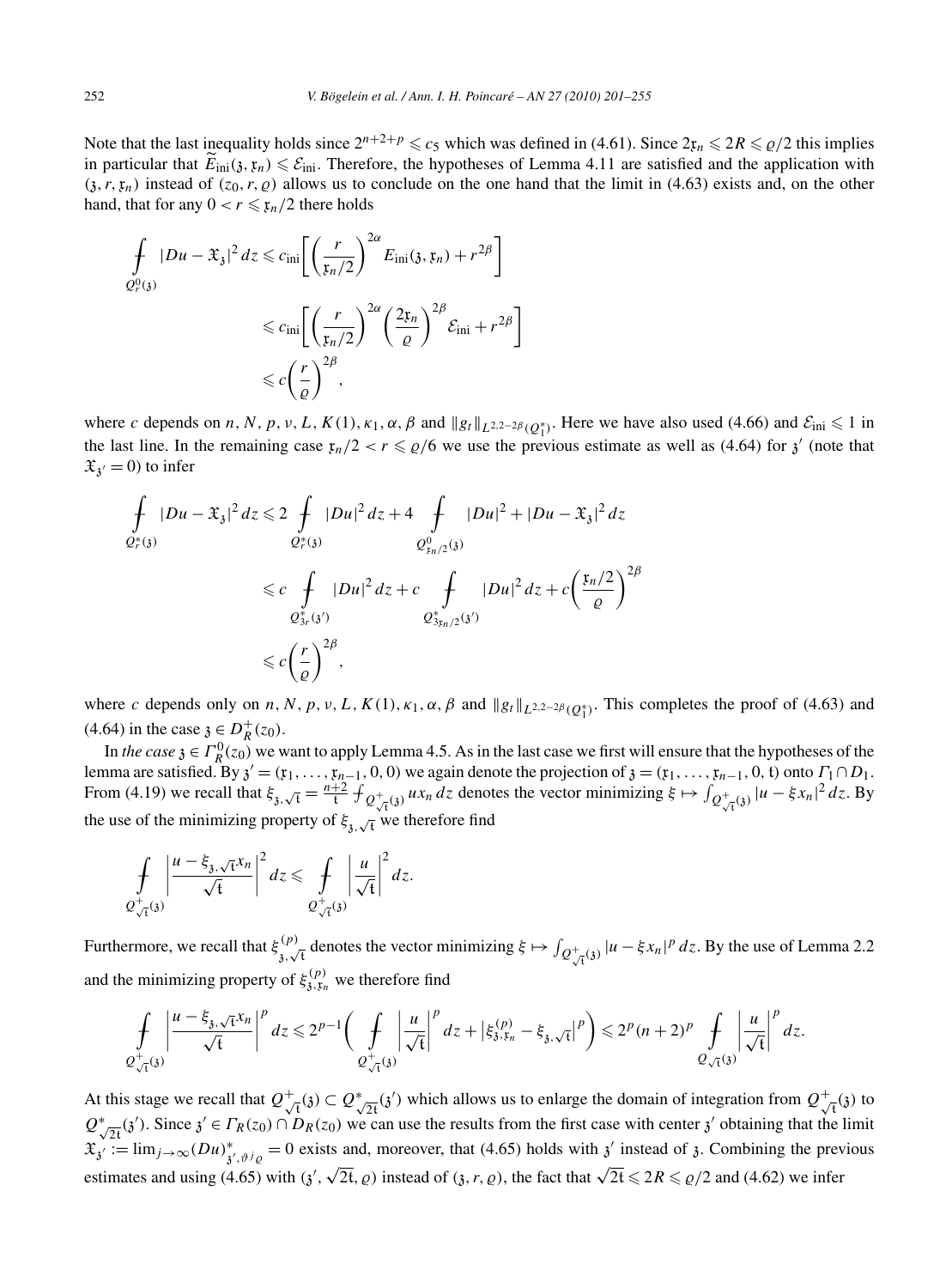$$
\widetilde{E}_{\text{lat}}(\mathfrak{z}, \sqrt{t}) \leq 2^{p} (n+2)^{p} \int_{Q_{\sqrt{t}}^{+}(\mathfrak{z})} \left| \frac{u}{\sqrt{t}} \right|^{2} + \left| \frac{u}{\sqrt{t}} \right|^{p} dz + \sqrt{t}^{2\beta}
$$
\n
$$
\leq 2^{n+2p} (n+2)^{p} \left( \int_{Q_{\sqrt{2t}}^{+}(\mathfrak{z})} \left| \frac{u}{\sqrt{2t}} \right|^{2} + \left| \frac{u}{\sqrt{2t}} \right|^{p} dz + \sqrt{2t}^{2\beta} \right)
$$
\n
$$
\leq 2^{n+2p} (n+2)^{p} c_{\text{ed}} \left( \frac{\sqrt{2t}}{\varrho} \right)^{2\beta} \widetilde{E}_{\text{ed}}(\mathfrak{z}', \varrho)
$$
\n
$$
\leq \left( \frac{\sqrt{2t}}{\varrho} \right)^{2\beta} \mathcal{E}_{\text{lat}}, \tag{4.67}
$$

where we have abbreviated  $\widetilde{E}_{\text{lat}}(\mathfrak{z}, \sqrt{t}) = \widetilde{E}_{\text{lat}}(\mathfrak{z}, \sqrt{t}, \xi_{\mathfrak{z}, \sqrt{t}})$ . Note that the last inequality holds since  $2^{n+2p}(n+2)^p \le$ *c<sub>5</sub>* which was defined in (4.53). Since  $\sqrt{2t} \leq 2R \leq \varrho/2$  this implies in particular that  $\widetilde{E}_{\text{lat}}(\mathfrak{z}, \sqrt{t}) \leq \mathcal{E}_{\text{lat}}$ . Next, we will infer a bound for  $|\xi_{3}, \sqrt{t}|$ . Enlarging the domain of integration from  $Q^+_{\sqrt{t}}(3)$  to  $Q^*_{\sqrt{2t}}(3)$ , using Hölder's inequality, (4.65) and (4.62) we infer with  $\tilde{c} = 2^{n+1}(n+2)$  (note also that  $\mathcal{E}_{\text{lat}} \le 1$  and  $\sqrt{2t} \le 1$ ),

$$
|\xi_{\mathfrak{z},\sqrt{\mathfrak{t}}}| \leqslant 2^{n+1} \frac{n+2}{\sqrt{2\mathfrak{t}}} \mathop{\,\rlap{-} \int}\limits_{\mathcal{Q}_{\sqrt[4]{2\mathfrak{t}}}^*/3} |u|\, dz \leqslant \tilde{c} \bigg( c_{\text{ed}} \bigg( \frac{\sqrt{2\mathfrak{t}}}{\varrho} \bigg)^{2\beta} \widetilde{E}_{\text{ed}}(\mathfrak{z}',\varrho) \bigg)^{\frac{1}{2}} \leqslant \tilde{c} c_5^{-\frac{1}{2}} \leqslant 1.
$$

Here, in the last line we have also used the fact that  $\tilde{c}^2 \leq c_5$  by the choice of  $c_5$  in (4.61). Hence, by the preceding estimate and (4.67) the hypotheses of Lemma 4.5 are satisfied. Therefore the lemma can be applied with  $(3, r, \sqrt{t}, 1)$ instead of  $(z_0, r, \varrho, M)$  to conclude on the one hand that the limit in (4.63) exists and, on the other hand, that for any  $0 < r \leqslant \sqrt{t}/2$  there holds

$$
\int_{Q_r^+(3)} |Du - \mathfrak{X}_3|^2 dz \leq c_{\text{lat}} \left[ \left( \frac{r}{\sqrt{t}/2} \right)^{2\alpha} E_{\text{lat}}(3, \sqrt{t}) + r^{2\beta} \right]
$$
\n
$$
\leq c_{\text{lat}} \left[ \left( \frac{r}{\sqrt{t}/2} \right)^{2\alpha} \left( \frac{\sqrt{2t}}{\varrho/2} \right)^{2\beta} \mathcal{E}_{\text{lat}} + r^{2\beta} \right]
$$
\n
$$
\leq c \left( \frac{r}{\varrho} \right)^{2\beta},
$$

where *c* depends on *n*, *N*, *p*, *v*, *L*, *K*(1),  $\kappa_1$ ,  $\alpha$ ,  $\beta$  and  $||g_t||_{L^{2,2-2\beta}(Q_1^*)}$ . Here we have also used (4.67) and  $\mathcal{E}_{ed} \le 1$  in the last line. In the remaining case  $\sqrt{t}/2 < r \le \rho/6$  we use the previous estimate as well as (4.64) for  $\chi'$  (note that  $\mathfrak{X}_{\mathfrak{z}'} = 0$  to infer

$$
\int_{Q_r^*(3)} |Du - \mathfrak{X}_3|^2 dz \le 2 \int_{Q_r^*(3)} |Du|^2 dz + 4 \int_{Q_{\sqrt{t}/2}^+(3)} |Du|^2 + |Du - \mathfrak{X}_3|^2 dz
$$
\n
$$
\le c \int_{Q_{3r}^*(3')} |Du|^2 dz + c \int_{Q_{3\sqrt{t}/2}^*(3')} |Du|^2 dz + c \left(\frac{\sqrt{t}/2}{\varrho}\right)^{2\beta}
$$
\n
$$
\le c \left(\frac{r}{\varrho}\right)^{2\beta},
$$

where *c* depends only on *n*, *N*, *p*, *v*, *L*, *K*(1),  $\kappa_1$ ,  $\alpha$ ,  $\beta$  and  $||g_t||_{L^{2,2-2\beta}(Q_1^*)}$ . This completes the proof of (4.63) and (4.64) in the case  $\lambda \in \Gamma_R(z_0)$ .

Finally, we come to the remaining *case*  $\mathfrak{z} \in Q_R^*(z_0)$ . Here we can revert to the proofs of Proposition 4.7 and 4.12. To this aim we write  $\mathfrak{z} = (\mathfrak{x}', \mathfrak{x}_n, \mathfrak{t})$  and distinguish the cases whether  $\sqrt{\mathfrak{t}} \leq \mathfrak{x}_n$  or  $\mathfrak{x}_n < \sqrt{\mathfrak{t}}$ . In the first case, i.e. when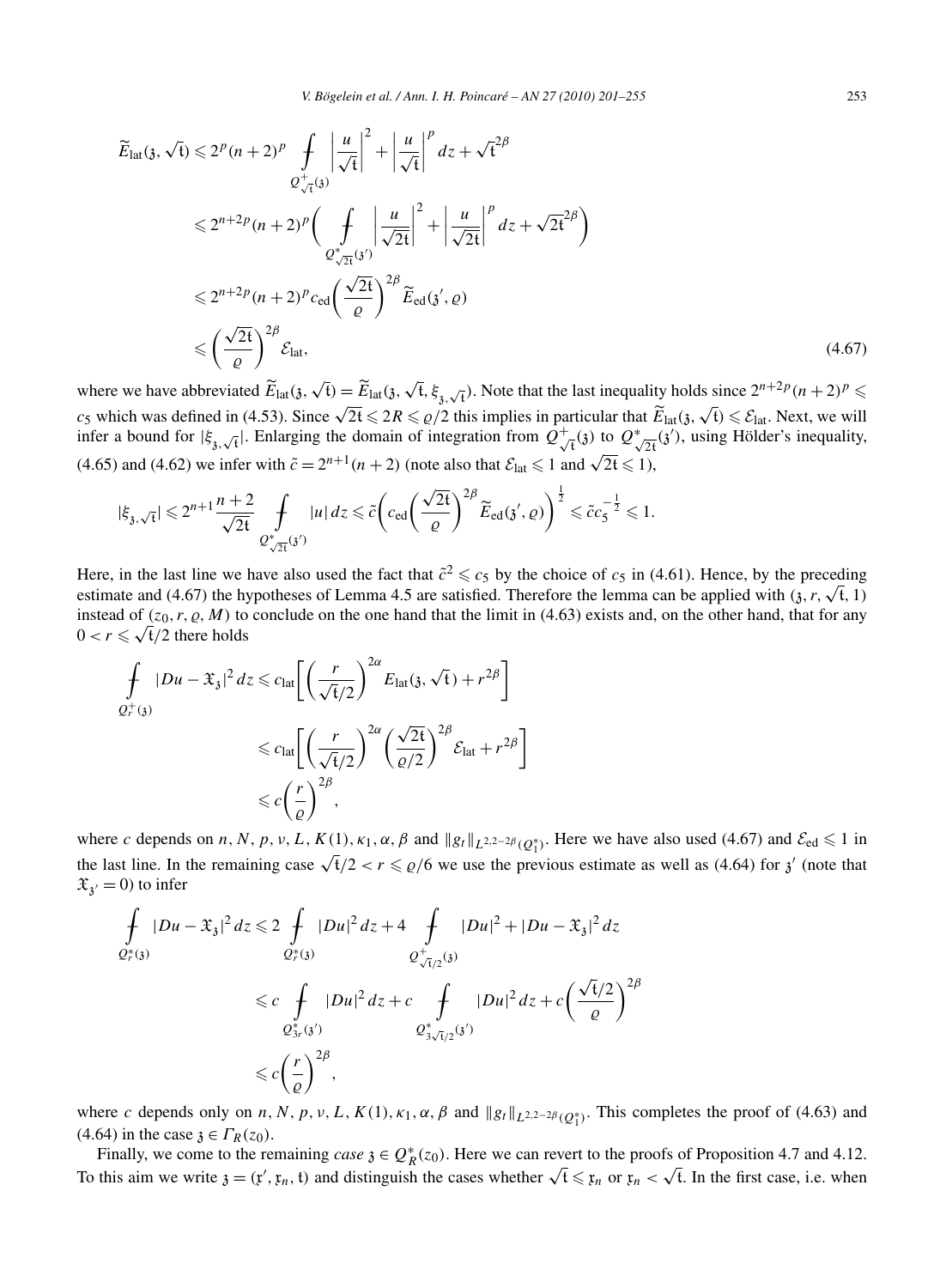$\sqrt{t} \leq x_n$ , then we denote by  $\gamma' = (\gamma', \gamma_n, 0)$  the projection of  $\gamma$  onto  $D_1^+$ . Then, we have  $\gamma \in Q^0_{\sqrt{t}}(\gamma')$  and  $\gamma' \in D^+R(\gamma_0)$ . Moreover, combining the second last estimate of  $(4.66)$  with  $(4.62)$  and taking also into account the definition of  $c_5$ , we obtain

 $\widetilde{E}_{\text{ini}}(\mathfrak{z}', \mathfrak{x}_n) \leqslant (c_5 c_{\text{ini}})^{-1} \min\{\mathcal{E}_{\text{ini}}, \mathcal{E}_{\text{int}}\}.$ 

Therefore, (4.54) from the proof of Lemma 4.11 is satisfied for  $(\chi', \mathfrak{x}_n)$  instead of  $(z_0, \varrho)$ . This allows us to apply the arguments from the proof of Lemma 4.11 and conclude (4.63) and (4.64).

In the second case, i.e. when  $x_n < \sqrt{t}$  we denote by  $\chi' = (x', 0, t)$  the projection of  $\chi$  onto  $\Gamma_1^0$ . Now, we have  $\mathfrak{z} \in Q_{\mathfrak{x}_n}^+(3)$  and  $\mathfrak{z}' \in \Gamma_R^0(z_0)$ . As before, we combine the second last estimate of (4.67) and (4.62) and recall the definition of  $c<sub>5</sub>$  to find that

$$
\widetilde{E}_{lat}(\mathfrak{z}',\sqrt{t})\leqslant (c_5c_{lat})^{-1}\min\{\mathcal{E}_{lat},\mathcal{E}_{int}\}.
$$

Moreover due to (4.68) we also know that  $|\xi_{\chi',\sqrt{t}}| \leq 1$ . Therefore, (4.38) and (4.39) from the proof of Proposition 4.7 are satisfied for  $(\mathbf{i}', \sqrt{t}, 1, 1)$  instead of  $(z_0, \varrho, M_1, M_2)$ . This allows us to apply the arguments from there to deduce (4.63) and (4.64) also in this case. Since now we have treated all the possible cases, this finally finishes the proof of the lemma.  $\square$ 

At this stage the same comment we made at the beginning of Section 4.2.6 in the initial boundary situation applies. More precisely, in Lemma 4.17 we indeed proved that the set of singular edge-points is contained in  $\Sigma_{\text{ed}}$ . But this is not the characterization we stated in Theorem 1.2. Therefore, it remains to show that  $\Sigma_{ed} \subset (\Sigma^1 \cup \Sigma^2) \cap \Omega_0$ . But this follows from a version of the Poincaré type inequality in Proposition 4.12 for the edge-point situation. Indeed, by a different choice of the weight-function  $\eta$  in the proof of Lemma 4.13 such that spt  $\eta$  is now contained in  $B_{\varrho}^+$ instead of  $B<sub>o</sub>$  the proof can be adopted line by line. Finally, let us note that it could also be slightly simplified in some points since in the edge-point situation we are allowed to apply the Poincaré inequality from Lemma 2.3. For the sake of brevity we shall not repeat the proof here. Therefore, using the edge-point version of Lemma 4.13 we now have completed the proof of Theorem 1.2 concerning the remaining edge-point situation.

As explained above the proof of Theorem 1.2 is now complete; as mentioned at the beginning of the paper, in a forthcoming sequel [6] we shall provide estimates ensuring that the boundary regularity criterium found applies at almost every boundary point.

## **Acknowledgements**

This work is supported by the ERC grant 207573 "Vectorial Problems".

## **References**

- [1] E. Acerbi, G. Mingione, Gradient estimates for a class of parabolic systems, Duke Math. J. 136 (2007) 285–320.
- [2] E. Acerbi, G. Mingione, G.A. Seregin, Regularity results for parabolic systems related to a class of non-newtonian fluids, Ann. Inst. H. Poincaré Anal. Non Linéaire 21 (2004) 25–60.
- [3] A.A. Arkhipova, On a partial regularity up to the boundary of weak solutions to quasilinear parabolic systems with quadratic growth, Zap. Nauchn. Sem. S.-Peterburg. Otdel. Mat. Inst. Steklov. (POMI) 249 (5) (1997) 20–39.
- [4] L. Beck, Partial regularity for weak solutions of nonlinear elliptic systems: The subquadratic case, Manuscripta Math. 123 (4) (2007) 453–491.
- [5] V. Bögelein, Partial regularity and singular sets of solutions of higher order parabolic systems, Ann. Mat. Pura Appl. (4) 188 (2009) 61–122.
- [6] V. Bögelein, F. Duzaar, G. Mingione, The boundary regularity of non-linear parabolic systems II, Ann. Inst. H. Poincaré Anal. Non Linéaire 27 (1) (2010) 145–200 (in this issue).
- [7] S. Campanato, Equazioni paraboliche del secondo ordine e spazi L2*,θ (Ω,δ)*, Ann. Mat. Pura Appl. (4) 73 (1966) 55–102.
- [8] S. Campanato, On the nonlinear parabolic systems in divergence form. Hölder continuity and partial Hölder continuity of the solutions, Ann. Mat. Pura Appl. (4) 137 (1984) 83–122.
- [9] E. De Giorgi, Frontiere orientate di misura minima, Sem. Scuola Normale Superiore, Pisa, 1960–1961.
- [10] E. De Giorgi, Un esempio di estremali discontinue per un problema variazionale di tipo ellitico, Boll. Unione Mat. Ital. 4 (1968) 135–137.
- [11] E. DiBenedetto, Degenerate Parabolic Equations, Universitext, Springer-Verlag, New York, 1993.
- [12] Y.Z. Chen, E. DiBenedetto, Boundary estimates for solutions of nonlinear degenerate parabolic systems, J. Reine Angew. Math. 395 (1989) 102–131.
- [13] F. Duzaar, A. Gastel, G. Mingione, Elliptic systems, singular sets and Dini continuity, Comm. Partial Differential Equations 29 (2004) 1215– 1240.